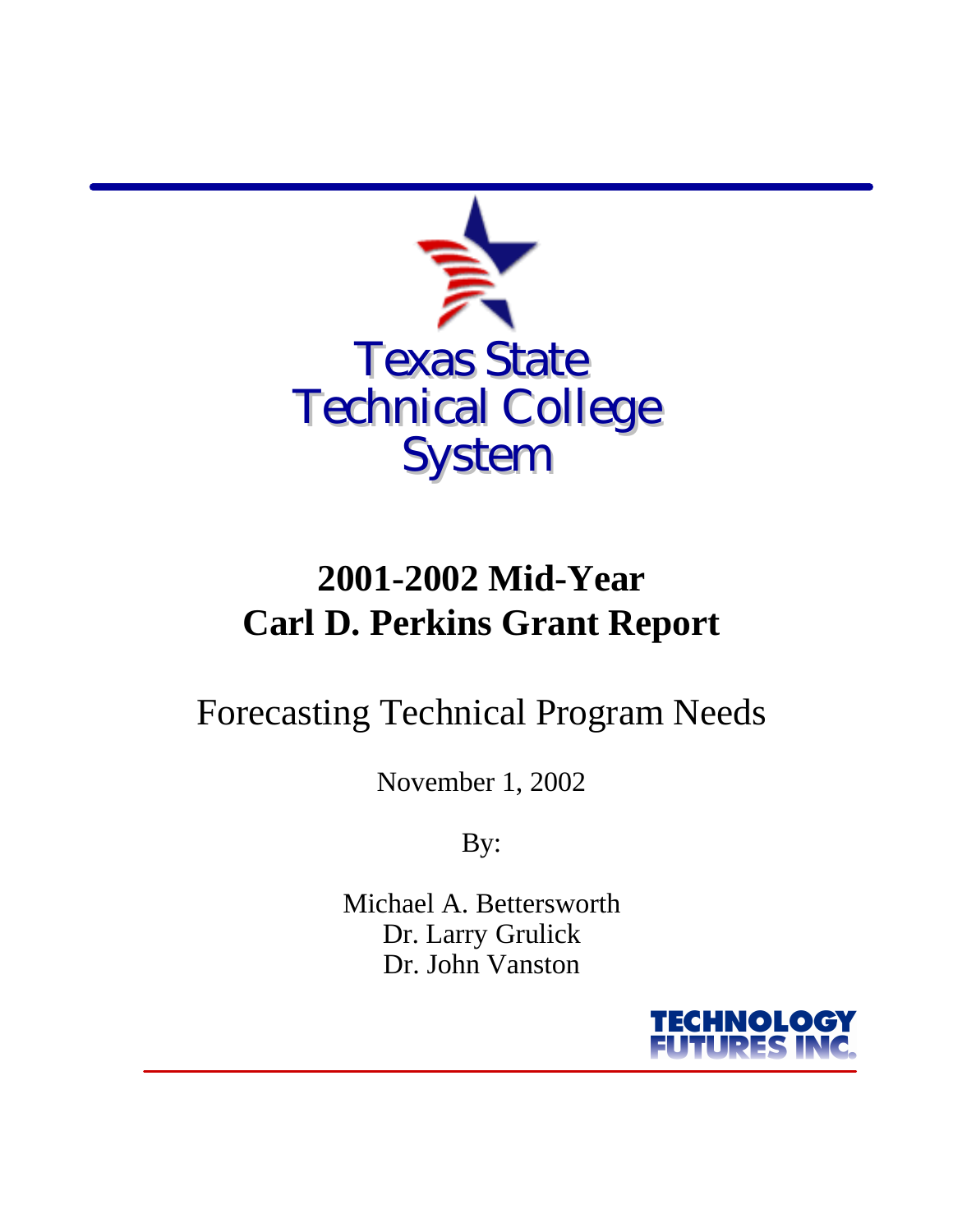Copyright 2002, Texas State Technical College System. Second printing, November 2002.

The logo throughout the report is a trademark of Texas State Technical Colleges.

## **Published by:**

Texas State Technical College System Technology Futures, Inc. Waco, TX 76705 U.S.A. Austin, Texas 78750 U.S.A. (254) 867-3995 (800) TEK-FUTR Fax: (254) 867-3393 (512) 258-8898<br>www.tstc.edu Fax: (512) 258-

3801 Campus Drive 13740 Research Boulevard, Building C Fax: (512) 258-0087 www.tfi.com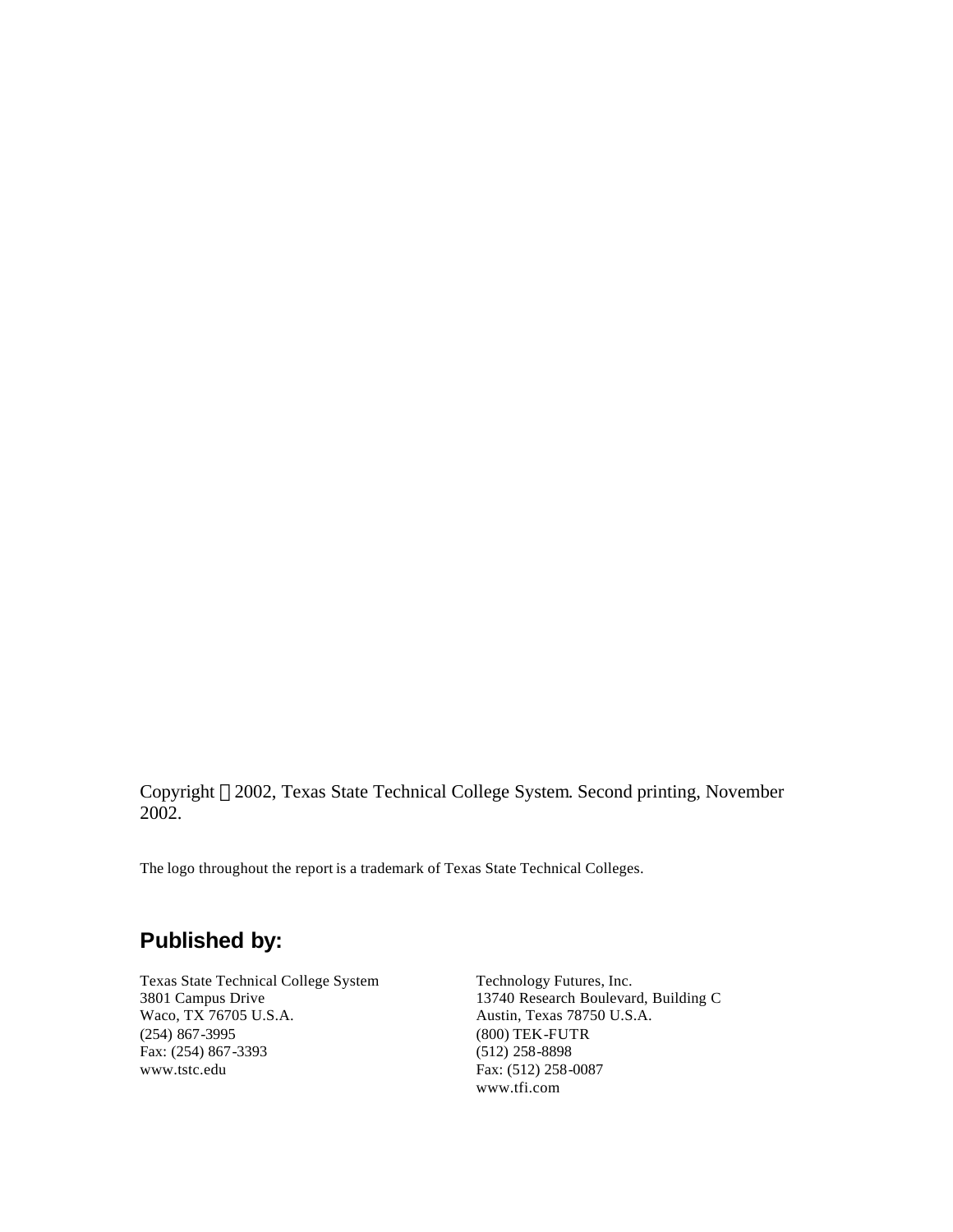# **Table of Contents**

*Acknowledgments v*

## **Programs for Emerging Technology**

| Introduction                                                  | 1              |
|---------------------------------------------------------------|----------------|
| Observations & Conclusions                                    | 3              |
| Community and Technical College Curriculum Development Survey | 4              |
| <b>Survey Purposes</b>                                        | $\overline{4}$ |
| <b>Survey Methodology</b>                                     | $\overline{4}$ |
| <b>Survey Approach</b>                                        | 5              |
| Analysis of Survey Results                                    | 5              |
| <b>Survey Significance</b>                                    | 19             |
| Program for Emerging Technologies (PET)                       | 20             |
| <b>Identification of Promising Technical Areas</b>            | 20             |
| <b>Technology Forecasting Process</b>                         | 24             |
| <b>Purpose of Technology Forecasting</b>                      | 24             |
| <b>Forecasting Tasks</b>                                      | 24             |
| Planning the Technology Forecasts                             | 25             |
| <b>Forecasting Techniques</b>                                 | 26             |
| Data Sources                                                  | 27             |
| <b>Conduct of Technology Forecast Tasks</b>                   | 28             |
| <b>Identify Opportunities</b>                                 | 33             |
| Use of TF                                                     | 35             |
| <b>Practical Application of PET</b>                           | 37             |

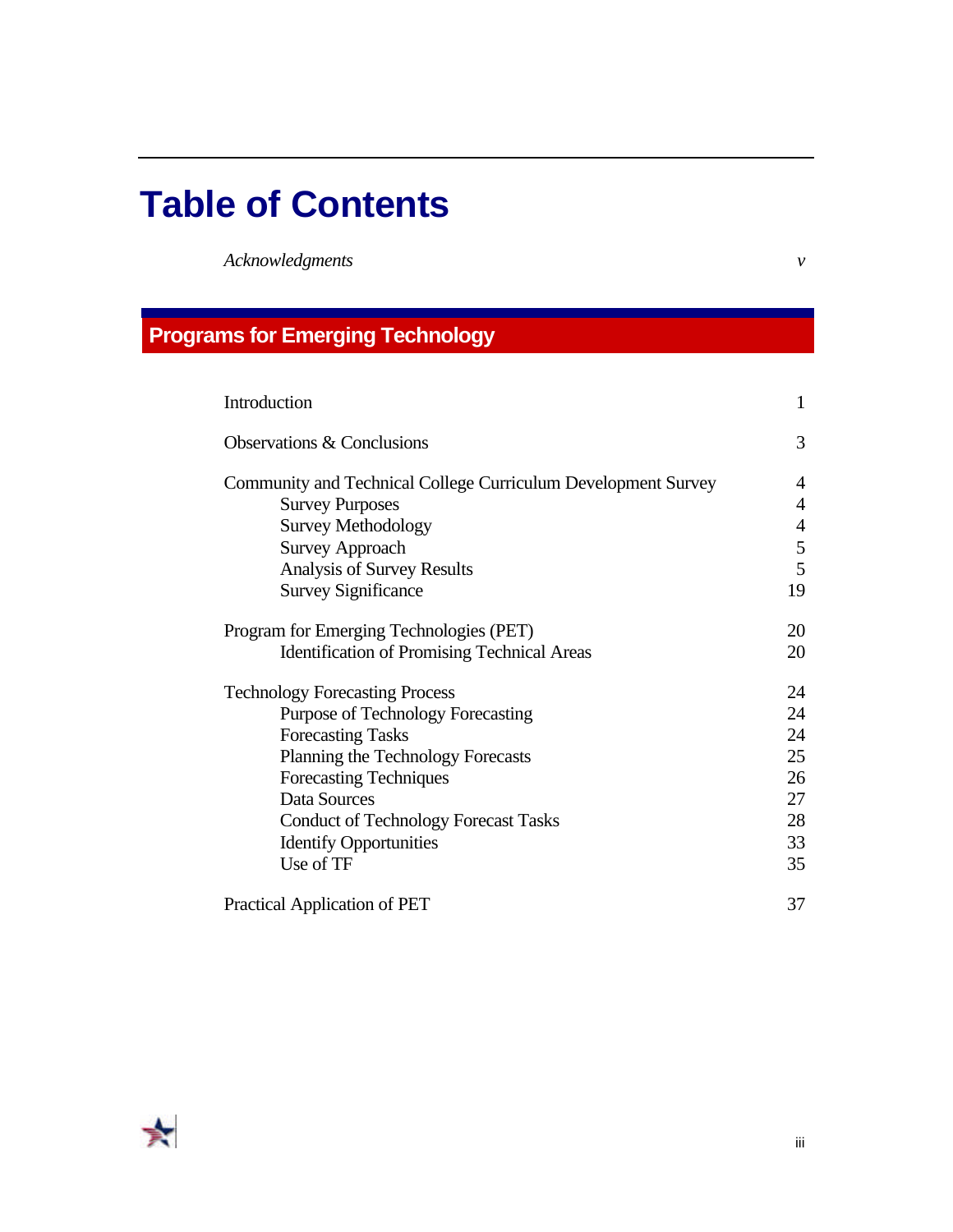# **List of Exhibits**

| 1            | Title and Classification of Program                           | 6  |
|--------------|---------------------------------------------------------------|----|
| $\mathbf{2}$ | Origination of Idea for Program                               | 7  |
| 3            | Top Five Reasons for Interest in New Program                  | 8  |
| 4            | Role of Technology Forecasting in Program Development         | 9  |
| 5            | Method of Program Adoption                                    | 10 |
| 6            | <b>Faculty Selection for New Program</b>                      | 11 |
|              | Importance of Criteria for Selecting a New Program            | 12 |
|              | Development Initiative                                        |    |
| 8            | Additional Criteria for New Program Selection and Development | 12 |
| 9            | Methodologies Used When Selecting a New Program               | 14 |
| 10           | Sources of Information                                        | 15 |
| 11           | Validation Documentation Required for New Program             | 16 |
|              | Development                                                   |    |
| 12           | <b>Lessons Learned from Program Establishment</b>             | 18 |
| 13           | <b>Identifying Promising New Technology Program Areas</b>     | 22 |

## **Appendices**

|   | Senate Bill 1819                                                | 41  |
|---|-----------------------------------------------------------------|-----|
| в | <b>Curriculum Development Survey</b>                            | 43  |
|   | Programs Initiated                                              | 53  |
|   | <b>Participant Responses</b>                                    | 59  |
| Е | <b>Current Criteria for Selecting New Programs</b>              | 67  |
| F | Methodologies Used in Selecting New Programs                    | 71  |
| G | Sources of Information                                          | 77  |
| н | <b>Validation Requirements</b>                                  | 83  |
|   | <b>Lessons Learned</b>                                          | 87  |
|   | <b>Other Comments</b>                                           | 91  |
| κ | New Programs Approved by THECB                                  | 93  |
|   | Techniques & Methodologies Employed by Technology Futures, Inc. | 95  |
| М | <b>Biometrics Authentication</b>                                | 103 |

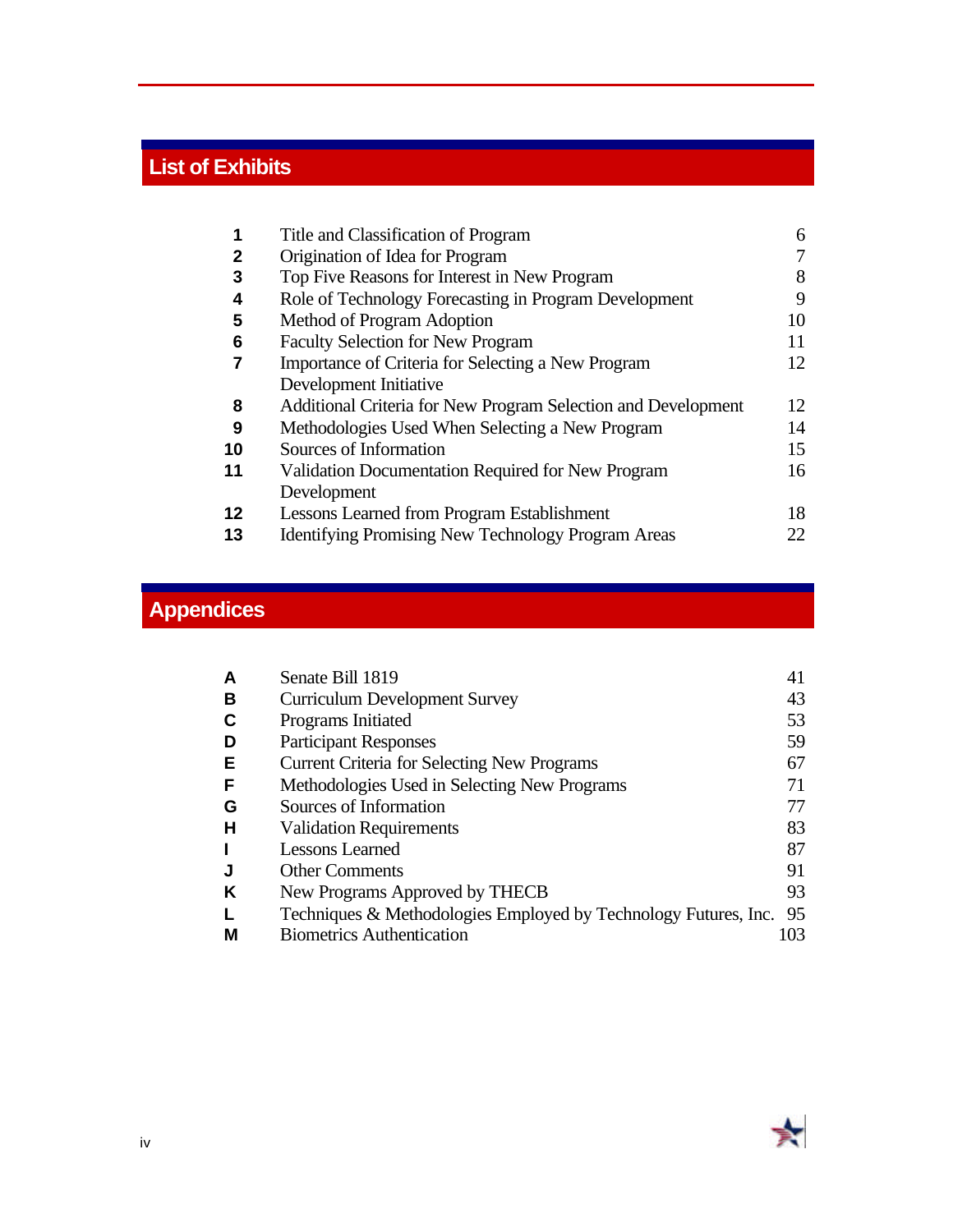# **Acknowledgments**

The authors of this report would like to acknowledge the many contributors to this report. Without their assistance, the contents of this report would not have been possible.

Texas State Leadership Consortium for Curriculum Development Steering **Committee** 

Members of the CCD Forecasting Subcommittee Rob Franks, Texas Higher Education Coordinating Board Bonnie Longnion, North Harris Montgomery Community College District Don Perry, Dallas County Community College District Lee Rector, Texas Council on Workforce and Economic Competitiveness Lee Sloan, Del Mar College Peggy Stack, North Harris Montgomery Community College District

Brent Kesterson, Richland College/Dallas County Community College **District** 

Leslie McCallister, Texas State Technical College Waco

Special thanks are extended to the following individuals for their unique contributions to this project:

Dr. Bill Segura, Texas State Technical College System Dr. J. Gary Hendricks, Texas State Technical College Marshall Dr. Barbara Selke-Kern, Texas State Technical College System Pat Hobbs, Texas State Technical College Harlingen Charlene Canaris, Texas State Technical College System Susan Vonder Hoya, Texas State Technical College System Sandy Pulliam, Texas State Technical College Waco Jerry Hutyra, Texas State Technical College Waco Richard Froeschle, Career Development Resources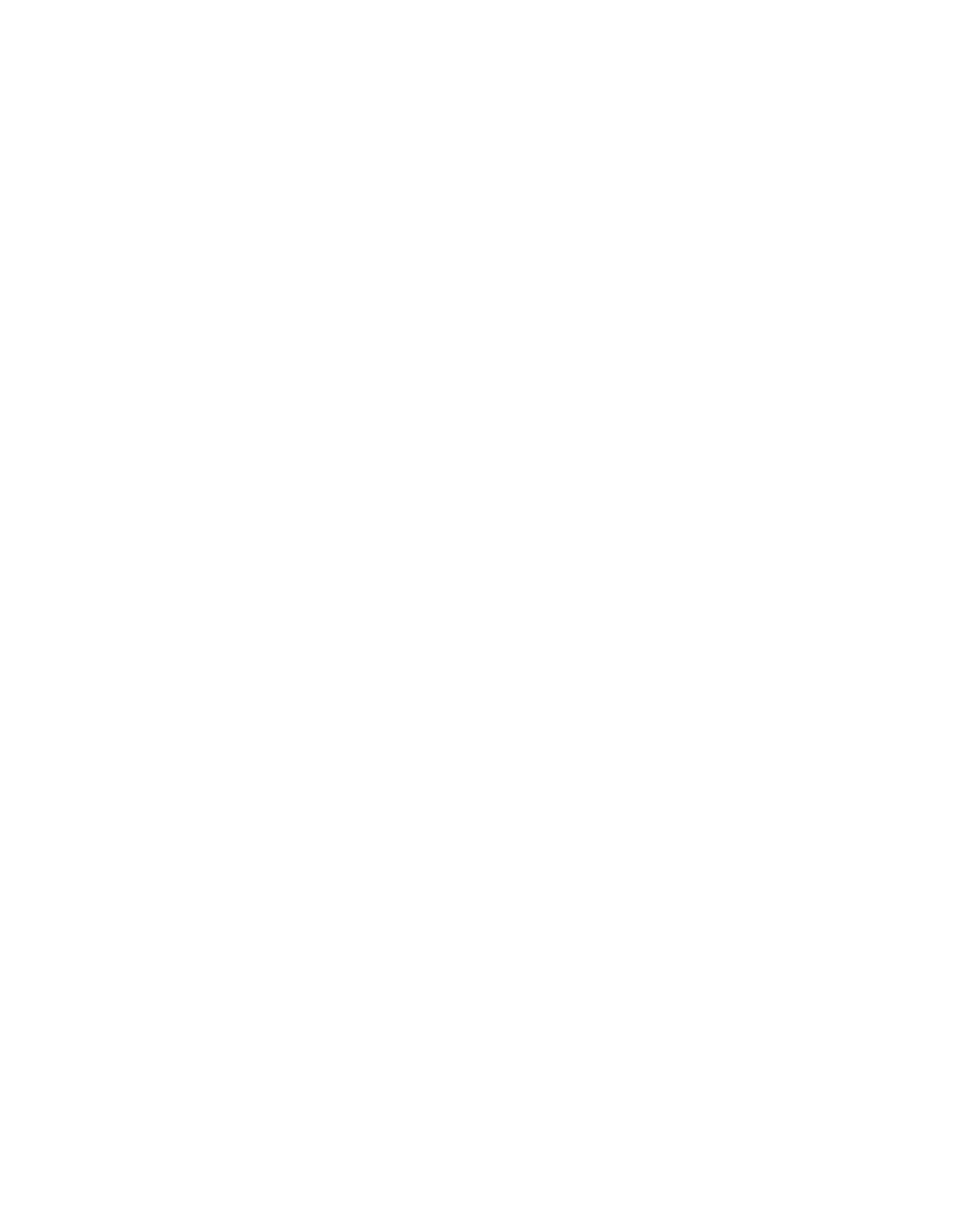# **Programs for Emerging Technologies**

## **Introduction**

In the 76th Regular Session, the Texas State Legislature charged Texas State Technical College System (TSTC) with "developing and administering a program to forecast the types of technical education programs that are needed to maintain and improve the state's economic and technological competitiveness" (SB 1819) (see Appendix A). TSTC received funding for this purpose from the Texas Higher Education Coordinating Board (THECB) under a 2001-2002 Carl D. Perkins planning grant.

The objective of this planning grant was to develop a process for identifying and evaluating potential emerging-technology programs that would have a positive impact on the State's economy and enable responsible decision makers to select relevant curricula choices to help ensure a skilled workforce for future Texas employers. Assuming that this process proves successful and provides for more informed decision making, it is envisioned that the process will be institutionalized and direct funding obtained to assure its sustainability.

To assist in the conduct of this project, TSTC has contracted with Technology Futures, Inc. (TFI), an Austin, Texas-based research and consulting firm with more than 24 years experience in technology forecasting. Since contract award, representatives of TSTC and TFI have worked in close partnership to achieve the objectives of this project in coordination with the Texas State Leadership Consortium for Curriculum Development (CCD), the THECB, and numerous other key stakeholders.

This report presents the following resulting from the discovery and planning phase of the mid-year 2001-2002 project:

- General observations and conclusions.
- $\bullet$  Review and analysis of survey results from the statewide Texas Community and Technical College Curriculum Development Survey.
- Methodology for identifying Programs for Emerging Technologies (PET).
- Technology forecast methodologies and desired outcomes.

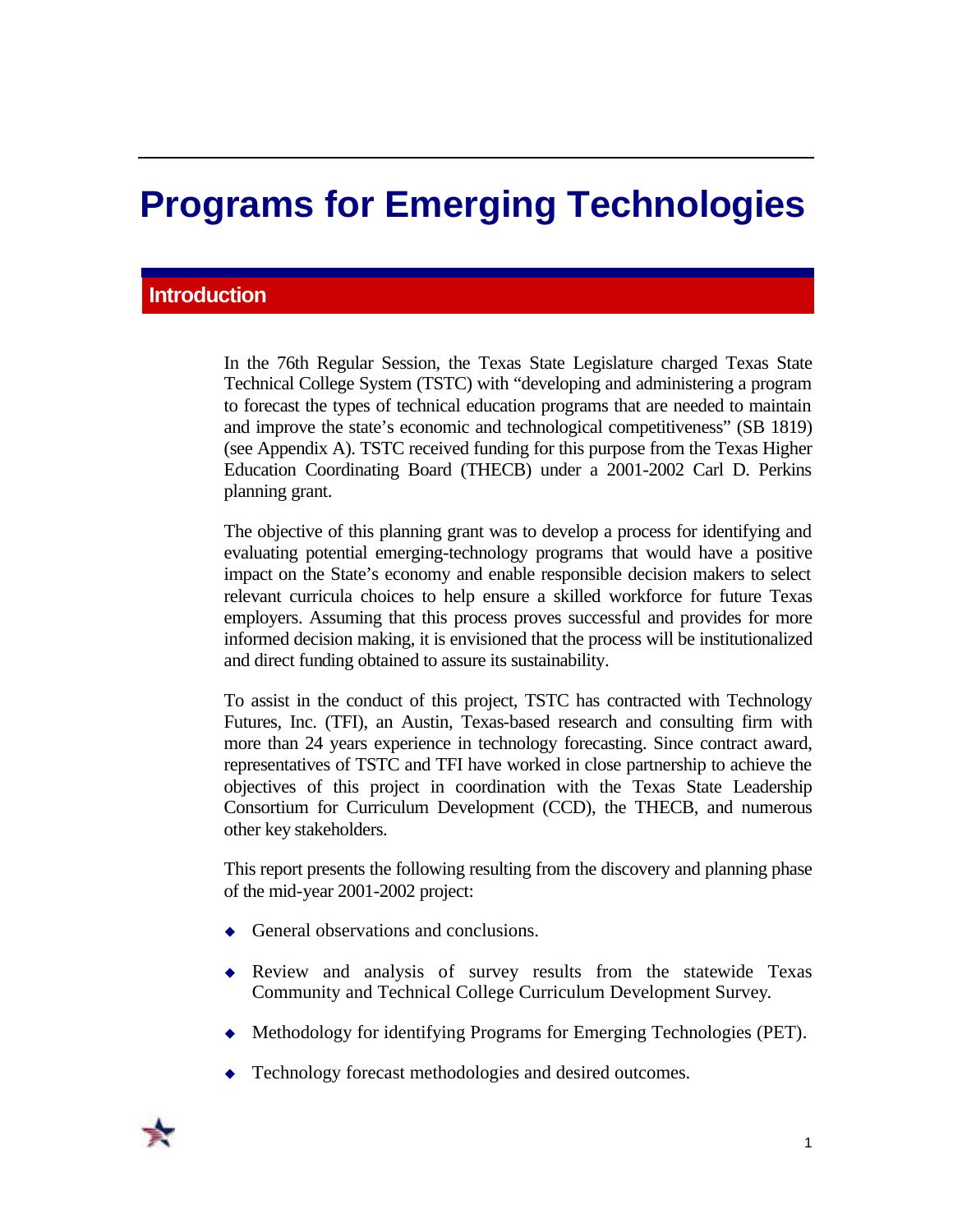$\rightarrow$  Practical application of the PET Process (next steps).

One of the major activities of this project was a survey of the State's community and technical colleges to better understand the current methods of identifying new programs and the specific criteria used when considering program development opportunities. This survey, coordinated with the CCD and supported by the THECB, was submitted to all of the 69 community and technical colleges in Texas. An impressive 88.4% of colleges responded to the survey, and the results provided insight into these development efforts. This survey and an analysis of results are included in this report and will provide the reader with significant insight into curriculum development processes. This analysis is also being distributed to all Community and Technical College Instructional Officers and Technical Deans of the 69 colleges.

A process for identifying and analyzing emerging-technology program opportunities has been developed based largely on the needs and desires expressed by college deans throughout the state plus direct input from a smaller representative group of community and technical college deans through coordination with the CCD and the formation of a CCD Forecasting Subcommittee. This process, entitled *Programs for Emerging Technologies (PET),* is comprised of three essential components:

- 1) Identifying promising emerging-technology program areas.
- 2) Conducting meaningful technology forecasts for the identified technologies.
- 3) Disseminating resulting findings and technology forecasts to the State's community and technical colleges and other curriculum development stakeholders to promote informed and proactive decision-making.

Each of these components is described in greater detail later in this report. This report represents four months of intensive research and development around this process, and the reader should be aware that additional development and further refinement will continue into Fiscal Year 2003. These additional efforts will be made possible by a Carl D. Perkins continuation grant from the THECB. These future development plans are detailed in this report, as are suggestions for future research initiatives.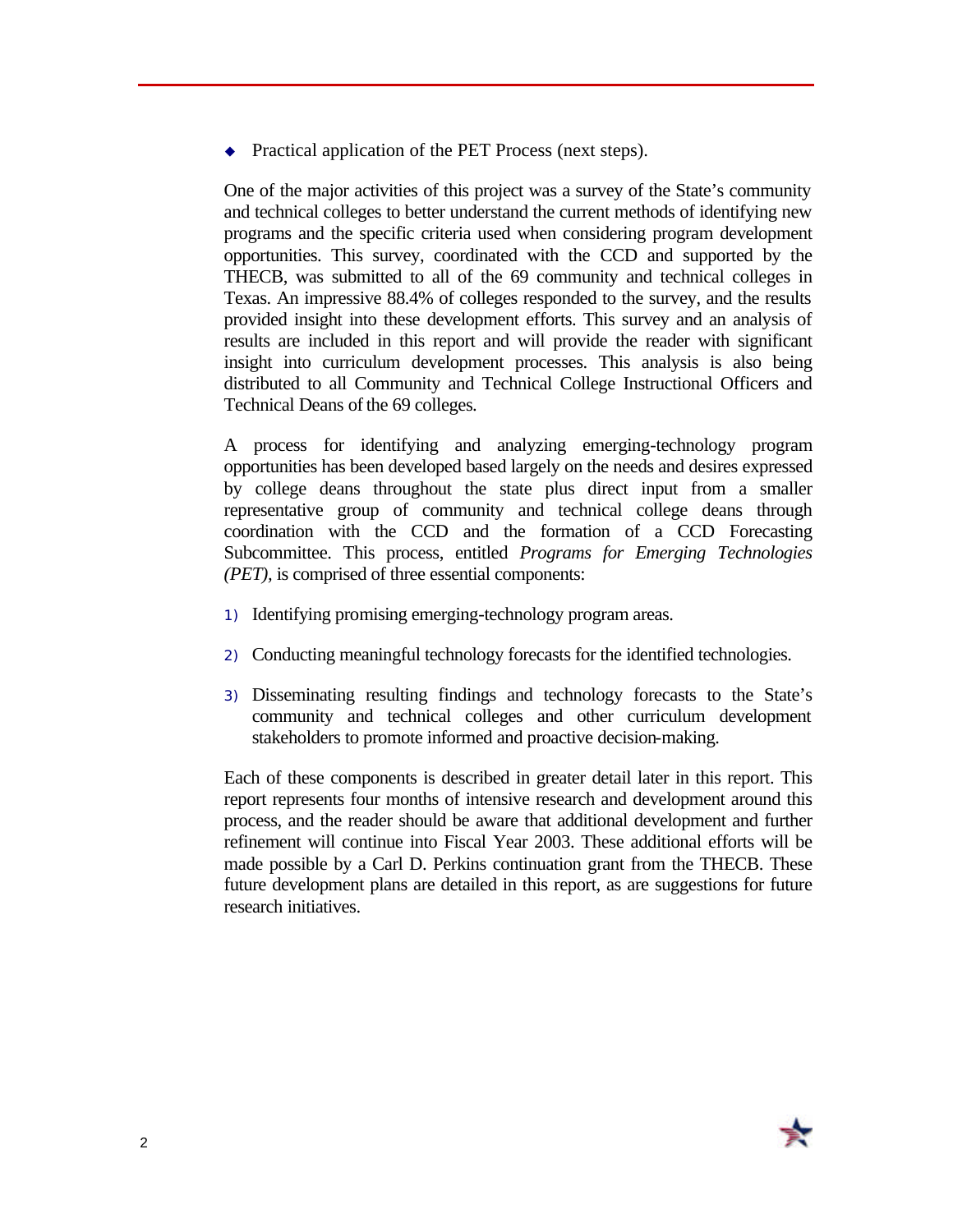## **Observations and Conclusions**

- $\triangle$  Currently, there is no process in place to initiate and research promising emerging-technology programs<sup>1</sup> for Texas community and technical colleges.
- $\rightarrow$  Formal technology forecasting techniques are not typically employed by Texas community and technical colleges to determine future demands, although many key stakeholders express the need for a more reliable methodology for identifying promising emerging-technology programs.
- $\triangle$  A major factor in program selection is meeting existing local industry workforce requirements. Therefore, curriculum development efforts and data focus on meeting present-day local needs, rather than anticipating future statewide needs or developing emerging-technology programs to attract new industries to a region.
- $\triangle$  Texas's community and technical colleges tend to cooperate in developing and conducting programs. As advanced technologies become increasingly important to the State's industries, such cooperation will be essential to the colleges' ability to provide programs requiring special faculty, extensive laboratory facilities, and expensive equipment.
- <sup>u</sup> Advanced Technology Certificates, Certificates, Local Needs, and Special Topics are more dynamic than Associates of Applied Science (AAS) programs. The majority of "new" associate degree programs already exists in some capacity at other colleges, while truly emerging-technology AAS programs average less than two per year.
- $\triangle$  Responsive curriculum development and community and technical college program offerings are an important component of the state's economic competitiveness. Therefore, a process that identifies potential emergingtechnology programs and leads to the development of additional new technology programs to meet projected future needs should be created.

<sup>&</sup>lt;sup>1</sup> Career Development Resources currently publishes emerging/evolving occupational research.



 $\overline{a}$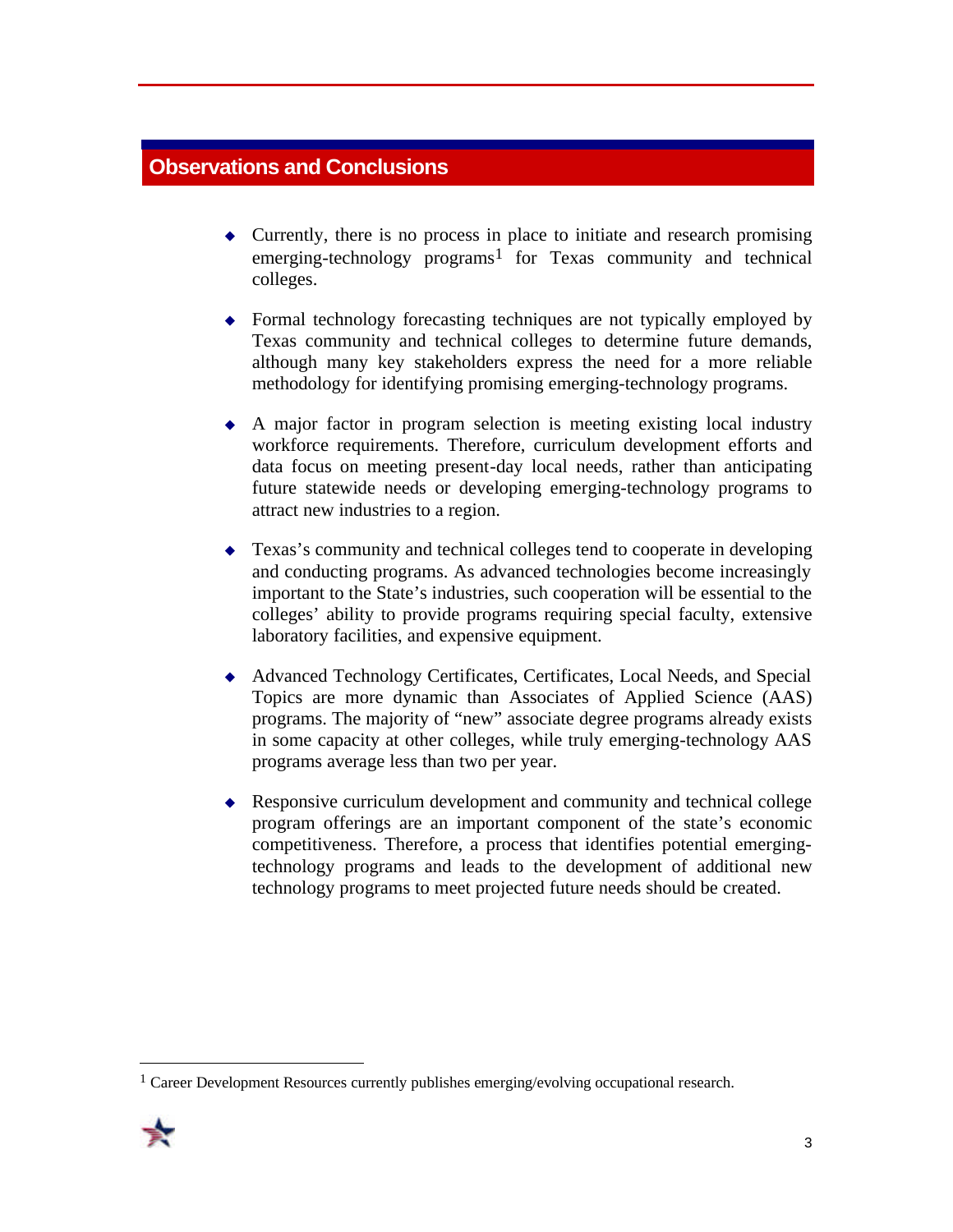### **Community and Technical College Curriculm Development Survey**

To assist in meeting the objectives of this project, a survey of the Texas public two-year colleges was conducted by the TSTC/TFI team. This survey was coordinated with the CCD and supported by the THECB (see Appendix B).

#### **Survey Purposes**

The survey had two basic purposes:

- 1) To gain an understanding of how the colleges have identified and implemented technology-based curricula in the past. It was apparent that this understanding would assist in developing a process that builds on past experience and that takes fullest advantage of the lessons that had been learned.
- 2) To determine the criteria that colleges currently use in selecting emergingtechnology programs for development. Understanding the factors that are most important to individual colleges assisted in assuring that the processes for selecting technologies for the technology forecasting effort would yield proper import to the needs and desires of the respective colleges.

#### **Survey Methodology**

It was determined that the most appropriate participants in the survey would be instructional officers and technical deans throughout Texas community and technical colleges. It was also decided that, where colleges had more than one campus, responses would be requested from all campuses.

Initial survey databases were derived from the THECB list of chief instructional officers and technical deans. These databases were combined to prevent duplication, e-mail addresses were validated for proper format, and community and technical college websites were used to verify first and last names when appropriate.

To encourage participation, the THECB sent a notification letter by mail and email to the survey population. This letter described the survey's purpose and encouraged participation. On July 3, 2002, each proposed participant received a personalized e-mail invitation and a unique link to the online survey from TSTC. Six e-mail addresses were found to be incorrect and, once resolved, a second email notification was sent to these participants on July 10, 2002. On July 11, 2002, a reminder notice was sent by TSTC to those who had not yet completed the survey. The survey was closed on July 16, 2002, and initial analysis was begun.

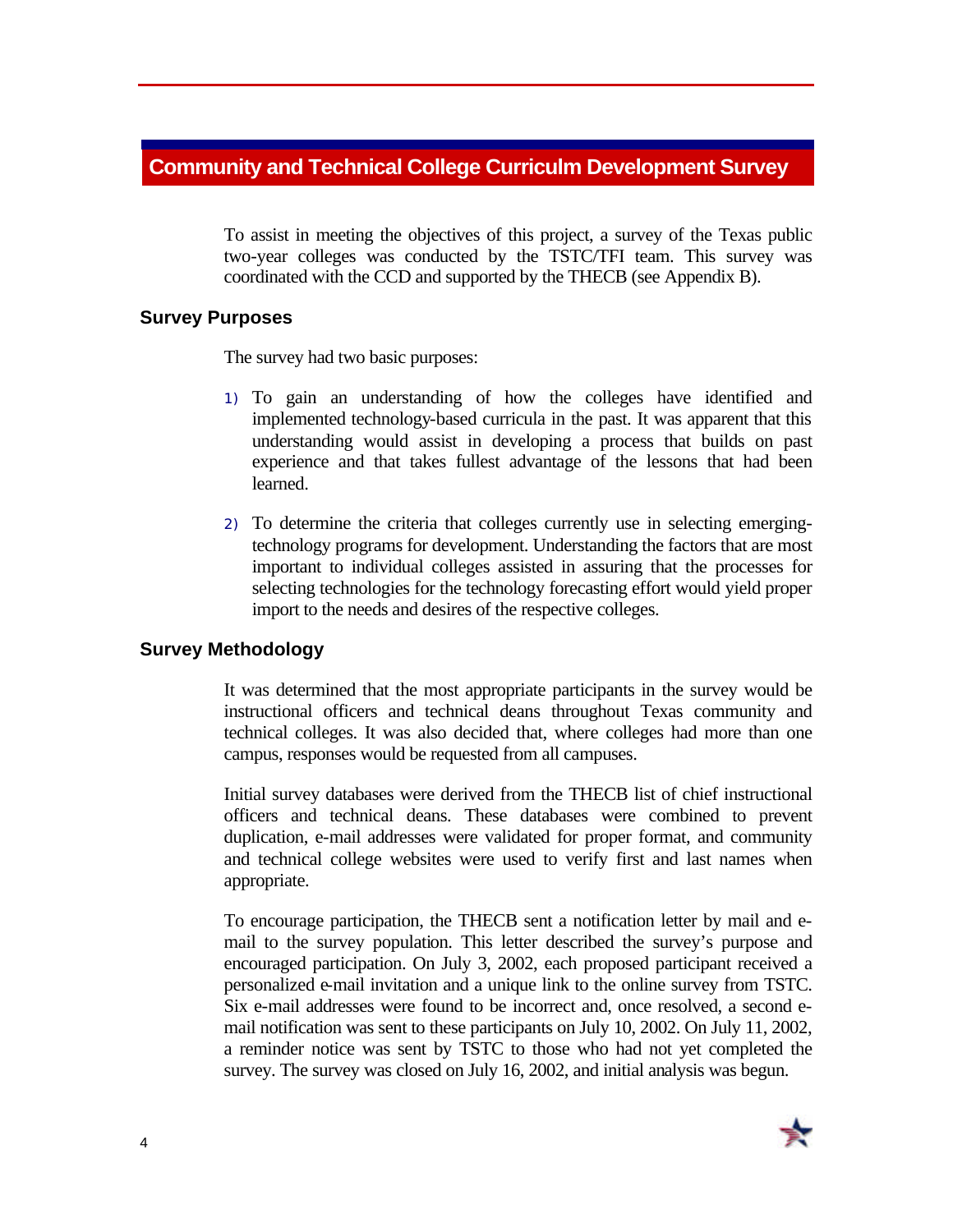Of the 69 colleges surveyed, 61 provided valid responses—an impressive 88.4% coverage rate. Moreover, several of the colleges that did not respond reported valid reasons for their non-response, e.g., they had not developed any technologyrelated programs over the last five years.

#### **Survey Approach**

To help gain an understanding of how the colleges have identified and implemented technology-based curricula in the past, the survey asked each participant to select one technology-related program that had been initiated at his or her college in the last five years (Survey Questions 1 and 2). By restricting the survey to one program, it was intended to keep the results from being skewed by colleges that had initiated more programs during the indicated period. Moreover, it was believed that colleges would tend to select the programs that had been most successful. The five-year period was specified to highlight recently-developed programs over older programs. Once the program to be considered was identified, a number of related questions were presented (Survey Questions 3 through 21).

In order to determine the criteria that colleges currently use in selecting programs for development, a second set of questions was presented (Survey Questions 22 through 27).

The results of the survey and their significance are shown in the following sections of this report. (In some cases, where the responses to questions did not show statistical significance nor add significantly to the findings of this report, the analysis is omitted.)

#### **Analysis of Survey Results**

Types of New Programs Developed by Colleges of the State (Survey Question 2)

This question was designed to identify the nature of programs developed over the last five years by the individual colleges. The breakdown of programs according to subject matter is shown in Exhibit 1. Detailed descriptions of programs are presented in Appendix C.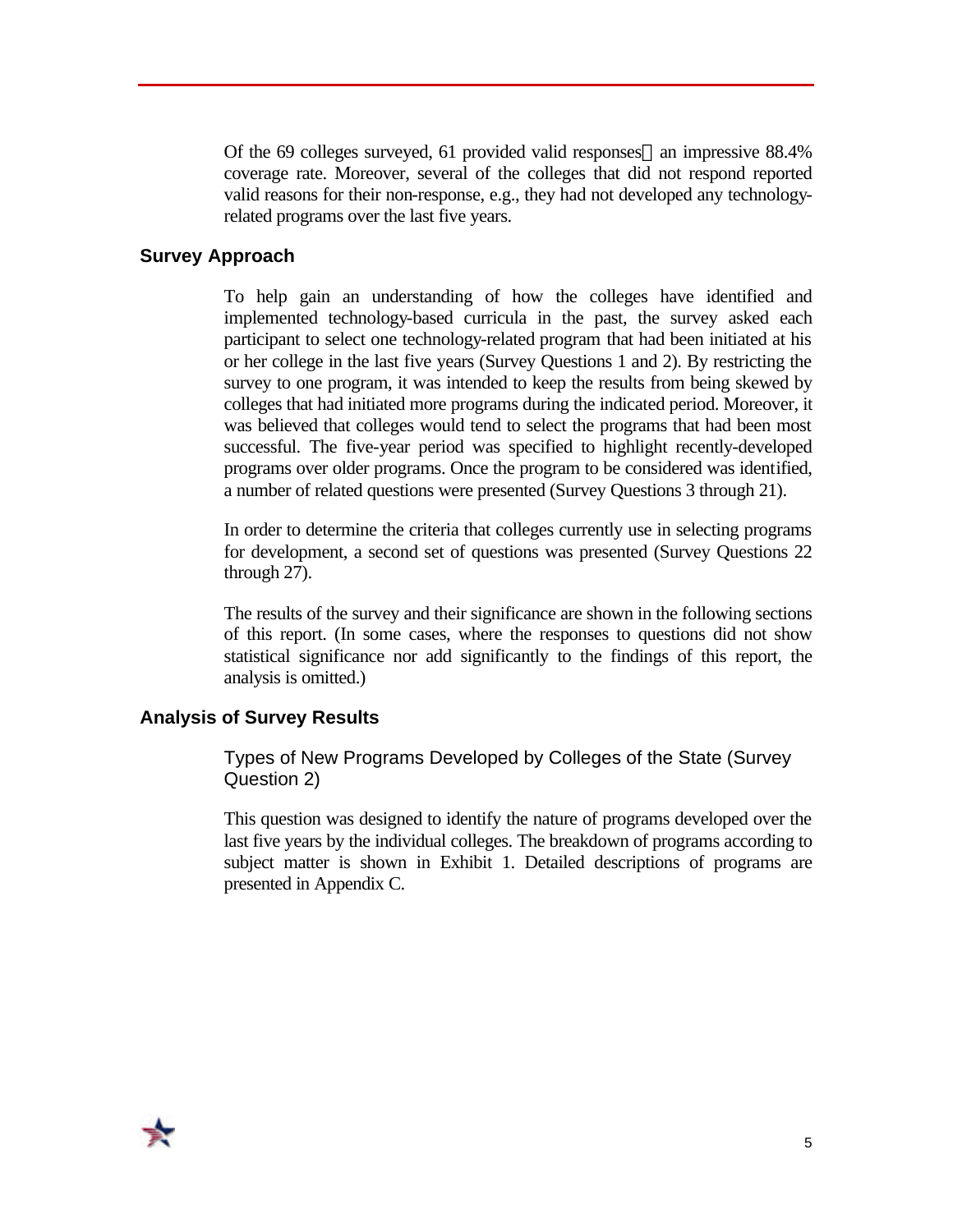#### Exhibit 1 **Title and Classification of Program**

**Computer-Related Health Care** Help Desk Support Level 1 Certificate Business Office Support Specialist Emergency Medical Services IT Project Management Dental Hygiene Project Management Diagnostic Medical Imaging Computer Graphics **Pharmacy Technology** E-Commerce Diagnostic Cardiac Sonography Multimedia Web Design **Respiratory Therapy** Network Security Technology **OTA** (Occupational Therapy Assisting) Cisco I Pharmacy Technology PC Desktop Support PC Phlebotomy Web Mastery Specialization **Pharmacy Technology** Software Engineering & E-Commerce Vision Care Technology Cisco Networking Academy **Radiation Therapy** Radiation Therapy Business Computer Information System Histologic Technology Geographical Information Systems Emergency Medical Services CISCO Academy Emergency Medical Services Professions Microsoft Systems Engineer Geographic Information Systems **Transportation** Computer Maintenance Technology Automotive Collision Repair Technology Geographic Information System **Aviation Maintenance Technology** Information Technology Technician Certified Cisco Systems Networking **Environmental Technology** Certified Cisco Networking Systems Heat; Ventilation; and AC Information Technology Networking Pilot Training Micromanufacturing Technology **Auto Body Repair** AAS in Computer Information Systems Computer Networking **Energy-Related** Network Specialist **Fuel Cell Technology** Management Information Systems (MIS) Airframe and Power Technology

Biotechnology AAS and Level I Certificate Petrochemical Process Technology Biotechnology **Biotechnology Criminal Justice** Biotechnology Program Criminal Justice Program Biotechnology **Criminal Justice** 

#### **Manufacturing and Equipment**

Construction and Forestry Equipment Technician (C&F Tech) Program Machinist/Machine Technology Industrial Maintenance Industrial Production Technology Machine Tool CNC Operator

#### **Miscellaneous**

Veterinary Technician Turf Grass Management Alternative Teacher Certification

Process Technology **Biotechnology Process Technology** 

Basic Correctional Officer Training

*Source*: TSTC/TFI New Curriculum Development Survey (July 2002)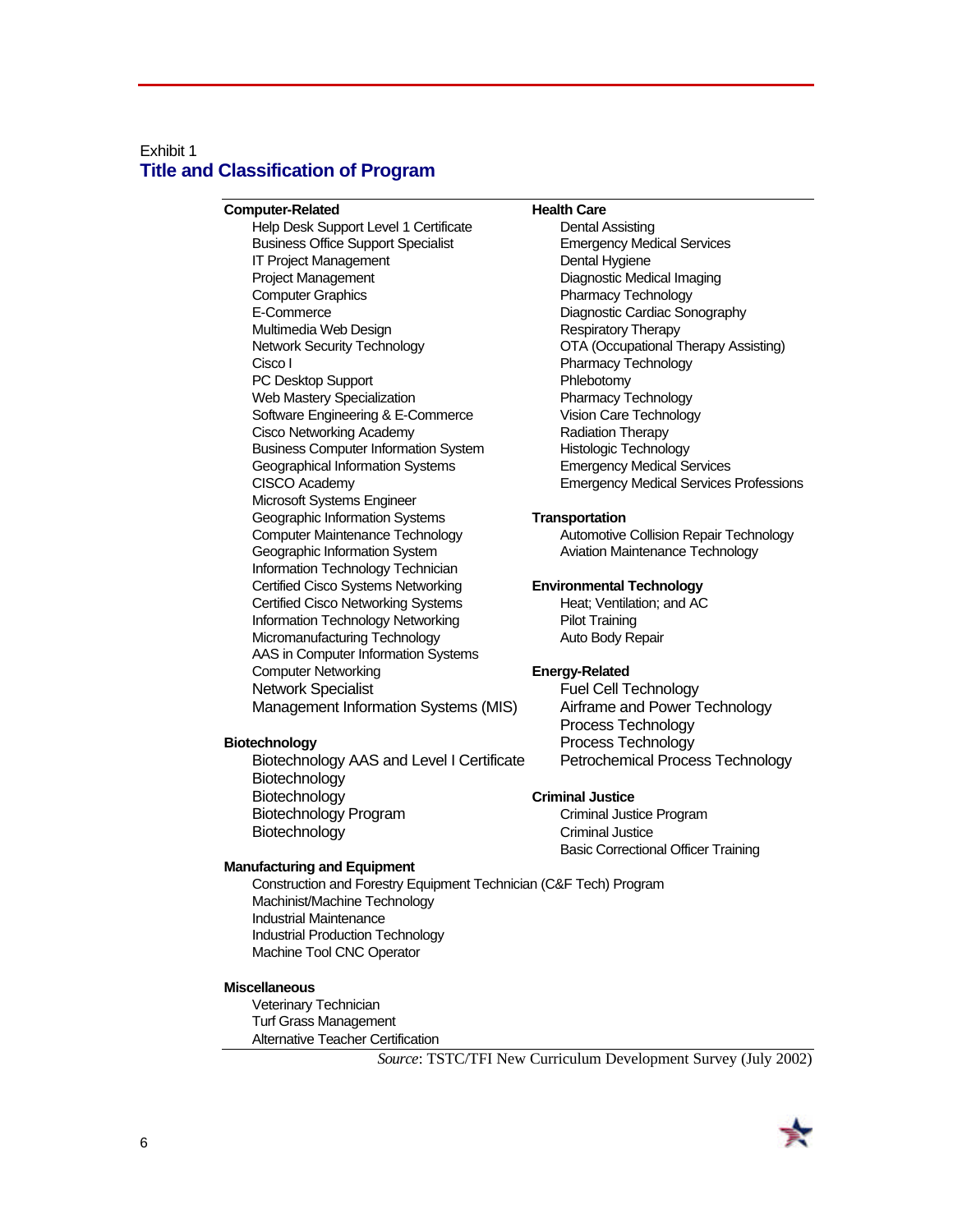Of the 70 programs identified, 39% were computer related and 27% were healthcare related. Only a small number of the identified programs reflected forefront areas of technology such as biotechnology, nanotechnology, or new energy sources.

#### Principal Sources for New Program Selection (Survey Question 3)

This question was designed to identify where interest in new programs originated. The breakdown of principal sources for program selection is shown in Exhibit 2.



Of the respondents, 49% indicated that the principal source of program suggestions came from local business, and an additional 15% listed local advisory committees as the principal source. These figures reflect the extreme importance of local businesses in identifying new college programs.

### Determined the Primary Reason for Interest in New Programs (Survey Question 4)

This question was designed to determine the reasons that motivated the colleges to initiate the selected programs. Exhibit 3 shows the percentage of respondents who listed various criteria as either of "prime importance" or "very important."

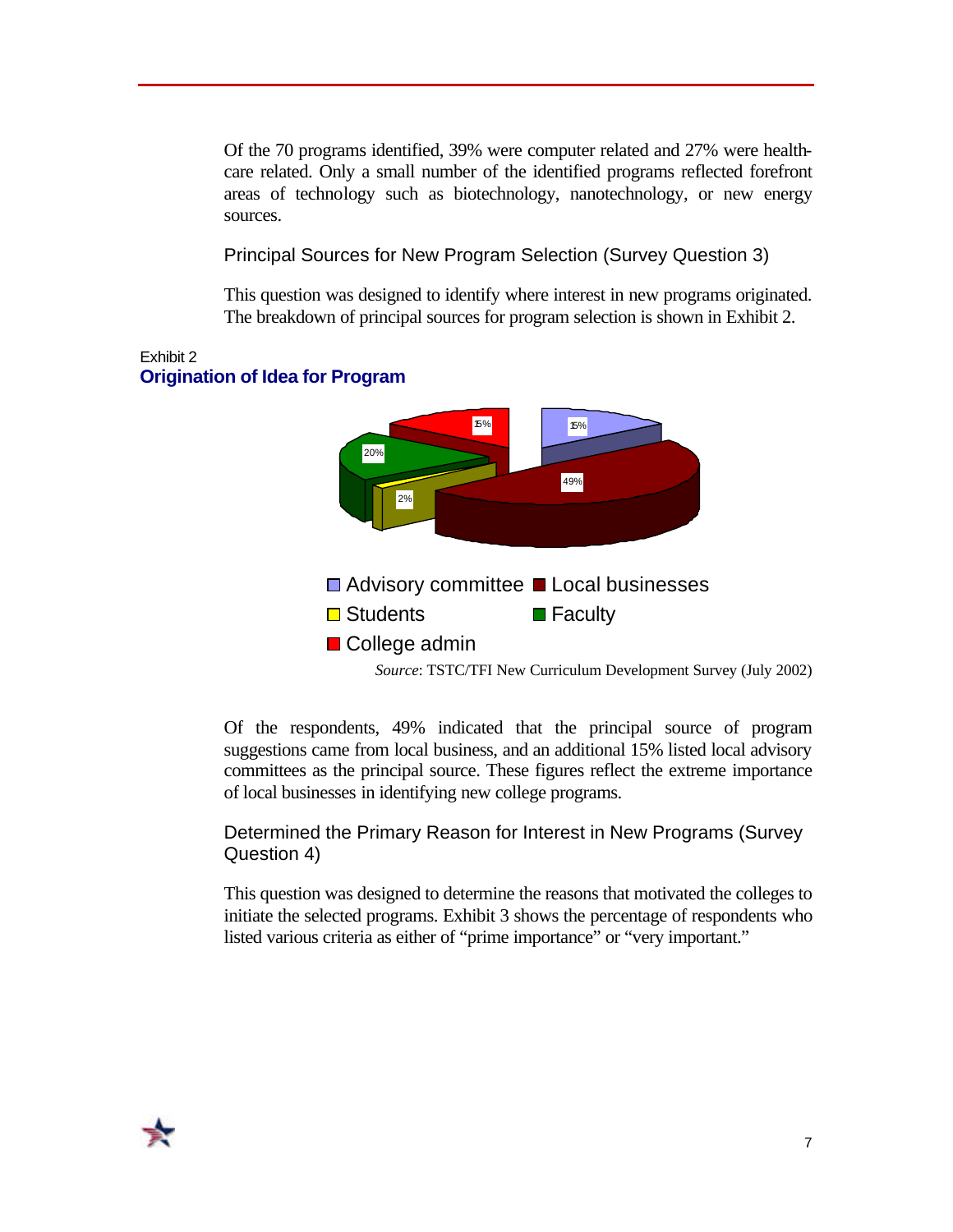

#### Exhibit 3 **Top Five Reasons for Interest in the New Program**

The five most important criteria, in order of importance, were:

- $\rightarrow$  Provide long-term job opportunities for students.
- Provide support for current local industry.
- Enhance college prestige.
- Take advantage of emerging technology.
- $\bullet$  Fit well with other programs in the college.

These results reinforce the importance of service to local industry, as well as recognition of the colleges' responsibility to their students. It is also interesting to note that using incentives to bring new industry to the community was not among the top criteria. This may reflect limited interest in adding programs in truly disruptive technologies.

Extent to Which Technology Forecasting is Currently Being Utilized in the Selection of New Programs (Survey Question 5)

This question was designed to determine the extent to which the colleges utilized either formal or informal technology forecasting techniques to assist in the

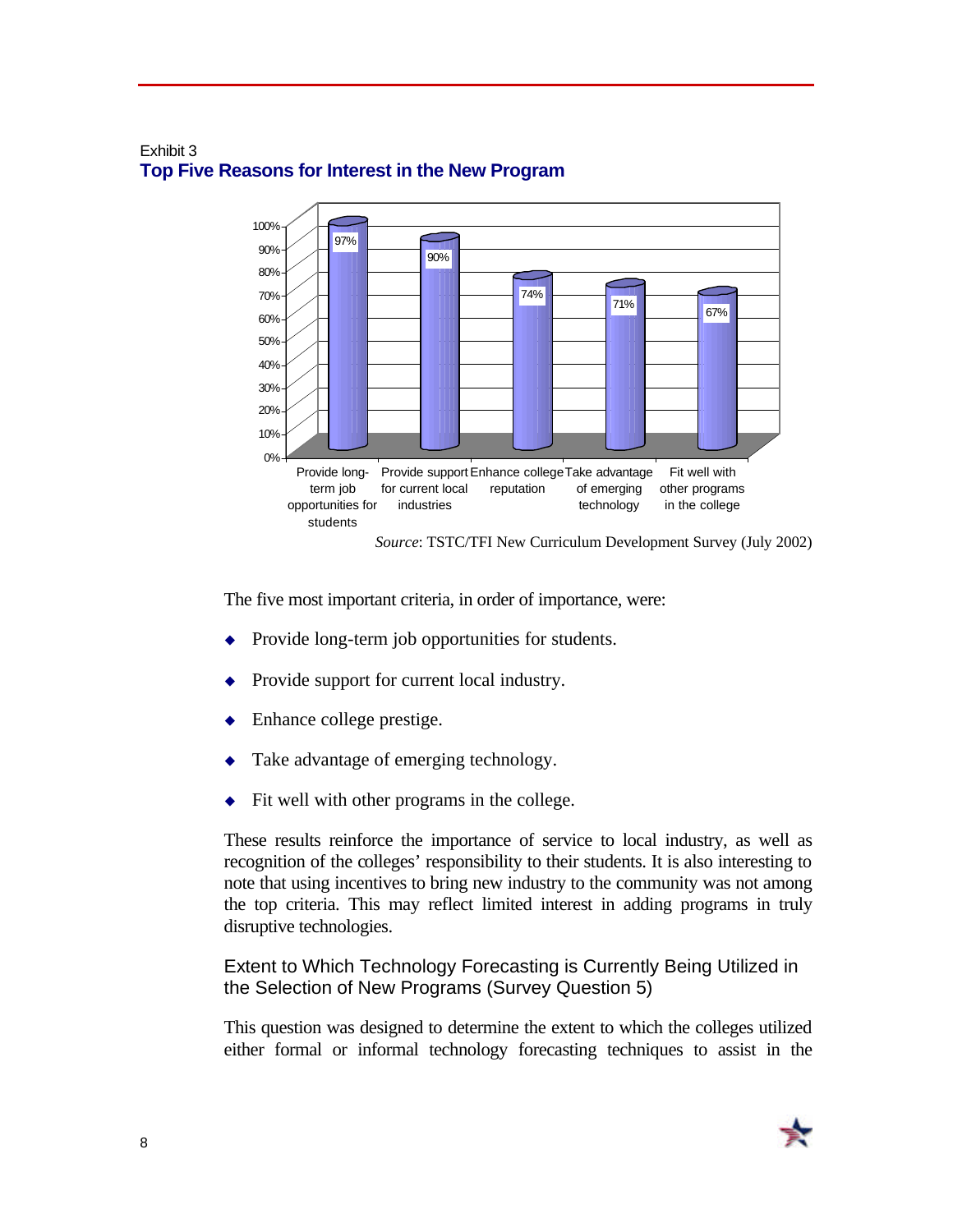selection of new technology related programs. The results from this question are presented in Exhibit 4.



#### Exhibit 4 **Role of Technology Forecasting in Program Development**

*Source*: TSTC/TFI New Curriculum Development Survey (July 2002)

Twelve respondents indicated that they had used formal technology forecasting (TF) techniques in selecting the programs that they described, and 11 respondents indicated that they had used informal TF techniques. However, follow-up contacts with some of the respondents indicate that few of these respondents had used techniques such as those described in the TF section of this report, with the exception of informal interviews and group discussions. Therefore, it does not appear that the value of formal TF in program selection, design, and initiation has been truly tested.

However, this does not suggest that colleges do not have very carefully designed and effective processes for evaluating emerging-technology related programs. Two examples of such processes that were identified in the survey follow-ups are shown as Appendix D.

Extent to Which Colleges Work Together in Developing New Programs (Survey Question 9)

This question was designed to determine the manner in which colleges worked together in the development or adoption of new technology-related programs. The results from this question are presented in Exhibit 5.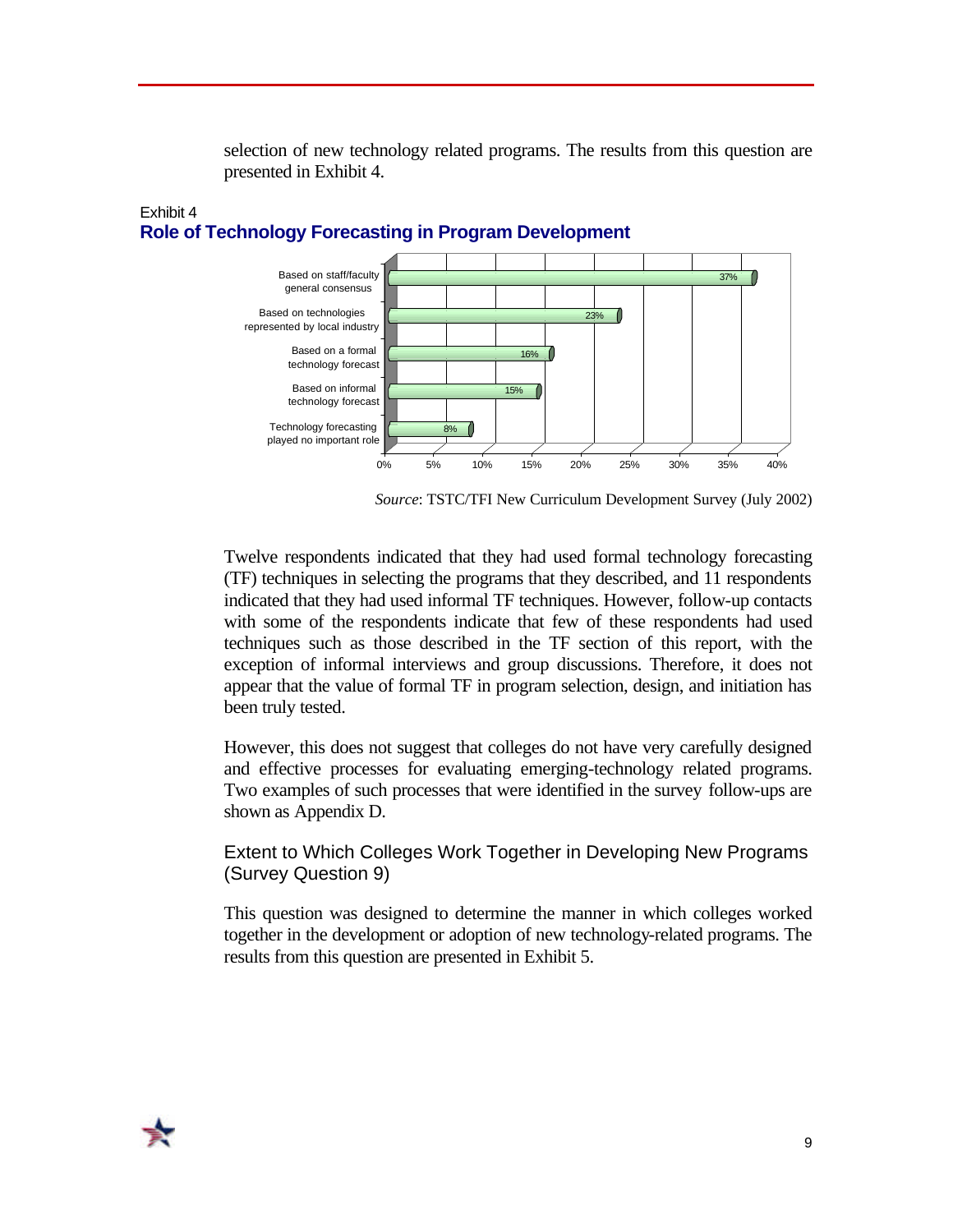#### Exhibit 5 **Method of Program Adoption**



*Source*: TSTC/TFI New Curriculum Development Survey (July 2002)

It should be noted that 38% of the programs were developed in some sort of coordination with other colleges. This indicates that there is currently considerable cooperation between the state's community and technical colleges. Informal conversations with college administrators and faculty indicate that the cooperation will increase in the future.

One should also note the high percentage of programs that are developed in coordination with local industries (48%). This again indicates the importance of local businesses in program development.

#### How the Faculty for New Programs Was Most Commonly Selected (Survey Question 10)

This question was designed to determine how the faculty was chosen for the programs. The results from this question are presented in Exhibit 6.

Almost half of the programs required entirely new faculty, and an additional 23 % required some type of current faculty augmentation. These figures strongly indicate that new faculty hires will be required for the development of emergingtechnology related programs. This requirement will probably be even more evident as the need for more advanced technology training increases.

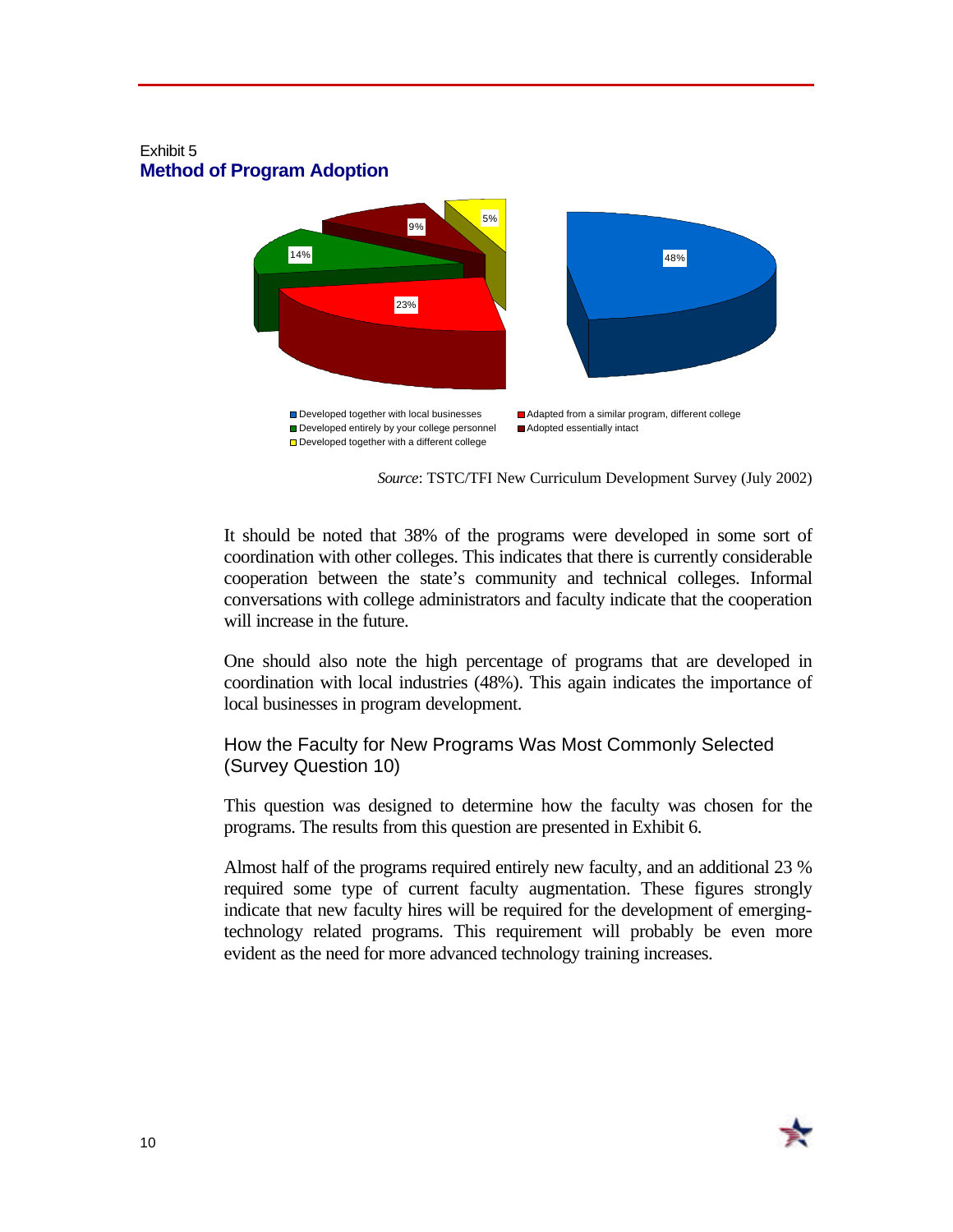#### Exhibit 6 **Faculty Selection for New Program**



*Source*: TSTC/TFI New Curriculum Development Survey (July 2002)

### Criteria Currently Used to Select New Programs for Development (Survey Questions 22 and 23)

These two questions were designed to determine the relative importance of various criteria in the initiation of new technology related programs. Survey Question 22 asked the respondents to rate the relative importance of a number of listed criteria in program selection. The results from this question are presented in Exhibit 7. Survey Question 23 was more open-ended in asking respondents to identify criteria that were not listed in Survey Question 22. The results from this question are presented in Exhibit 8.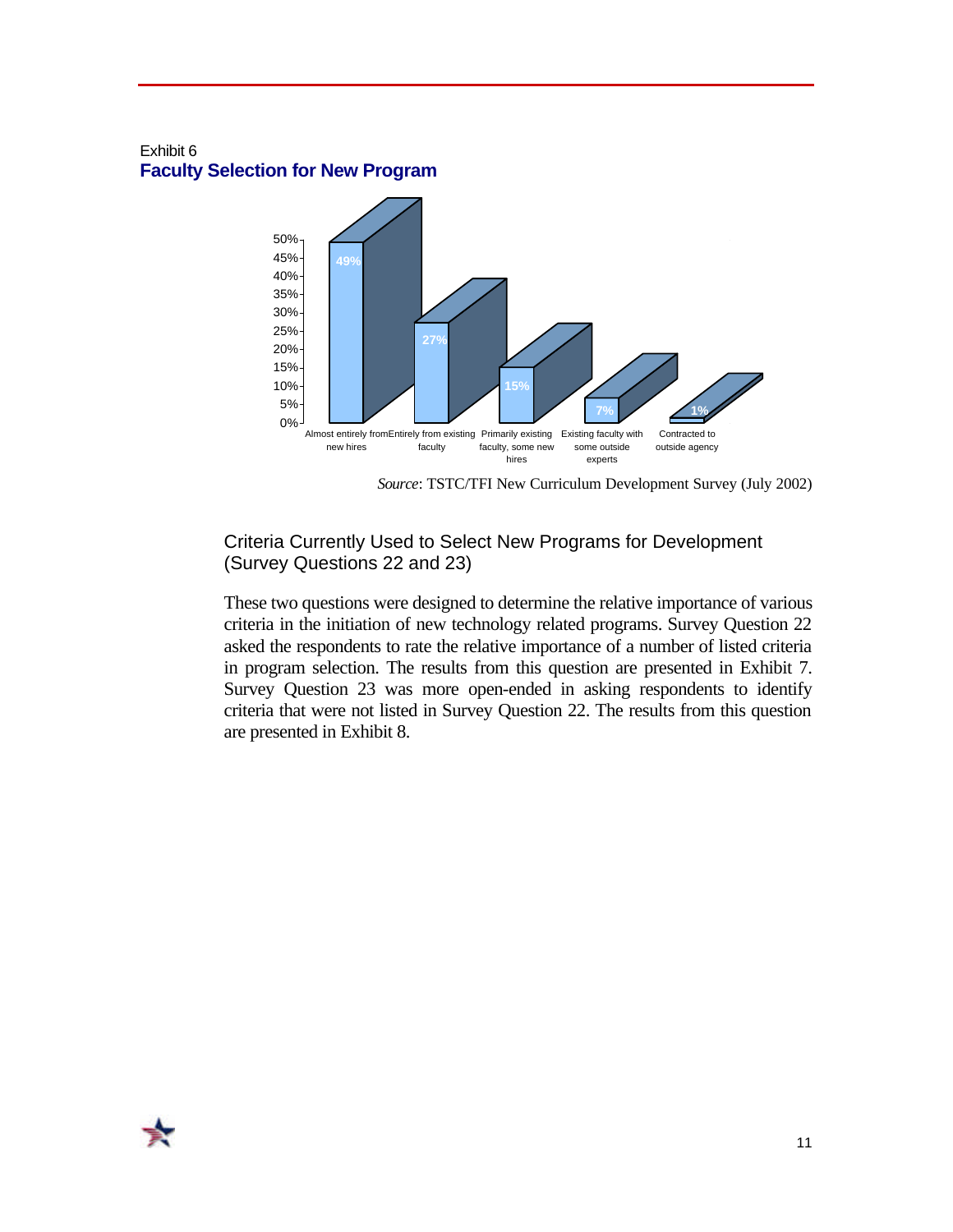

#### Exhibit 7 **Importance of Criteria for Selecting a New Program Development Initiative**

*Source*: TSTC/TFI New Curriculum Development Survey (July 2002)

Exhibit 8 **Additional Criteria for New Program Selection and Development**



*Source*: TSTC/TFI New Curriculum Development Survey (July 2002)

Although the results from this question indicate that all of the listed criteria are of major importance in the new program selection process, the high priority afforded local and existing industries again illustrates the great importance of meeting local industry needs in new program selection. It is also interesting to note the particular emphasis given to "prompt" employment.

As indicated in Exhibit 8, responses fell into six categories: cost of initiating a program, size and urgency of needs, faculty requirements, extent of local support, equipment needed to support new programs, and other support required. Examination of these criteria highlights the particular importance of the cost of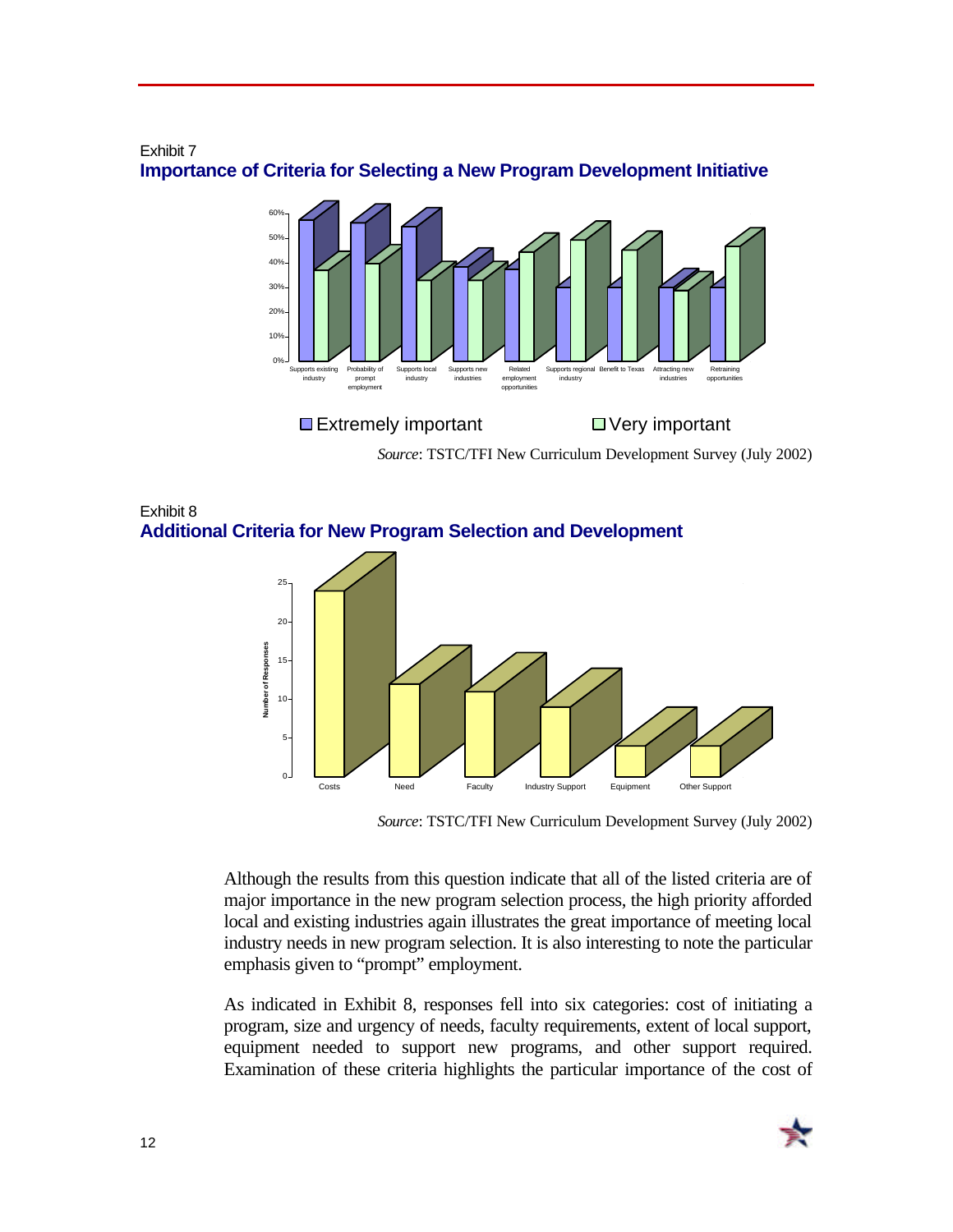program initiation. This observation is borne out by review of the comments of respondents.

Individual responses included the following:

- $\bullet$  Does the college have the funds, facilities, equipment, and human resources to support program development and sustainability?
- $\bullet$  Will the program be fiscally sound within five years of inception?
- $\bullet$  Is there a job market for program graduates?
- $\triangle$  Are there opportunities for community partnership and liaisons?
- $\bullet$  Will future employers provide equipment and supplies?
- $\bullet$  Will the program represent a strong addition to the overall development of the college?
- $\bullet$  Is there strong support from the Advisory Committee?

A listing of all responses is presented in Appendix E.

Identified the Methodologies Used in Selecting New Programs (Survey Question 24)

This question was designed to identify the methodologies used in selecting programs for development. The results are presented in Exhibit 9.

When broken down by category, many respondents specifically cited the use of Advisory Boards/Committees to aid in the selection of a new program. However, various research methods were most widely used; 60 responses cited one or more of the following methods: the use of industry and institutional surveys, labor market studies, and needs assessments. This demonstrates that most respondents recognize the need for sound methodology to "back up" their desire or perceived need for a new program.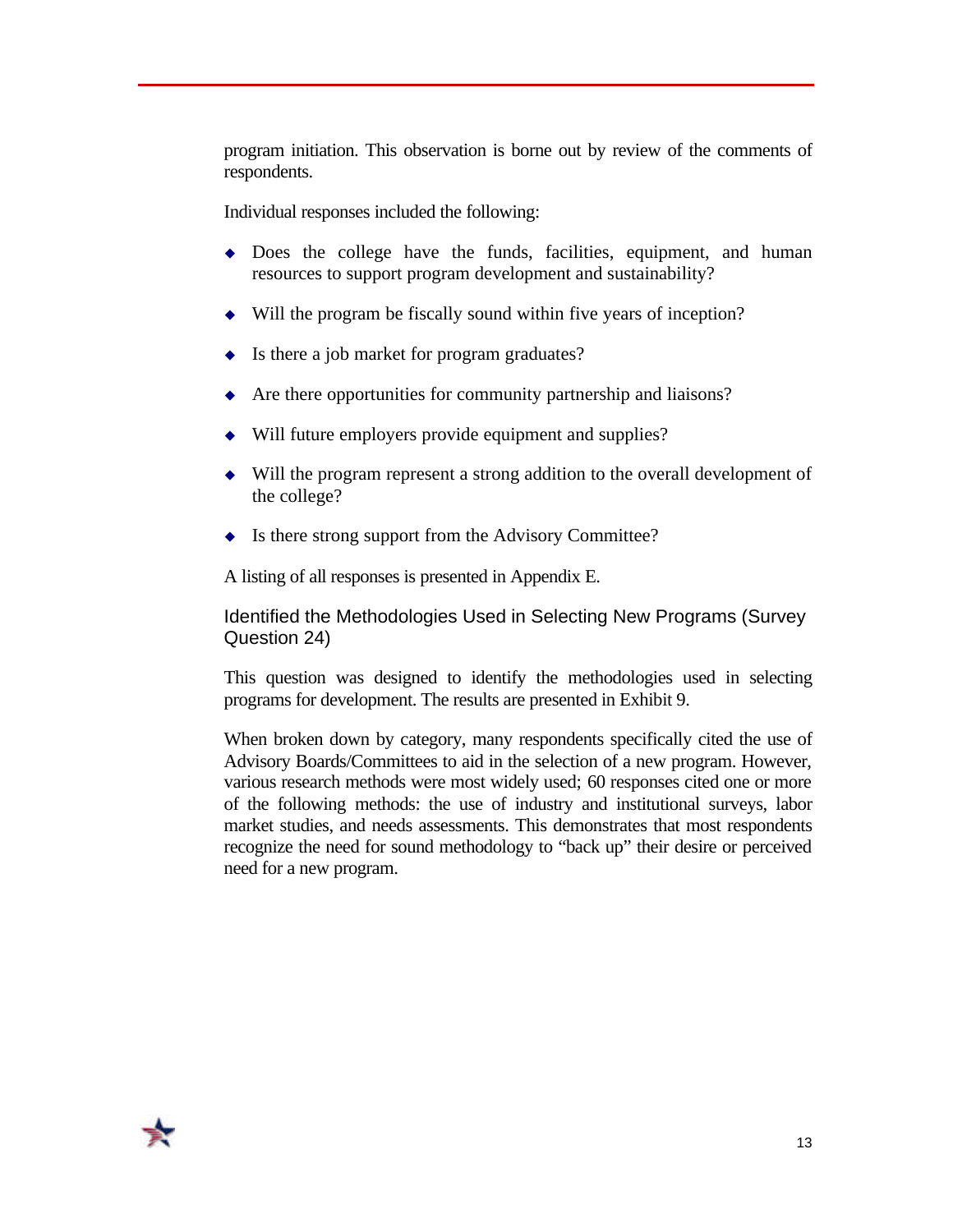

#### Exhibit 9 **Methodologies Used When Selecting a New Program**

*Source*: TSTC/TFI New Curriculum Development Survey (July 2002)

Specific answers of respondents included:

- Review of advisory board recommendations and regional needs.
- $\bullet$  Use of business, industry, government, education, and health-care advisory committees.
- Visioning sessions involving the board, faculty, staff, and community.
- Survey of other colleges.
- Surveys of School Industrial Cooperative Committee membership.
- Anticipation of future job market demand as technology advances.
- National, regional, and local labor market data.
- Cost analysis to see if the program can be afforded.
- Agreement with the college's three-year comprehensive master plan.
- Current trends in industry and corporate sectors.
- $\bullet$  Ideas are accepted from industry, advisory groups, faculty, students, administrators, staff, and virtually anyone else.

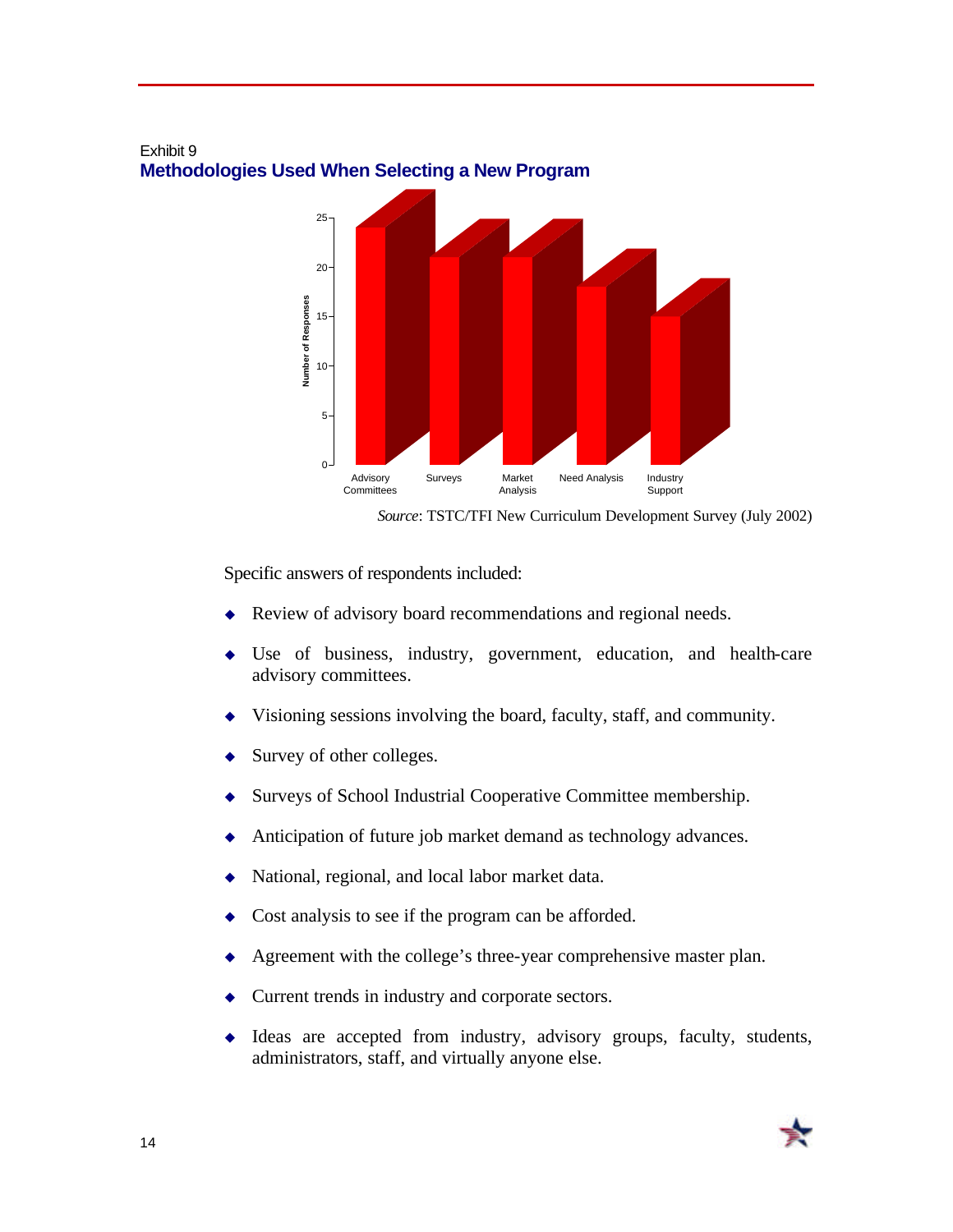- $\bullet$  Establish articulation agreements with area school districts and senior colleges.
- $\bullet$  Pilot potential programs through non-credit workforce classes to help assess feasibility of offering program

A listing of all comments is presented in Appendix F.

Sources of Information Used in New Program Selection (Survey Question 25)

This question was designed to identify the sources of information used by the colleges in program selection. The results from this question are presented in Exhibit 10.

#### Exhibit 10 **Sources of Information**



*Source*: TSTC/TFI New Curriculum Development Survey (July 2002)

The majority of respondents cited various agencies—such as the Texas Workforce Commission, the U.S. Department of Labor, and local Chambers of Commerce as sources of information for selecting programs to develop. Many respondents conducted industry surveys and gathered relevant labor market information as well. The list of information sources included:

- Local, state, national, and international trends and issues.
- Emerging and evolving technological advances.

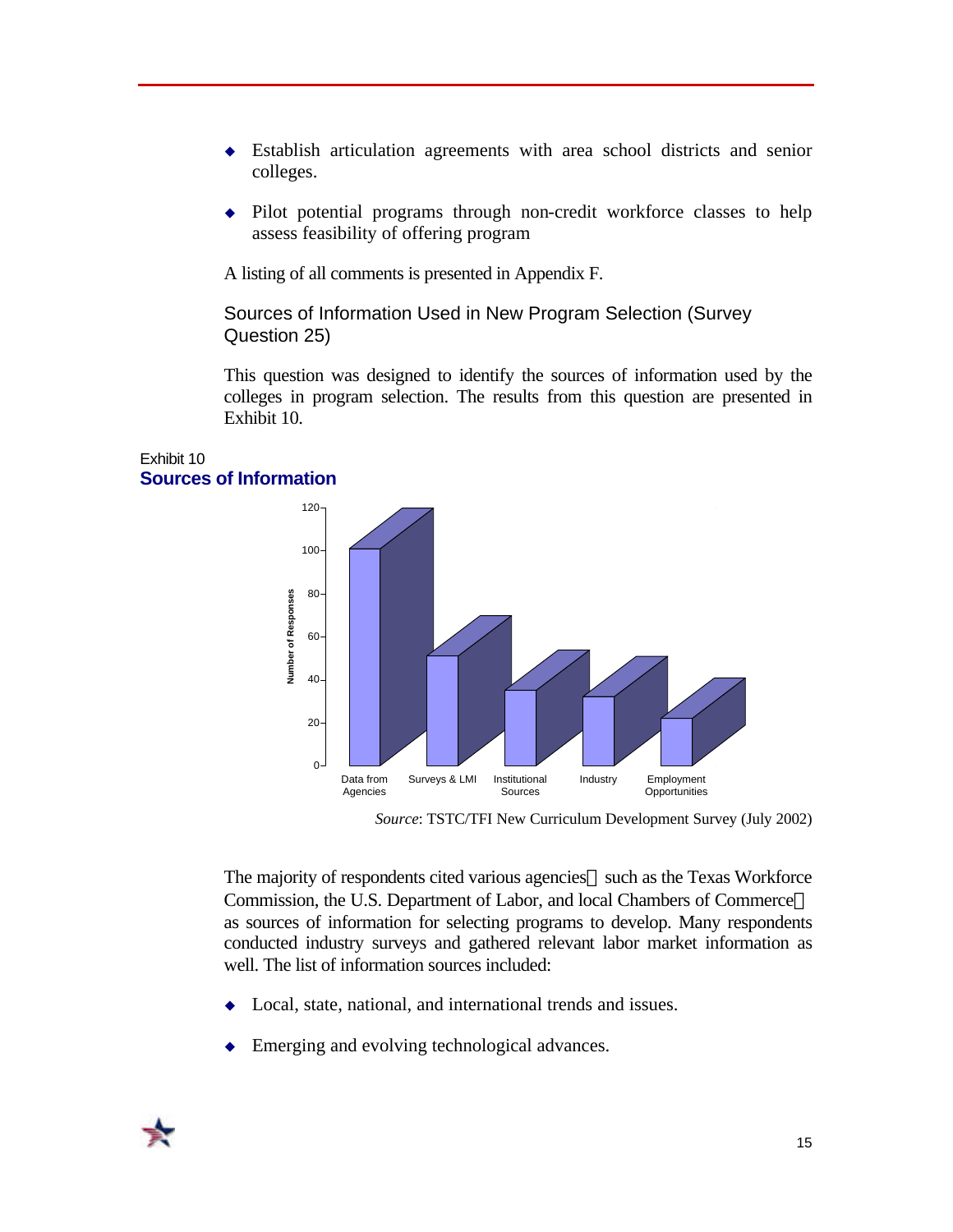- Faculty research.
- Formal surveys of local business/industry to determine employment opportunities.
- $\leftrightarrow$  Newspaper advertisements for job openings.
- Review of National Science Foundation and Advanced Technology Education Centers grant funding.

A listing of all respondent comments on information sources is presented in Appendix G.

Validation Documentation Required by the Colleges Prior to Investing in New Programs

This question was designed to determine the types of validation that colleges require before investing in the development of new programs. The results from this question are presented in Exhibit 11.



**Validation Documentation Required for New Program Development**

A demonstration of program need—determined primarily through labor market analyses, needs assessments, and local industry surveys—was the primary type of validation information indicated by survey respondents. Committee approval and the program's cost effectiveness were also important for program development. Responses to this question included the following:



Exhibit 11

*Source*: TSTC/TFI New Curriculum Development Survey (July 2002)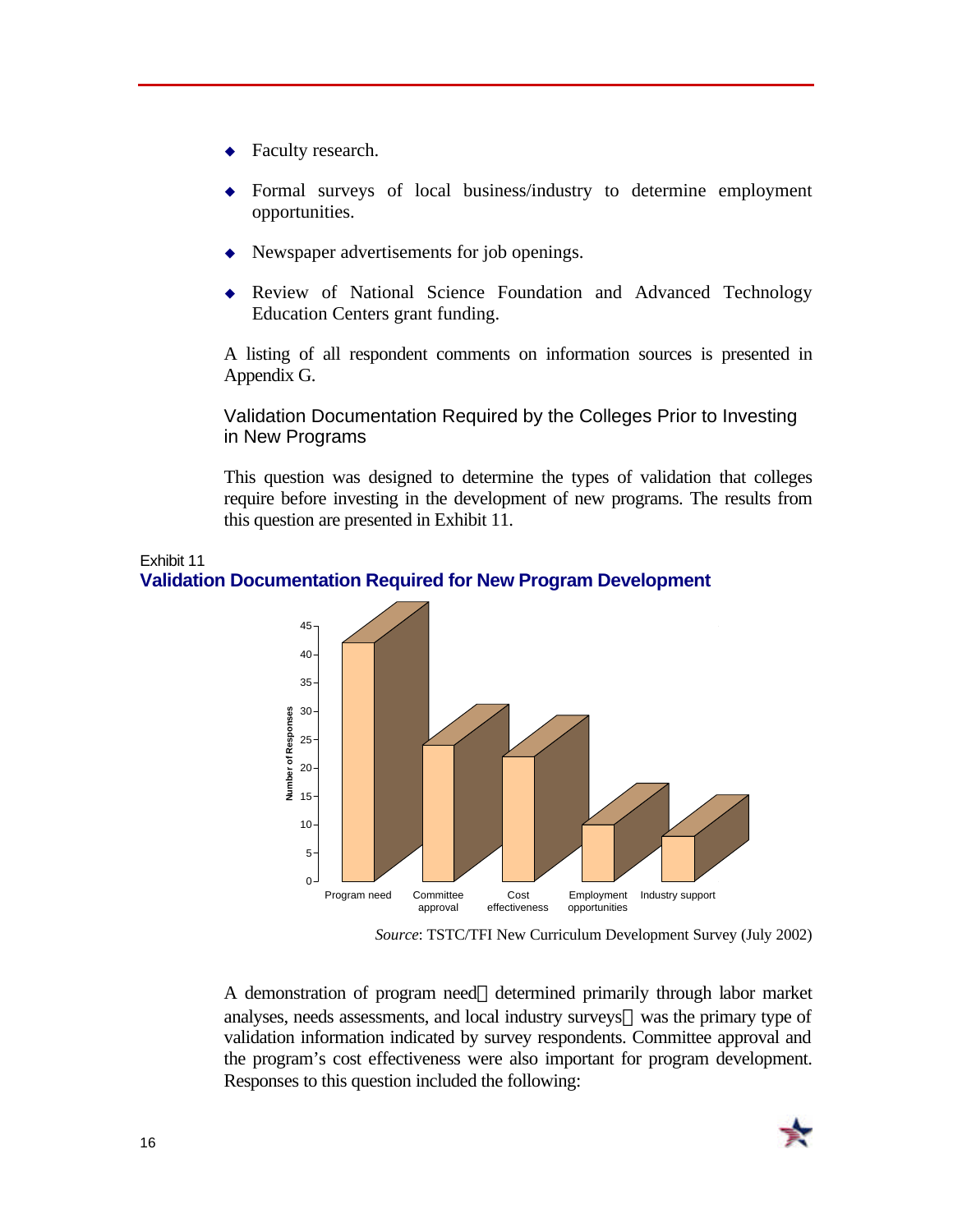- $\triangleleft$  Advice from local business and industry.
- Demand from graduates of the program.
- $\rightarrow$  Positive survey results from supporting industry.
- $\bullet$  Documentation of support from advisory committee.
- $\triangle$  Response to Letter of Intent from THECB.
- $\triangle$  A five-year budget projection plan.
- Start up an ongoing cost assessment.
- $\blacklozenge$  Financial support from business and industry.
- $\triangleleft$  Requirement of a mini-business plan.
- $\rightarrow$  Documented evidence of sufficient job opportunities.
- $\bullet$  Commitment from local industry to advise all development aspects of the program.
- $\triangle$  Assessment of the availability of qualified faculty.
- $\triangle$  Assurance of adequate space, facilities, and equipment.

A full list of responses on validation documentation is presented in Appendix H.

#### Lessons Learned in the New Program Development Process (Survey Question 21)

This question was designed to determine the lessons that had been learned by the various colleges during the development of the selected programs. The results from this question are presented in Exhibit 12.

The lessons learned by the colleges fell into six general categories:

- 1) The importance of research in determining the desirability of initiating new programs.
- 2) The importance of industry (usually local) in supporting new programs.
- 3) The restrictions placed on new program initiation by limitation of qualified faculty.

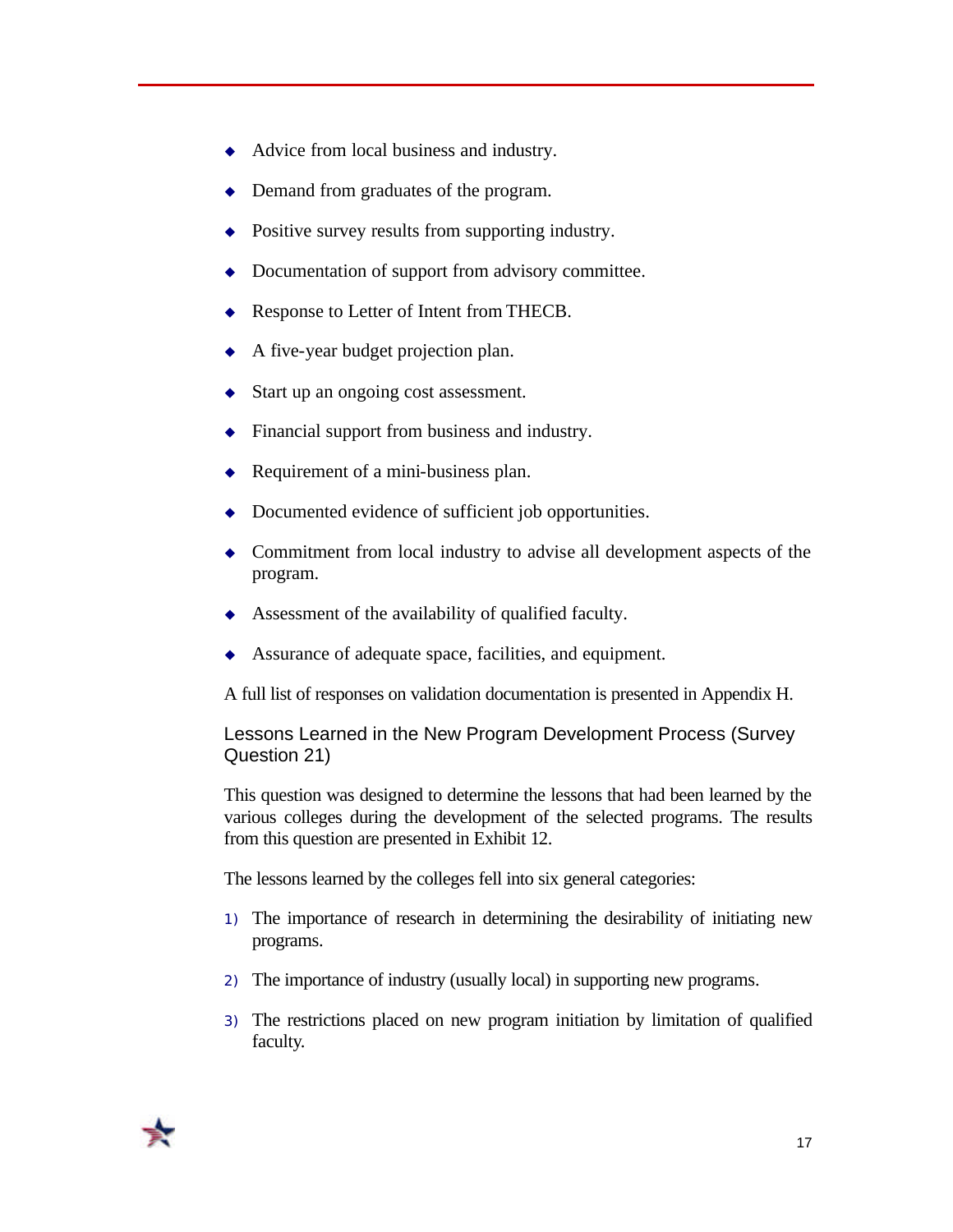- 4) The requirements for adequate funding of new programs.
- 5) The limitations on new program development posed by the time required to initiate such programs.
- 6) The importance (and difficulty) of establishing effective communications between the parties involved in program development.

A review of Exhibit 12 indicates the importance of careful research in determining the feasibility of initiating new programs, as well as the need for adequate resources for new program initiation.



#### Exhibit 12 **Lessons Learned from Program Establishment**

Lessons learned included the following:

- Advertising is extremely important for the first program semester.
- $\rightarrow$  Programs based on emerging technologies are expensive but lead to immediate benefits to the graduates.
- $\bullet$  It is important to plan to phase the program in over time because the curriculum development process is very complex and time consuming.
- New programs must be marketed. The "build it and they will come" approach does not work.
- $\bullet$  The critical time for program implementation has to be based on a combination of demand and awareness of the evolving needs of industry.



*Source*: TSTC/TFI New Curriculum Development Survey (July 2002)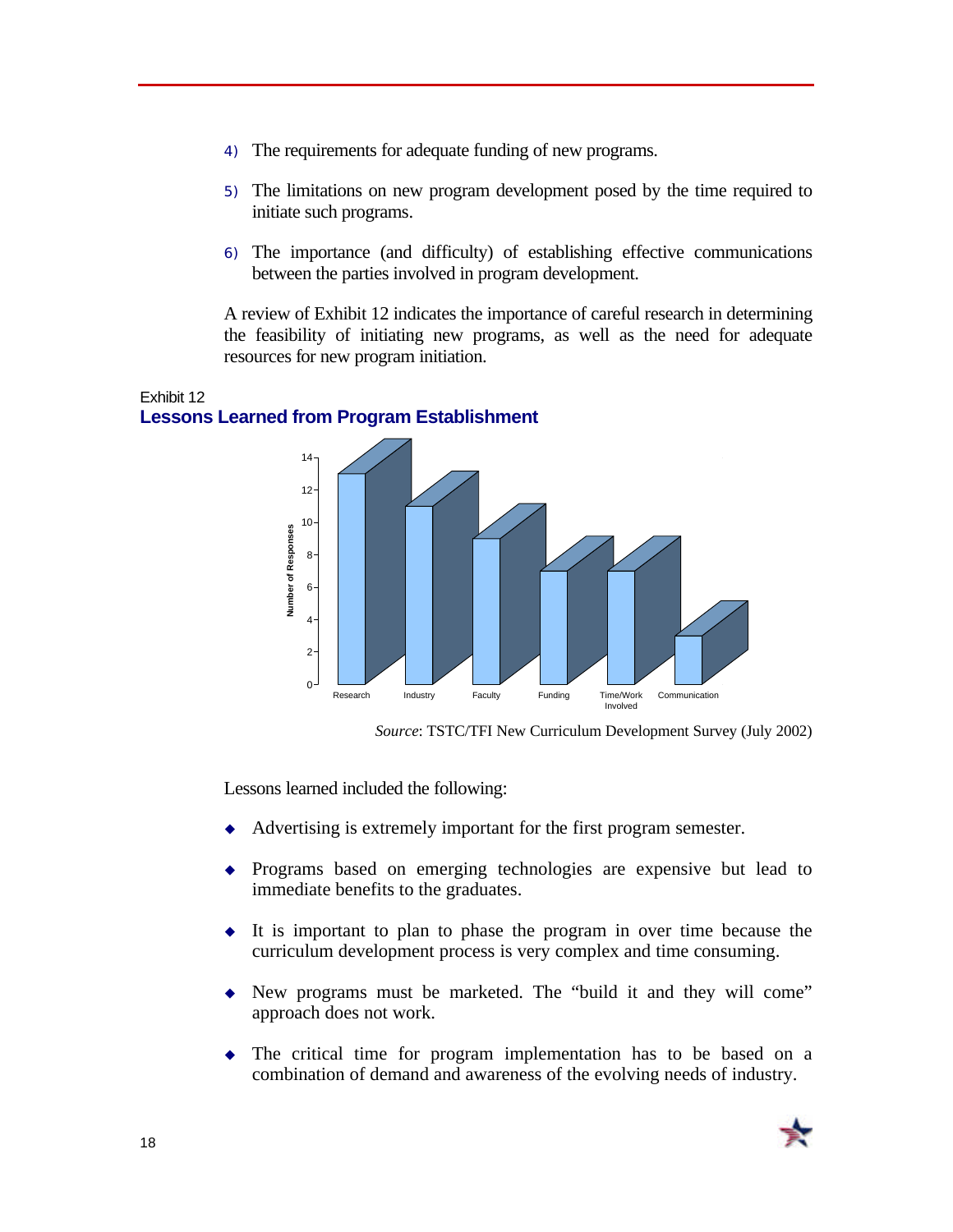- $\triangle$  A reliable process for technology forecasting is needed prior to investing in new programs.
- $\bullet$  Industry-driven programs command significant support through employment opportunities, innovative professional sharing opportunities, greatly enhanced vendor support, scholarships, internships, student recruiting, and incumbent worker upgrading opportunities.
- $\rightarrow$  Development of acceptable curricula requires total commitment of a content exert. This cannot be an "add-on" responsibility for an existing faculty member.
- $\blacklozenge$  New program development is dependent on the availability of funds. Qualified faculty members are difficult to hire for specialized programs.
- Collaborative programs have hurdles to overcome. Communication between partners is vital, but difficult at times.
- $\leftrightarrow$  A better rapport with local high schools must be established.
- $\bullet$  The need for industry-specific Spanish skills is expanding in the healthcare field.
- $\bullet$  Every constituency must be considered.

The entire list of lessons learned is presented in Appendix I.

Additional Comments of Respondents (Survey Question 27)

This question was designed to gather any experiences, insights, opinions, or comments that respondents wished to offer about the survey, the current project, or other aspects of the program development process. A listing of these comments is presented in Appendix J.

#### **Survey Significance**

This statewide curriculum development survey appears to be the first of its kind, and several of the respondents indicated their appreciation for our research into this area and much interest in the compiled results. The analysis section of this report was distributed to respondents, Texas community and technical colleges, the THECB, and a variety of other key stakeholders throughout the state. The high response rate and wealth of information gathered from this survey method was a key component of the mid-year research and development effort, and, since this method was so beneficial, additional survey work was incorporated into the PET methodologies described in the next section of this report.

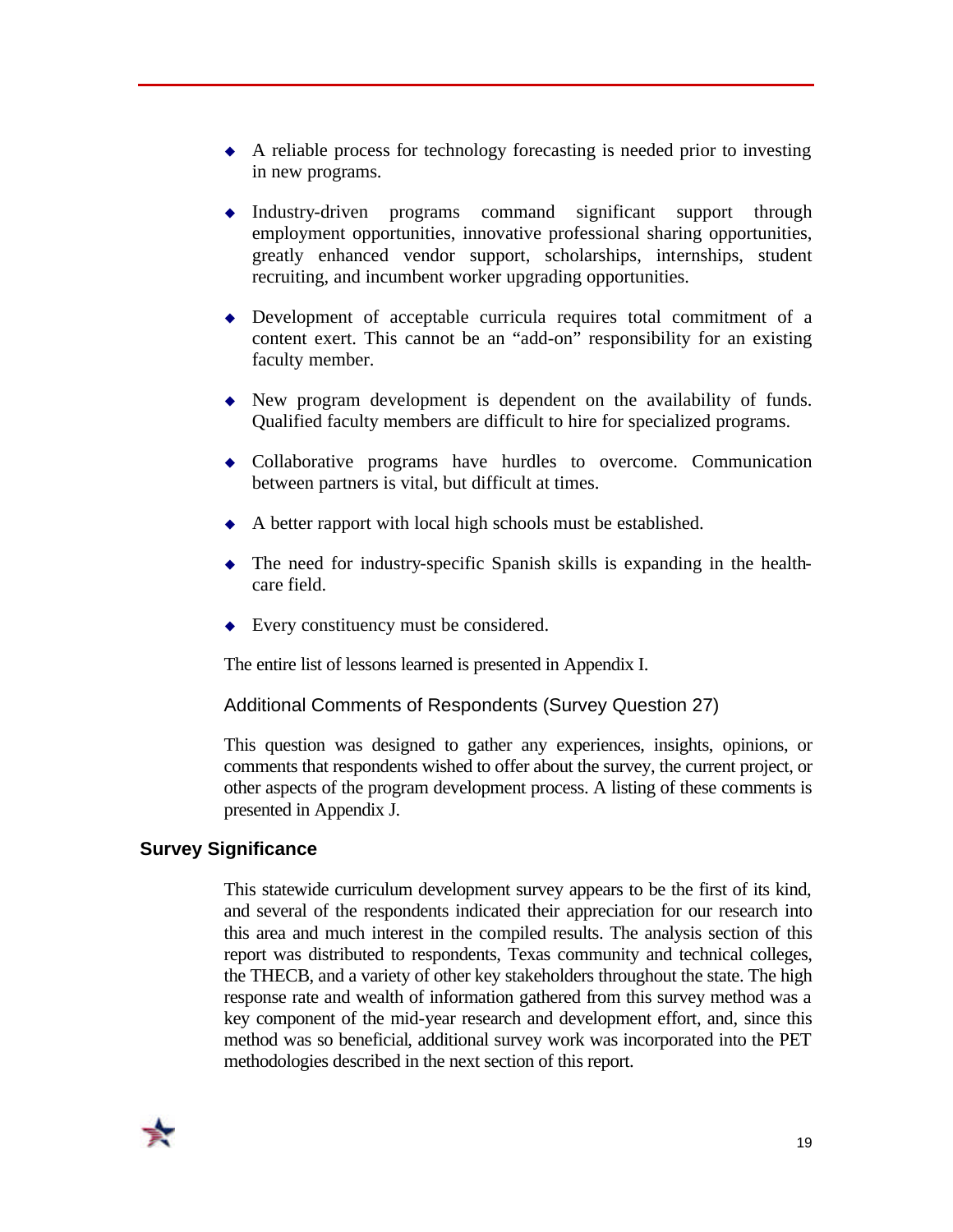The TSTC/TFI team would like to thank the THECB, CCD, and all of the respondents for their participation in this survey and the time and effort put into their responses.

## **Program for Emerging Technologies (PET)**

In general, Texas community and technical colleges have logical, well-structured processes for identifying program development needs to meet existing local needs. However, by their nature, these curriculum development initiatives tend to put primary emphasis on current needs. A process for identifying and analyzing emerging-technology program opportunities has been developed based largely on the needs and desires expressed by college deans throughout the state, plus direct input from a smaller representative group of community and technical college deans through coordination with the CCD and the formation of a CCD Forecasting Subcommittee. This process, entitled *Programs for Emerging Technologies (PET),* is comprised of three essential components:

- 1) Identifying promising emerging-technology program areas.
- 2) Conducting meaningful technology forecasts for the identified technologies.
- 3) Disseminating resulting findings and technology forecasts to the State's community and technical colleges and other curriculum development stakeholders to promote informed and proactive decision making.

PET utilizes existing data sources and targeted surveys to reveal key indicators of promising emerging-technology programs applicable to Texas community and technical colleges. Once identified, outside vendors are utilized to conduct detailed technology forecasts based on the specific needs of instructional officers and other key stakeholders.

It is important to note that PET will undergo additional refinement in the 2003 project year as new data sources are identified and procedures further validated. This information will be collected in a centralized database and distributed online to all key stakeholders.

#### **Identification of Promising Technology Program Areas**

There is no crystal ball to predict which of the many emerging technologies available to forecast are likely to have the greatest workforce implications—much less warrant new curriculum development. Since it would be unrealistic and cost prohibitive to conduct forecasts for all of these technologies, a process is necessary

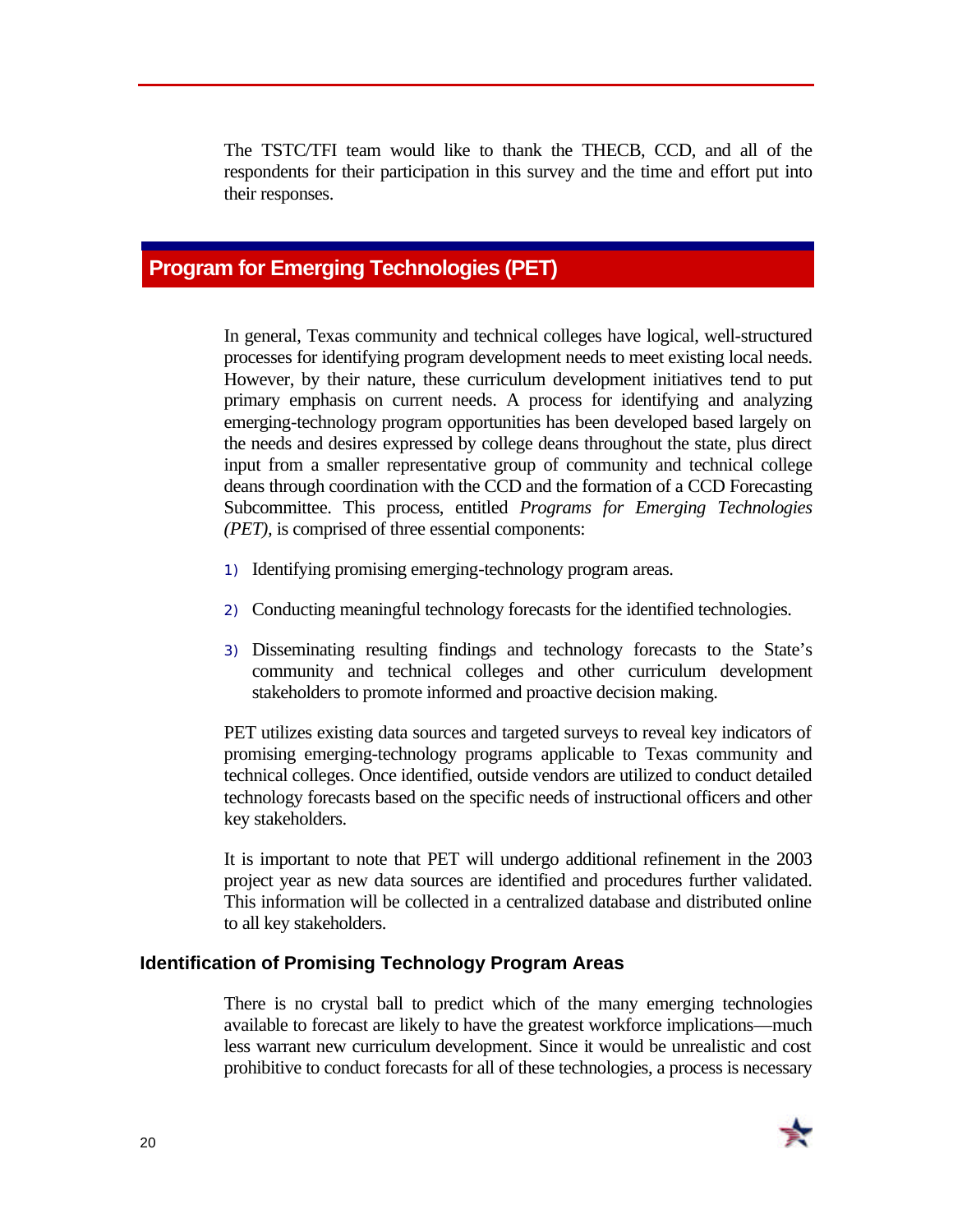to identify a select number of likely promising technologies for which forecasts should be conducted. PET incorporates a series of emerging-technology program indicators broken into three categories: defined, definable, and undefined. For each of these categories, specific indicators, methodologies, and data sources are identified and explained.

### Defined Indicators

The Workforce Education Course Manual (WECM) includes a database of all Texas community and technical college programs, courses, and associated data (i.e., contact hours, locations, etc.). When a college plans to develop a new program, they must first complete the "Application for Approval of New Workforce Education Programs" form located online at the THECB WECM website. 2 The majority of new program applications are not based on emerging technologies, but rather on already-existing programs. However, when an emerging-technology program application is created, this will be a defined indication of a new technology program need. Program revisions based on emerging technologies are also valuable defined indicators of new program needs. In both cases, this data is stored and readily available in the WECM database.

### Definable Indicators

Anticipated new programs, scientific research, and economic development efforts throughout the state can indicate impending new technology program needs. Although these sources are less clearly defined than actual new programs, they are definable indicators. For example, if a significant number of instructional officers are planning to implement the same new emerging-technology program next year, there are numerous research activities and grants in the same area, and economic development corporations confirm increasing activity in the corresponding industry sector, there is a definable indication that this is a promising technology program area and additional in-depth forecasting would likely be beneficial.

In order to determine anticipated new programs, PET employs targeted surveys of curriculum development officers throughout the 69 Texas community and technical colleges. R&D funding can also be an early indicator of new emerging technologies, and the RAND Radius database helps provides insight into federally funded areas of scientific research and development. Targeted surveys of Texas engineering schools may also be employed to localize these R&D efforts and help identify key stakeholders in promising technology sectors. Texas economic development corporations and chambers of commerce will also be surveyed. These surveys are now under development and will be tested with focus groups before full implementation.

<sup>2</sup> See http://www.thecb.state.tx.us/ctc/ip/wecm2000/main.htm.



 $\overline{a}$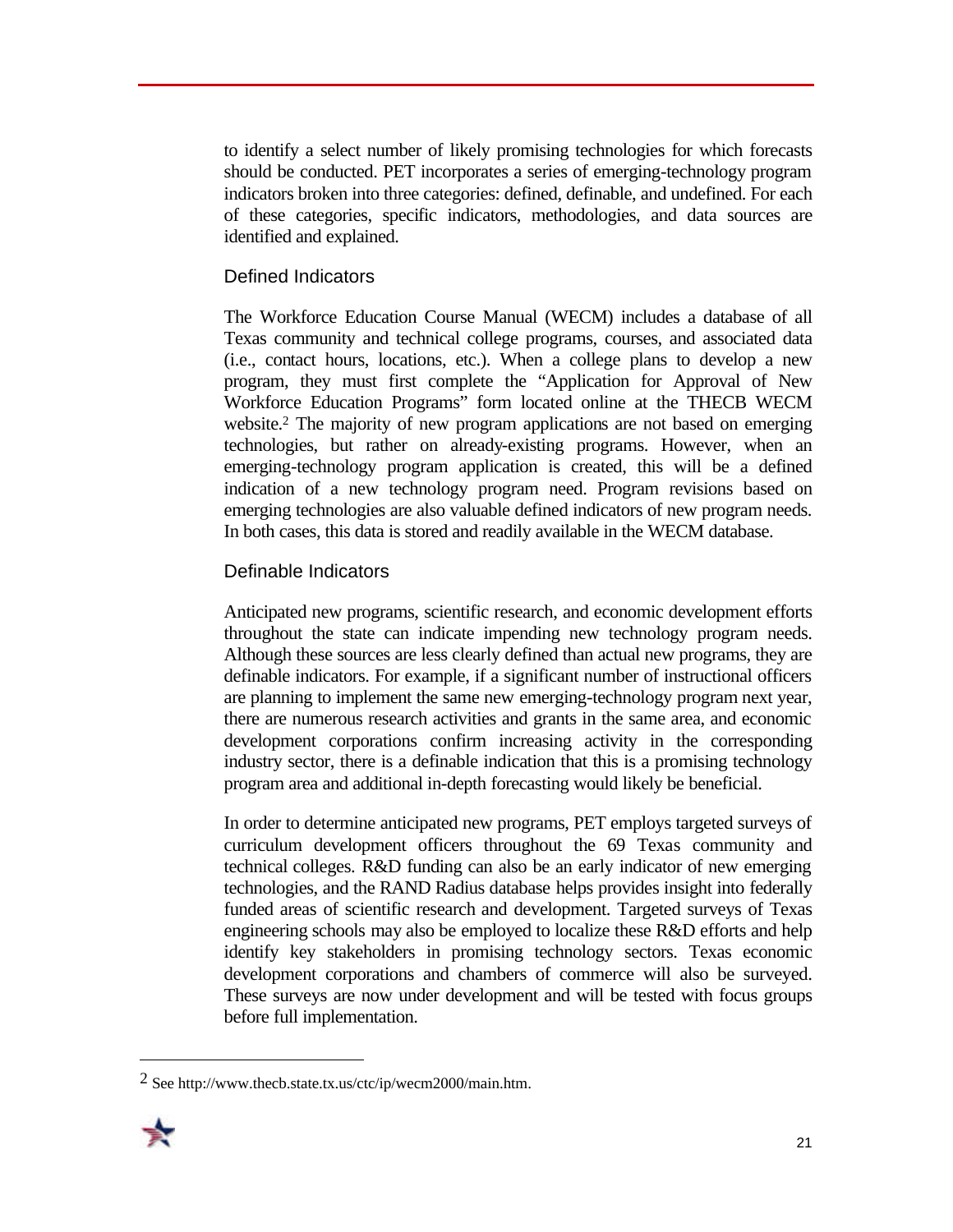#### Undefined Indicators

Future trends, technology, and events can be difficult and sometimes impossible to predict, but they can also provide strong indications of impending workforce and curriculum needs. For example, trends in wireless networking indicate that continuous networking will be a reality in the coming years, recent technological advances in fuel cells and successful prototypes demonstrated by General Motors have made the long-awaited entry of consumer automobile PEM fuel cell stacks a foreseeable reality,3 and increased security concerns resulting from September 11 have resulted in a flood of new grants and research in the defense and security sectors. These undefined indicators are unpredictable, and there is no single data source to rely upon, but these can be strong indications of an emerging technology trend and future impending workforce and curriculum needs. Beside typical news and information sources, futurist-oriented publications such as *The Futurist*, MIT's *Technology Review*, and several others can provide early insights into emerging technology trends. Additional reliable sources will be identified and categorized in subsequent program years. This component of PET is represented in the following exhibit and a graphic representation is included as Appendix K.

#### Exhibit 13 **Identifying Promising New Technology Program Areas**

|                  | <b>Indicators</b>                                          | <b>Data Sources</b>                                                                        | <b>Methodologies</b>                             |
|------------------|------------------------------------------------------------|--------------------------------------------------------------------------------------------|--------------------------------------------------|
| <b>Defined</b>   | New/Revised Programs:<br>AAS, ATC, Certificates,<br>LN, ST | <b>Workforce Education Course</b><br>Manual (WECM)                                         | <b>WECM SQL Database</b><br><b>Existing Data</b> |
| <b>Definable</b> | <b>Anticipated New Programs</b>                            | <b>Instructional Officers</b><br><b>Technical Deans</b>                                    | Survey Data                                      |
|                  | Scientific Research                                        | Schools of Engineering<br>Research Funding Areas                                           | Survey Data<br><b>RAND Radius Database</b>       |
|                  | Economic Development<br><b>Efforts</b>                     | <b>Blue Ribbon Task Forces</b><br>Economic Dev Corporations<br><b>Chambers of Commerce</b> | Existing Data<br>Survey Data                     |
| <b>Undefined</b> | Future Trends, Technology,<br>& Events                     | Industry Leaders, Futurists<br>Scientific Research<br>Government Programs                  | Literature Reviews                               |

*Source*: TSTC

 $\overline{a}$ 

<sup>3</sup> General Motors, *GM Hy-wire: Major Step Forward In Reinventing Automobile* (2002).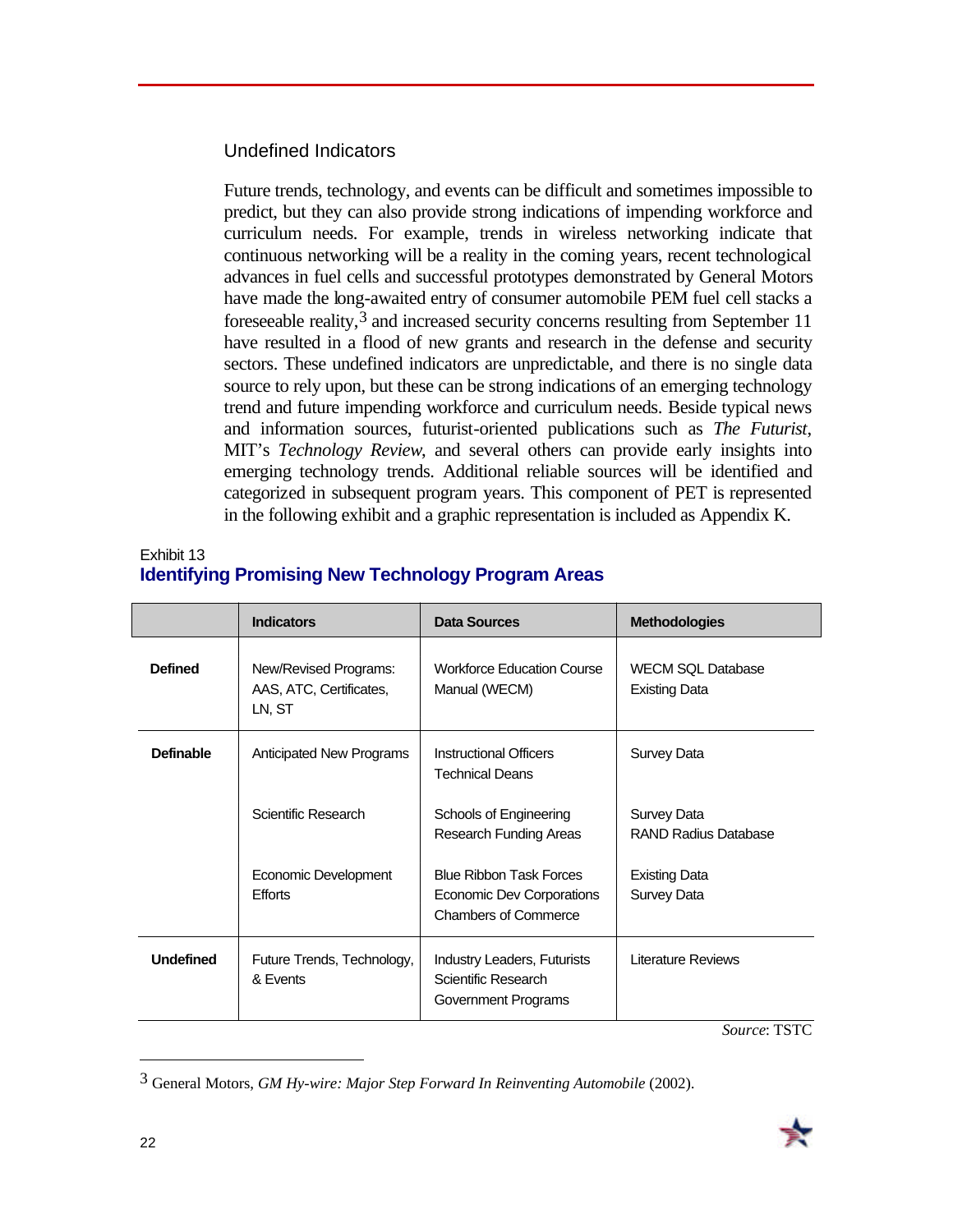When the list of promising technology areas has been completed, a select number (six to eight) of specific technology areas will be identified for which technology forecasts will be conducted. This selection will be made by the PET team based on consideration of a number of weighted criteria. In general, criteria will be chosen and weighted in such a manner as to give special importance to areas of technology that offer particular promise of increasing, long-term growth and positive economic impact for the State of Texas. The list of criteria will include those identified in the recent survey, such as:

- $\bullet$  The technology is likely to provide a meaningful number of well-paying jobs to two-year college graduates within two to four years.
- $\bullet$  The expected workforce demands related to the technology are likely to increase steadily and significantly in the four- to eight-year time period.
- $\rightarrow$  New curricula will be necessary to ensure that impending workforce demand will be satisfied.

### Modifications to the Selection Process

Additional criteria will be identified by the PET team and other appropriate college, government, and business groups, and it is likely that sources and methodologies will be revised and updated as new or more effective data sources become available and are incorporated into PET.

Although the preceding paragraphs describe a structured process for technology selection, it is not envisioned that it will be applied mechanically. When appropriate, logic and independent judgment may replace formal methodologies. For example, an obvious emerging technology sector may be identified and selected for forecasting at any point in the program year, while, in other cases, it may become apparent that a previously identified promising technology is, in fact, unlikely to warrant new curriculum development, and research resources will be directed to other areas.

#### **Results**

In order to begin the forecasting activities earlier in the project, two technology areas will be selected that appear to be particularly attractive based on PET. TFs for these technologies will then be initiated immediately by an external forecasting vendor. The TSTC/TFI team has developed a detailed RFP and sample statement of work to guide vendors in the bidding process. This will ensure a broad range of forecast proposals and ensure the project does not depend entirely on a single vendor.

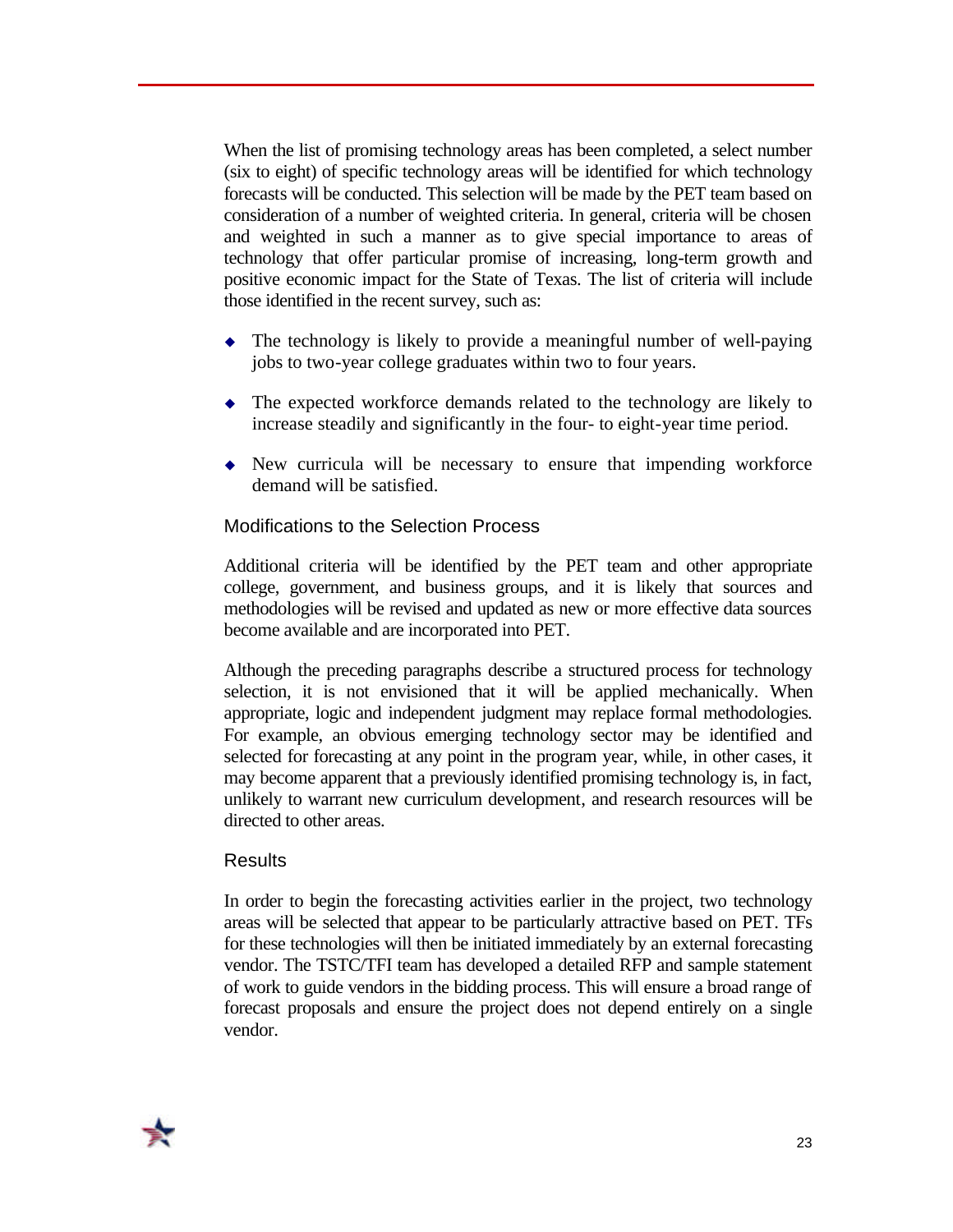As described above, the identification process included in PET involves logical, structured, transparent mechanisms that can be moderated by logic. It is envisioned that this process will result in the selection of six to eight technologies that offer very promising opportunities for the success of the community and technical colleges of Texas and the economic wellbeing of the State. The next phase of PET involves the conduct of detailed technical forecasts based on these results.

### **Technology Forecasting Process**

#### **Purpose of Technology Forecasting**

The fundamental purpose of formal technology forecasting is to project the nature, timing, and implications of advances in technology. The value of technology forecasting in assisting in the identification, design, and initiation of emergingtechnology programs for Texas community and technical colleges will involve all three of these elements.

The importance of defining the nature of technology advances is obvious, for this will identify those areas of technology that have the highest probability of providing profitable opportunities for the businesses of the State.

The timing of the advances is also of major importance for colleges. If courses are presented too early in the technology development process, graduates will not be able to find suitable employment. If the courses are offered too late, the special advantages of early entry into a burgeoning field will be lost, and the workforce needed to support these technologies may not be available.

Finally, the implications of emerging technologies must be projected. In a society as complex and interactive as ours, new technologies have indirect and often unexpected impacts and consequences. The recognition and appreciation of these impacts and consequences will support better decision making with regard to effective curricula development and implementation.

#### **Forecasting Tasks**

Based on the identification process described in the previous section, six to eight formal TFs will be conducted as the second phase of PET. A forecasting agent with extensive experience in technology forecasting will be engaged to conduct formal TFs in each of the selected technologies. These TFs will be specifically designed to provide the colleges with insights and information that will be useful

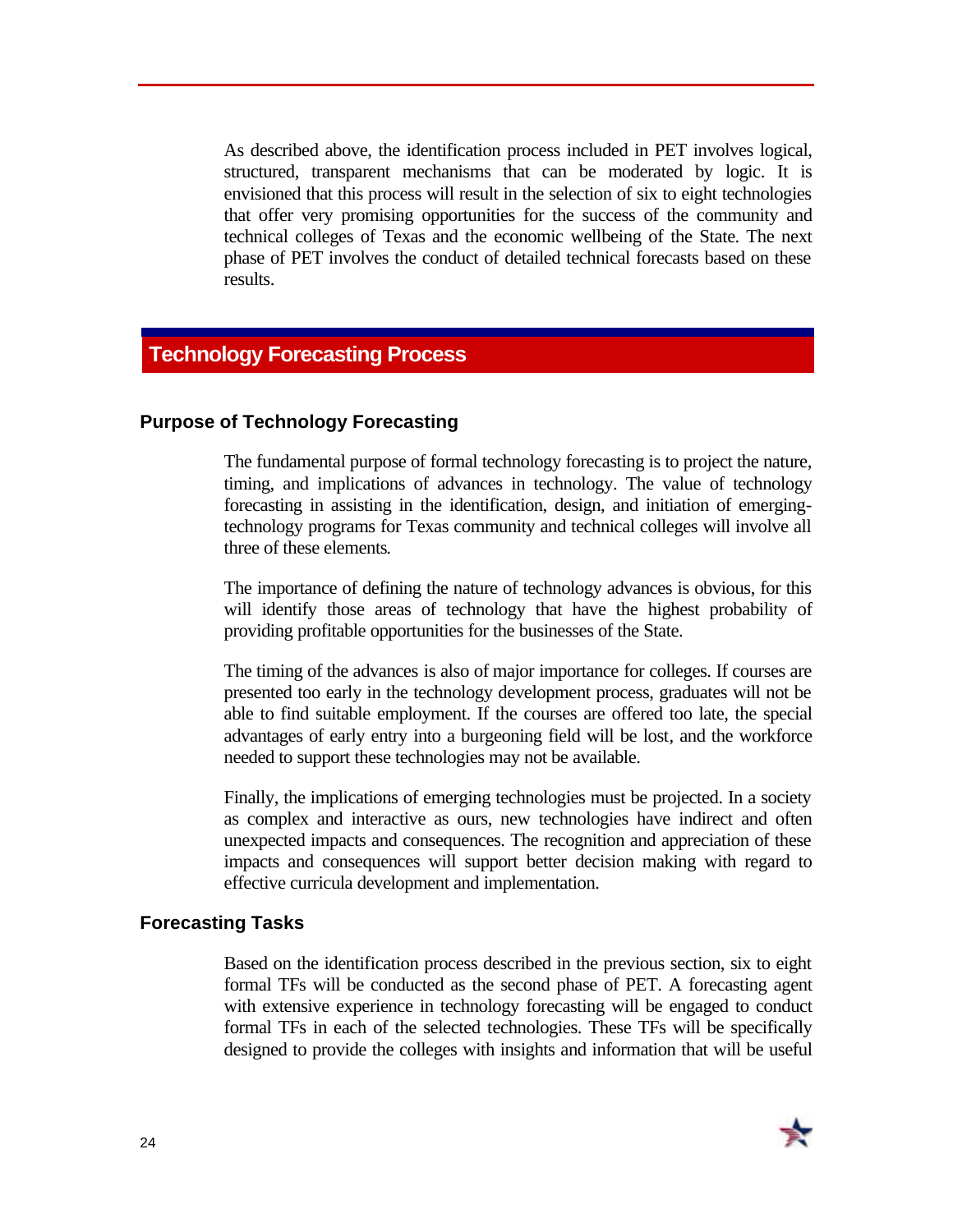in identifying and initiating new technology related programs. Each of these TFS will involve the following tasks:

- *Project the state of the art*. This task will involve projections of the manner and timing in which advances in technologies will occur. This effort will not only project how the basic characteristics of each technology will change over time, but will also identify possible spin-off technologies and novel uses of the technologies.
- <sup>u</sup> *Project market potential*. This task will involve projections of potential market size for the new technologies, as well as analysis of how rapidly these markets will develop. Where appropriate, market segmentation and special conditions will also be examined.
- <sup>u</sup> *Target Texas*. Of necessity, the first two steps must consider nationwide, and even worldwide, projections. However, for the purpose of PET, the implications of these technology and market developments for Texas are of primary interest to the people and industries of the State. Therefore, the broader projections must be targeted to the particular situations existing in Texas.
- *Validate analysis*. When the preceding tasks have been completed, it will be necessary to validate the results of the forecasting process. This validation must not only include an evaluation of the quality of the forecasts, but also the extent to which they are of value to the potential users involved. One of the most important elements in the use of technology forecasting is the confidence that potential users have in the validity of the forecasts. This task will be conducted in such a way as to support that confidence.*Identify opportunities*. To achieve the objectives of PET, the TFs must be translated into information and insights that will assist the Texas community and technical colleges in identifying, designing, and initiating emerging-technology programs that will promote the economic wellbeing of the State. A part of this effort will involve an examination of the relationship between the selected emerging technologies and the specific employment opportunities they will offer.**Planning the Technology Forecasts**

A successful TF must be based on a logical, carefully considered plan. Listed below are the basic steps that should be included in any TF project plan. Although these elements are arranged in roughly sequential order, in reality, several of the elements must be considered simultaneously or iteratively.

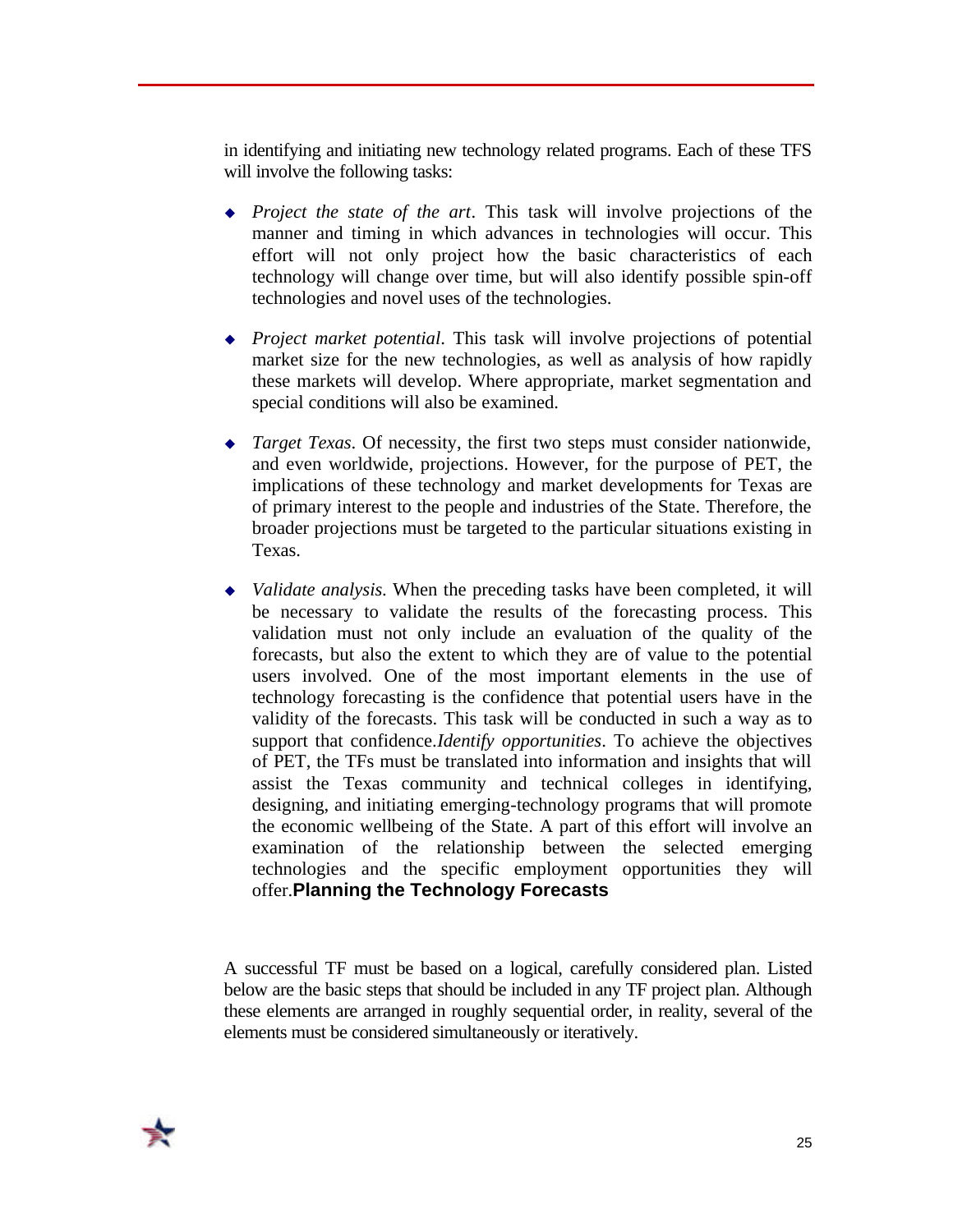**Objective—The objective of the TF project should be defined in clear, concise** terms. The new information and insight that the TF is expected to provide should be specifically identified. For this project, the objective has been defined as providing information and insights that will assist colleges in selecting, designing, and initiating emerging-technology programs that will enhance and expand the economic well-being of the State.

**Schedule**—Since the TF is being conducted to assist in decision making, final and interim results must be available in time to be useful. In PET, the TFs are to be completed during the second, third, and fourth quarters of the project year.

**Scope**—The TF plan must consider both the breadth of subject areas to be considered in the TF and the resources that will be made available to the project. In general, for a given level of effort, the more limited the scope of the forecast, the more detailed the forecast can be.

**Approach**—Early in the planning process, the approach or approaches to be used in the project must be determined. The approach to be used in this project is discussed later in this section.

**Project Resources**—Once the scope and approach of the project have been determined, specific assignment of resources should be conducted. As indicated earlier, the major portion of the forecasting effort will be the responsibility of the forecasting agent.

**Project Organization—For the project to be conducted efficiently, organizational** details must be specified. Details might include responsibilities of project personnel, reporting procedures, and administrative details. These details are either discussed in other parts of this report or are defined by various government directives.

**Techniques**—At this point, the particular techniques to be utilized in the study should be chosen. It is important to specify the contribution that each technique is expected to make to the overall forecast. One should also consider how the results from the different techniques will be correlated and/or combined. As the project continues, the mix of techniques can be modified as appropriate.

**Evaluation Criteria**—At the end of the project, its effectiveness and cost/benefit ratio should be evaluated. The PET team will be responsible for developing suitable criteria for evaluating the success of each individual forecast.

#### **Forecasting Techniques**

Depending on definitions, there are between 40 and 100 practical, proven techniques that can be employed in conducting TF projects. The most commonly

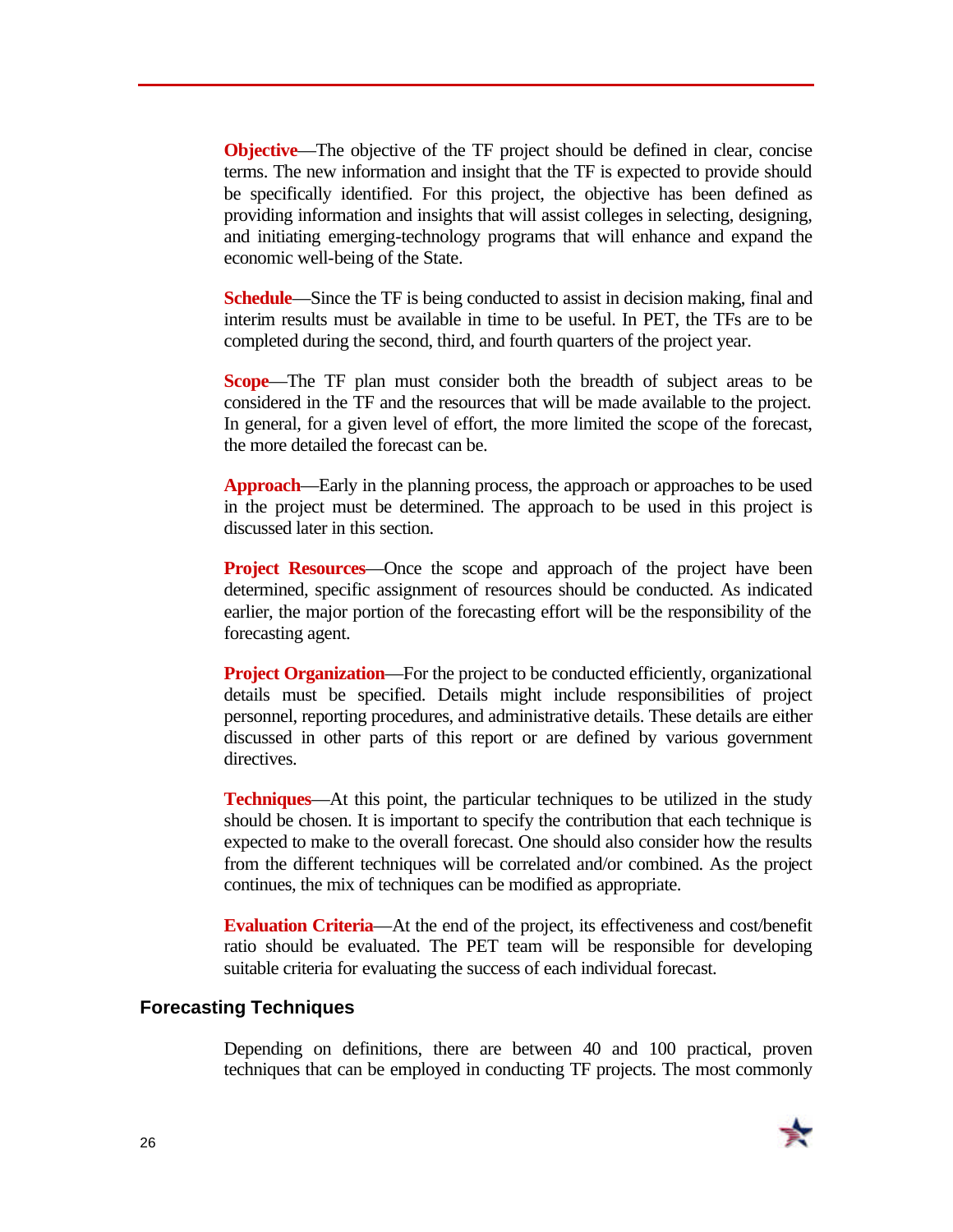used techniques can be usefully classified into five categories of forecasters: extrapolators, pattern analysts, goal analysts, counter punchers, and intuitors. Each technique has its own strengths and advantages, but experience has shown that the most valid results are achieved when two or more of the techniques are used in concert. In Appendix L, the rationale supporting each of these five categories is presented, together with a listing of the methods and techniques associated with each category and an analysis of the key characteristics of each category.

The specific approaches, methods, and techniques that will be utilized to accomplish the previously listed tasks will depend on the specific situation involved in each forecast. Factors that will influence the selection of methods and techniques include the availability and quality of data, the desires and requirements of potential users, and the time and resources available for the conduct of the forecast.

#### **Data Sources**

A key element in the conduct and utilization of the TFs will be the collection and evaluation of data. College officials will not act on forecast results unless they are convinced that the forecasts are based on credible data treated in a logical manner. The terms "credible" and "logical" must reflect the beliefs of those who will use the results of the forecasts.

Successful accomplishment of the PET objectives will require an enormous amount of reliable, timely, and applicable data. Therefore, one of the key activities of this project will be the determination of the types of data that will be required and the identification of potential sources from which to gather this data. The data needed can be classified into three categories:

- <sup>u</sup> *Previously collected and evaluated data*, such as types and size of State industries, current production figures, industry growth rates, and employment statistics. This data will be gathered primarily from existing records, databases, and appropriate publications.
- ◆ *Data involving projected developments*, such as planned growth of current State industries, expected new State industries, and related employment opportunities. This data will be gathered from published company reports, individual interviews, group meetings, and structured surveys of people who will be involved in decision making in the relevant industries and/or who are knowledgeable about developing trends.
- <sup>u</sup> *Data involving a broad view of future technological possibilities*. This data will be used to identify disruptive technologies that might otherwise be overlooked. This data will be gathered from existing literature and interaction with future-oriented organizations and individuals. Periodicals

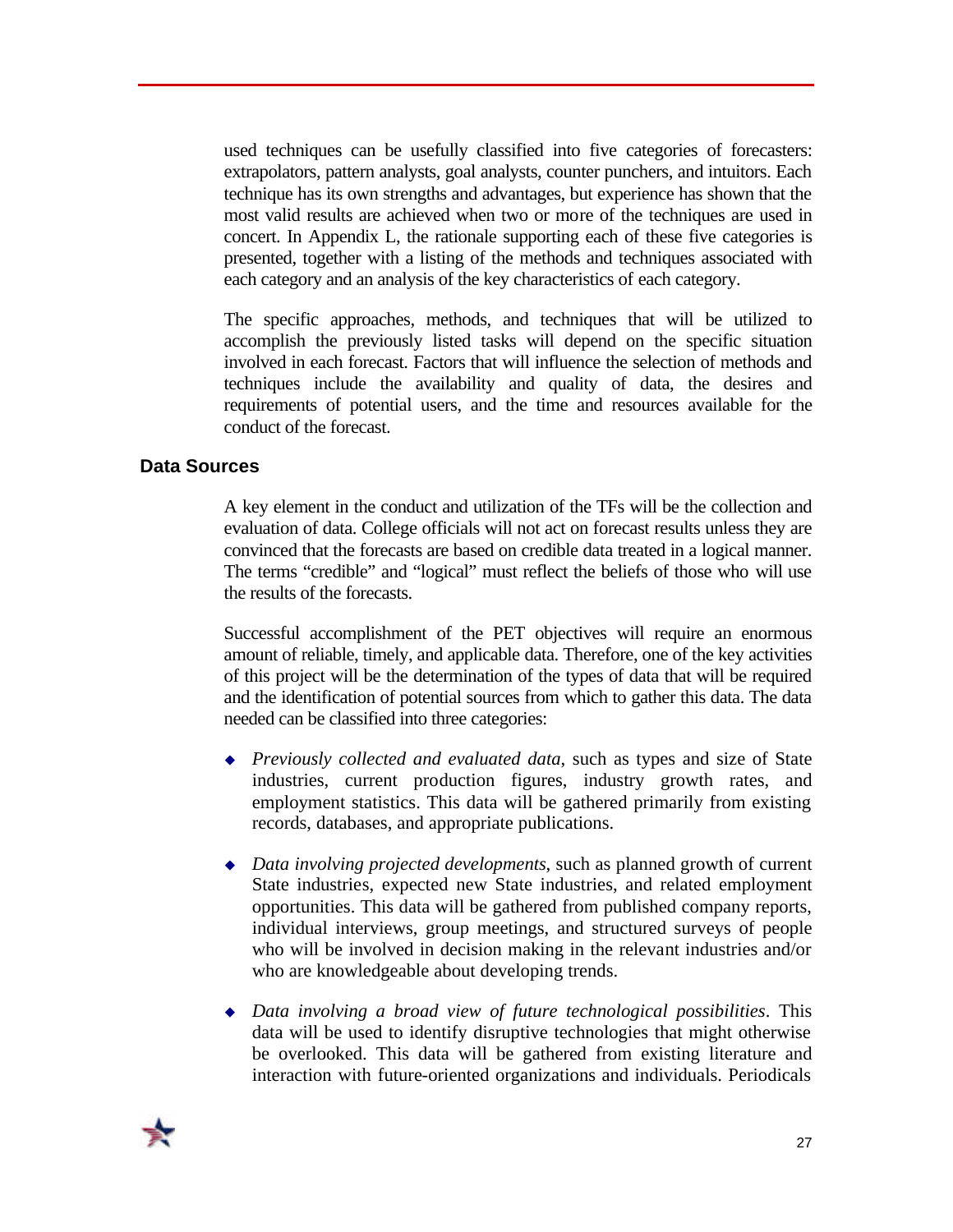that will be utilized include *The Futurist*, *Technology Forecasting & Social Change*, *Scientific American*, *Science News*, *Technology Review*, *Technology Research Management*, and *Catalyst*. Books, such as *Engineering Tomorrow* by Janie Fouke, *The Virtual Corporation* by William Davidow and Michael Malone, *The Age of Unreason* by Charles Handy, *The Experience Economy* by Joseph Pine and James Gilmore, *Chemistry and Life Science: Visions of the Future* and *Physics and Electronics: Visions of the Future* both by Michael Thompson, and *Future Perfect* by Stanley Davis will also be used.

Personal discussions will be conducted with technology practitioners, such as university professors, technology news editors, and government officials, in appropriate agencies such as the National Science Foundation, the National Aeronautics and Space Administration, and the National Institutes of Health. In addition, prominent futurists will be consulted, such as recognized experts like Dr. Peter Bishop (Director, Futures Research Program, University of Houston at Clear Lake), David Snyder (President, Snyder Family Enterprises, a Washington, D.C., futures research organization, and co-author of the soon-to-be-published paper *The Strategic Context of Education in America: 2000–2020*), and Joseph Coates (former President of Coates and Jarrett, a Washington, D.C., futures research organization and co-author of *2025: Scenarios of U.S. and Global Society Reshaped by Science and Technology*).

#### **Conduct of Technology Forecast Tasks**

Project State of the Art

This task will involve definition of the current state of the technology, projection of how the technology will advance in the future, analysis of the implications of the advances in technology, and identification of possible technology spin-offs. The first step in this process will be to identify the key parameters for each technology, e.g., speed, weight, capacity, versatility, purity, and/or cost. When these key parameters have been identified, the current status of each parameter will be determined.

The next step in the process will be to project possible advances in the technologies. Various TF methods and techniques will be used to accomplish this end. One technique that might be used is *Technology Trend Extrapolation*. Experience has shown that, for most emerging technologies, key parameters follow an exponential improvement pattern. Thus, in using this technique, the forecasting agent will investigate past advances in the technology and search for identifiable patterns of progress. If such patterns can be identified, they can be extrapolated to project future advances. Observations that might indicate that technical change is imminent include:

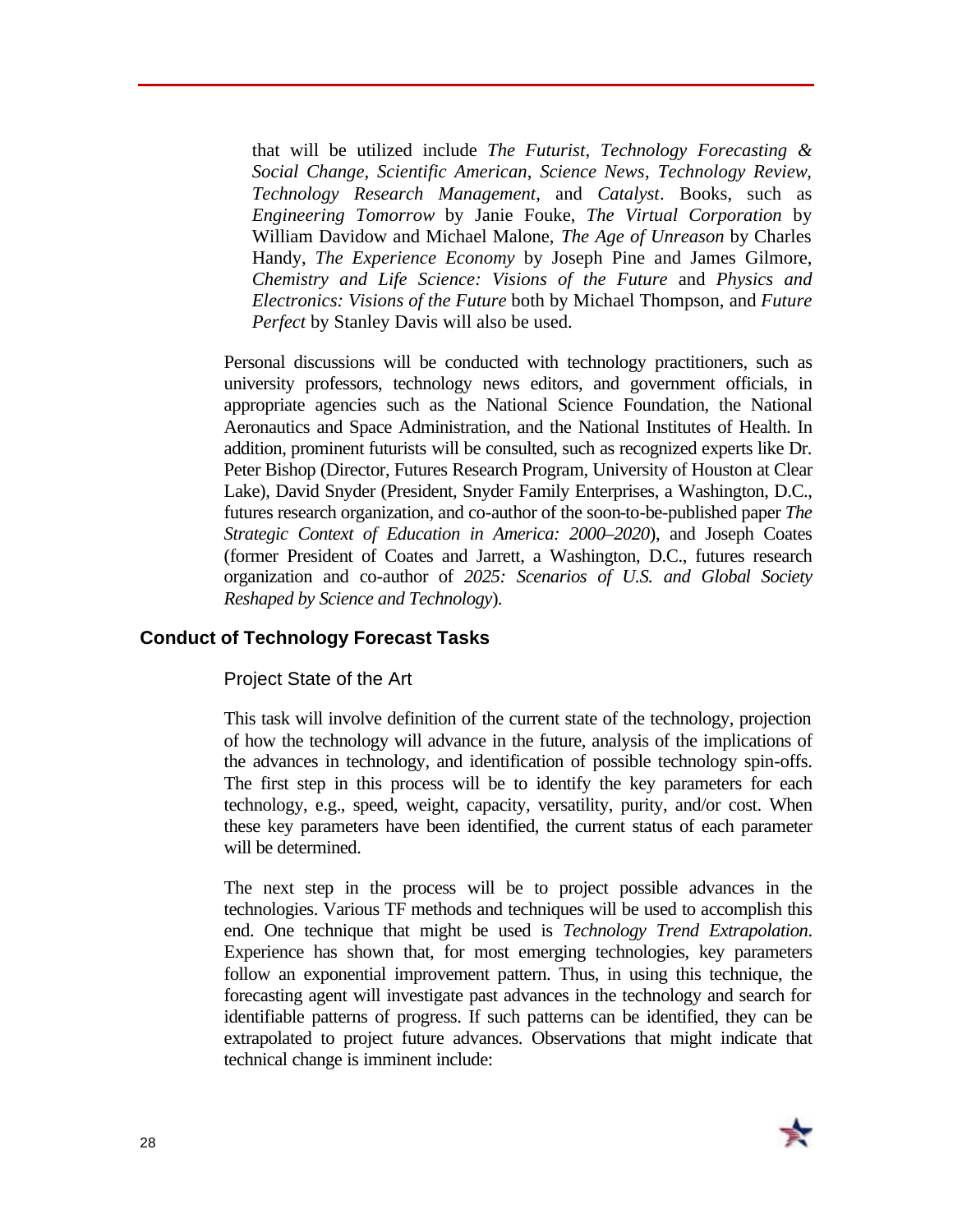- $\bullet$  Changes in technical or economic performance.
- Changes in personnel and facilities.
- Funding announcements.
- Paper and meeting topics.
- Technical demonstrations.
- Program reports.
- Patent awards.
- $\blacklozenge$  New sales and advertising programs.

Another approach that might be applied to the projection effort is the use of *Precursor Trends*. Through the years, forecasters have found that developments in certain technologies follow a lead-lag relationship. For example, for several decades, new technologies developed for racecars have appeared in luxury production cars about four years later, in medium priced cars three years after that, and in inexpensive cars after another three years. To determine if this method can be useful, the forecasting agent will seek to identify any historic ties between the technology under consideration and some other related technology. If such a relationship can be identified, the forecasting agent may be able to project the state of the art in the lagging technology at some future point in time by observing the current state of the art in the related leading technology.

Another technique that might be used is *Analogy Analysis*. Experience has shown that patterns of progress are often repeated in different, but similar, technologies. For example, one could reasonably project advances in high-definition television, or even three-dimensional television, by examining the history of color and blackand-white television. In this project, the forecasting agent will seek to identify analogous technology development patterns and apply these patterns to emerging technologies.

Among the questions to be asked during this part of the TF project are the following:

- $\blacklozenge$  Where in the development process is the technology now, i.e. discovery/ concept, laboratory demonstration, field trials, or early commercial trials?
- $\bullet$  What steps must still be completed?
- $\leftrightarrow$  How long does it usually take to go from here to commercialization? Can and will they be compressed?

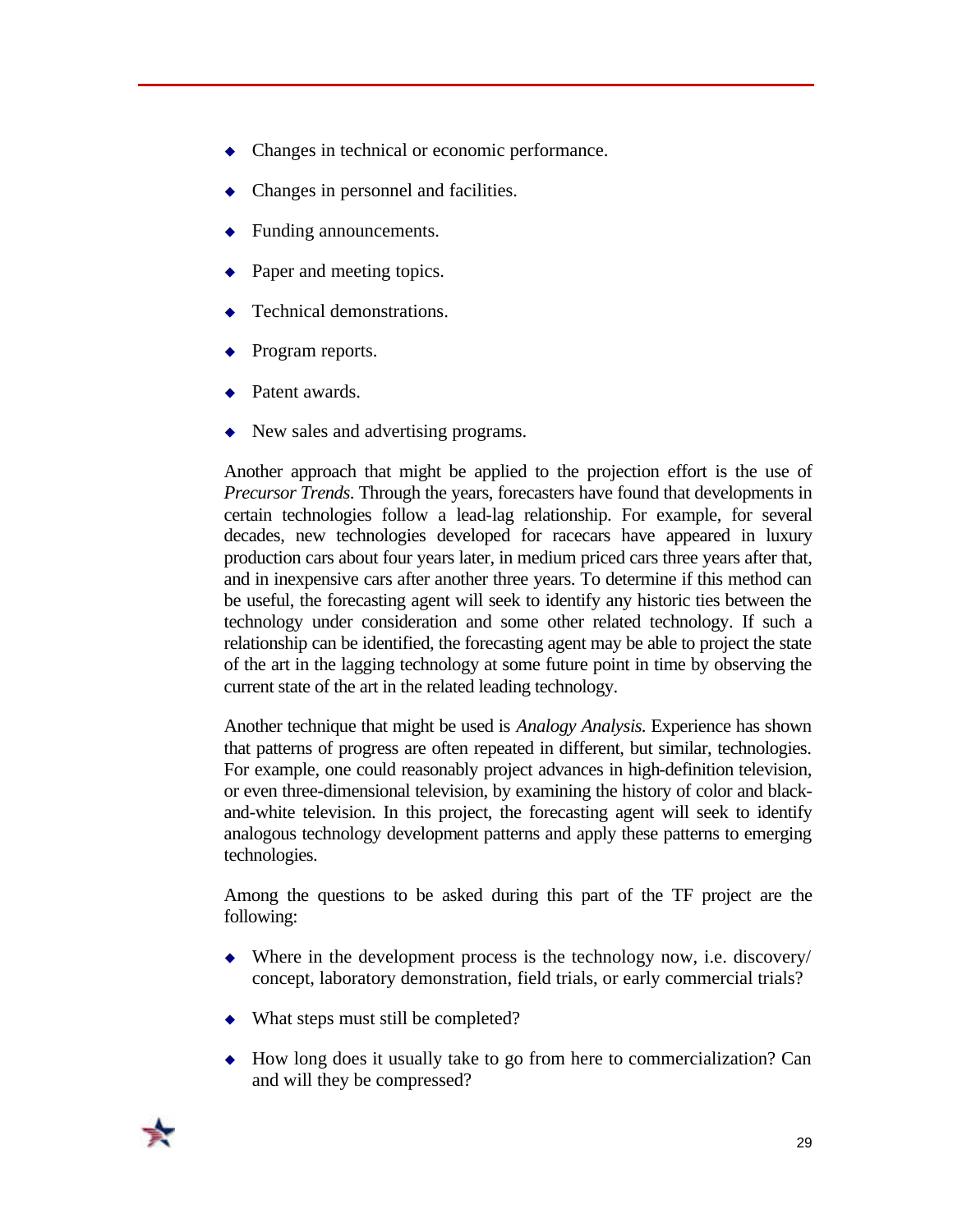- $\bullet$  Who is currently working on the technology?
- What problems are likely to occur?
- $\leftrightarrow$  How fast can these be overcome?

 $\leftrightarrow$  Are there parallel developments in progress? What are the required conditions for commercial success?As the forecasting agent is in the process of projecting future technical advance, a series of *Impact Wheel* and *Nominal Group* analyses can be conducted to add depth to the TF process. *Impact Wheel* analyses are structured to uncover unexpected and/or unintended consequences of new technology advances. In this technique, an advance in technology is postulated. The direct impacts of this advance are then identified. Next, the secondary impacts, i.e., impacts caused by the identified direct impacts, will be identified. This process is continued to identify tertiary and other higher-order impacts.

*Nominal Group* analysis is a specially structured method for utilizing the knowledge and insights of a group of experts through identification of key issues, discussion of these issues, and evaluation of the relative importance of these issues. In this part of the forecasting activity, nominal group analysis can be used to identify and evaluate exogenous factors that might impact advances in the targeted technologies. These analyses can also be valuable in identifying spin-off and follow-on technologies. Groups that might be involved in these analyses include:

- $\triangleleft$  Members of TF Subcommittee of the CCD.
- $\bullet$  Deans and other members of the community and technical college communities.
- $\leftrightarrow$  Appropriate State agencies.
- $\bullet$  Industry associations.

#### Project Market Potential

As the forecasting agent projects advances in technologies, it will also project how the market for the technologies will develop. The basic questions to be addressed are how large the market will be for that technology and how rapidly the market will develop. Related questions include:

- $\bullet$  Will the technology be adopted by the market?
- $\leftrightarrow$  How big is the potential market?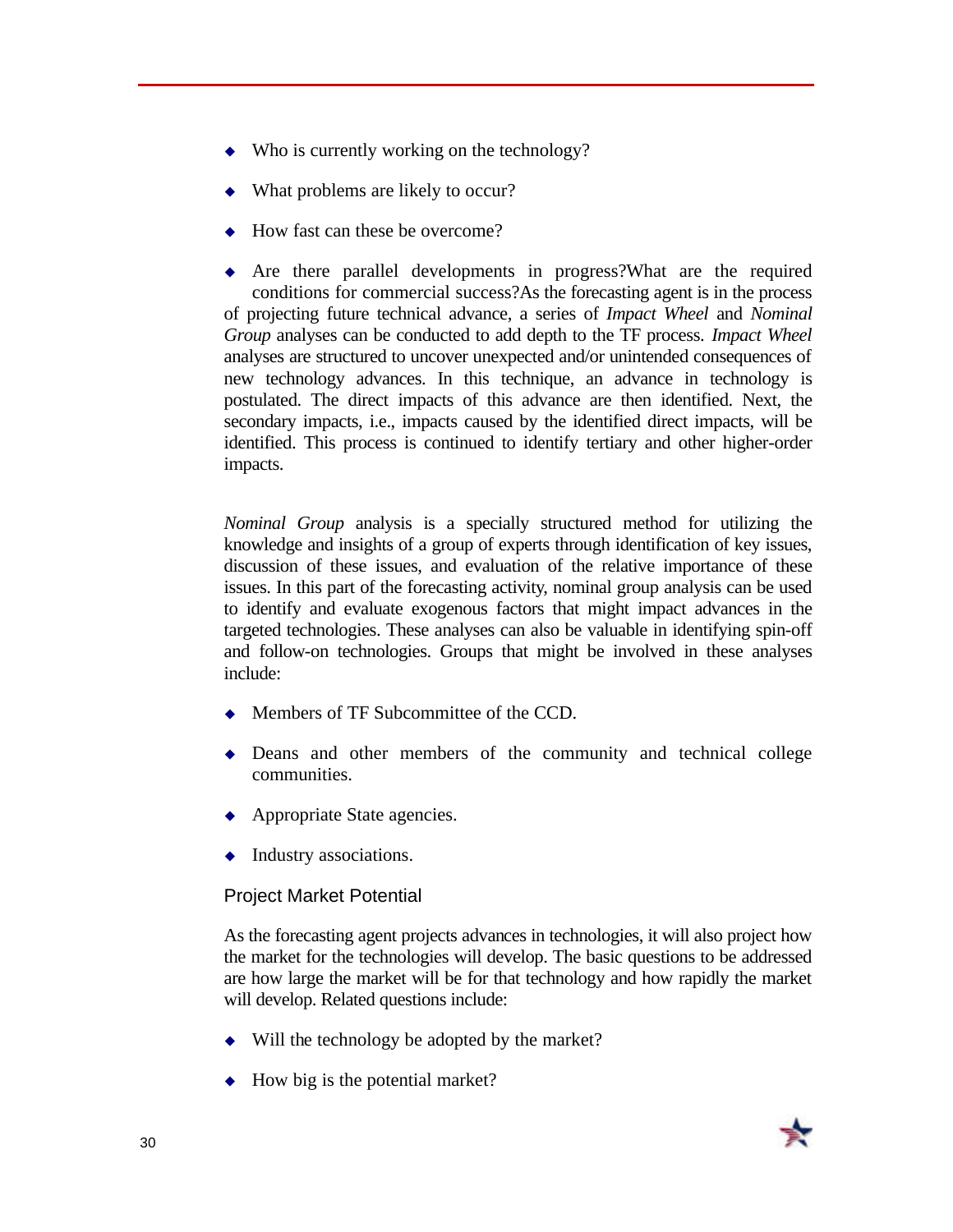- $\bullet$  When will the technology be commercially available?
- $\leftrightarrow$  How fast will the technology penetrate the market?
- $\bullet$  What are the factors of success?

 $\rightarrow$  How long before the technology is obsolete? One of the most important steps in projecting market status is the division of the market into its various segments. Often, growth will be different for different market segments. Therefore, the questions indicated above will have to be applied individually to each segment.

*Fisher-Pry* and *Gompertz Substitution* models can often be used to project the rate of market capture. The former has proven quite accurate in projecting market capture in manufacturing and industrial areas, while the latter has proven more accurate for projecting capture in consumer product areas. Each technique utilizes an exponential curve to project how rapidly an emerging technology will be adopted in the marketplace. Experience has shown that:

- $\bullet$  Both techniques can give a general indication of the rate of market adoption after only 1% market capture.
- $\bullet$  5% capture indicates that the emerging technology will eventually take over all of the market for which it is appropriate.
- Projections after 10% capture are reasonably accurate, although sometimes over-optimistic.
- $\rightarrow$  Projections made after 20% capture are typically very accurate.

Input data for these substitution models will be gathered from the sources indicated above.

A number of secondary resources may also be used in projecting changes in the market status. For example, Infotechtrends.com gathers forecasts of market takeovers for a number of technologies. The Gartner Group and a number of other consulting organizations produce market forecasts in a number of technology areas. Moreover, in most industrial areas, there are commercial groups that gather market data on either a continuing or periodic basis.

#### Target Texas

By their nature, the projections described above involve national or even global trends. Because, however, the purpose of this project is to enhance and expand the

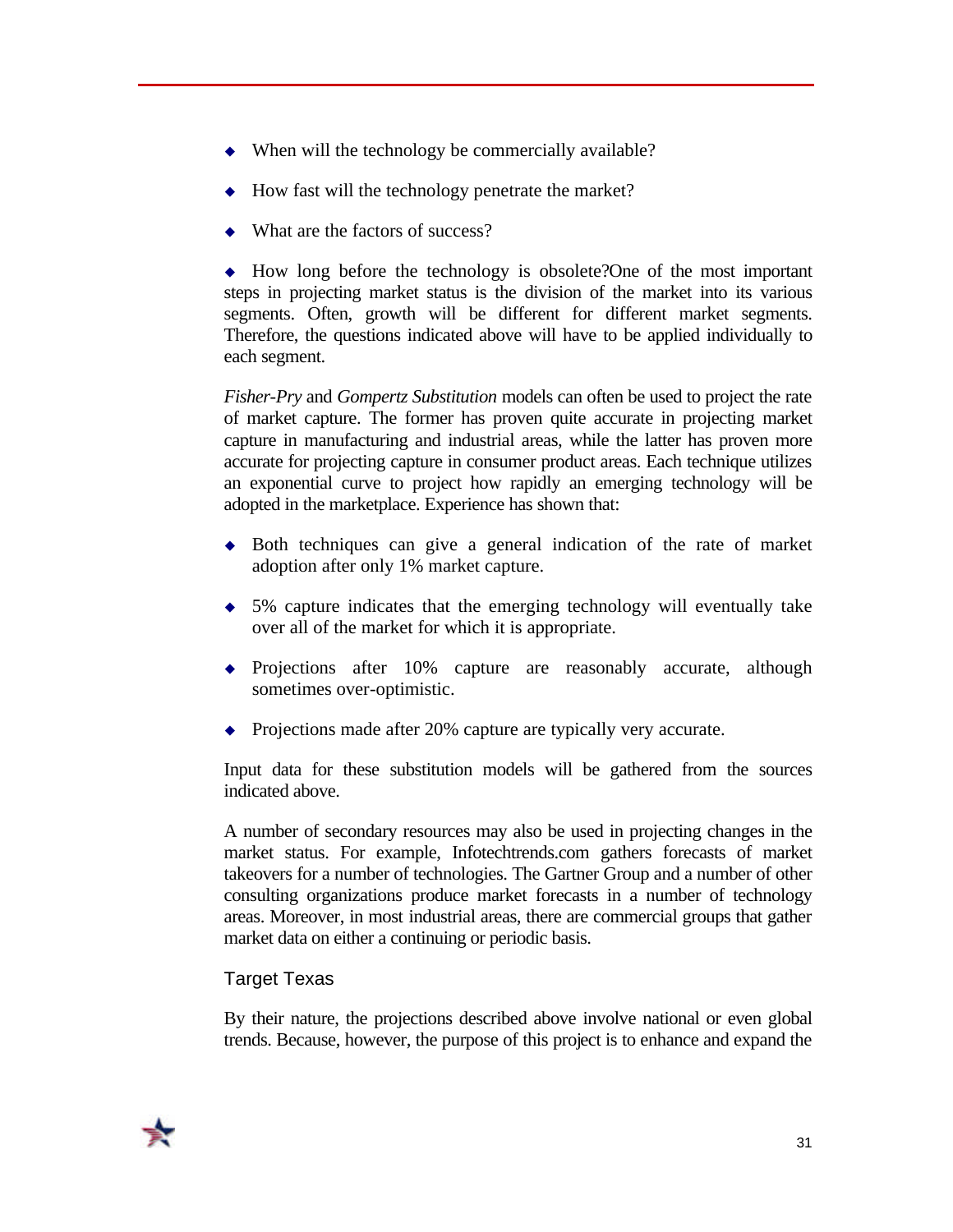economic wellbeing of the State of Texas, the overall projections must be tailored to reflect the situation in Texas. These projections will involve:

- $\leftrightarrow$  Growth of industries currently located in Texas.
- $\bullet$  The movement of key industries into the State.
- $\bullet$  The development of new industries within the borders of the State.
- $\bullet$  The establishment of mutual relationships between Texas industries and those of other states or countries.

It is envisioned that this step of the TF process will involve a series of interactions with knowledgeable people through *Structured and Unstructured Interviews*, *Nominal Group* analysis, and *Impact Wheel* analysis. Individuals, groups, and organizations that may be involved in this process include:

- $\triangleleft$  Federal, state, and local government groups.
- $\bullet$  Industry associations.
- $\bullet$  Individual company executives and planners.
- University faculties.
- $\leftrightarrow$  Advisory groups.
- $\bullet$  College faculty and administrators.
- $\bullet$  Labor unions.

#### Validate Analysis

The next task in the TF process will be to validate both the processes and the results of the forecasts. Potential shortcomings in these areas may include:

- $\bullet$  The use of inaccurate or outdated input data.
- $\bullet$  The use of improper forecasting procedures.
- $\bullet$  Failure to properly evaluate exogenous factors.
- $\bullet$  Failure to appreciate higher-order impacts and implications of technological advances and market development.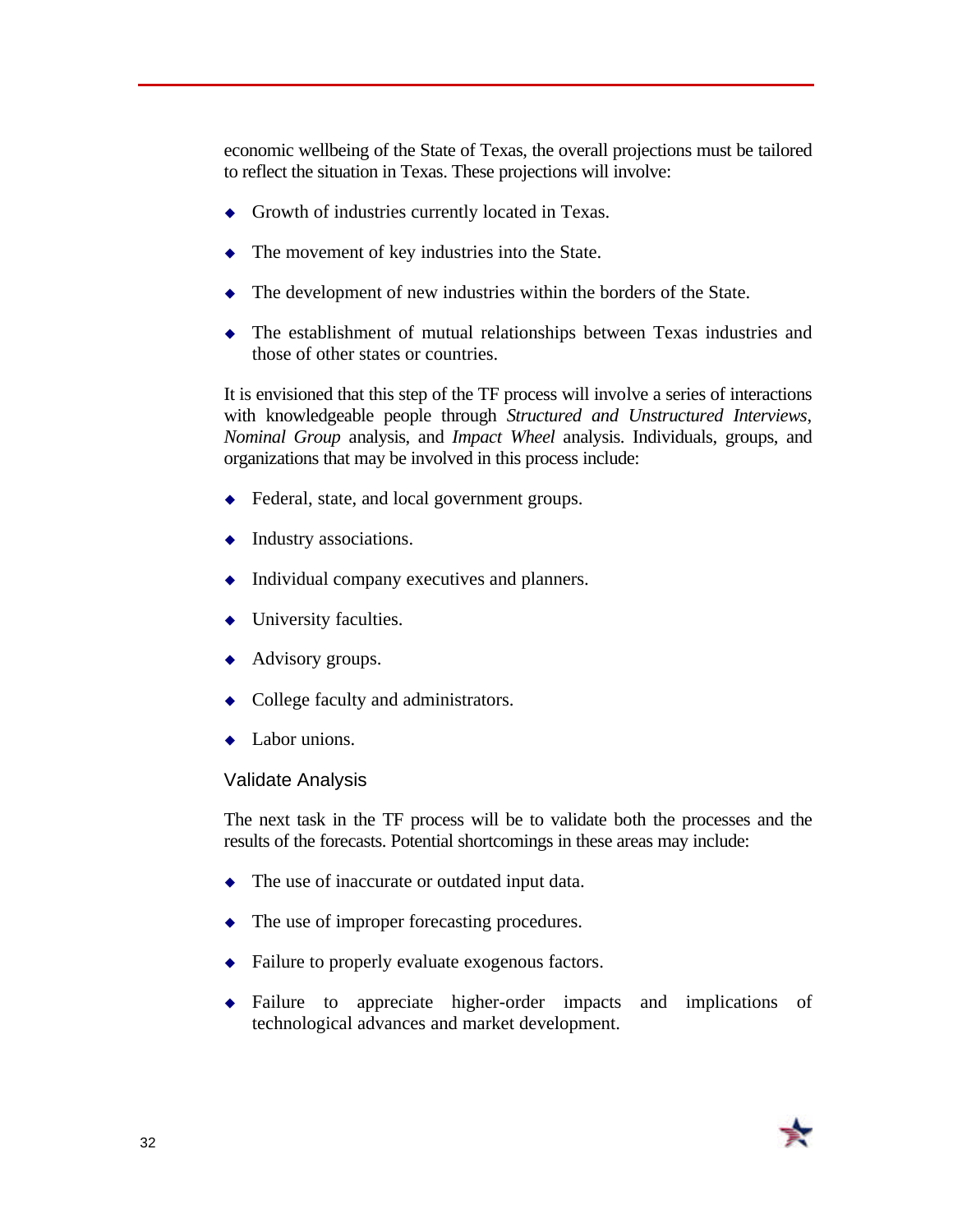Constant vigilance will be necessary to reduce the probability of any of these shortcomings. Because of the number of data sources that will be utilized in the project, it is believed that the probability of using inappropriate data will be minimized. In like manner, the use of a number of different forecasting methods and techniques should minimize the probability of improper forecasting procedures.

Two techniques will be used to identify and evaluate exogenous factors. The first will be a specially structured *Nominal Group* analysis in which a number of knowledgeable people who are familiar with the technology being forecast will be asked to identify trends, events, and decisions that might affect the individual forecasts. The group will then be asked to evaluate the importance of these factors in terms of importance, probability of occurrence, and time of occurrence.

The second method for analyzing exogenous factor will be the use of a *Stakeholder Analysis*. In this analysis, the individuals and organizations that will be impacted by the advances in technology or who may impact these advances will be identified. Next, the nature of their interest, their potential reactions, their ability to influence developments, and their commitment to their positions will be defined. Finally, all of these factors will be considered in concert to evaluate what the combined impact of these stakeholders might be.

Finally, to examine the impacts and implications of the projected advances in technology, additional *Impact Wheel* analyses will be conducted using the individuals and organizations indicated in previous parts of this section.

#### **Identify Opportunities**

The overall success of PET will be determined by the extent to which it assists the State's community and technical colleges in the identification, design, and initiation of emerging-technology programs that contribute to the economic wellbeing of the State and the long-term employment success of college graduates. Specifically, the types of information that can be expected from a carefully designed and conducted TF include the following:

- $\triangleleft$  Clear definition of the nature of the technology considered.
- $\leftrightarrow$  Projections of probable advances in each element of the technology.
- Projection of the rates at which these advances will occur.
- $\rightarrow$  Definition of potential follow-on technologies.
- $\bullet$  Projections of how large the market for the emerging technology will be and how that market will develop.

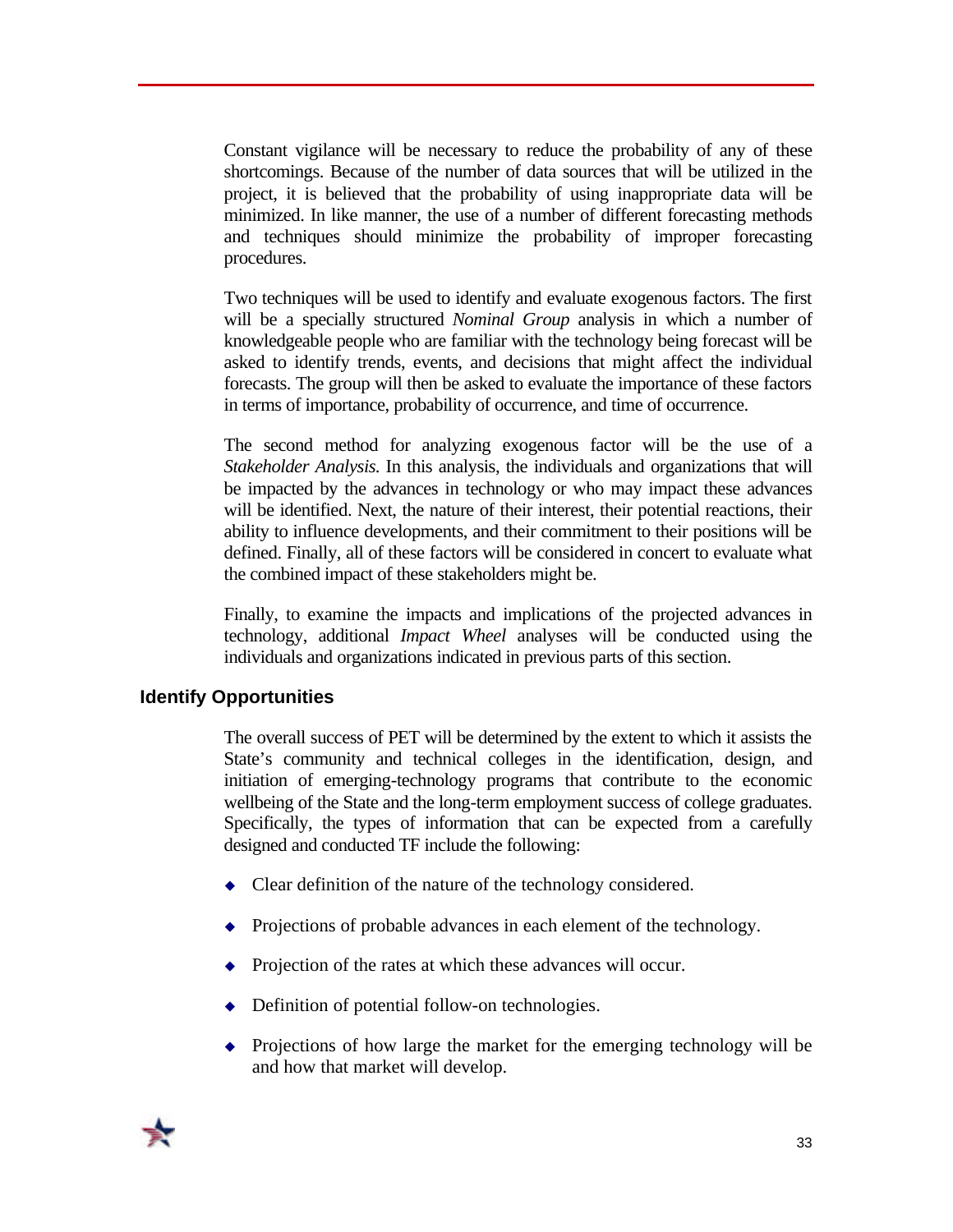- $\bullet$  Identification of the companies currently involved in the manufacture, distribution, operation, and maintenance of similar or related technologies.
- $\bullet$  The implications of the advances in technology and development of market requirements to the State of Texas and associated groups.
- $\triangleleft$  Identification of trends, events, or decisions that might serve as drivers or constraints on the projected advances in technology, development of markets, or implications of these advances and developments.

Once these elements of the TF have been completed, the results can be used to determine:

- $\bullet$  Titles and definitions of potential jobs.
- $\blacklozenge$  Number of jobs that will be created by position, time, and location.
- $\triangleleft$  Salary ranges for these jobs.
- $\bullet$  The knowledge, skills, and abilities required for the various jobs.
- $\triangle$  Required faculty credentials.
- $\bullet$  Type and amount of equipment that will be required.
- $\bullet$  Facilities that will be required.

#### Technology Forecasting Example

A TF on biometrics conducted by TFI in 1998 for the In-Q-Tel Corporation (then, In-Q-It) is attached as Appendix M. Although the forecast is somewhat dated and was not developed to support curriculum development, it can serve as an example of how a TF might be used to provide the types of insights and information listed above. The first part of the biometrics TF includes the following elements:

- $\bullet$  A general explanation of the principles and purpose of authentication processes.
- $\leftrightarrow$  A discussion of the tasks required in biometrics authentication.
- $\bullet$  A detailed description of biometrics techniques that are based on physiological characteristics.
- $\bullet$  A detailed description of biometrics techniques that are based on behavioral characteristics.

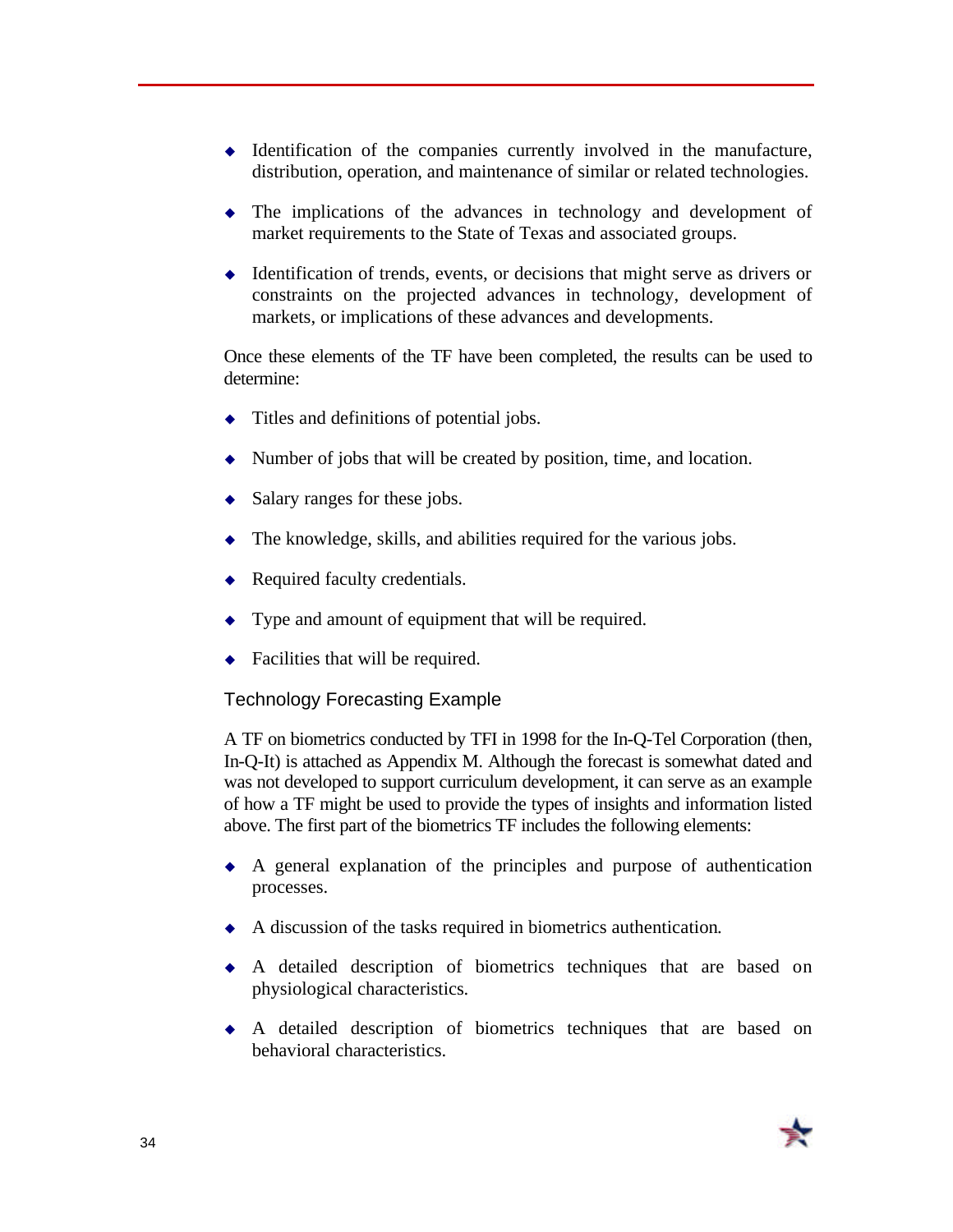The value of this part of the TF to community and technical colleges is that it provides them with an understanding of the various techniques that might serve as a basis for new technology-related programs. The next part of the TF provides a review of the current status of biometrics technologies, including:

- $\blacklozenge$  A review of the off-the-shelf systems currently available.
- $\triangle$  A comparison of the strengths and weakness of the various systems.
- $\rightarrow$  Projection of future market growth of the various systems.
- $\leftrightarrow$  A listing of the companies currently offering products in each of the different biometrics systems.

This value of this part of the TF to community and technical colleges is that it provides them with a basis for evaluating the relative attractiveness of programs based on the various biometric systems. This information will also useful in determining which type of program would be most appropriate, e.g., an associate degree program, an advanced technical certificate program, or a local needs program. Moreover, the identification of companies offering products will provide a means for evaluating potential employment opportunities.

The final part of the TF projects more strategic industrial and technology trends. An appreciation of these trends will provide both community and technical colleges and State government agencies with a more strategic view of the future employment opportunities afforded by each biometric system.

#### **Use of Technology Forecasting**

An examination of the biometrics TF can illustrate how a TF of this type could be used to assist community and technical colleges in the identification, design, and initiation of new technology-related programs.

To begin with, a review of the "Dynamic Growth" section would have indicated that biometrics promised to be an area of rapid market growth, i.e., "one of the top ten emerging technologies for 1998." This would, in itself, indicate that the area was worth more detailed investigation. (The events of September 11, 2001, increased market attractiveness of authentication systems. Although the TF did not envision this particular undefined event, it did note the public's increasing interest in security systems.)

An examination of the types of biometrics approaches being investigated, together with the current state of the art of each, would have provided a basis for determining the times at which each technology would become attractive. For example, in 1998, fingerprinting was a well-established biometrics technique,

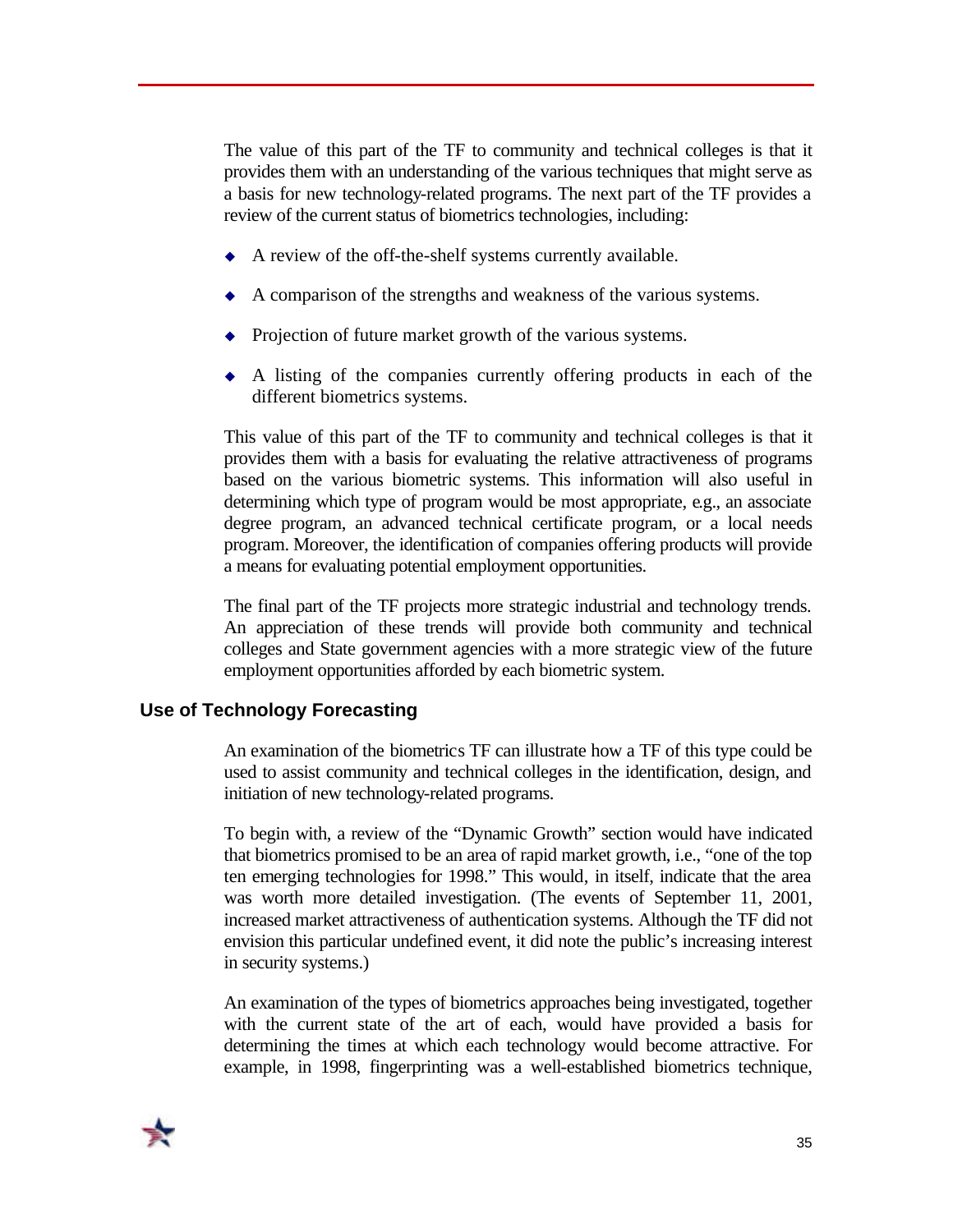although there was some interest in more advanced techniques, such as chip-based systems. At that time, iris recognition, although not widely used, was gaining acceptance and interest as an authentication system. Other systems, such as keystroke dynamics, gesture analysis, and voiceprints, were being considered for authentication; however, their development and acceptance appeared to be well in the future. Based on these analyses, the community and technical colleges would have been able to determine which of these approaches best suited program development at their institutions.

An understanding of the different technologies involved could have served as a basis for identifying the types of jobs that would be involved in each technology and the skills, knowledge, and abilities required for each. This understanding could have also provided a basis for determining the geographic distribution of employment opportunities. For example, each of the defined biometrics systems will have similar types of jobs. These will involve research and development, manufacturing, installation, operation, and maintenance. The nature of these activities will vary between systems, but, in general, one would not expect research and development activities to provide many job opportunities for twoyear college graduates, and manufacturing employment opportunists would typically be locally concentrated. However, the determination that installation, operation, and maintenance opportunities would be widespread could be of interest to colleges throughout the State. The skill levels, and consequently the pay levels, involved in each of these activities would differ.

Identifying companies offering products in each of the biometrics areas would have provided the colleges with a vehicle for examining specific job opportunities, skills, knowledge, and abilities requirements and probable salary ranges.

Next, an analysis of the factors listed "Industrial Trends" and "Technology Trends" would have provided the colleges with a more strategic view of the longer-term employment opportunities. For example:

- $\bullet$  The emphasis on reducing the cost, size, and scanning and processing times defines the parameters that could be used to identify significant technical trends in each system.
- $\bullet$  The increasing standardization in the biometrics industry indicated that a key step in the market development process was being achieved. This promised more rapid system acceptance.
- $\bullet$  The movement toward integration promised more stability in the industry and, hence, more stability in employment opportunities.
- $\bullet$  The recognition of the need for public acceptance of the various authentication techniques pointed out the necessity of consideration of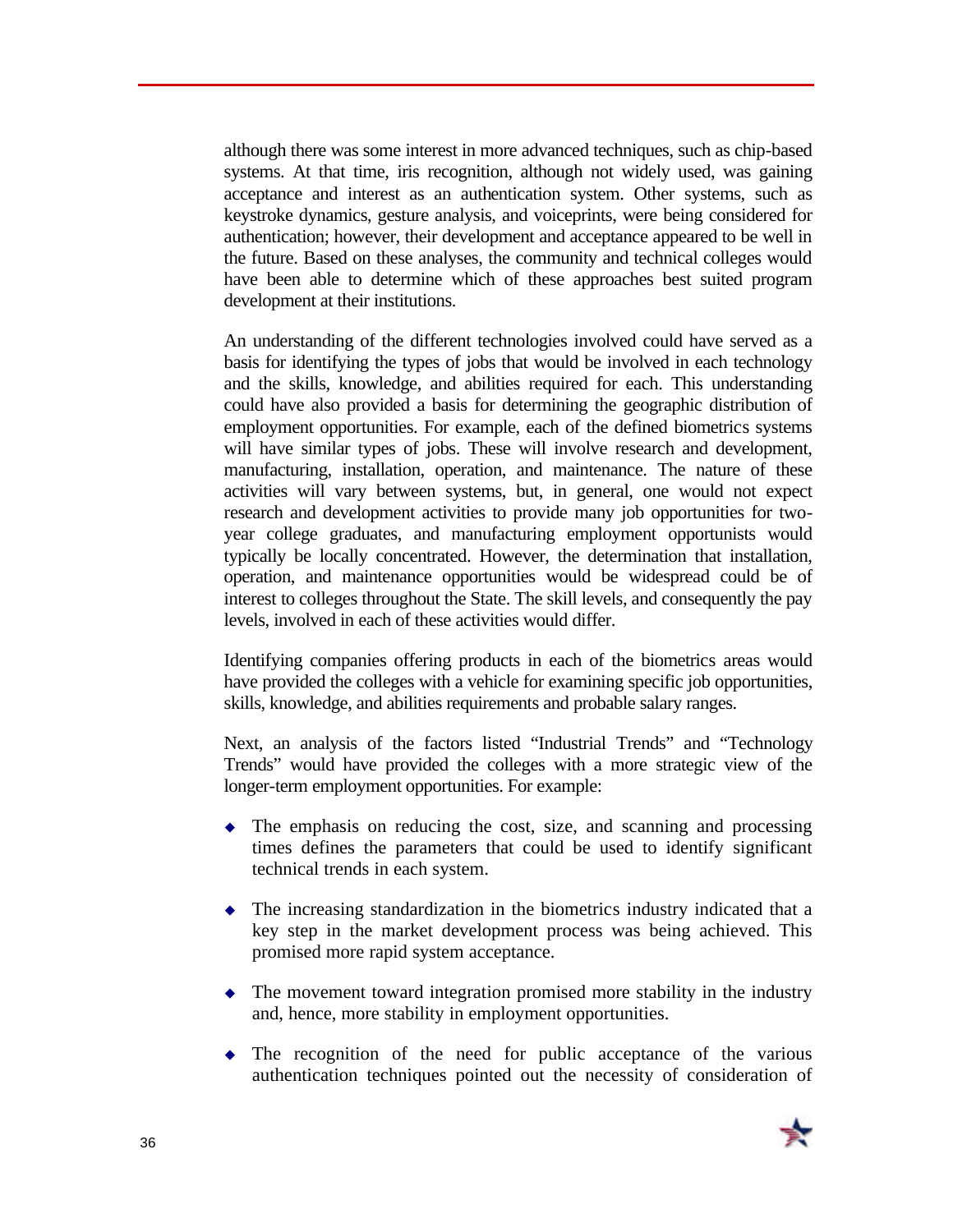non-technical factors in analyzing the attractiveness of the various authentication techniques. This factor indicated that the less obtrusive systems would have greater market acceptance. (Public acceptance of authentication increased after the events of September 11, 2001.)

- $\bullet$  The increasing number of multiple authentication techniques could have resulted in new desirable skills, knowledge, and abilities required for meaningful employment.
- $\bullet$  The observation of rapid growth in the smart card industry highlighted an area that might be of particular interest to the colleges.

Finally, the list of "Interesting New Technology Developments" could have called attention to a group of technologies, such as holographic fingerprinting, facial thermographs, hand veins, and layered biometrics verification that merited consideration for the future, but did not promise employment opportunity in the timeframes of interest to community and technical colleges.

Beyond the potential value of valid TFs to the public two-year colleges listed above, experience has shown that the conduct and analysis of a well-planned and executed TF typically afford a number of ancillary values. For example:

- $\bullet$  The TF often provides special insights into the less obvious aspects of the technology under consideration.
- $\bullet$  The gathering of input data often results in the establishment of special relationships with people active in the industry.
- $\bullet$  The identification of interest in a given technology often produces new data sources that might otherwise be restricted or overlooked.

Overall, the conduct of the technology identification and technology forecasting activities embodied in the Programs for Emerging Technologies (PET) process promises to provide powerful support to the community and technical colleges of the State in the identification, design, and initiation of highly promising new emerging-technology related programs.

# **Practical Application of PET**

The purposes of the reported project were twofold:

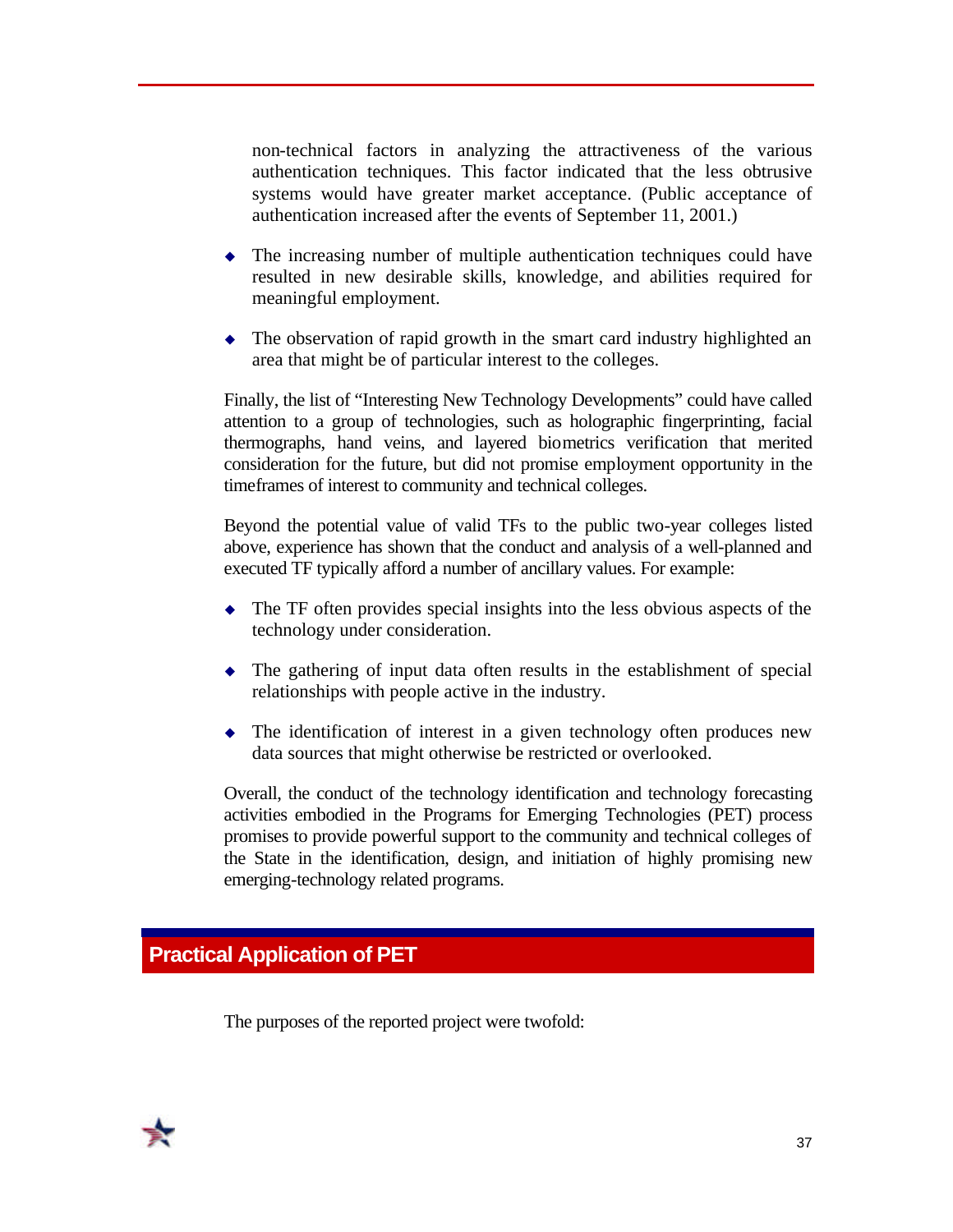- 1) To develop a process for identifying emerging technologies that could effectively contribute to the economic well-being of the State of Texas.
- 2) To conduct technology forecasts (TFs) based on these technologies that would be useful to the community and technology colleges of the State in determining whether new programs based on these technologies should be designed and initiated, and, if so, how this could be accomplished.

Programs for Emerging Technologies (PET), as described in this report, was developed during this project.

To test the appropriateness of PET, an analysis was conducted on how a specific TF, conducted earlier and for a different purpose, might have been used by colleges to assist in new program identification, design, and initiation. This analysis indicated that the TF could have been of significant value to the State's public two-year colleges. However, to be convincing, the value of PET must be demonstrated in actual application. Hence, the next step in meeting the requirements of Senate Bill 1819 will be to demonstrate and evaluate the usefulness of PET.

To accomplish this task, the PET team will select two emerging technologies that show promise in contributing to the State's wellbeing and in providing attractive employment opportunities for graduates of the State's community and technical colleges. As stated earlier, a forecasting agent with extensive experience in technology forecasting will be engaged to conduct formal TFs in each of the selected technologies. These TFs will be specifically designed to provide the colleges with insights and information that will be useful in identifying and initiating new technology-related programs. These insights and this information will address such issues as the nature and rate of technical advances, the size and growth pattern of related markets, and potential employment projections, such as the number and nature of new jobs created, probable salary ranges, and the faculty, equipment, and facilities that will be required to initiate new programs.

It is anticipated that the conduct of these two forecasts will require approximately three months. During the conduct of the TFs, actions and procedures will be carefully documented, analyzed, and recorded. Upon completion, the TF results will be carefully examined to determine the overall effectiveness of PET and to identify means of improving the process. This examination will involve the State Leadership Consortium for Curricula Development (CCD) and other interested organizations, as appropriate.

Assuming that the validity of PET is supported by the described analysis, additional emerging technologies will be identified and TFs conducted during the remainder of the fiscal year. At the end of these activities, PET will again be examined. A final report on the results of PET, the value of the process to State

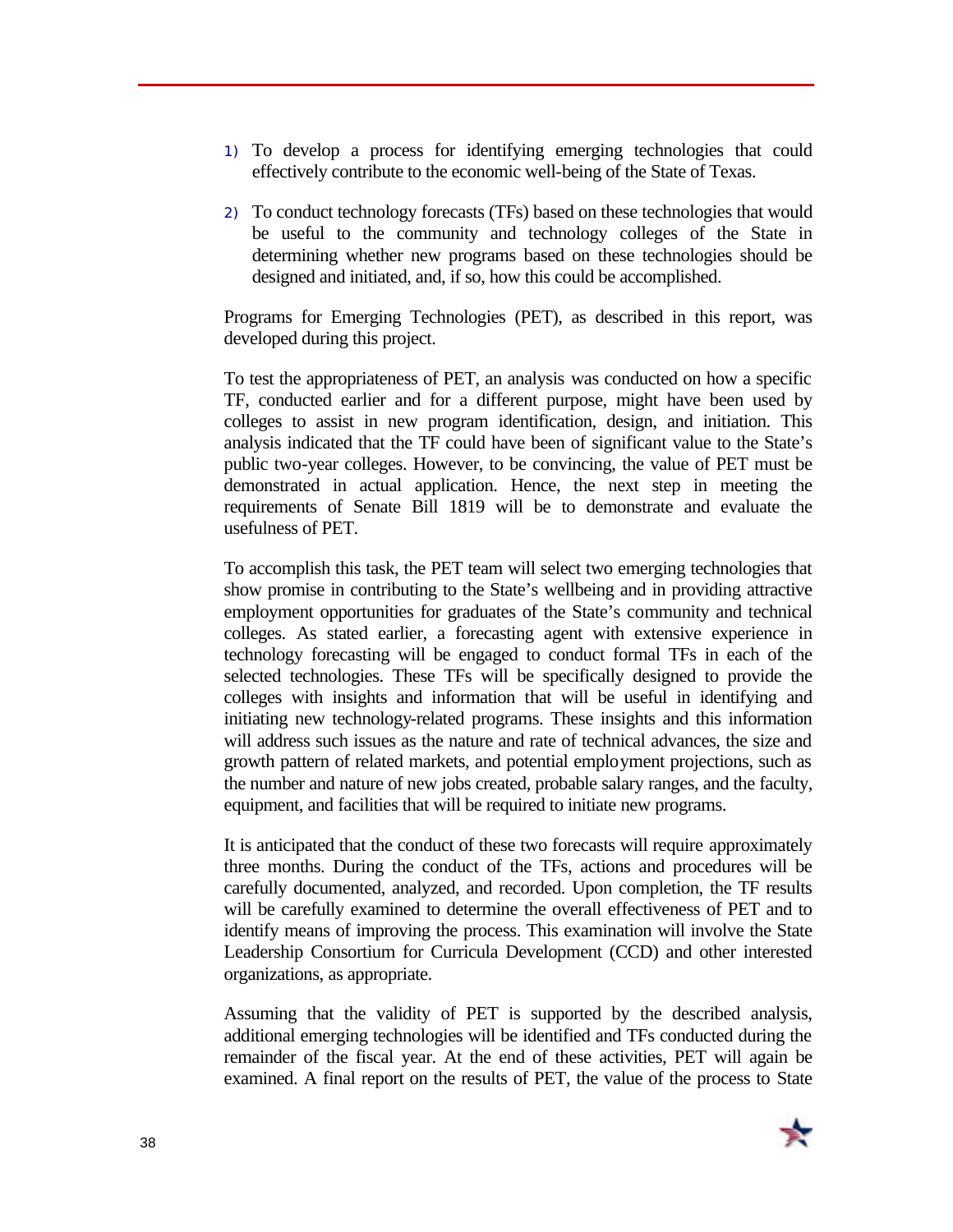community and technical colleges, and recommendations for sustainability and future applications of the process will be completed and distributed to the Texas Higher Education Coordinating Board (THECB), CCD, and other key stakeholders.

The 2003 PET implementation phase will be supported by a Carl D. Perkins Grant administered by the THECB.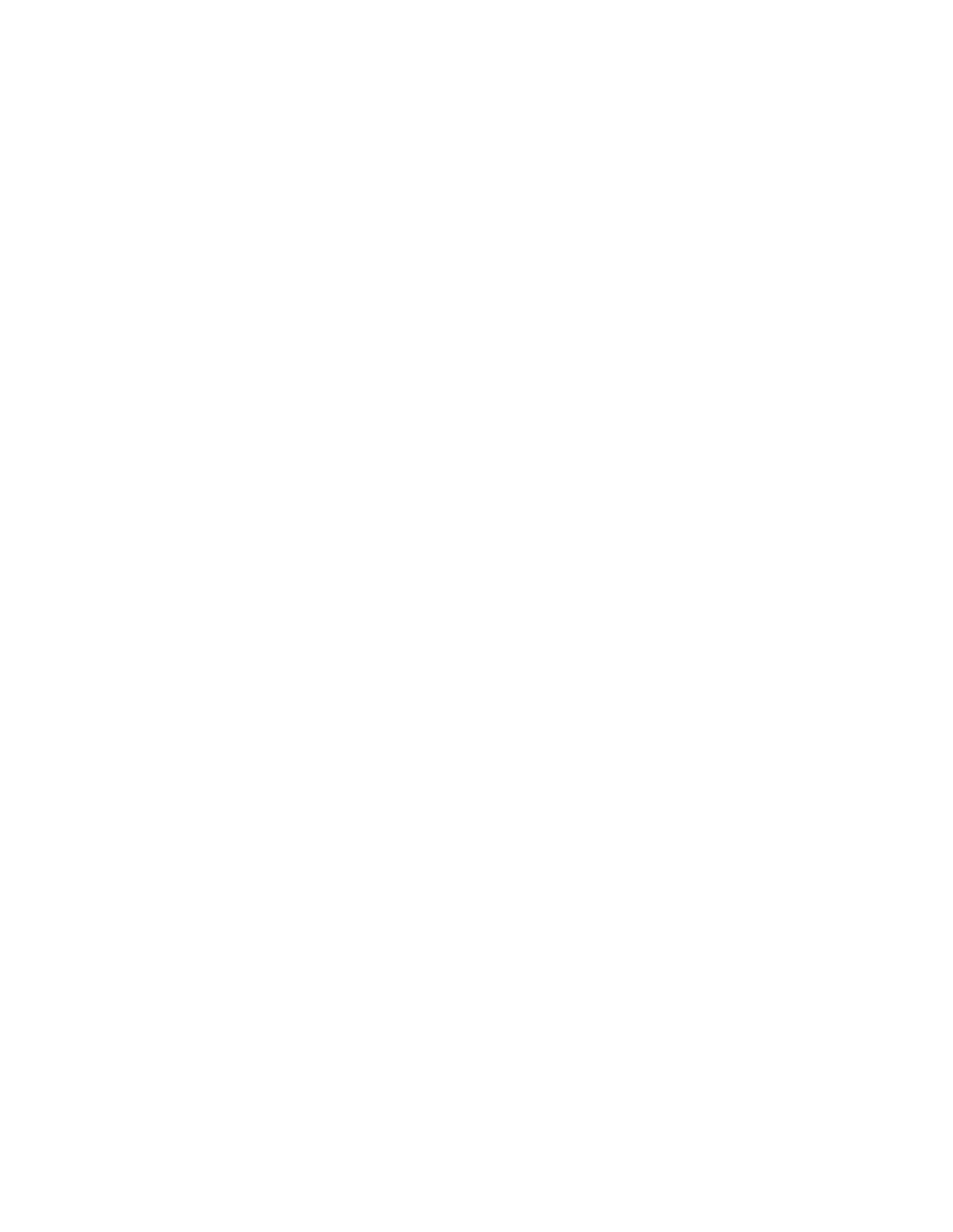# **Senate Bill 1819, 76th Legislature**

AN ACT relating to the identification of technical education programs that are needed to maintain and improve the state's economic and technological competitiveness.

BE IT ENACTED BY THE LEGISLATURE OF THE STATE OF TEXAS:

SECTION 1. Subchapter C, Chapter 135, Education Code, is amended by adding Section 135.61 to read as follows:

Sec. 135.61. FORECASTING TECHNICAL EDUCATION PROGRAM NEEDS.

- a) The board shall develop and administer a program to forecast the types of technical education programs that are needed to maintain and improve the state's economic and technological competitiveness.
- b) The program shall review the state's business and industry workforce needs for trained and educated workers and suggest specific technical education programs in specific areas that are needed to ensure or that would enhance the state's economic and technological competitiveness. The board may recommend the creation of new technical education programs or new methods of delivering technical education programs.
- c) The board shall provide information and recommendations developed under the program to any institution of higher education, as defined by Section 61.003, that:
	- 1) provides technical education programs; or
	- 2) the board determines should offer technical education programs for the purpose of Subsection (a).

SECTION 2. The importance of this legislation and the crowded condition of the calendars in both houses create an emergency and an imperative public necessity that the constitutional rule requiring bills to be read on three several days in each house be suspended, and this rule is hereby suspended, and that this Act take effect and be in force from and after its passage, and it is so enacted.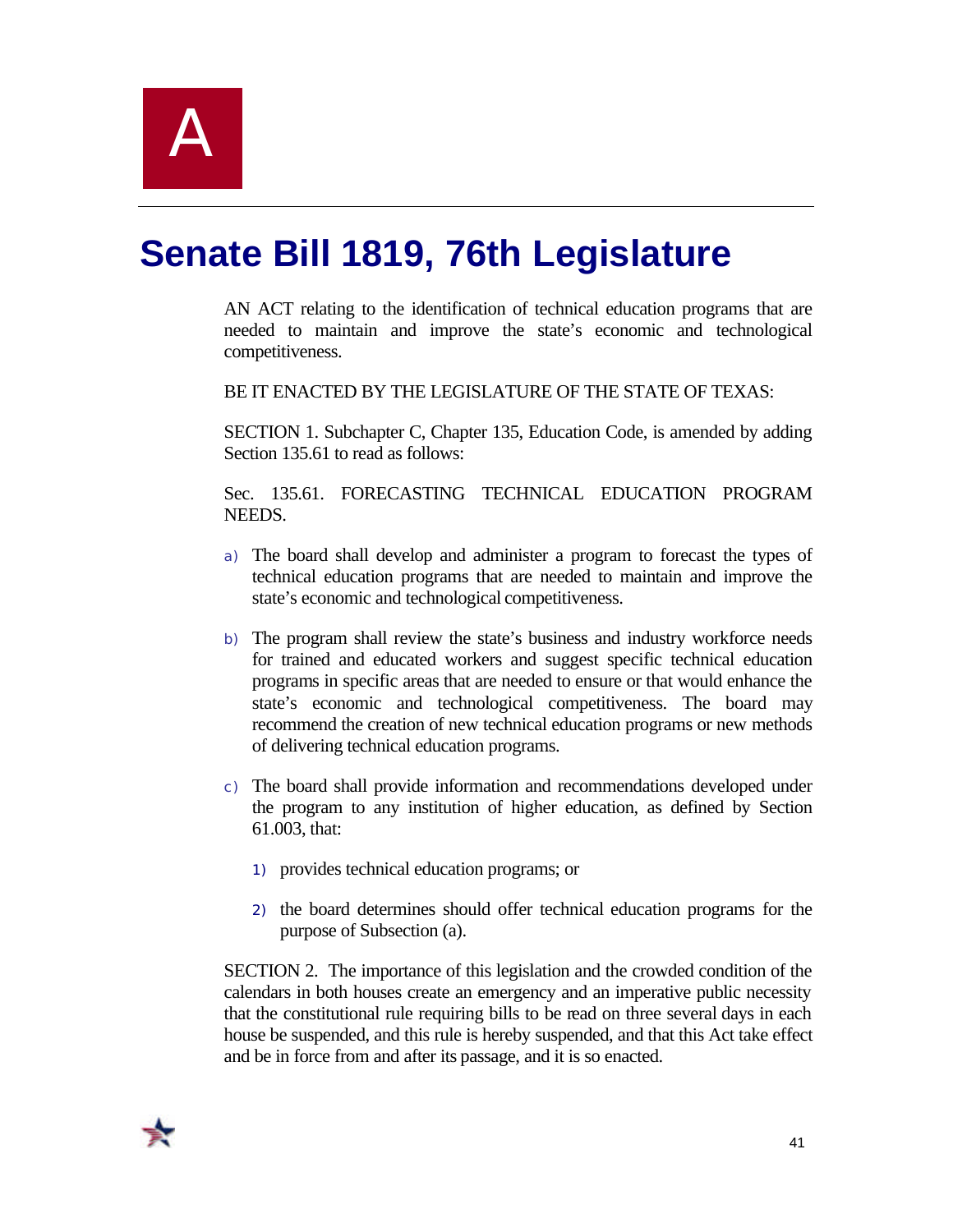President of the Senate Speaker of the House

I hereby certify that S.B. No. 1819 passed the Senate on May 17, 1999, by the following vote: Yeas 30, Nays 0.

\_\_\_\_\_\_\_\_\_\_\_\_\_\_\_\_\_\_\_\_\_\_\_\_\_\_\_\_\_\_\_ \_\_\_\_\_\_\_\_\_\_\_\_\_\_\_\_\_\_\_\_\_\_\_\_\_\_\_\_\_\_\_

\_\_\_\_\_\_\_\_\_\_\_\_\_\_\_\_\_\_\_\_\_\_\_\_\_\_\_\_\_\_\_ Secretary of the Senate

I hereby certify that S.B. No. 1819 passed the House on May 25, 1999, by the following vote: Yeas 145, Nays 0, two present not voting.

\_\_\_\_\_\_\_\_\_\_\_\_\_\_\_\_\_\_\_\_\_\_\_\_\_\_\_\_\_\_\_ Chief Clerk of the House

Approved:

\_\_\_\_\_\_\_\_\_\_\_\_\_\_\_\_\_\_\_\_\_\_\_\_\_\_\_\_\_\_\_ Date

\_\_\_\_\_\_\_\_\_\_\_\_\_\_\_\_\_\_\_\_\_\_\_\_\_\_\_\_\_\_\_ Governor

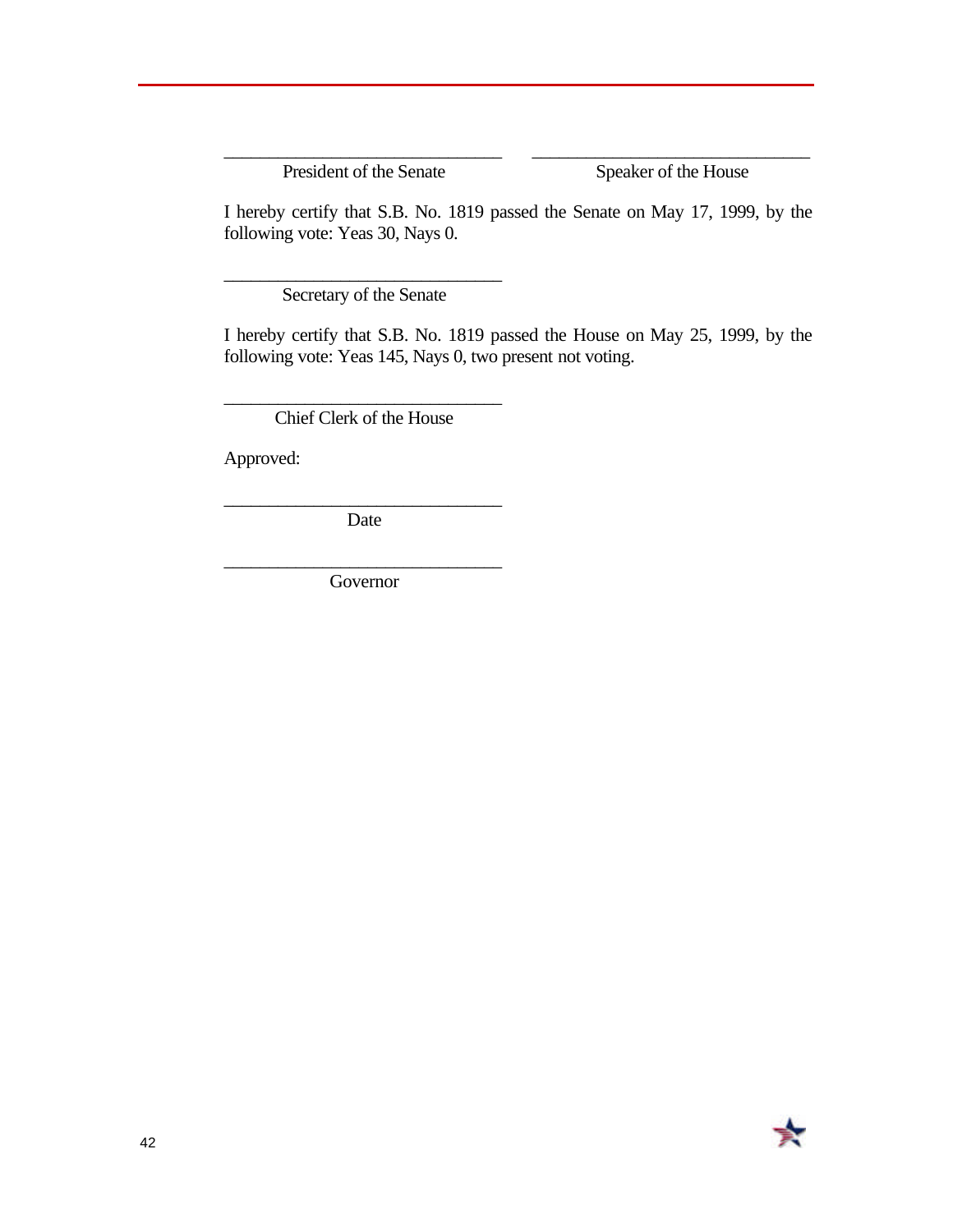

# **Curriculum Development Survey**

Thank you for participating in this survey.<sup>\*</sup> The results of this survey will be used as input to a program being developed to assist public two-year colleges in Texas in selecting new programs that will better meet the needs of the colleges, their students, and the industries of the state. Participants will receive a summary of results based on the contact information provided at the end of the survey.

The following questions seek information on how the various colleges in the state are currently, or have historically, selected and initiated new programs. This information will be useful in identifying those processes that have been successful and why they have been successful.

#### **Please select one technology-oriented program of instruction initiated by your college within the last five years. For this program, please provide the following information.**

**1) Title of Program:**

#### **2) Brief description of program:**

|    | 3) Where did the idea for the program originate: |
|----|--------------------------------------------------|
| C) | Suggestion by advisory committee                 |
| C. | Suggestion by students                           |
| C, | Suggestion by faculty                            |
| C, | Suggestion by college administration             |
| C, | Suggestion by local businesses                   |
| C. | Other                                            |
|    | If you selected other, please specify:           |

 $\overline{a}$ ´ *Source*: Texas Community & Technology College Curriculum Development Survey (July 2002).

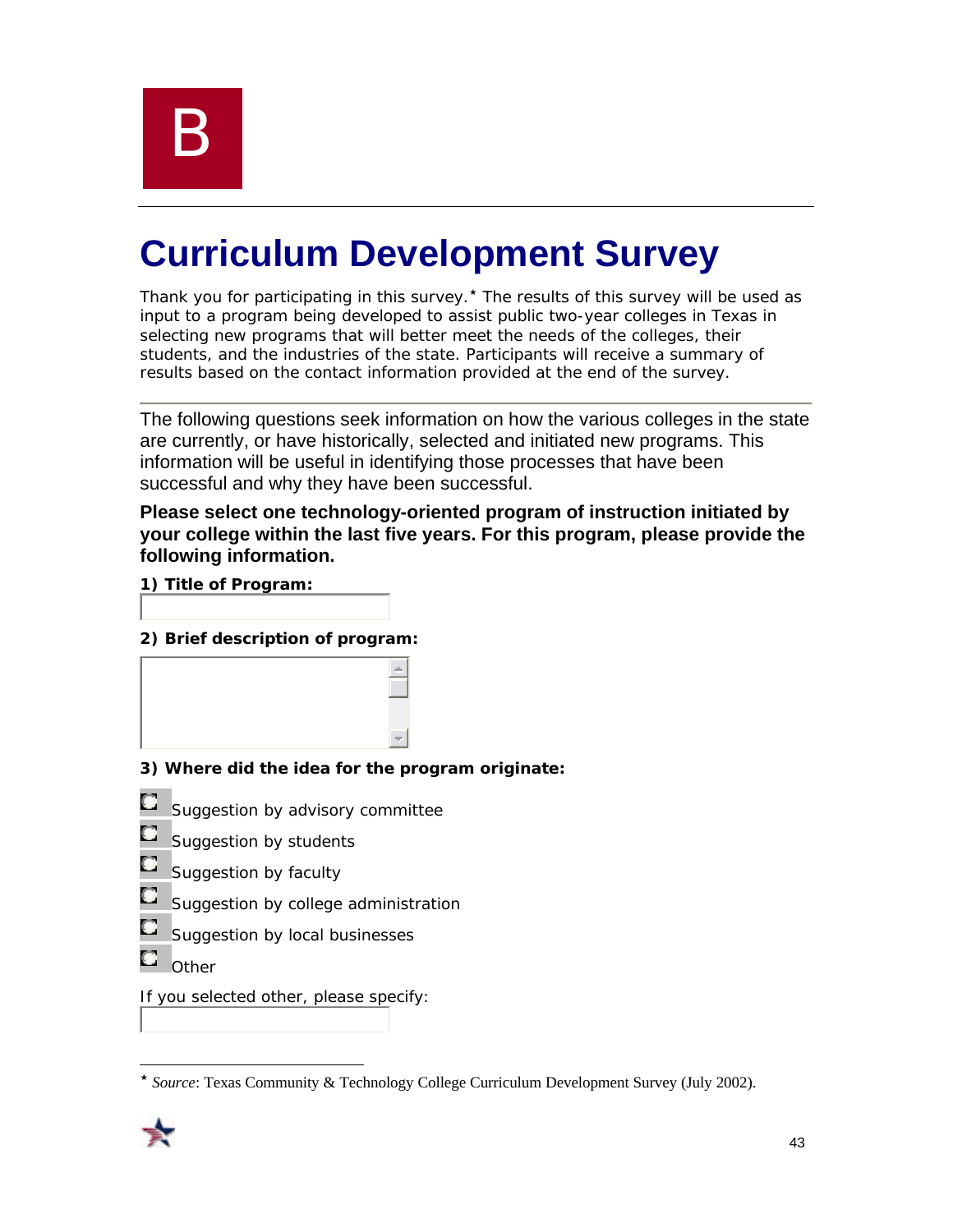# **4) Reasons for interest in the new program:**

|                                                        | Primary<br>Reason         | Very<br>Important | Moderately<br>Important | Limited<br>Importance | <b>No</b><br>Justification |
|--------------------------------------------------------|---------------------------|-------------------|-------------------------|-----------------------|----------------------------|
| Provide long-term<br>job opportunities<br>for students | $\mathbf{C}$              | C.                | $\mathbb{Z}$            | C                     | $\mathbf{C}$               |
| Provide support<br>for current local<br>industries     | $\mathbf{C}$              | C                 | $\mathbf{C}$            | C                     | $\mathbf{C}$               |
| Encourage new<br>industry to locate<br>in local area   | $\mathbb{C}^{\mathbb{Z}}$ | C                 | $\mathbf{C}$            | C                     | C                          |
| Take advantage of<br>local expertise                   | O                         | C                 | C                       | C                     | C                          |
| Take advantage of<br>emerging<br>technology            | $\mathbf{C}$              | n                 | $\mathbf{C}$            | C                     | C                          |
| Enhance<br>reputation of<br>college                    | $\mathbf{C}$              | C                 | $\mathbf{C}$            | C                     | $\mathbf{C}$               |
| Take advantage of<br>faculty capabilities              | $\Box$                    | n                 | C                       | n                     | C.                         |
| Expand<br>capabilities of<br>current faculty           | D                         | C                 | $\mathbf{C}$            | C                     | $\mathbb{C}$               |
| Fit well with other<br>programs in the<br>college      | $\mathbf{C}$              | C                 | C.                      | C                     | C                          |
| Additional comments:                                   |                           |                   |                         |                       |                            |

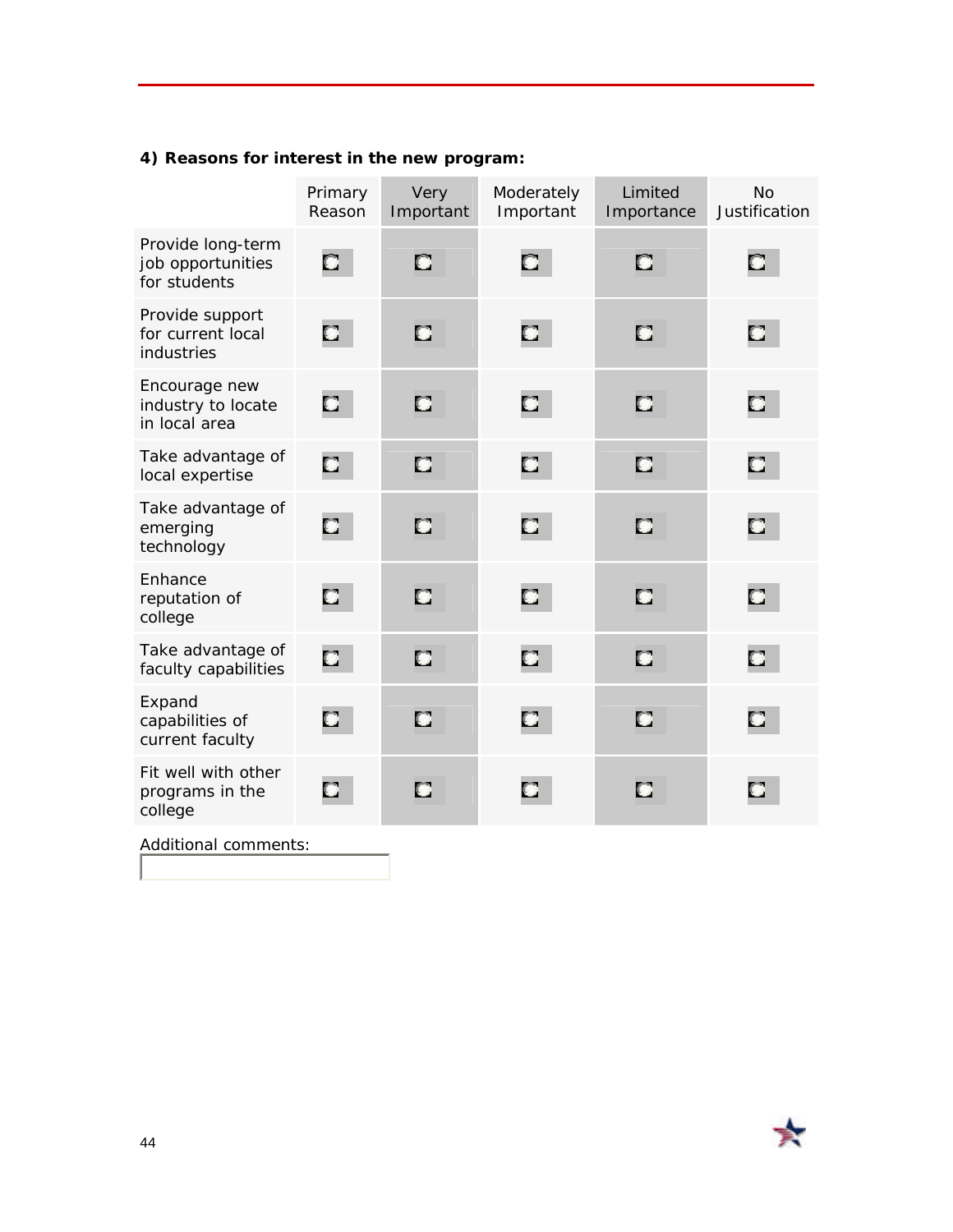#### **5) Technology forecasting\* played what role in the selection, design, and initiation of the program:**

 $\Box$  The program was based on an informal technology forecast supporting selection.

 $\Box$  The program was based on a general consensus of the college staff and faculty of the growing importance of the technologies involved in the program.

 $\Box$  The program was based primarily on the technologies represented by local industry.

 $\Box$  Neither formal nor informal technology forecasting played any important role in the selection, design, or initiation of the program.

The program was based primarily on a formal technology forecast conducted for this purpose.

\*Technology forecasting is a process using formal methodologies to project future needs for new technologies, to identify the advances in technology that will become available to meet those needs, and to analyze the implications of these market/technology interactions. There are more than 50 practical, proven methods and techniques available for making such forecasts.

#### **6) How strong was the support for the new program by the following group?**

|                                         | Strongly<br>supported<br>by all | Solid<br>support of<br>majority | Moderate<br>support of<br>many | Limited<br>support<br>from few | <b>No</b><br>support<br>from any |
|-----------------------------------------|---------------------------------|---------------------------------|--------------------------------|--------------------------------|----------------------------------|
| Advisory<br>Committee<br><b>Members</b> | C.                              | C                               | C                              | C                              | C                                |
| <b>Students</b>                         | $\mathbf{C}$                    | O                               | $\mathbf{C}$                   | C                              | O                                |
| Faculty                                 | $\bullet$                       | C.                              | $\mathbf{C}$                   | C                              | C                                |
| College<br>Administration               | $\mathbf C$                     | C.                              | $\bullet$                      | C                              | C                                |
| Local Industry                          | O                               | C                               | $\mathbf{C}$                   | C                              | C.                               |
| Local Workforce<br>Commission           | C                               | C                               | O                              | C                              | C.                               |

Additional comments: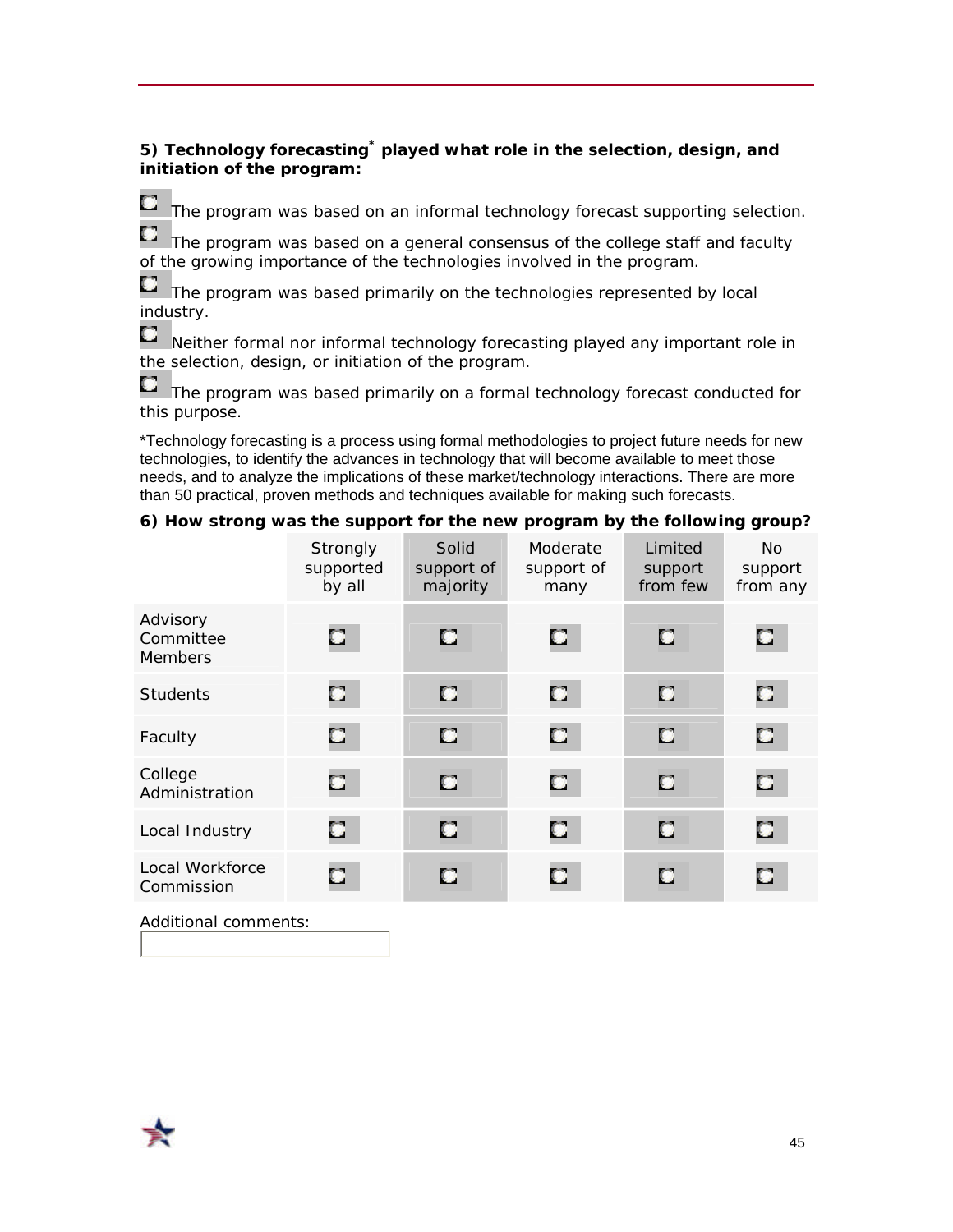#### **7) How much effort was involved in preparing the curriculum for the program?**

- 
- $\Box$  Less than two person-months\*
- $\Box$  Between two and five person-months
- $\Box$  Between five and ten person-months
- $\mathbf{E}$  Between ten and twenty person-months
- $\Box$  More than twenty person-months

\*A person-month is defined as one person working on the program development process for 20 days.

## **8) Who had primary responsibility for developing the program?**

- $\Box$  A single faculty member
- $\Box$  A group of faculty members
- $\Box$  One or more members of the college administration
- $\mathbb{C}$  A group of faculty and administration members
- $\blacksquare$  Other
- If you selected other, please specify:

## **9) The program was:**

- **Adopted essentially intact from a similar program offered by a different college**
- $\Box$  Adapted from a similar program offered by a different college
- $\mathbf{C}$ Developed together with a different college
- $\mathbf{C}$ Developed together with local businesses
- $\Box$  Developed entirely by your college personnel
- $\blacksquare$  Other

If you selected other, please specify:

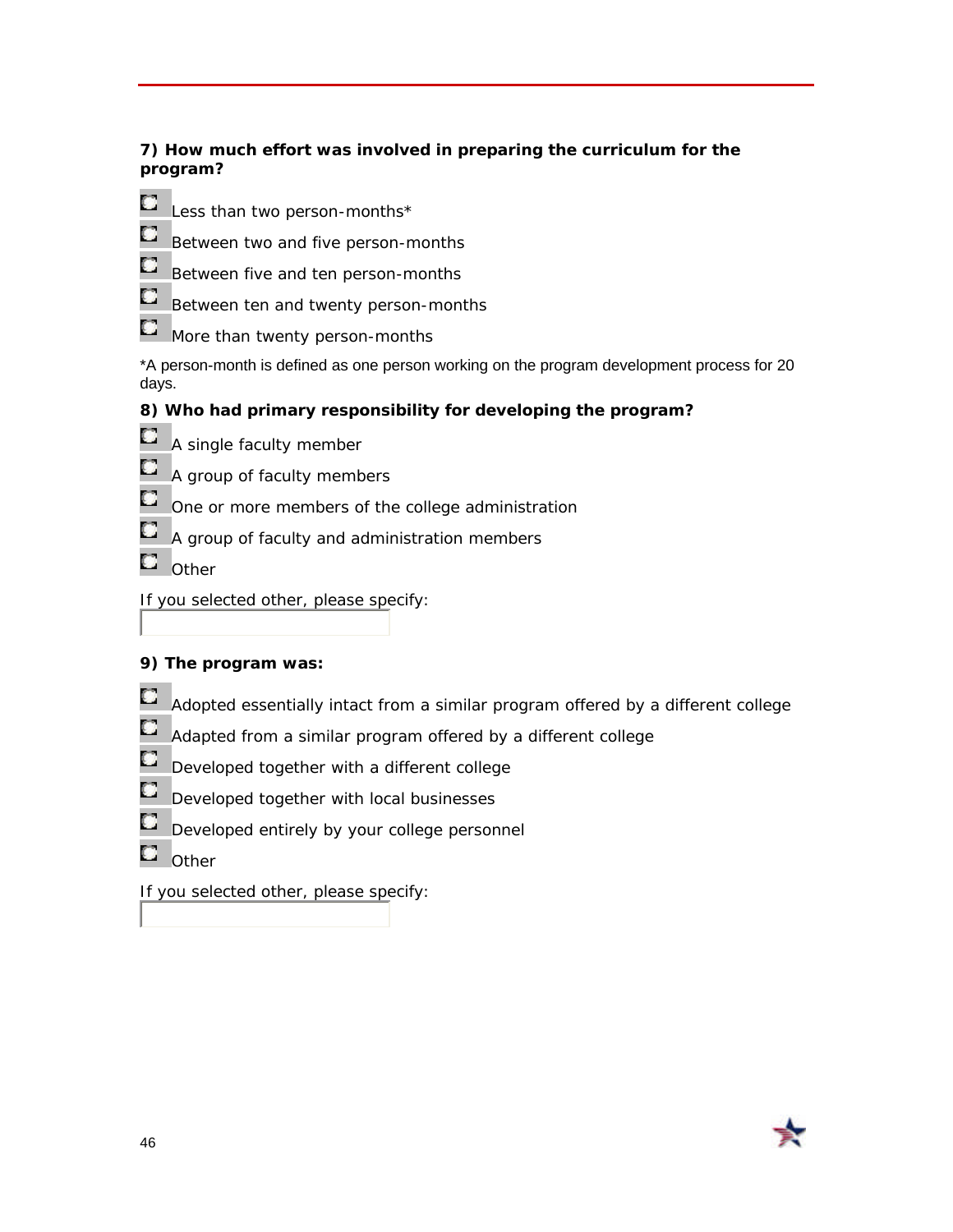|  |  |  | 10) How was the faculty for the program selected? |
|--|--|--|---------------------------------------------------|
|  |  |  |                                                   |



#### **11) How much time elapsed between origination of the idea for the program and its formal initiation?**

- $\Box$  Less than three months
- $\Box$  Between three and six months
- $\Box$  Between six and twelve months
- $\Box$  Between one and two years
- $\blacksquare$  Other

If you selected other, please specify:

#### **12) How was the new program advertised? (List all activities)**

- Special announcement in college catalog
- Special bulletin circulated around campus
- Announcement in college newspapers
- Announcement in college assemblies
- Notification sent to local industries
- Announcements on local radio or television
- **Other**

#### If you selected other, please specify:

### **13) In what year was the program initiated?**

 $(e.g., 2001)$ 

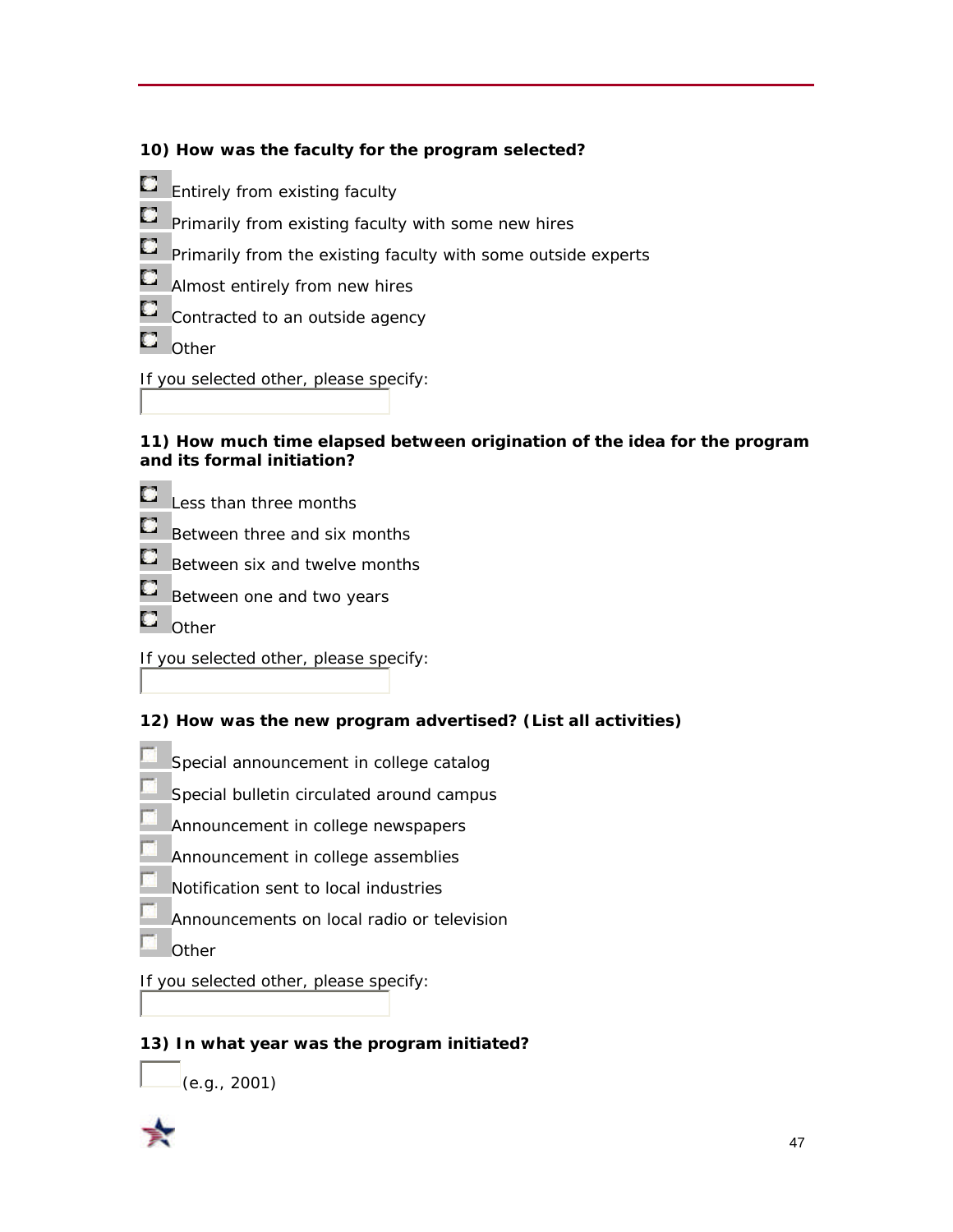**14) In what year was the first class graduated?**

(e.g., 2002)

**15) How many people enrolled in the first offering of the program?**

**16) How many of these people completed the program?**

**17) How many of the original group of graduates were employed in the field of the program or a closely related field within two months of graduation?**

**18) Is the program still being offered?**



**19) What was the last year that it was offered?**

(e.g., 2001)

**20) What is the general level of satisfaction with the program among the following groups?**

|                           | Extremely<br>well pleased | Well<br>pleased | Satisfied    | Satisfied with<br>reservations | Unsatisfied |
|---------------------------|---------------------------|-----------------|--------------|--------------------------------|-------------|
| <b>Students</b>           | $\mathbf{C}$              | C               | C.           | C                              | C           |
| Faculty                   | $\mathbb{C}$              | $\bullet$       | $\mathbb{C}$ | C                              | O           |
| College<br>Administration | $\mathbf{C}$              | $\mathbf{C}$    | C.           | C                              | O,          |
| Local<br>Government       | $\mathbb{C}$              | C               | о            | С                              | C           |
| Board of<br>Advisors      | $\mathbb{C}$              | C               | C.           | О                              | C           |
| Additional comments:      |                           |                 |              |                                |             |

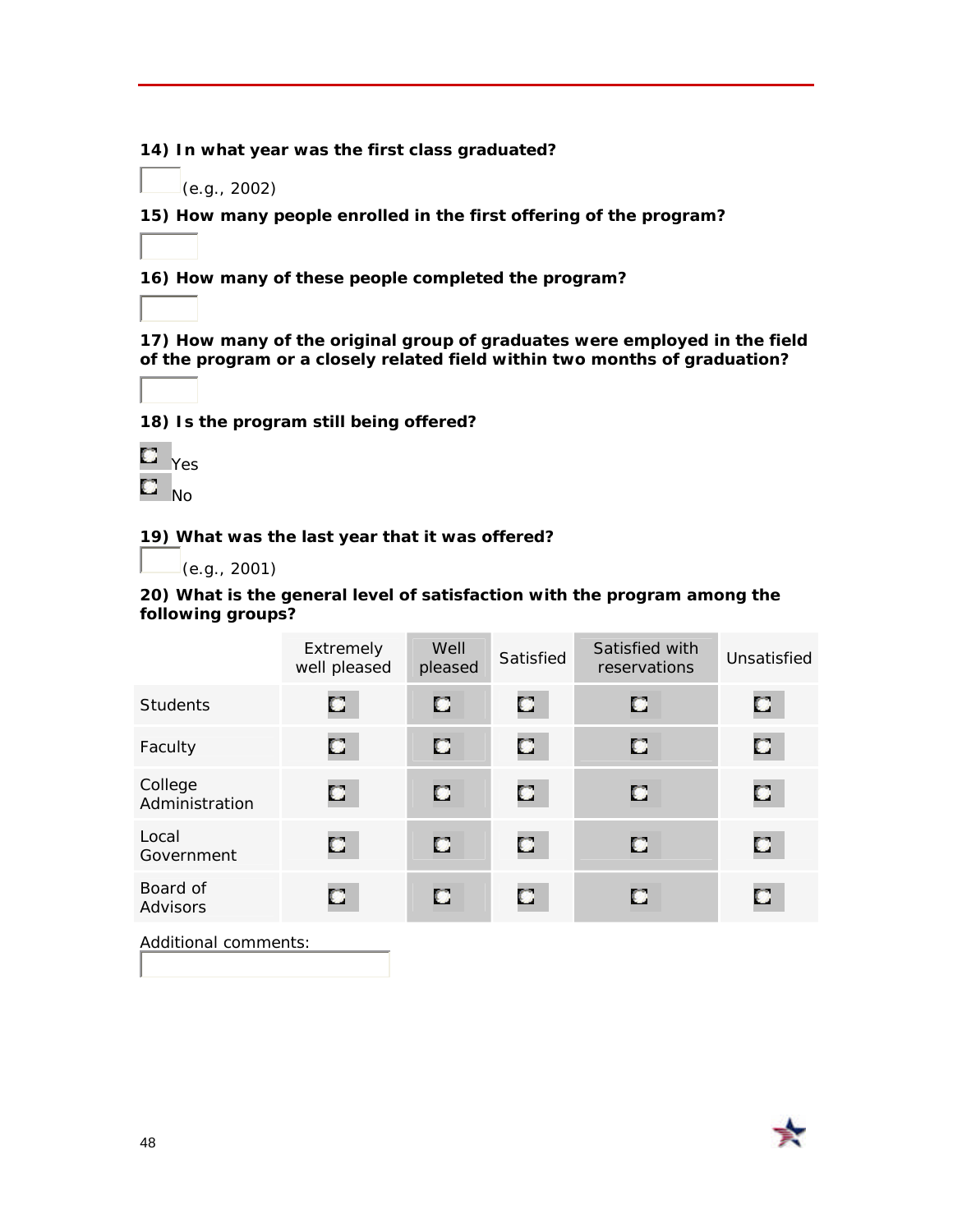#### **21) What lessons did you learn from the establishment of this program?**



**The following questions are designed to determine the relative importance of various criteria that influence colleges in selecting new programs for development. Your input will provide a measure of what is important to your organization and will allow future analysis efforts to best meet your organization's needs. When answering the following questions, consider all new program development initiatives in general.**

**22) How important are these criteria when selecting a new program development initiative?** 

|                                               | Extremely<br>Important | Very<br>Important | Important    | Not Very<br>Important | Not Important<br>At All |
|-----------------------------------------------|------------------------|-------------------|--------------|-----------------------|-------------------------|
| Potential Student Salary                      | C                      | C                 | $\mathbf{C}$ | C.                    | C                       |
| Probability of Prompt<br>Employment           | C                      | C                 | $\mathbf{C}$ | D                     | O                       |
| <b>Related Employment</b><br>Opportunities    | C                      | C                 | C            | C                     | С                       |
| Foundation for Further<br>Education           | О                      | n                 | C            | C                     | C                       |
| Ease of Offering                              | C                      | D                 | C            | n                     | C                       |
| Compatibility with<br><b>Current Programs</b> | O                      | C.                | C            | C                     | o                       |
| Prestige                                      | C                      | п                 | C            | D                     | O                       |
| Revenue Potential                             | C                      | C                 | C            | C                     | С                       |
| <b>Supports Existing</b><br>Industry          | $\mathbf{C}$           | C                 | C            | C                     | o                       |
| <b>Supports New Industries</b>                | C                      | C.                | C            | C                     | O                       |
| Supports Local Industry                       | O                      | C                 | C            | C                     | О                       |
| <b>Supports Regional</b><br>Industry          | C.                     | C                 | C            | C                     | C.                      |

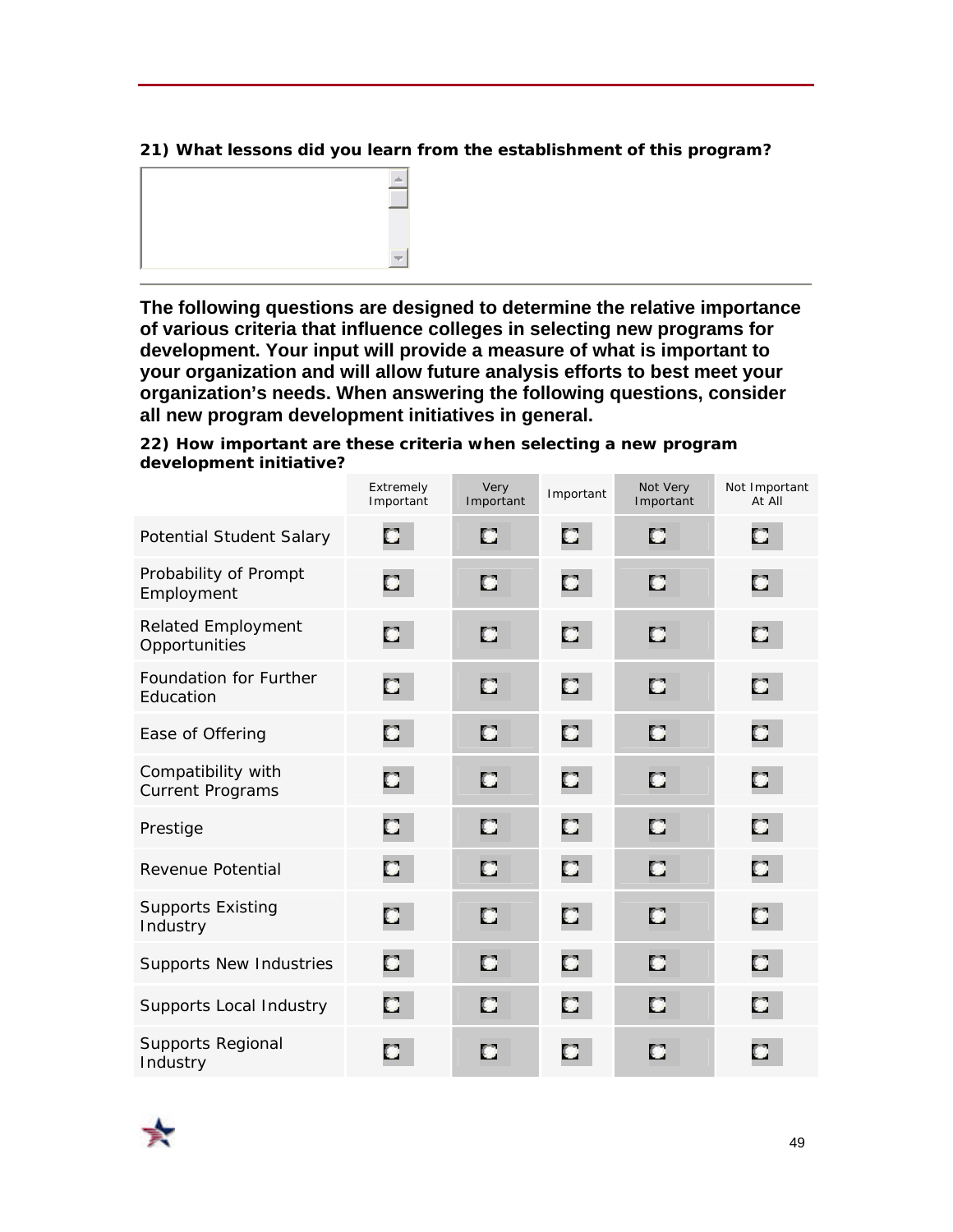| Benefit to Texas                        | 0            | C  | Ω.           | о | C. |
|-----------------------------------------|--------------|----|--------------|---|----|
| <b>Attracting New</b><br>Industries     | C.           | n  | $\mathbf{C}$ | п | Ø. |
| <b>Retraining Opportunities</b>         | $\mathbf{C}$ | C  | 0.           | о | œ  |
| Potential Size of Industry              | o.           | C. | O.           | о | О. |
| Time to Reach Attractive<br><b>Size</b> | $\bullet$    | D  | Ω.           | п | Ω. |
| Potential for Follow-On<br>Industries   | $\mathbf{C}$ | D  | $\mathbf{C}$ | п | Ω. |
| Lifetime of Industry                    | Œ            | С  | C.           | С | п  |

**23) Besides the criteria listed above, what additional criteria does your organization consider when selecting a new program for development?**



**24) What methodologies does your institution employ in the process of selecting a new program for development?**



**25) List all the known sources of information that your institution relies upon in the selection of new programs to develop.**



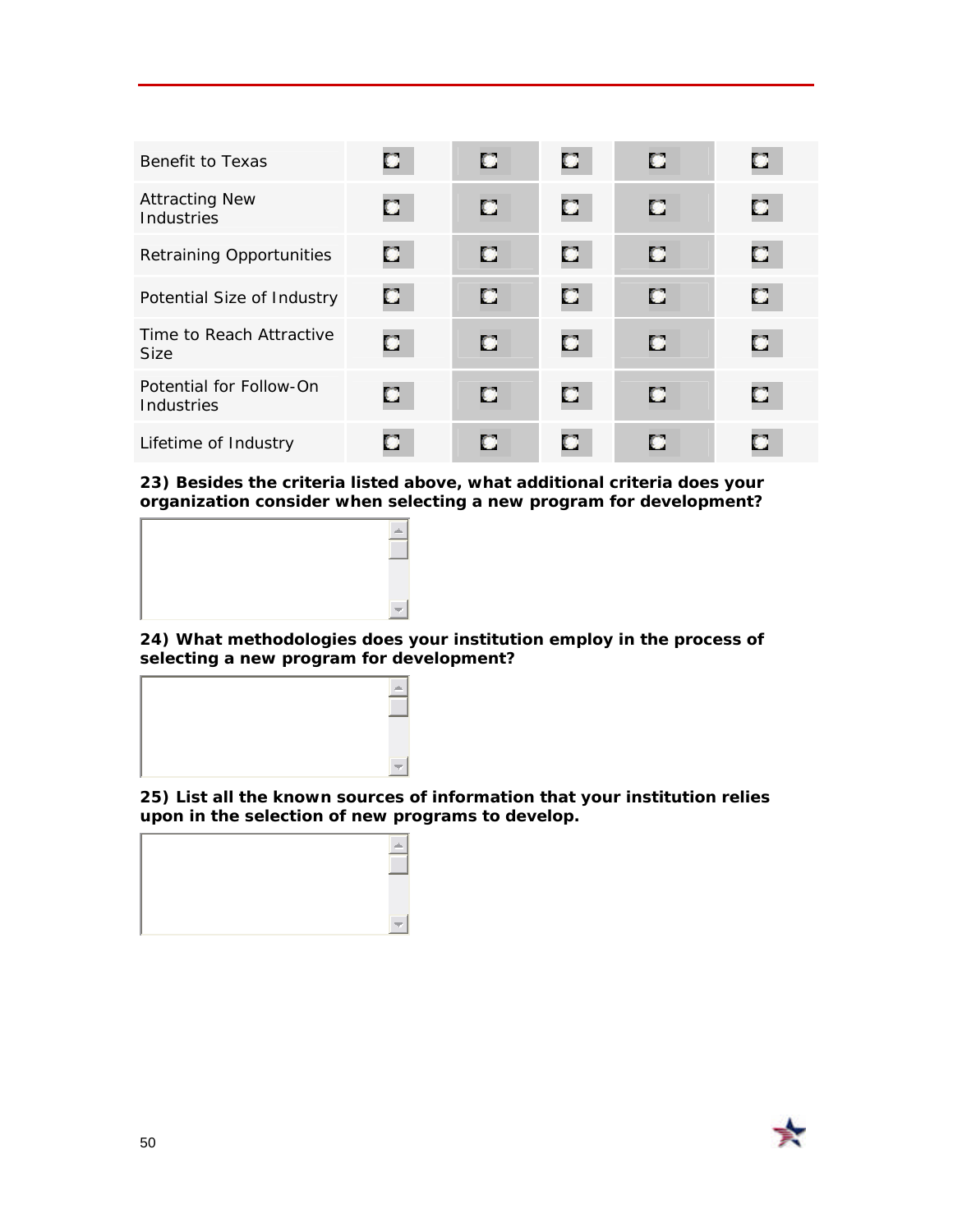#### **26) What types of validation documentation does your institution typically require prior to investing in the development of new programs?**



#### **27) Other Comments:**

#### **28) Person completing this survey\***

| Name:                   |  |
|-------------------------|--|
| Title                   |  |
| Organization            |  |
| <b>Mailing Address:</b> |  |
|                         |  |
| E-Mail Address:         |  |
| Telephone #:            |  |

*\*This contact information is intended for validation and future survey work and will not be distributed external to this research initiative.* 

*Thank you again for your participation. The results of this survey will be published as soon as analysis is complete.* 

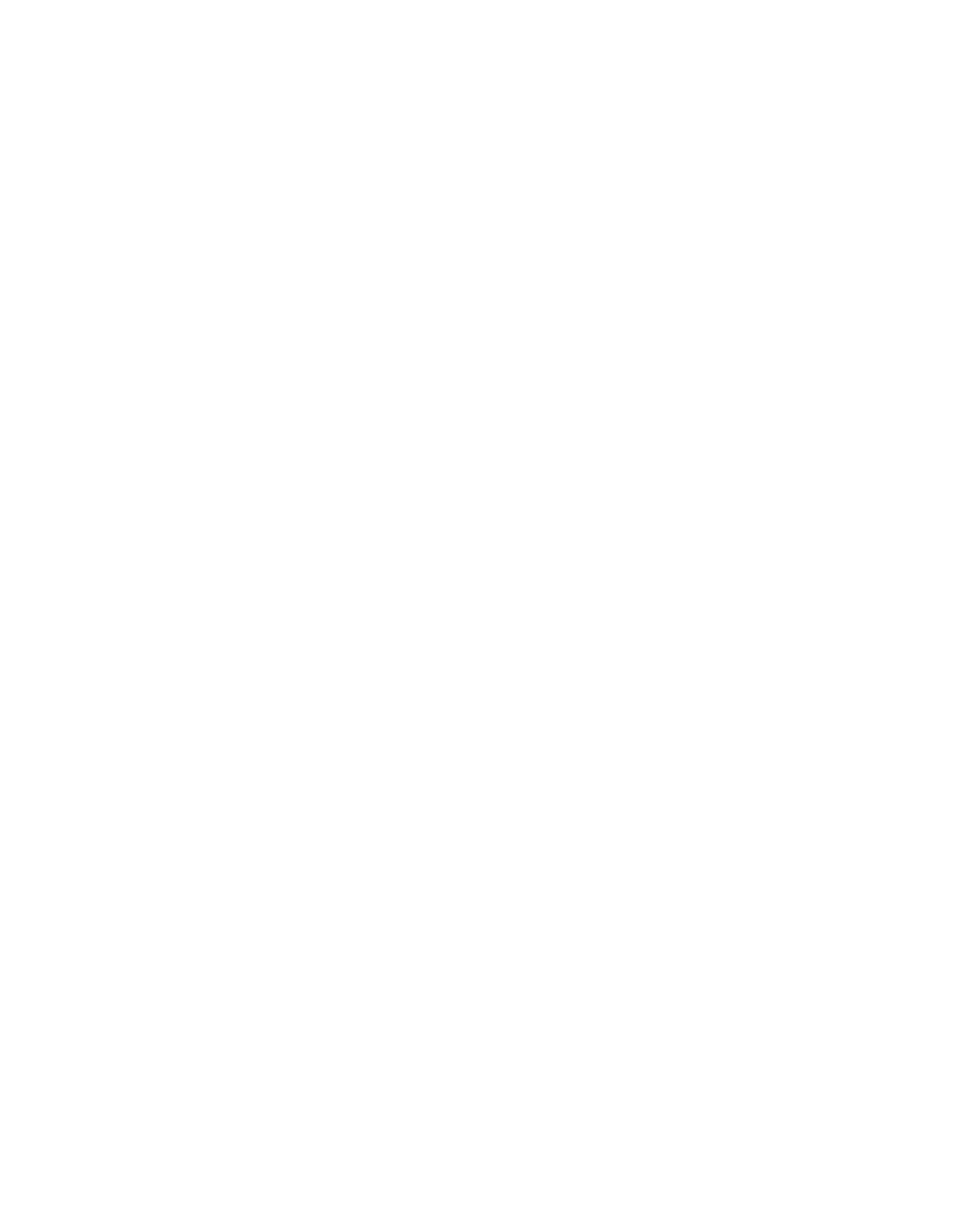C

# **Programs Initiated**

| <b>Title of Program</b>                   | <b>Brief Description of Program</b>                                                                                                                                                                                                      |
|-------------------------------------------|------------------------------------------------------------------------------------------------------------------------------------------------------------------------------------------------------------------------------------------|
|                                           |                                                                                                                                                                                                                                          |
| Help Desk Support Level 1 Certificate     | The Help Desk Support Level 1 Certificate prepares students to<br>support desktop computer users. Students will learn basic<br>computer application skills used within business and industry.                                            |
| <b>Business Office Support Specialist</b> | Microsoft certified administrative assistant, with either/and a<br>certificate of proficiency (Word and Excel), Expert Certificate in<br>Word or Excel or PowerPoint or Access, and/or a Master<br>Certificate in MS Office (all four).  |
| <b>IT Project Management</b>              | A comprehensive program to prepare students for multilevel<br>international certification and employment in project management.                                                                                                          |
| Project Management                        | Advanced project management training from a business<br>management perspective and in preparation for the Project+ or<br>CAPM certification.                                                                                             |
| <b>Computer Graphics</b>                  | The program allows students to gain skills in using industry<br>standard equipment and software and stresses the role of motion<br>graphics in designing and producing professional graphics for the<br>web, animation, and video games. |
| E-Commerce                                | Addresses the changes in business use of the Internet and the new<br>business processes available because of Internet technologies.                                                                                                      |
| Multimedia Web Design                     | This AAS degree is designed to enable students to participate as<br>creative resourceful members of a web development team.                                                                                                              |
| <b>Network Security Technology</b>        | Train technicians to work with network administrators in order to<br>secure communication services.                                                                                                                                      |
| Cisco I                                   | Skill development in the design and installation of local area<br>networks to ensure optimal throughput.                                                                                                                                 |
| PC Desktop Support                        | Specialization in the Computer Information Systems AAS degree.<br>Prepares students for jobs as an office manager, administrative<br>assistant, help desk support, or trainer.                                                           |

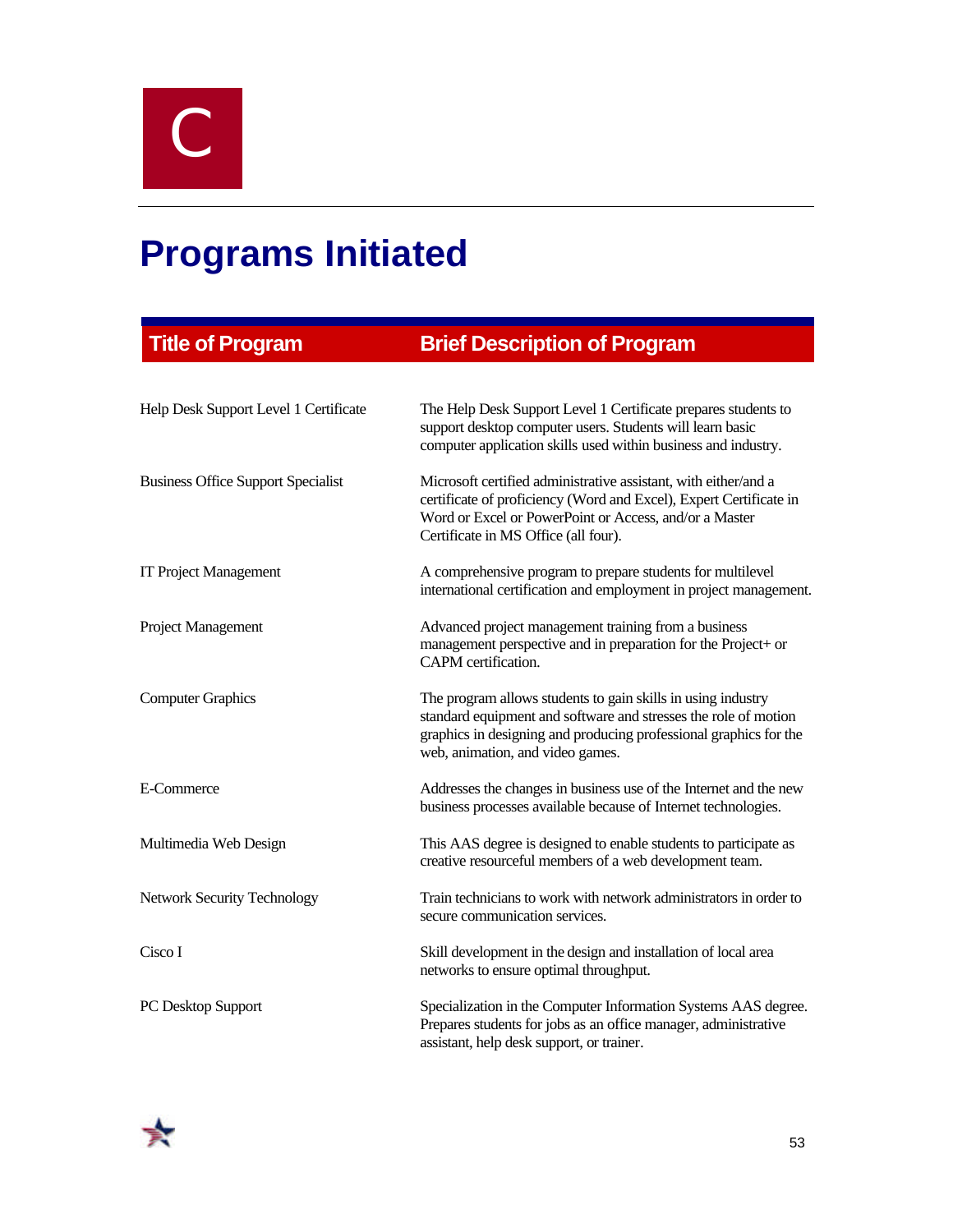| Web Mastery Specialization                  | Associate in Applied Science in Information Systems. Teaches the<br>skills needed to create effective and profitable websites.                                                                                                                                                                                                                                                                                                                                                            |
|---------------------------------------------|-------------------------------------------------------------------------------------------------------------------------------------------------------------------------------------------------------------------------------------------------------------------------------------------------------------------------------------------------------------------------------------------------------------------------------------------------------------------------------------------|
| Software Engineering & E-Commerce           | The E-commerce & Software Engineering Program offers a<br>focused, hands-on approach to instruction in a breadth of<br>disciplines necessary to power enterprise information systems.                                                                                                                                                                                                                                                                                                     |
| <b>Cisco Networking Academy</b>             | No response.                                                                                                                                                                                                                                                                                                                                                                                                                                                                              |
| <b>Business Computer Information System</b> | The Business Computer Information System program is a 15-<br>week continuing education program taught at the Texas<br>Department of Corrections.                                                                                                                                                                                                                                                                                                                                          |
| Geographical Information Systems            | The GIS program is designed to prepare students for careers in<br>industry or government as a cartographer or technical staff<br>assistant in engineering; planning, or marketing departments.                                                                                                                                                                                                                                                                                            |
| <b>CISCO</b> Academy                        | This program prepares successful completers the opportunity to<br>become certified as CISCO Network Administrators.                                                                                                                                                                                                                                                                                                                                                                       |
| Microsoft Systems Engineer                  | The MCSE training will prepare students to implement and<br>support websites as well as implement Internet information<br>servers.                                                                                                                                                                                                                                                                                                                                                        |
| Geographical Information Systems            | GIS technology; including mapping, geography, and computers.                                                                                                                                                                                                                                                                                                                                                                                                                              |
| <b>Computer Maintenance Technology</b>      | Two-year degree in computer maintenance and networking.                                                                                                                                                                                                                                                                                                                                                                                                                                   |
| Geographic Information System               | The GIS AAS Degree has 69 sch. This is a cooperative program<br>between Geography and Engineering Technology. GIS courses are<br>being offered with the geography prefix to facilitate transfer.                                                                                                                                                                                                                                                                                          |
| Information Technology Technician           | Graduates will be able to install, configure, and troubleshoot local<br>and wide area networks; respond to computer users' inquiries,<br>complaints, and requests for assistance; repair and maintain<br>computers, components, and peripheral equipment; and coordinate<br>with management, network database administrators, and computer<br>users within a company to determine the proper software and<br>reporting requirements to meet the information needs of the<br>organization. |
| Certified Cisco Systems Networking          | The college offers the CCNA certification (13 semester hours)<br>through Cisco Systems and has a one-year certificate with 13<br>additional semester hours.                                                                                                                                                                                                                                                                                                                               |
| Certified Cisco Networking Systems          | Students utilize the Cisco Systems training program for college<br>credit and can earn CNA status.                                                                                                                                                                                                                                                                                                                                                                                        |
| <b>Information Technology Networking</b>    | As one of five possible IT majors, students learn Cicsco, Novell,<br>and Microsoft networking tools as well as UNIX and basic<br>computer maintenance.                                                                                                                                                                                                                                                                                                                                    |

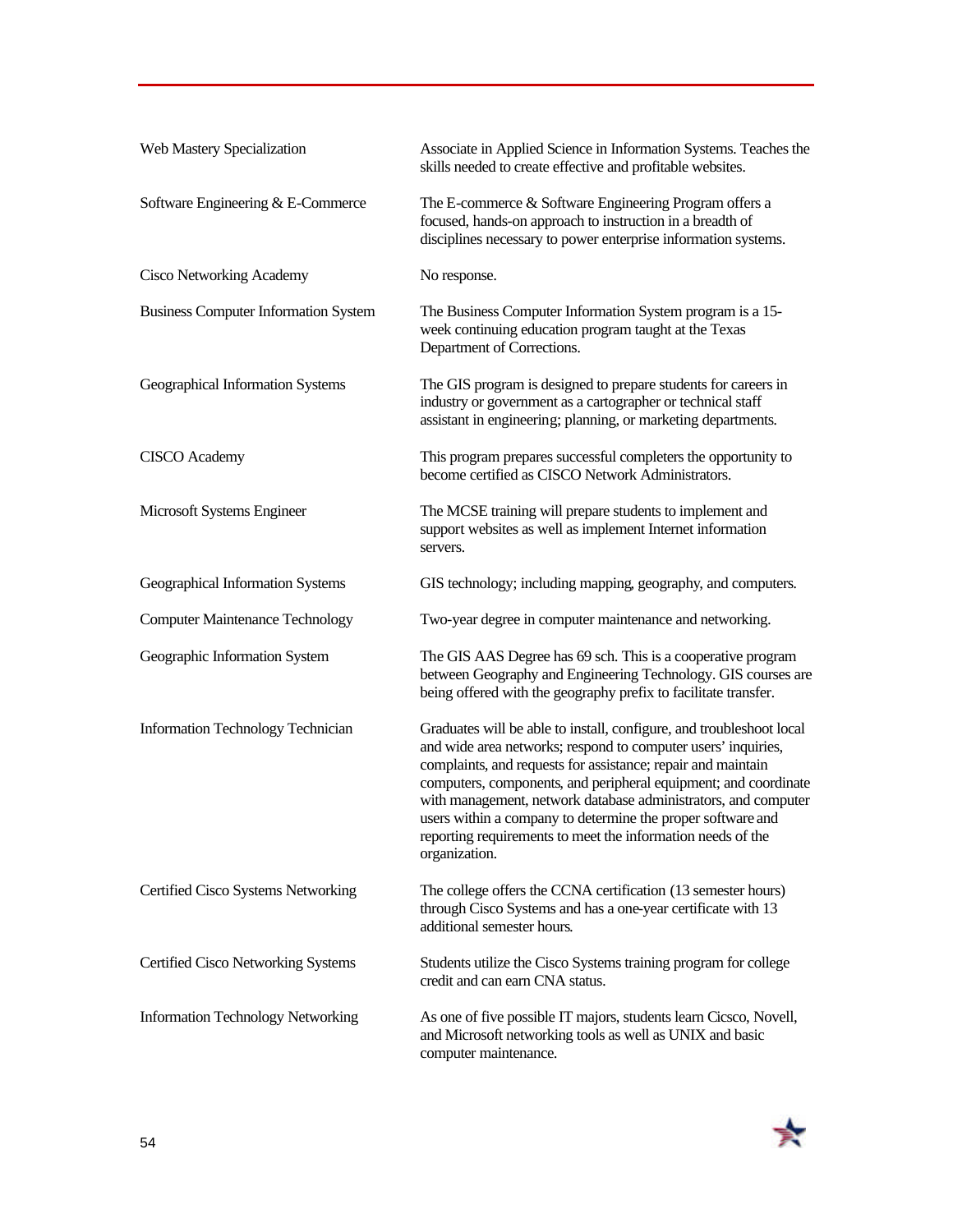| Micromanufacturing Technology        | Micromanufacturing Technology prepares students to understand<br>the process of manufacturing semiconductors and their uses in our<br>daily lives.                                                                             |
|--------------------------------------|--------------------------------------------------------------------------------------------------------------------------------------------------------------------------------------------------------------------------------|
| AAS in Computer Information Systems  | This was not a new program. It is an existing program that adopted<br>variations of a degree, offering courses in different specializations.                                                                                   |
| <b>Computer Networking</b>           | How to network computers, including software and hardware.                                                                                                                                                                     |
| Network Specialist                   | Course of study devoted to preparing students for passage of<br>Microsoft Certified Systems Engineer.                                                                                                                          |
| Management Information Systems (MIS) | To provide knowledge and credentials necessary to manage and<br>maintain computer networks.                                                                                                                                    |
| <b>Dental Assisting</b>              | A competency-based program teaching the skills, knowledge, and<br>perspectives needed in the dental assisting field including oral and<br>written communications specific to the workplace.                                    |
| <b>Emergency Medical Services</b>    | The program is designed to prepare students for entry-level<br>employment in emergency medical services. This program<br>includes an EMS-Emergency Medical Technician Basic<br>Certificate and an EMS-Paramedicine AAS Degree. |
| Dental Hygiene                       | AAS. Prepare students for careers as dental hygienists.                                                                                                                                                                        |
| Diagnostic Medical Imaging           | Program leads to Associate of Applied Science degree. Graduates<br>will be eligible to sit for the certification exam given by the<br>American Registry of Radiologic Technologists.                                           |
| Pharmacy Technology                  | Prepare graduates to work as a pharmacy team member.                                                                                                                                                                           |
| Diagnostic Cardiac Sonography        | Prepares individuals with limited medical background for work as<br>a diagnostic cardiac sonographer (echocardiographer).                                                                                                      |
| <b>Respiratory Therapy</b>           | Respiratory Care Associate Degree Program.                                                                                                                                                                                     |
| OTA (Occupational Therapy Assisting) | Occupational therapy assisting.                                                                                                                                                                                                |
| Pharmacy Technology                  | The Pharmacy Technology Certificate program is a two-semester<br>certificate designed to prepare graduates for entry-level<br>employment as pharmacy technicians in both community (retail)<br>and institutional pharmacies.   |
| Phlebotomy                           | A one semester, 15-credit, TASP exempt level one certificate<br>program, combining theory, clinical, computer skills, and<br>professional development.                                                                         |
| Pharmacy Technology                  | The objective of the program is to prepare students to become<br>pharmacy technicians. Pharmacy technicians fill orders for unit<br>doses and prepackaged pharmaceuticals and provide other related                            |

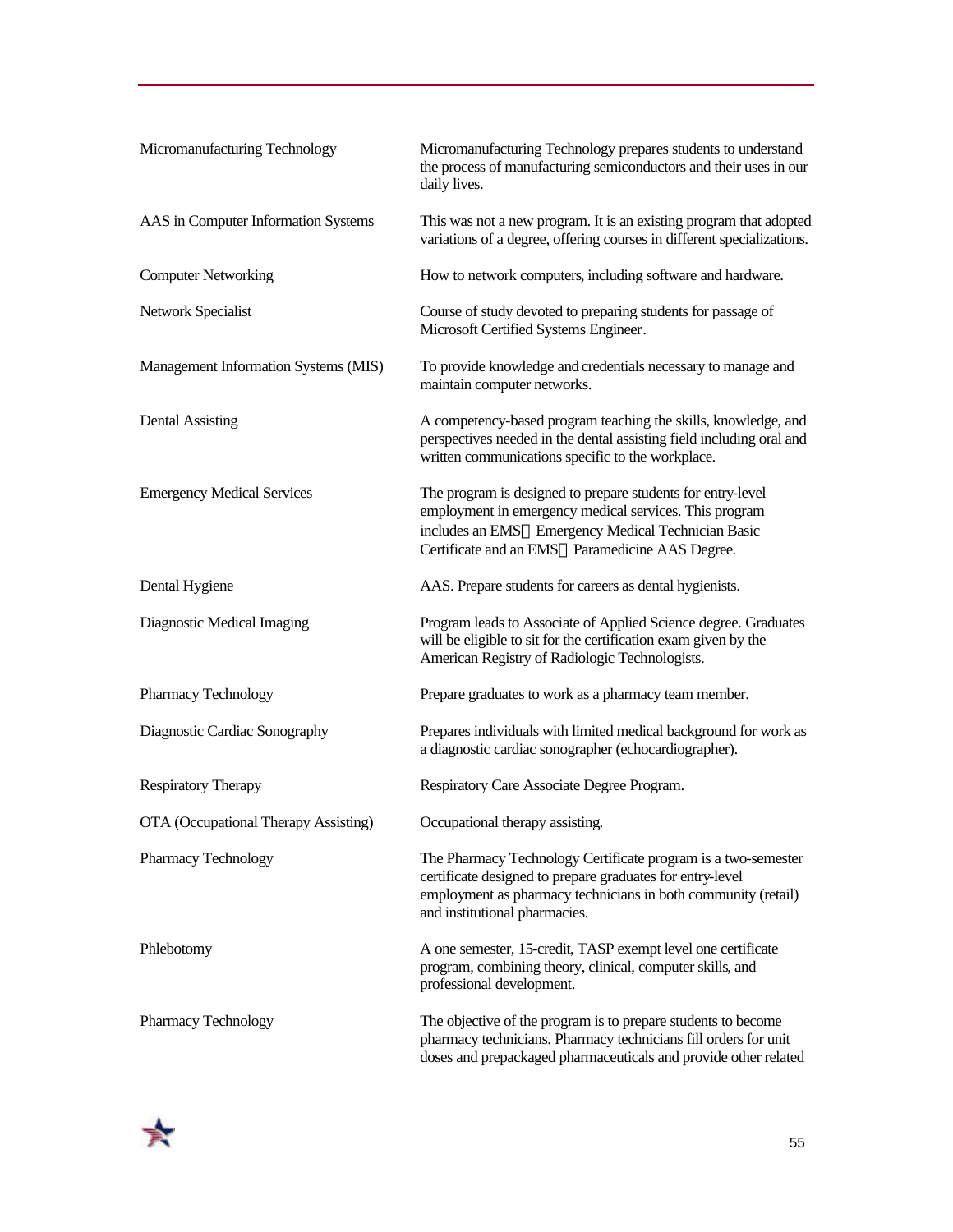|                                               | duties under the supervision of a pharmacy manager or staff<br>pharmacist and mix drugs with parenteral fluids.                                                                                                                                                                                                                                                                                                                                                                                                                                                |
|-----------------------------------------------|----------------------------------------------------------------------------------------------------------------------------------------------------------------------------------------------------------------------------------------------------------------------------------------------------------------------------------------------------------------------------------------------------------------------------------------------------------------------------------------------------------------------------------------------------------------|
| Pharmacy Technology                           | Pharmacy Technology is a certificate program designed to train<br>pharmacy technicians to assist registered pharmacists. It is a one-<br>year certificate program.                                                                                                                                                                                                                                                                                                                                                                                             |
| Vision Care Technology                        | The Vision Care Technology Program provides the student with<br>skills to enter the field of vision care as an assistant or technician.<br>Student will qualify to assist in the offices of optometrists and<br>ophthalmologists, or in optical offices.                                                                                                                                                                                                                                                                                                       |
| Radiation Therapy                             | Graduates would work in radiation treatment facilities,<br>specializing in patient care.                                                                                                                                                                                                                                                                                                                                                                                                                                                                       |
| Histologic Technology                         | One year certificate. First in Texas. Accreditation site visit this fall.<br>Histo techs prepare tissue samples for analysis by a pathologist.                                                                                                                                                                                                                                                                                                                                                                                                                 |
| <b>Emergency Medical Services</b>             | To prepare graduates as Emergency Medical Technicians at two<br>certificate levels and at the AAS degree level. The AAS degree<br>level articulates into a bachelor's degree through the Department<br>of Allied Health at TTUHSC.                                                                                                                                                                                                                                                                                                                             |
| <b>Emergency Medical Services Professions</b> | AAS. This program would qualify students for licensure under the<br>Texas Department of Health, Bureau of Emergency Management<br>Rule 157.40. Licensed Paramedic is the highest level of practice<br>for pre-hospital emergency care personnel. Students achieving<br>licensure are eligible to work on Mobile Intensive Care Units and<br>Advanced Life Support Ambulances in both the public and private<br>sector. In addition, hospital emergency departments and critical<br>care units now employ EMS professionals to augment shortages in<br>nursing. |
| Biotechnology AAS and Level I Certificate     | The program is designed to prepare the graduate for entry-level<br>positions in biotechnology, biological research, and industrial<br>laboratories.                                                                                                                                                                                                                                                                                                                                                                                                            |
| Biotechnology                                 | Instruct students in application of scientific principles and skills in<br>support of biologists and biotechnologists in research, industrial,<br>and government lab settings.                                                                                                                                                                                                                                                                                                                                                                                 |
| Biotechnology                                 | Technician training in the field of biotechnology.                                                                                                                                                                                                                                                                                                                                                                                                                                                                                                             |
| <b>Biotechnology Program</b>                  | The Biotechnology Program is designed to prepare skilled<br>technicians to work at the entry level in research laboratories,<br>service and quality assurance laboratories.                                                                                                                                                                                                                                                                                                                                                                                    |
| Biotechnology                                 | Prepares students to successfully perform tasks required in the<br>basic research and industrial laboratory areas                                                                                                                                                                                                                                                                                                                                                                                                                                              |

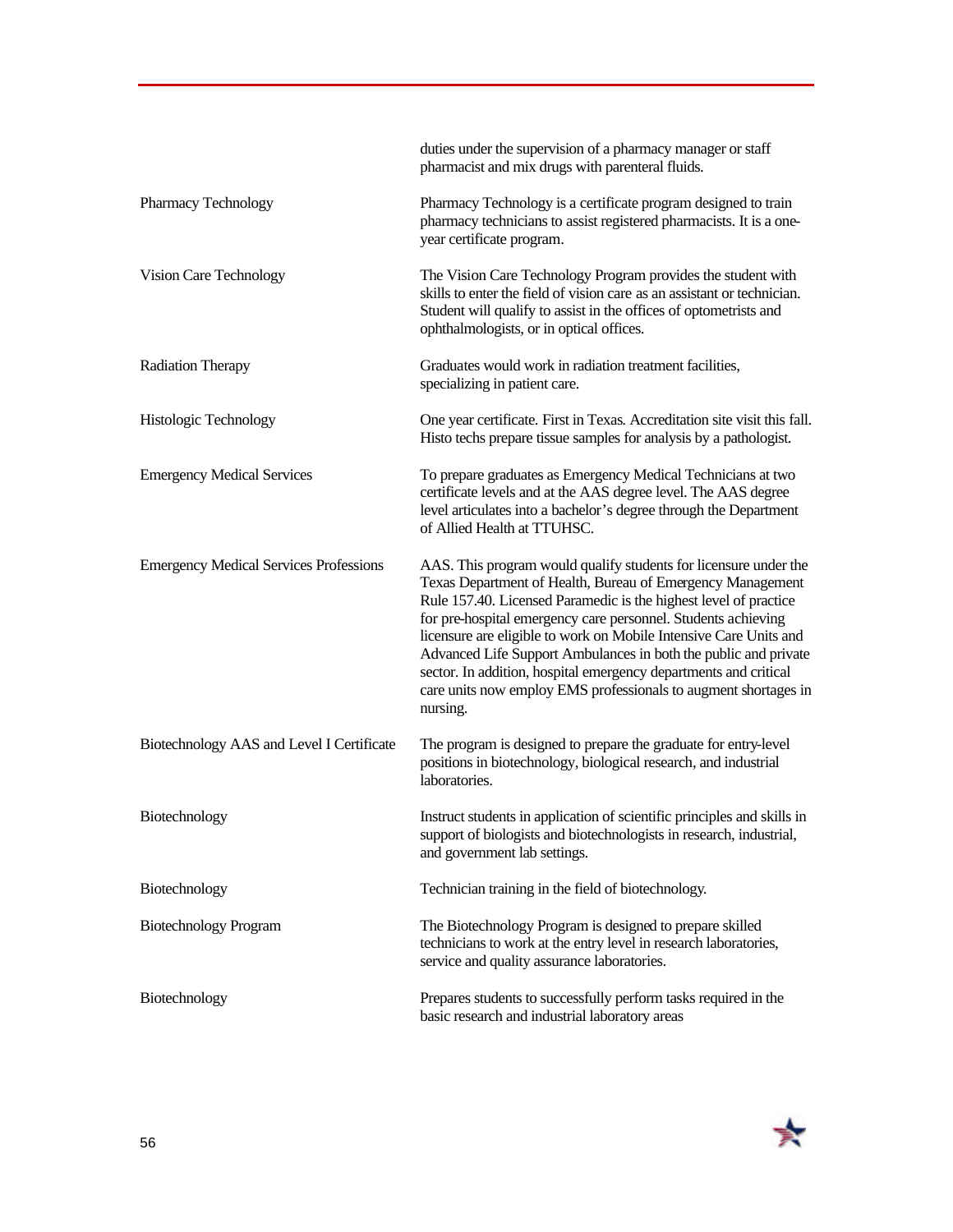| <b>Construction and Forestry Equipment</b><br>Technician (C&F Tech) Program | A two-year associate degree program, the C&F Tech program is a<br>partnership between the college; a major manufacturer and its<br>dealers. It is designed to prepare service technicians for heavy<br>equipment.                               |
|-----------------------------------------------------------------------------|-------------------------------------------------------------------------------------------------------------------------------------------------------------------------------------------------------------------------------------------------|
| Machinist/Machine Technology                                                | Associate degree program with certificates to train industrial<br>machinists and millwrights. Includes a specialty on computer<br>numerical control machining.                                                                                  |
| <b>Industrial Maintenance</b>                                               | This program is designed to train maintenance personnel for local<br>industry.                                                                                                                                                                  |
| <b>Industrial Production Technology</b>                                     | Associate of Applied Science Degree that provides general<br>knowledge of manufacturing industry. Allows the graduate to<br>work in production, maintenance, and repair or quality control.                                                     |
| Machine Tool CNC Operator                                                   | Hands-on experience in the design and development of machine<br>programs and the use of CNC machines in the production of<br>designed parts.                                                                                                    |
| <b>Fuel Cell Technology</b>                                                 | A program designed to prepare students for employment in the<br>repair, maintenance, and installation of various types of fuel cells<br>used in industry.                                                                                       |
| Airframe and Power Technology                                               | Designed to provide instruction to enable the student to sit for the<br>A&P exam to be certified as an A&P mechanic.                                                                                                                            |
| Process Technology                                                          | This program is designed to teach students the cutting-edge<br>technical skills for a rewarding career as a process operator with<br>area petrochemical plants. Students will learn about process<br>equipment, TQM, troubleshooting, and more. |
| Process Technology                                                          | The process technology program offers courses related to process<br>operations that will prepare students to become process<br>technicians in the refining and petrochemical industry.                                                          |
| Petrochemical Process Technology                                            | Associate in Applied Science. The Petrochemical Process<br>Technology Program will develop and supply a technically<br>prepared workforce to be employed by the refining and<br>petrochemical industries.                                       |
| Automotive Collision Repair Technology                                      | An AAS with two certificates designed to prepare graduates as<br>entry level auto collision repair techs. The certificates are subsets<br>of the AAS and specialize in either refinishing or collision repair.                                  |
| <b>Aviation Maintenance Technology</b>                                      | AAS degrees and certificates in Power Plant and Airframe<br>Technology to meet the needs for maintenance technicians at the<br>Army Depot, off-shore industry, and aviation-related industry<br>within the area.                                |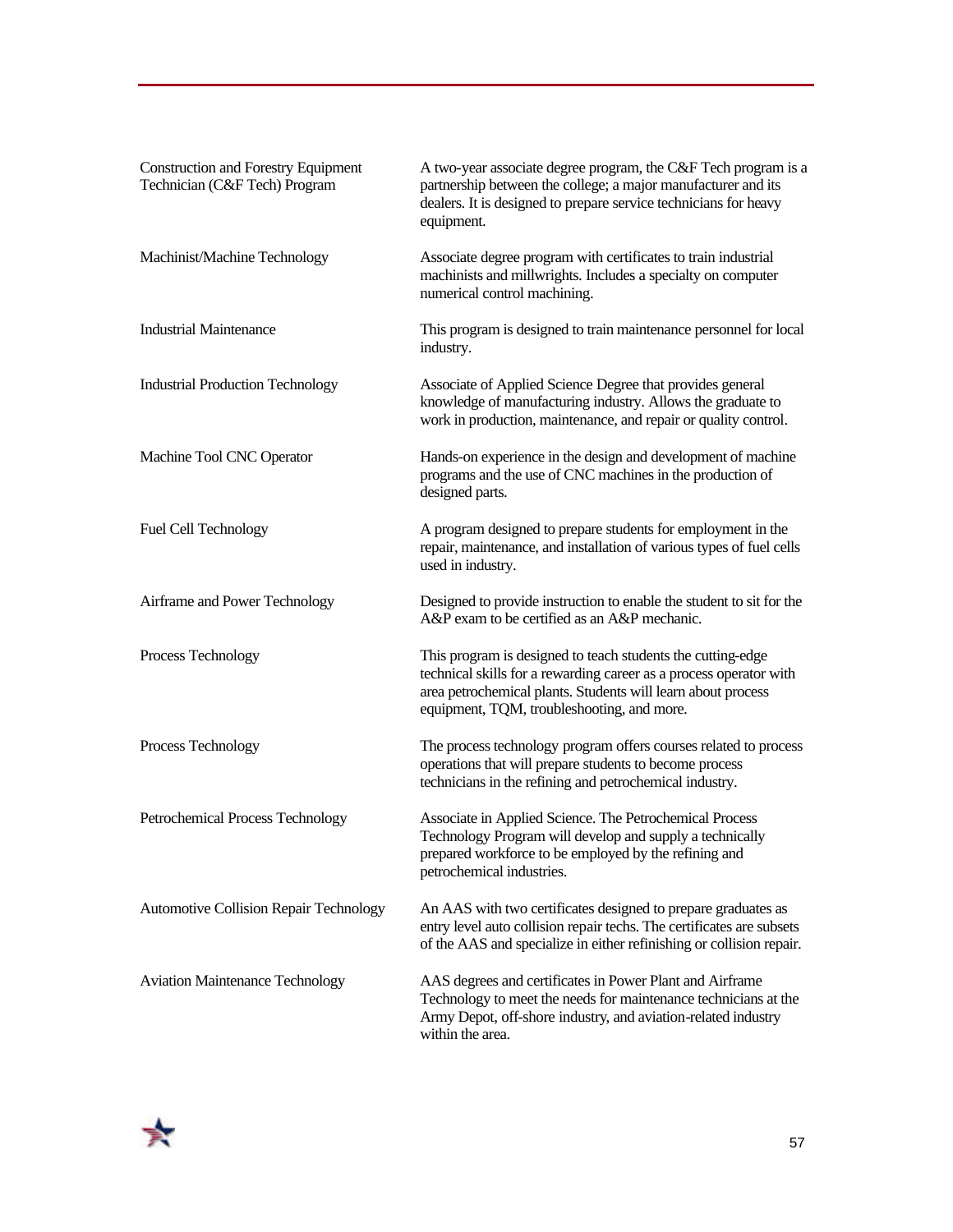| <b>Environmental Technology</b>            | A program of study designed to prepare the student to enter the<br>workforce as an environmental field technician, environmental lab<br>assistant, safety and health technician, etc.                                                                       |
|--------------------------------------------|-------------------------------------------------------------------------------------------------------------------------------------------------------------------------------------------------------------------------------------------------------------|
| Heat, Ventilation, and AC                  | The Aviation Maintenance Program consists of two certificate<br>programs and associate degree. Students who complete the<br>program are eligible to apply for jobs relating to repair and<br>maintenance of heat, ventilation, or air conditioning systems. |
| <b>Pilot Training</b>                      | Train students to fly commercial aircraft for regional airlines.                                                                                                                                                                                            |
| Auto Body Repair                           | This program will provide students with detailed knowledge of<br>both body-over-frame and unitized construction automobiles.                                                                                                                                |
| Criminal Justice Program                   | An Associate of Science in Criminal Justice Degree. We also offer<br>a 45- and 30-hour certificate.                                                                                                                                                         |
| Criminal Justice                           | This program is designed for those with criminal justice<br>backgrounds, as well as recent high school graduates interested in<br>preparing for employment in the fields of law enforcement,<br>corrections, probation and parole, or private security.     |
| <b>Basic Correctional Officer Training</b> | Trains correctional officers for employment with the Texas<br>Department of Criminal Justice.                                                                                                                                                               |
| Veterinary Technician                      | Two-year associate degree. The program prepares the student for<br>entry-level employment as a veterinary technician and to be<br>registered by the Texas Veterinary Medical Association.                                                                   |
| <b>Turf Grass Management</b>               | Golf course and turf grass management program designed to<br>prepare students for employment in managing the grounds<br>operations of a golf course.                                                                                                        |
| <b>Alternative Teacher Certification</b>   | An online program designed to provide persons with bachelor's<br>degrees in specific disciplines the opportunity to earn a teaching<br>certificate through a non-traditional course of study.                                                               |

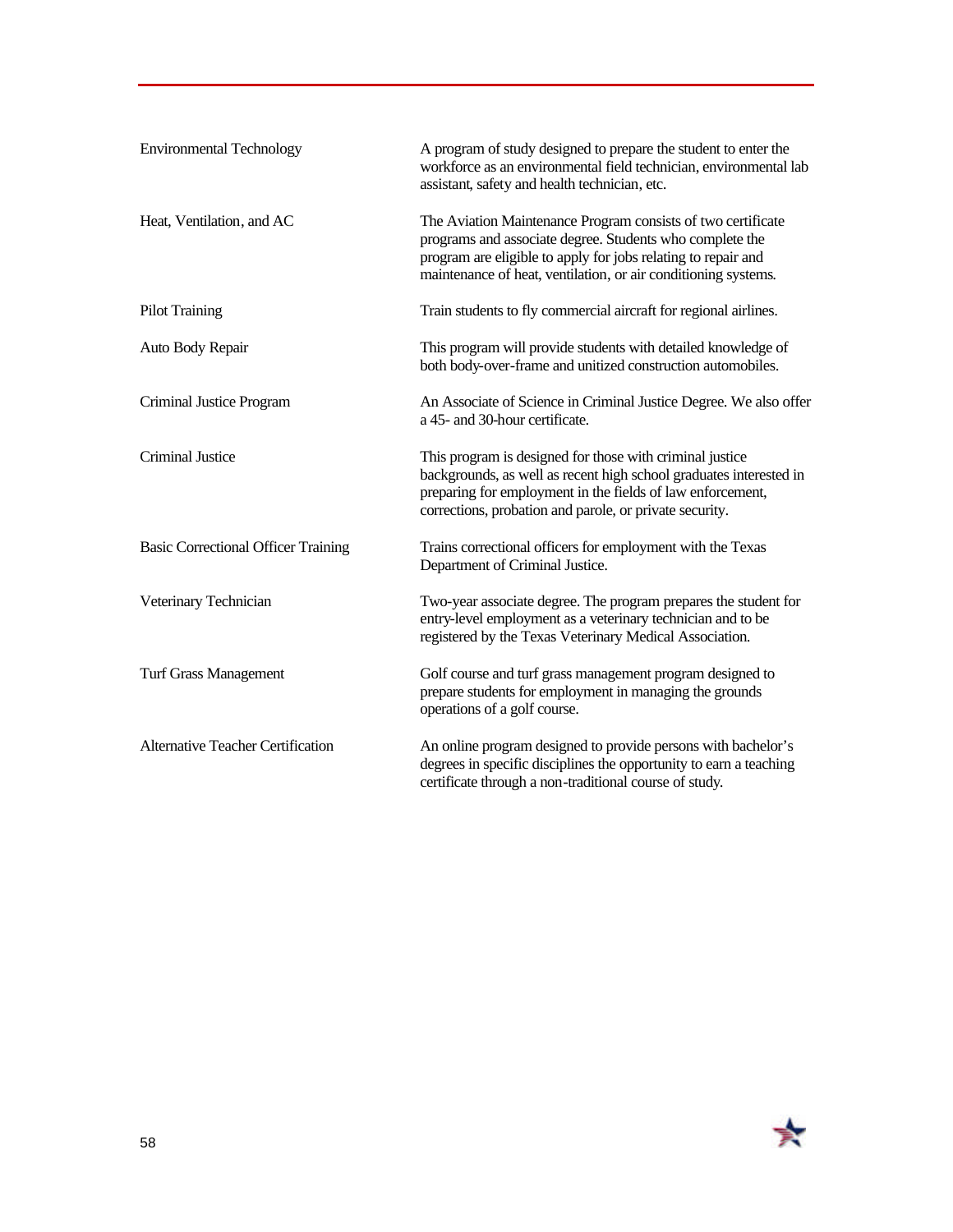

# **Participant Responses**

# **1. Response of Brent Kesterson, Richland College**

#### **Needs Assessment**

#### Purpose

The purpose of conducting a needs assessment is to determine the *magnitude* of the training need. In this first phase of the P-BID Model, we survey the needs of the community and document how many people are potential students for this training. This phase of the P-BID Model will be vastly different for corporate trainers. Since it will differ so significantly between different types of corporate structures, we will only address needs assessment for colleges.

#### Importance

Both the quality and quantity of the needs assessment research are critical to the success of any new instructional program. When organizations take shortcuts and hurry through the research, they are likely to end up with a program that will not succeed and will be an unwise investment of time and other resources. On the other hand, no organization can afford to have "analysis paralysis" and take too long in front-end analysis. Our goal is to achieve a rapid response to local training needs without taking shortcuts that will sacrifice the quality of data gathered. That is, of course, a very delicate balance.

#### **Steps of the Needs Assessment Process**

#### Determine Collaboration Needs

This may be unique to the Dallas County Community College District only; however, any organization may benefit from considering collaboration. The Dallas County Community College District requires us to notify sister colleges whenever we want to explore a new program. If we decide to explore the feasibility of a new program, we announce it on the "Explore" e-mail group, and sister colleges have 30 days to indicate that they want to participate.

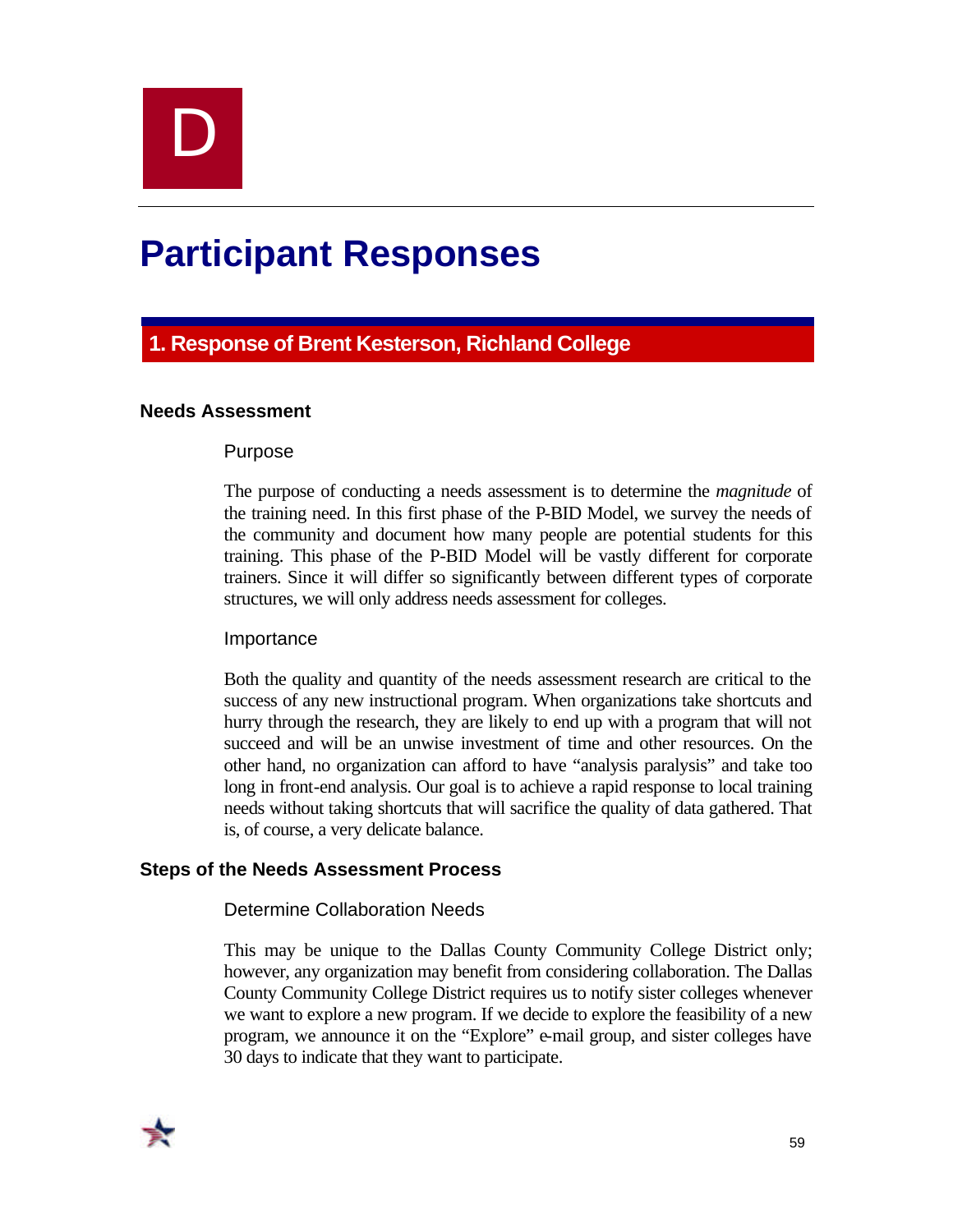Collect Subject Matter Expert Information

One of the most valuable sources for assessing training needs is subject matter experts (SMEs). We contact local businesses to identify SMEs. They may be highlevel supervisors, first-line supervisors, or human resource managers. We frequently spend a lot of time on the phone interviewing such people to determine what job title and brief job description to use. We also conduct a brief survey of how many people their company currently hires or expects to hire with these skills in the next three years.

Another type of SME that we involve early in the process is faculty. When we are exploring an emerging or new occupation, we often do not have faculty to consult. This can be a bit of a challenge. Most colleges cannot afford to hire full-time faculty in the early stages of program development.

Since the availability of SMEs from industry is frequently limited by their highdemand jobs, project development may suffer long delays. We have found it necessary at times to hire consultants who were SMEs with industry experience and contacts. We prefer to use volunteers in new program development, but when we encounter continual delays because the SMEs have higher priorities at work, we have contracted with consultants.

When you explore the feasibility of a new academic transfer program, you may want to consult with faculty from the colleges to which your graduates transfer. You may also want to consider consulting with area business representatives that will hire individuals with four-year degrees in that academic discipline.

#### Gather Reference Information

This used to be a much larger section of government and other publications. Most of the printed publications are now available on the Internet. See next paragraph for more information.

- <sup>u</sup> The *Occupational Outlook Handbook* is another Department of Labor publication that is quite useful (also see Internet address below).
- $\leftrightarrow$  Job descriptions (from local companies).
- $\blacklozenge$  Existing training materials (from corporate trainers or other schools).
- $\leftrightarrow$  Professional association information.
- $\triangleleft$  Classified ads in the local newspaper. Sometimes we will do a thorough compilation of classified ads related to a specific job for a period of several months. We will summarize the data and make recommendations for further action.

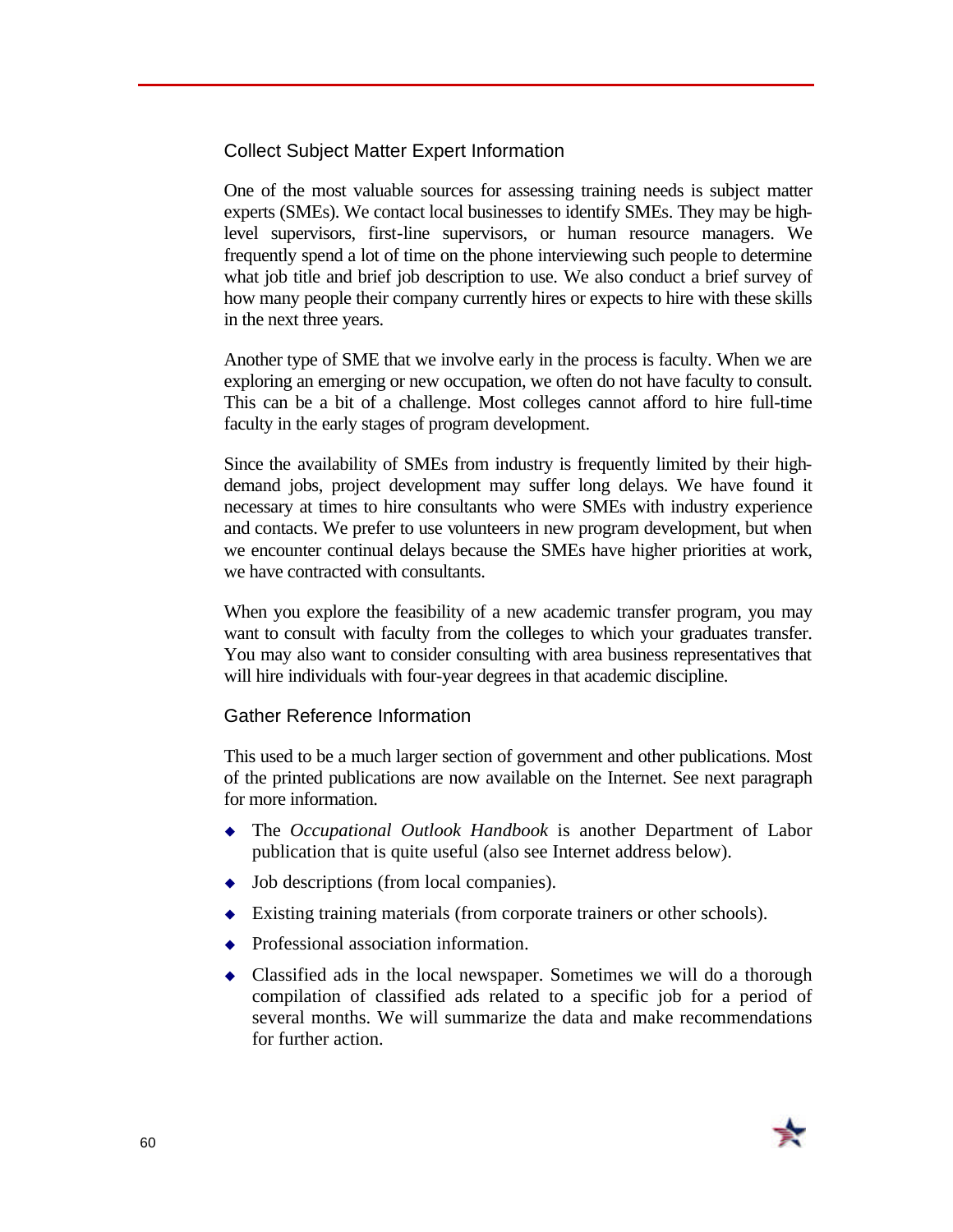- <sup>u</sup> Vocational-Technical Education Consortium of States (V-TECS), Curriculum Publishing Clearinghouse (1-800-322-3905).
- ◆ National Center for Research in Vocational Education (1-800-637-7652).

The Internet is a tool that we rely on heavily now for occupational information. The only limitation to data obtainable on the Internet is your imagination. You can find so much more than we ever were able to from reference materials in the past. The only problem is that site addresses change fairly rapidly, so addresses are outdated quickly. Just a few of the sites you might want to use are:

- $\triangle$  Career Development Resources, http://www.cdr.state.tx.us.
- <sup>u</sup> Cyber Café's Index to Direct Job Information, http://bashful.cybercafe. cfw.com.
- $\blacklozenge$  The Department of Labor, http://www.dol.gov.
- $\blacklozenge$  The Occupational Network (O\*NET), http://online.onetcenter.org.
- $\blacklozenge$  The National Skill Standards Board, http://www.nsb.org.
- <sup>u</sup> Occupational Safety and Health Administration, Standard Industrial Classification Manual, http://www.osha.gov/cgi-bin/sic/sicser5.
- ◆ American Labor Market Information System, http://www.doleta.gov/almis.
- $\triangle$  Career Magazine, http://www.careermag.com.
- ◆ Develop A CurriculUM (DACUM), http://www.dacum.com.
- $\blacklozenge$  Information Technology Association of America, http://www.itaa.org.
- $\triangleleft$  Electronic Association of America, http://eta-sda.com.

#### Determine Proposed Job Title/Description

One of the first things you need to do is determine a job title and description on which the needs assessment will be based. You may need to conduct some preliminary fact-finding interviews with SMEs before you draft a job title or job description, if research data is scarce. These interviews may be done face-to-face or by telephone. Preliminary fact-finding interviews are especially necessary when assessing emerging occupations. Before you try to "nail down" the skills an occupation requires, it is normally important to get agreement from industry representatives on what job titles are used and to come to agreement on at least a one paragraph job description.

If you have difficulty formulating a job title and description, you may want to consider conducting a *nominal group* (NG) focus group before you begin an indepth skills analysis. The NGT process was developed by Andre Delbecq and Andrew Van de Ven in 1968 and has become a widely-employed technique for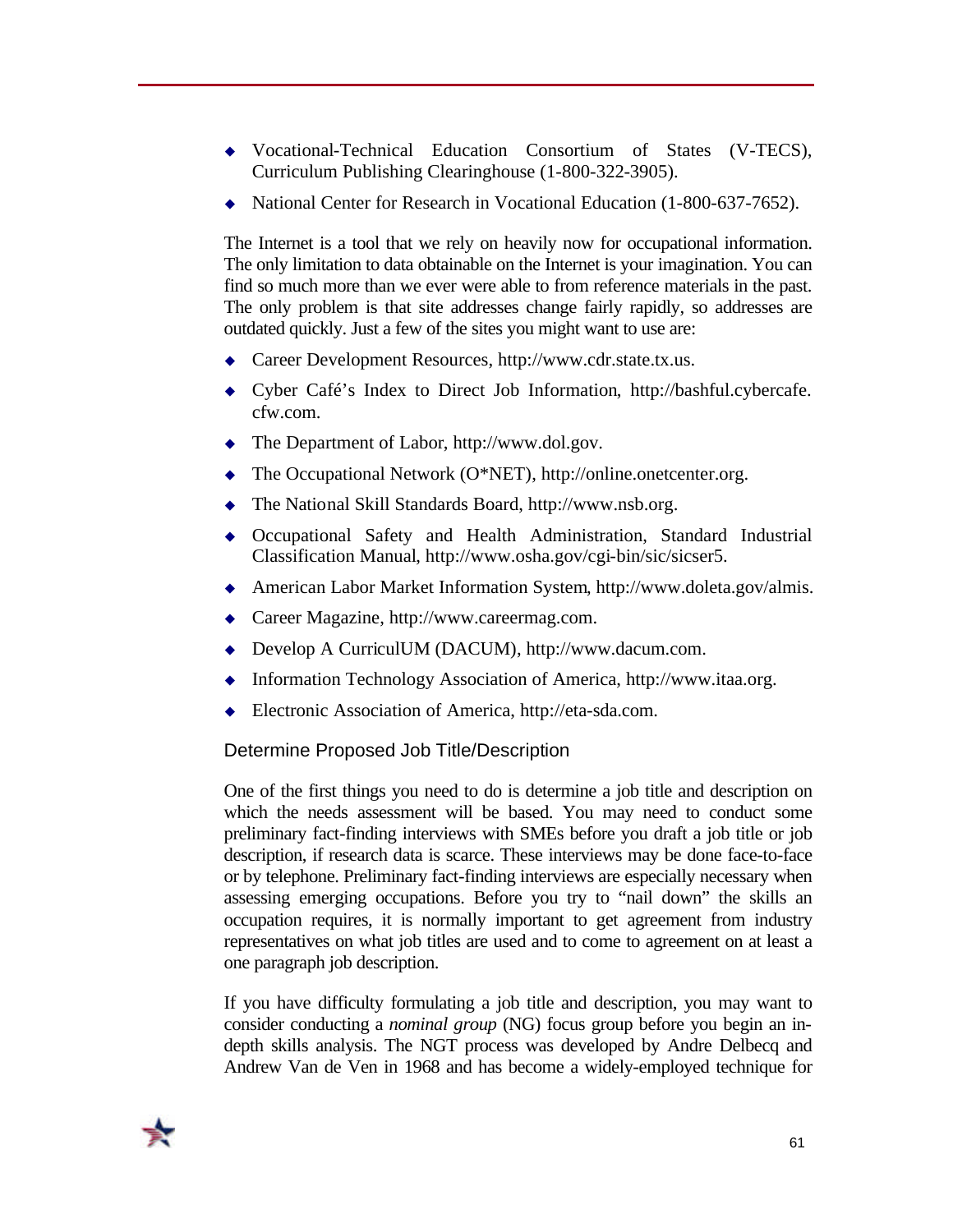problem solving and research. We have used a rather loosely structured, openended NG approach at times and found it very helpful in getting started. The Develop A CurriculUM process and NG methods have many similarities. Both can provide a great start for skills analysis. An excellent source of information about this process is a book entitled *Group Techniques for Program Planning: A Guide to Nominal Group and Delphi Processes*, by Delbecq, Van de Ven, and Gustafson (Scott Foresman & Company, 1975).

#### Design Survey Form and Cover Letter

Construct a cover letter to send with your needs assessment survey form. The letter should identify the job title (or several commonly used titles) and clearly describe the job for which graduates will be trained. Companies are more receptive to letters that use their specific names and addresses than generic form letters. We use the mail merge function of our word processor for this purpose.

The survey form should contain questions that will clearly document the immediate need and the need for the next three to five years. Companies may be reluctant to divulge their long range needs, but it is important to document that the need is not just short term. Another area to survey is what incentive will the businesses offer to people who have acquired this training? In other words, if companies say they like the idea of employees and job applicants taking this training but they don't require the training to be hired, nor will they reward employees for completing the training, they don't value the training highly enough. If the students have no incentive for taking the training, most won't. In some occupations, job applicants are needed so badly that companies will hire people without the training for the very same salary as those who complete training. Obviously, there would be insufficient reason for people to spend the time and money to obtain the training in a situation like this. Consequently, a lot of money may be wasted in setting up a program in which classes won't "make." This would be a costly mistake that can be avoided.

#### Conduct Needs Assessment Survey

When exploring the feasibility and desirability of developing a new college program, you will need to conduct a survey to determine that there is a large enough potential student population to warrant the expense. If you can clearly document that there is a large enough potential student population without conducting a mail-out survey, that is good. In some cases, we have had one or two companies document that they need hundreds of people trained in a particular technology program. The potential danger of relying on one or two companies is obvious, but sometimes necessary. Ordinarily, it is best to build programs that will draw students from the service area at-large rather than a small segment of it.

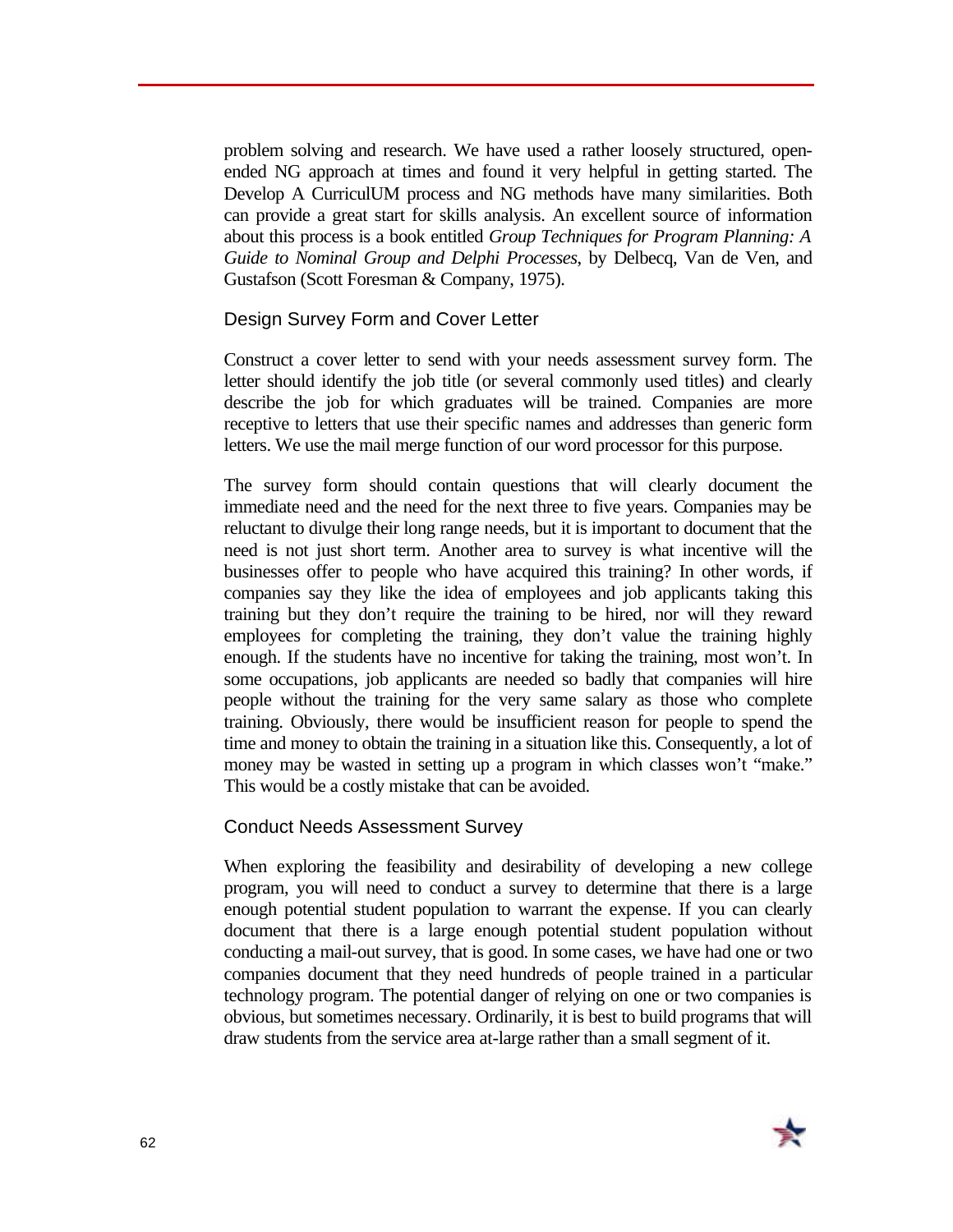Determining to whom and where you will mail surveys can be a difficult decision at times. This is especially true today with more "occupational" skills cutting across all types of occupations. Some of the best sources for mailing lists are professional associations. If there is a professional association related to the occupational program you are exploring, you may be able to obtain a mailing list free of charge. Other times, you may be required to pay a fee, but it is generally worth it because you will have a much more accurately targeted audience. The Chamber of Commerce is another good source of mailing lists. You may also buy specialized mailing lists from various companies. They are frequently quite expensive.

Another important consideration is the number of mail out surveys that should be sent. If there is only a limited number of businesses in your area that are likely to need employees with the skills this new program would provide, this is not a problem; however, many times, we have thousands of companies to which we could mail surveys. In this case, we will usually limit the number to about 300 companies that are selected using a random numbering system. Occasionally, we add criteria to which companies will be considered for selection from a list. For example, you may want to limit the companies considered for selection to those with a minimum of 500 employees and/or a minimum gross national income. This kind of data is available from various sources.

We have found that companies respond better to surveys that are faxed to them. We're not sure why this is true. One reason may be that it is somewhat easier to check off some blocks and fax it back than to mail it. We faxed a survey several years ago with an incentive that the first 20 respondents would receive a \$100 training voucher for continuing education. Within 24 hours, we had return rate of over 20%. We believe that survey was extraordinarily successful for several reasons. First, we obtained fax numbers and names from a professional association. Second, there was a critical shortage of people trained in this occupation in our area. Last, but not least, various respondents indicated they were hoping to obtain a training voucher.

#### Analyze Survey Data

We recommend tabulating the survey data in a word processor that has tabling capability. Analyze the data to determine the size of the potential student population, and make recommendations to proceed or not with the program development.

#### Form Advisory Committee

If you decide that it is feasible to develop a program, and you have not yet formed an advisory committee, you may want to do so before you start the next phase. We usually form a temporary task force of subject matter experts early in the needs

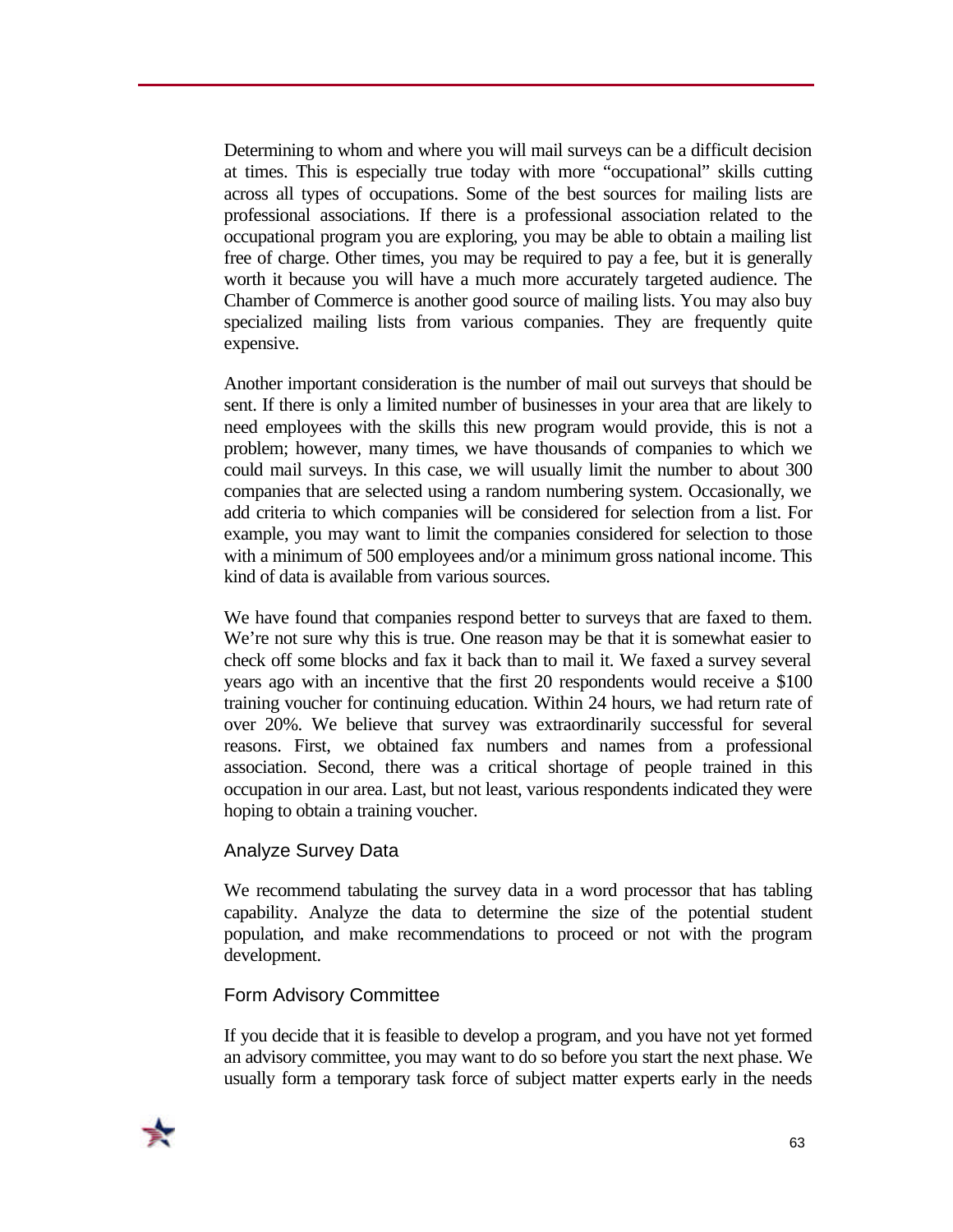assessment phase. Then, if we decide to proceed with developing the program, we will establish an Advisory Committee made up of the best members of the task force and others. Advisory Committees should be composed of people who represent the needs being served by the proposed training. If the proposed new program is for occupational training, the advisory committee should have representatives from business in your service area that hire such people. If the proposed new program is an academic transfer program, you might want an advisory committee that includes faculty representing the colleges to which students will be likely to transfer. Working closely from the beginning with appropriate advisors who are enthusiastic about developing the program will result in invaluable information and assistance.

# **2. Comments of Dr. Jerry E. Hutyra, TSTC Waco**

In response to your e-mail below regarding technology forecasting methods for future program development, I have prepared the following strategies and procedures for your information:

- 1) The Network Security Technology (NST) program began with suggestions and ideas from presently-active local advisory committees for new program needs. An executive order from TSTC's Board of Regents was needed and granted in order to gain funding and approval to pursue the design and development of this new workforce occupation.
- 2) An industry survey was designed and developed to validate suggestions brought about by the local advisory committees. At this point in time, TSTC Waco was attempting to identify potential "stakeholders" who would support the concept.
- 3) Then, an internal process began with close cooperation between this office (Coordinator of Curriculum) and essential instructional personnel; "brainstorming activities" followed by an industrial needs assessment were conducted.
- 4) A DACUM was then arranged and conducted to further identify basic program competencies.
- 5) Afterward, a coordinated effort was conducted to form an advisory committee composed of industrial experts to assist with the program development.
- 6) Then, assigned department personnel and the Coordinator of Curriculum began the initial phase of designing and developing a systematic arrangement

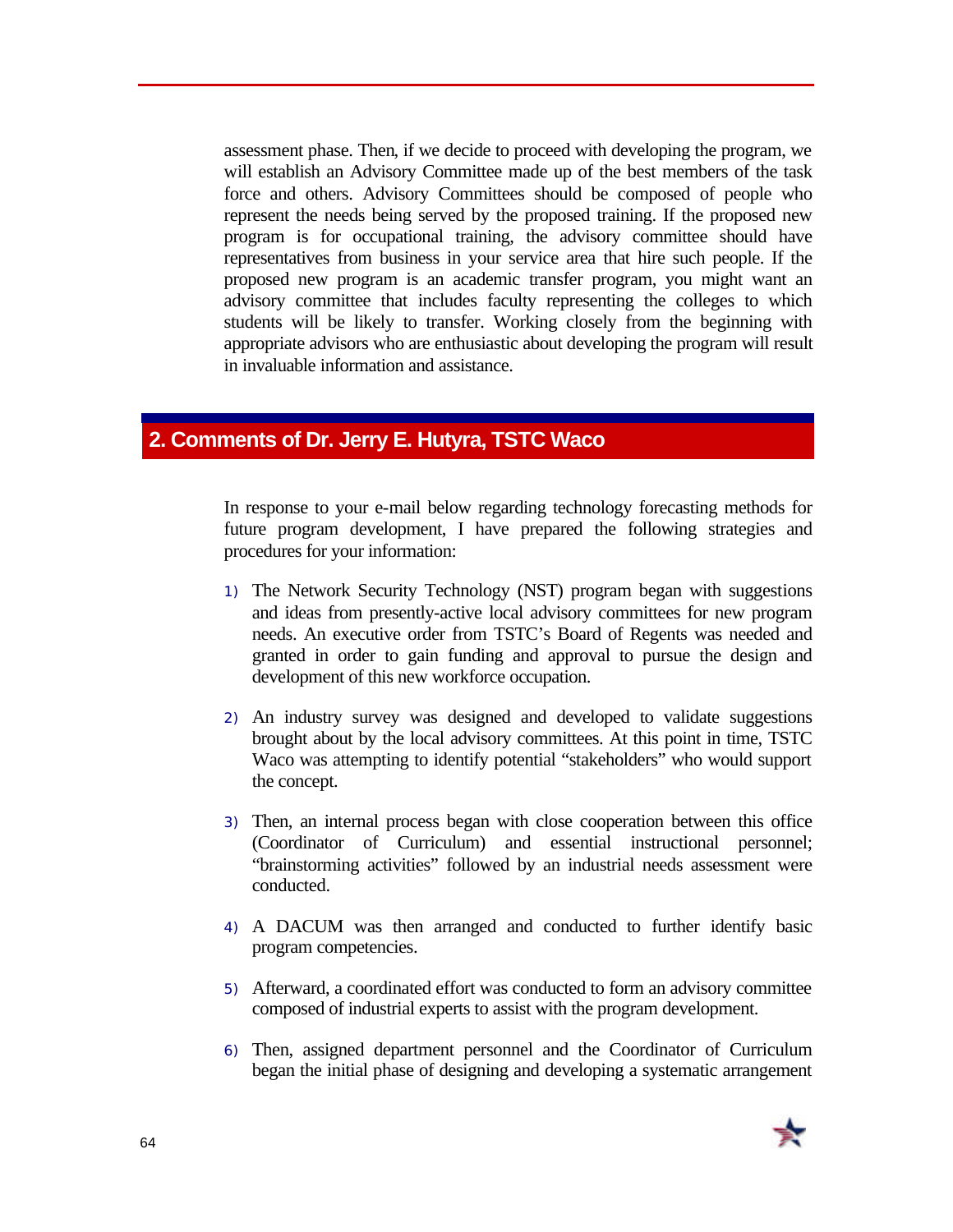of courses (curriculum) according to Texas Higher Education Coordinating Board (THECB) guidelines and regulations. Additionally, future funding arrangements, an anticipated number of graduates, and an occupational history with background information was constructed and devised.

- 7) Completed documentation on approved THECB forms was submitted to a TSTC Waco internal audit committee specializing in curriculum design and development for their inspection and approval. This group is known as the Classification of Instructional Programs (CIP) Committee.
- 8) Finally, the entire new workforce development package is submitted to the THECB for their approval to begin its initial phase of instruction.

## **3. Response from Dr. Duane Jacobs, Frank Phillips College**

#### **Informal Technology Forecasting Methods in the Selection, Design, and Initiation of the Management Information Systems Program**

The MIS Program at Frank Phillips College is comprised of two specialties: Cisco and Microsoft Networking. IT/MIS/Computer Science faculty of FPC identified the need for these two specialties based upon:

- 1) *Student interest in these areas at the high school level*. Local ISDs had demonstrated student interest, Tech Prep was moving toward including these areas in their statewide articulation plan, and college students were beginning to inquire about college level courses.
- 2) *Available equipment and software*. Cisco and Microsoft have demonstrated to be long-standing front runners in their respective areas. Equipment and software is cost effective, readily available, and easily adaptable to the classroom. Both corporations provide licensure exams which can be incorporated as a part of the curriculum.
- 3) *Available training and faculty development*. Training and certification is available at the Region XVI Education Center in nearby Amarillo, at several provider sites (e.g., Dallas County Community College), or at corporate (Cisco or Microsoft) "bootcamps."
- 4) *Employment opportunities* (e.g., check the Pantex-BMXT website for employment opportunities).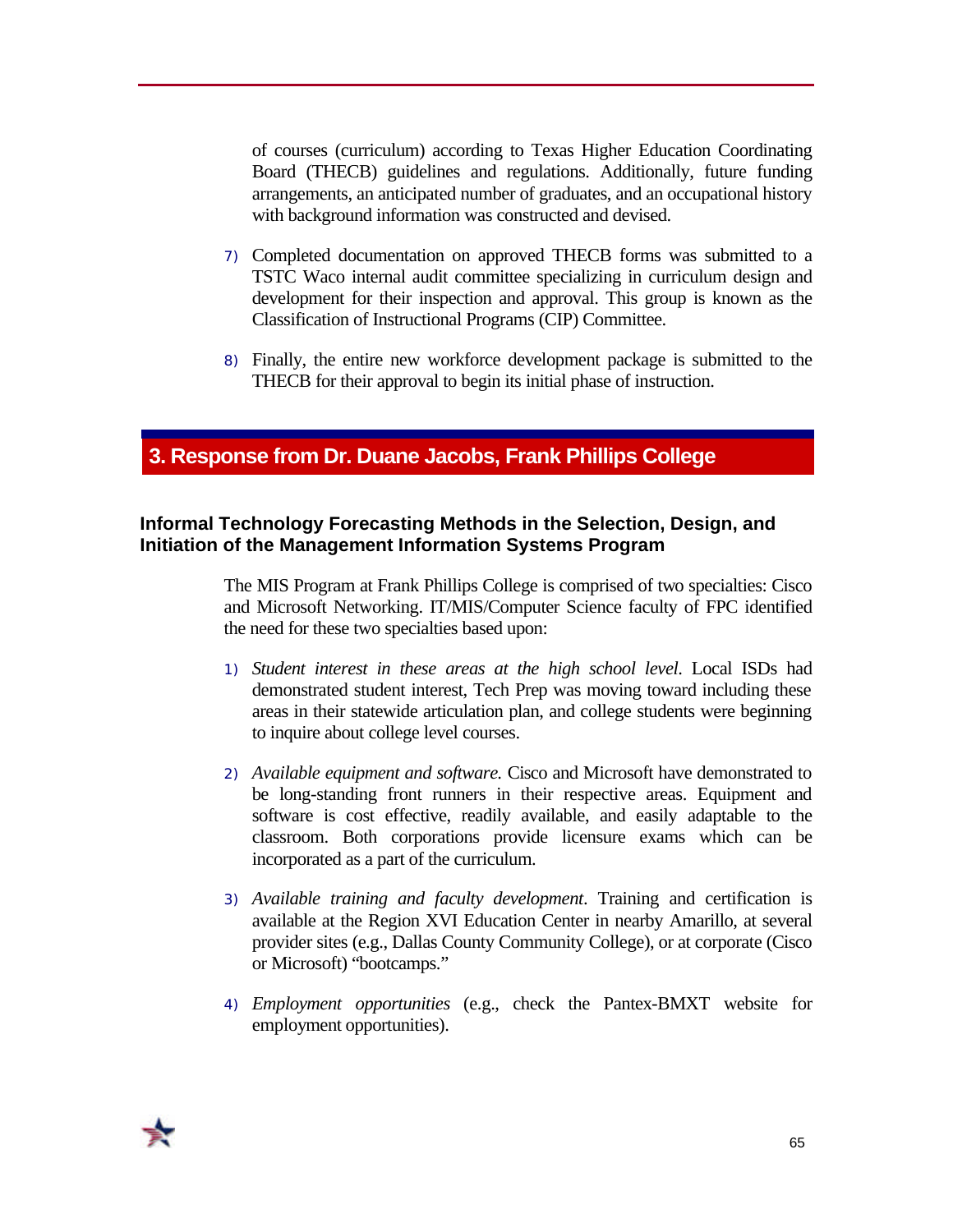The determining factor of implementing these specialties in the MIS Program was generated through the MIS Advisory Committee. Members of local businesses and industries, educators, and engineers enthusiastically, emphatically, and without solicitation suggested these directions.

The result of these factors was the implementation of the Cisco and the Microsoft Windows 2000 Networking programs during the summer of 2001. Both programs include a Certification of Completion and can lead toward an AAS in Management Information Systems.

I hope your study yields valuable results. If you would care to share any of your discoveries we would be interested in receiving them. Thank you.

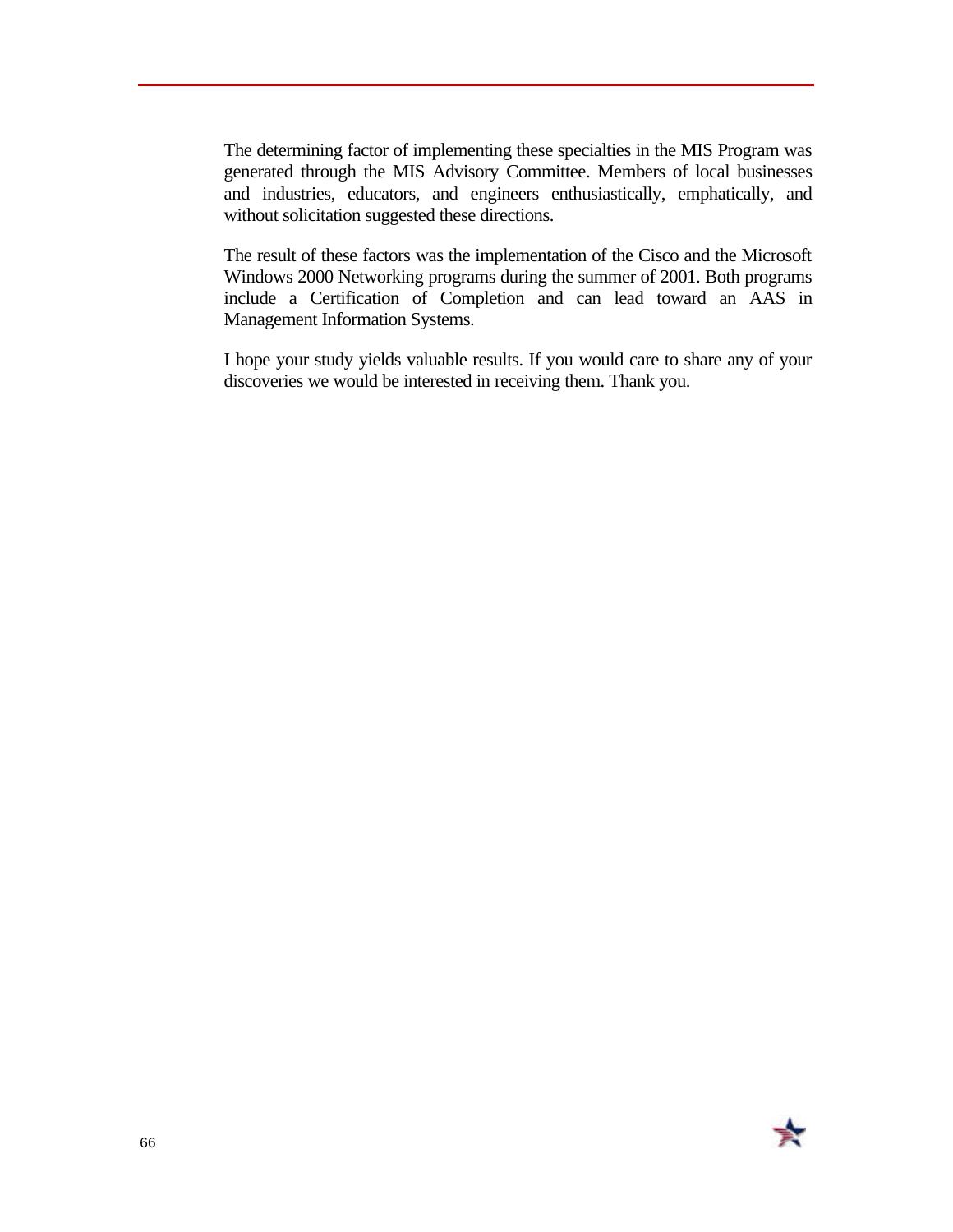

## **Current Criteria for Selecting New Programs**

#### **Development Costs/Resources Available (24)**

- $\blacklozenge$  Start up costs (11).
- <sup>u</sup> Both human and fiscal resources to support program development and sustainability.
- $\bullet$  Budget implications are also considered with new program development.
- $\bullet$  College budget and availability of funds to start new program is extremely important.
- $\leftrightarrow$  Cost effectiveness.
- $\bullet$  Does the college have the resources to provide quality facilities and equipment as needed to provide state-of-the-art training.
- $\rightarrow$  Development costs.
- $\bullet$  Estimated cost to maintain technical skills for faculty.
- $\leftarrow$  Finances.
- $\bullet$  Financial ability to fund the program.
- $\bullet$  Funding for development and equipment acquisition.
- $\rightarrow$  Potential for grant or industry startup money availability.
- $\triangle$  Resources available to offer and maintain.
- $\bullet$  Will the program be fiscally sound within five years of its inception? Is the program within the mission and strategic plan of the college? Will the college be able to obtain the human and physical resources to support the program?

#### **Need for Program (12)**

- $\triangleleft$  Attractiveness to students; relevancy for today as well as future.
- $\rightarrow$  Demand for training by students and by workforce commission, industry credentials.
- $\blacklozenge$  Employment opportunity forecast.
- $\leftarrow$  Fill the defined need.
- $\bullet$  Four-year university needs, program availability at other colleges.
- $\bullet$  Industry demand analysis.
- $\leftrightarrow$  Need of students and industry for skills learned.
- $\bullet$  None. Local need is the most important.
- $\bullet$  Number of existing programs in the geographic area.

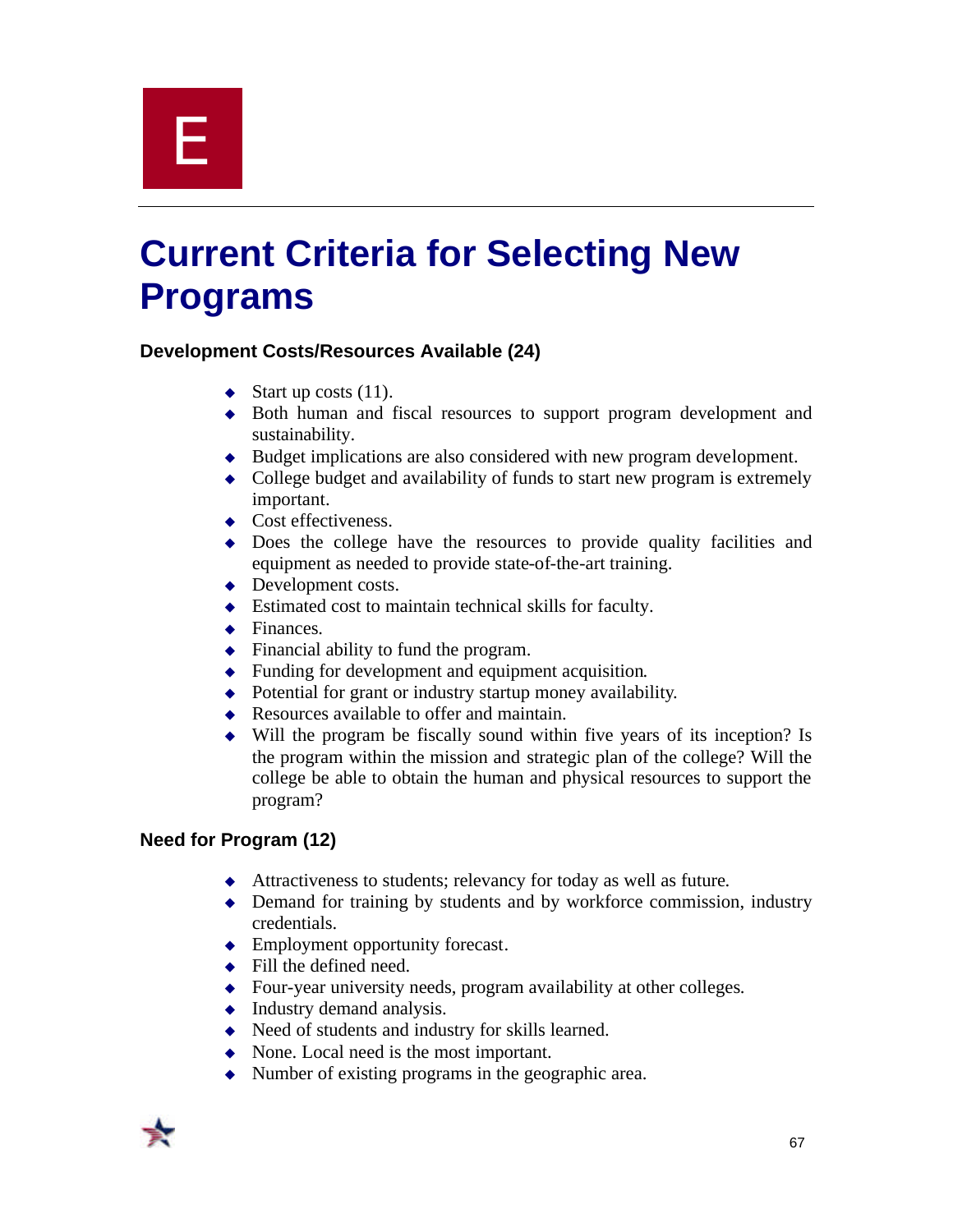- $\leftarrow$  Regional, state, and national need.
- $\bullet$  Statewide need in this particular case. Local and service area need for any.
- $\bullet$  Turnover rates, number of grads already being produced in similar programs nearby, speed/frequency of changing technologies/skills.

#### **Faculty Availability & Credentials (11)**

- $\leftrightarrow$  Availability of faculty.
- $\leftrightarrow$  Available faculty/salaries.
- $\leftrightarrow$  Available faculty at a reasonable salary.
- $\leftrightarrow$  Available qualified faculty.
- $\leftrightarrow$  Availability and credentials of faculty.
- $\leftarrow$  Expertise of faculty.
- $\leftarrow$  Faculty credentials.
- $\triangle$  Faculty certifications required to offer certain courses. (Example: Microsoft, Novell, Cisco.)
- $\leftarrow$  Faculty potential.
- $\bullet$  Ours is a very faculty-driven process, so all consideration is primarily based on their evaluation of the above considerations.
- $\bullet$  Source of full-time and adjunct faculty certified in technology areas.

#### **Industry Support (9)**

- $\blacklozenge$  Industry support (2).
- $\bullet$  Job market for completers (2).
- $\leftrightarrow$  Availability of community partnerships and liaisons, especially opportunities for external learning.
- $\triangleleft$  Business buy-in.
- $\triangleleft$  Has the support of the industry, Work source board/TRC.
- $\bullet$  Local support for instructional, external experience.
- $\bullet$  Support from future employers to provide equipment and supplies for the program.

#### **Available Equipment & Facilities (4)**

- $\leftarrow$  Facilities (2)
- $\leftarrow$  Equipment required.
- $\bullet$  Existing facilities including laboratories and computer technology in place; space.

#### **Support from other Institutions (4)**

- $\triangleleft$  External accreditation potential.
- $\bullet$  Support for program by transfer university.

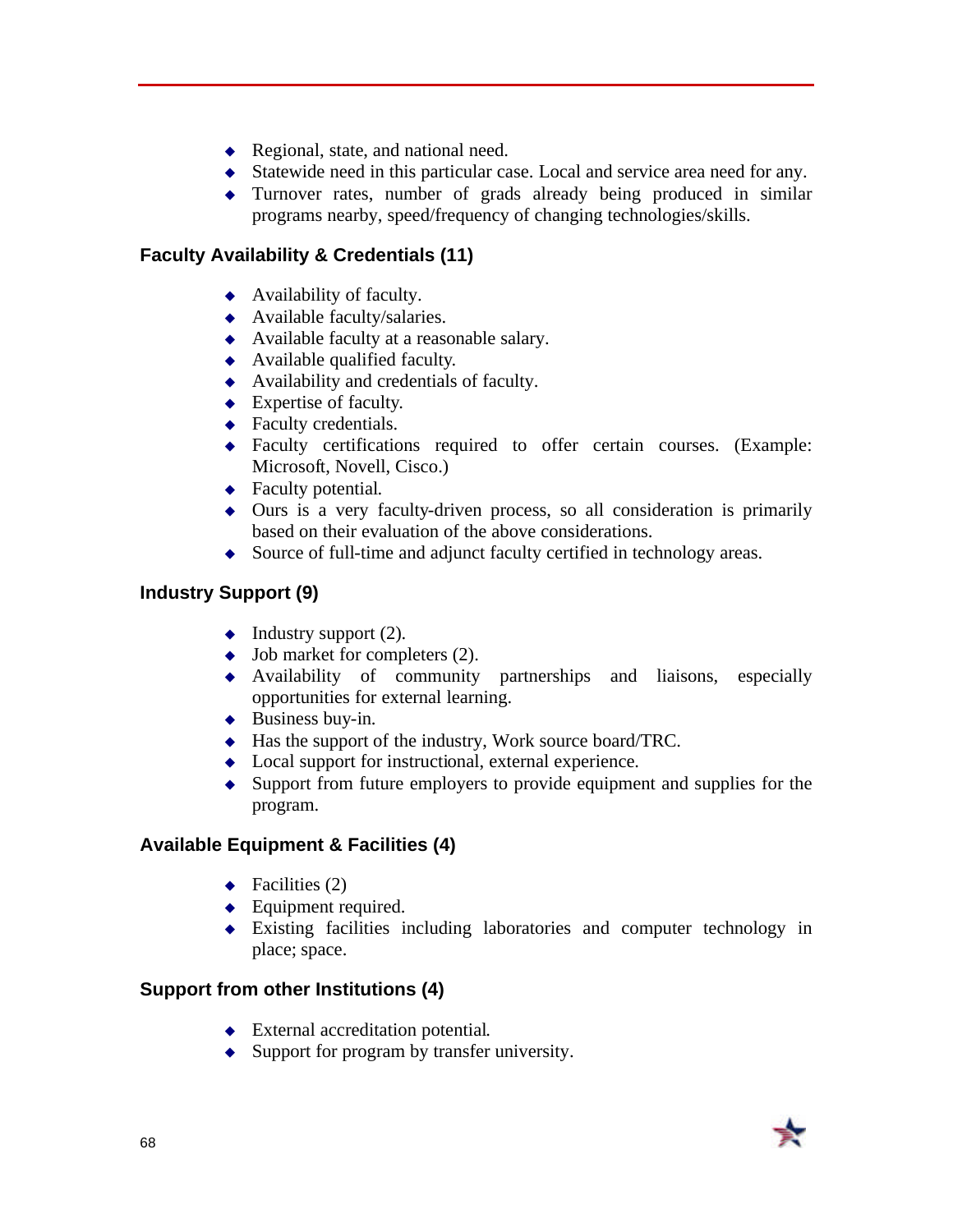- $\rightarrow$  Potential articulation with universities; possible articulation with local area high schools.
- $\triangleleft$  Transfer to four-year institutions.

#### **Other Answers (15)**

- $\bullet$  The above criteria cover considerations of new programs (4).
- $\triangleleft$  All pharmacy technicians in Texas are mandated to get certification.
- $\leftrightarrow$  How will it benefit the student.
- $\bullet$  I didn't understand the last three criteria.
- $\bullet$  I have only been with the college for approximately one year. I am not aware of any formal criteria for developing a new program or award. I believe the areas addressed in this survey are important in determining whether to start a new program or award.
- $\bullet$  If program offered by sister college in District.
- $\leftrightarrow$  Industry shift schedules.
- $\bullet$  It is important that the new program be a strong addition to the overall development of the college.
- $\triangle$  Lag time between biennial base years.
- $\bullet$  Number of potential students who are likely to attend because there are incentives such as a better job, higher wages, promotion, job security, etc.
- $\triangleleft$  Safety of students/faculty.
- $\triangleleft$  Strong support of advisory committee.
- $\triangleleft$  Student potential.
- $\triangle$  The statements above cover the criteria Howard College uses.
- $\bullet$  What are the six colleges in the area offering?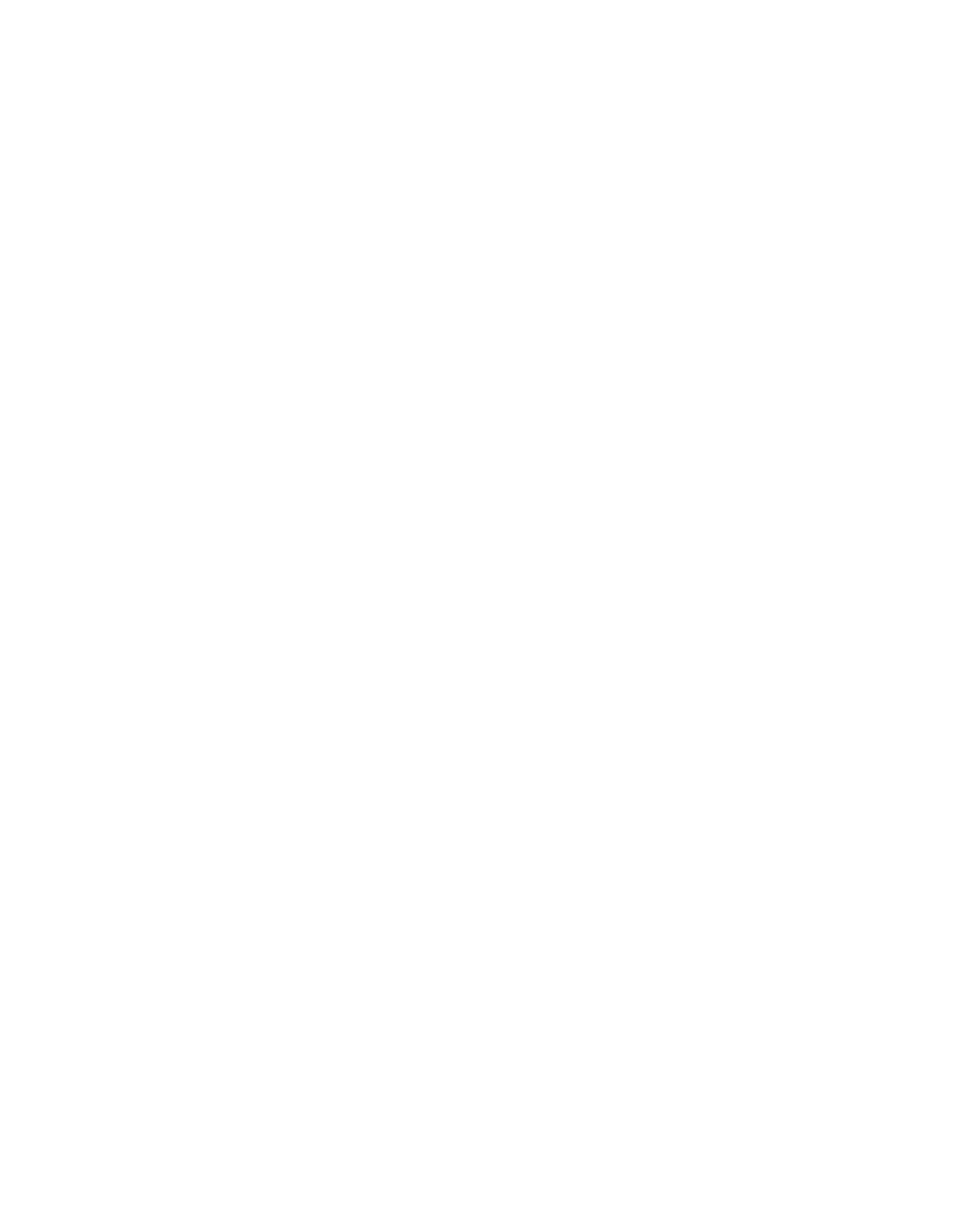## F

## **Methodologies Used in Selecting New Programs**

#### **Advisory Committees (24)**

- $\leftrightarrow$  Advisory board input (14).
- <sup>u</sup> Advisory committee recommendation based on needs assessment, job opportunities, and industry feedback.
- $\leftrightarrow$  Advisory committee formation and research.
- $\triangleleft$  Advisory committee input and support.
- $\leftarrow$  PCAL, advisory committee.
- $\triangle$  Review of advisory board recommendations and regional needs.
- $\triangleleft$  Skills Net Advisory Committees.
- $\bullet$  The faculty/department chair convenes an advisory committee to explore the program. Labor market information is collected. Notification provided to ACCD Workforce Council. Program is approved by College Curriculum Review Committee, College Academic Council, and ACCD Board of Trustees.
- $\bullet$  The program originates by perceived industry and business needs in the service area. The perceived need is investigated by a joint committee of business representatives and college staff. If the new program need is justified, an advisory committee is established. The college administration and staff work with the advisory committee to establish the program competencies and curriculum for the new program.
- $\bullet$  We strongly depend on business, industry, government, education, and healthcare advisory committees to recommend and assist us in the determination as to what they see as essential near future needs, skills, and knowledge required of our graduates.
- $\bullet$  We used an advisory committee and listened carefully to the needs and suggestions of the college and community at large.

#### **Surveys/Data Analysis (21)**

- $\blacklozenge$  Surveys (3).
- $\bullet$  Local industry surveys (2).
- $\triangle$  Community opinion, and information surveys of business needs.
- $\rightarrow$  DACUM, local industry needs surveys, existing forecasting surveys done by industry, local workforce and district office task analysis.

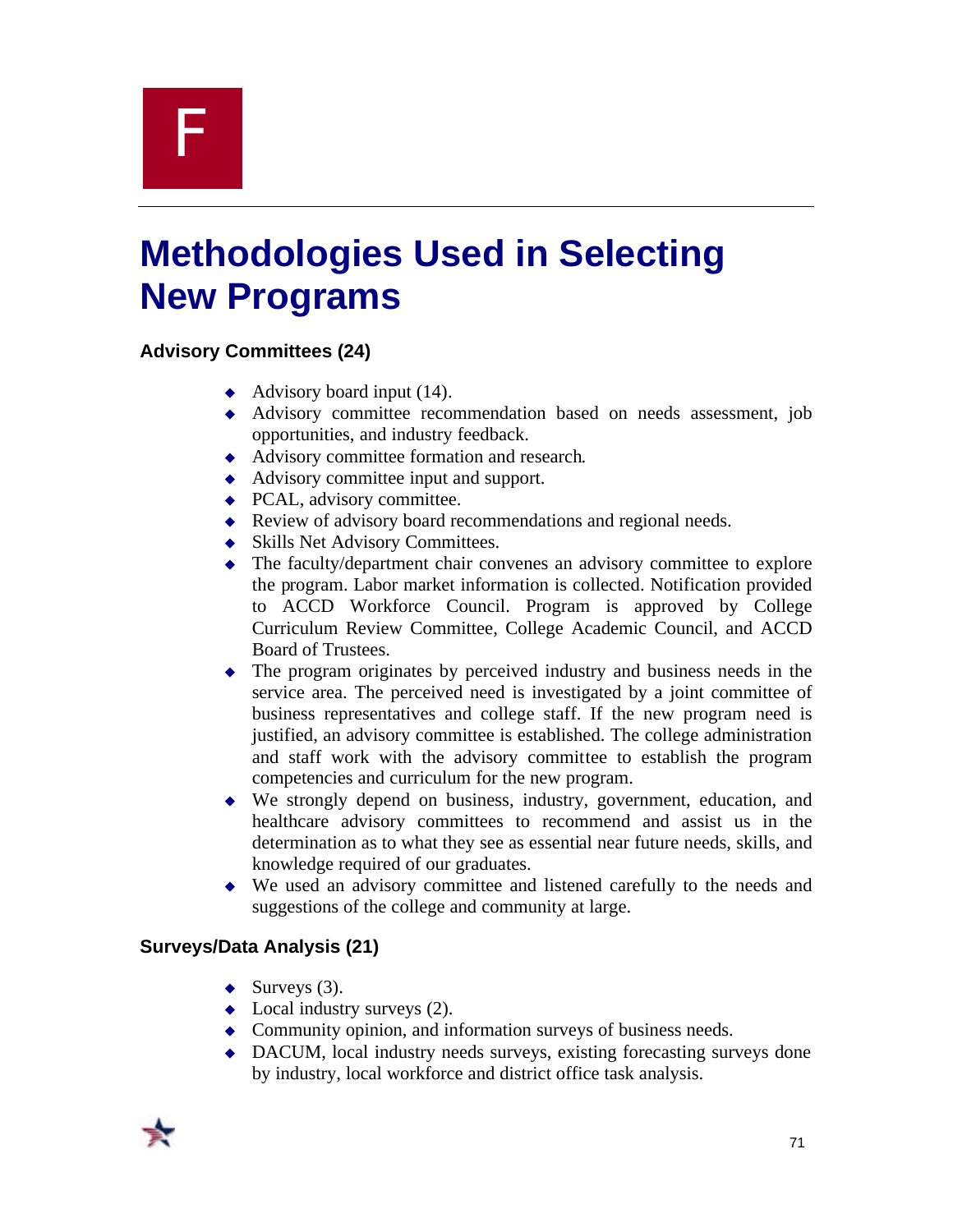- $\bullet$  Environmental scanning, government data and reports.
- $\bullet$  Extensive research—employment trends, technology trends, local business/industry relocations, etc.; Brookhaven College New Program Development Process (written document); DCCCD EXPLORE Process.
- $\bullet$  Feasibility studies. Visioning sessions involving the Board, faculty, staff, and the community. Discussions by faculty and staff. Review of employment forecasts. Requests from students (informal and formal).
- $\bullet$  Survey of other colleges; internal/institutional survey; survey of faculty to determine support.
- $\bullet$  Informal surveying of businesses.
- $\bullet$  Local survey of industry to determine employment need.
- $\leftrightarrow$  Preliminary surveys to determine jobs and students. Salary earning potential surveys. Lifelong learning opportunities. The office of Institutional Research. Department of Labor/Workforce Commission Materials. Employer surveys. SIC materials. Student surveys.
- $\triangle$  Regional surveys; business/industry focus groups.
- $\triangle$  Research data.
- $\triangle$  Research of similar programs. Surveys of local industry.
- $\bullet$  Survey local and regional businesses, economic developments, etc.
- $\bullet$  Surveys and conversations with industry representatives.
- $\triangleleft$  Surveys, data analysis.
- $\bullet$  Surveys of area advisory input. Workforce Commission data.
- $\bullet$  Surveys mailed out to School Industrial Cooperative Committee (SICC) membership indicating new occupational areas of critical importance.

#### **Market Analysis (21)**

- <sup>u</sup> Analysis of demand occupation data provided by area workforce development.
- $\leftrightarrow$  Anticipate future job market demands as technology advances.
- $\leftrightarrow$  Area workforce data.
- $\rightarrow$  Demand.
- Employment trends as reported by the Texas Department of Comm. Tracer program.
- ◆ Endorsement of local workforce board.
- $\bullet$  Job placement.
- $\leftrightarrow$  Forecasts for future job openings.
- $\bullet$  LMI data and forecasting.
- $\bullet$  Labor market data (national, regional, local), industry predictions and publications.
- $\triangle$  Labor market analysis, listing of emerging and critical occupations.
- $\leftarrow$  Labor market studies.
- $\triangle$  Labor market information is collected.
- $\bullet$  Local economic development conferences are also important.

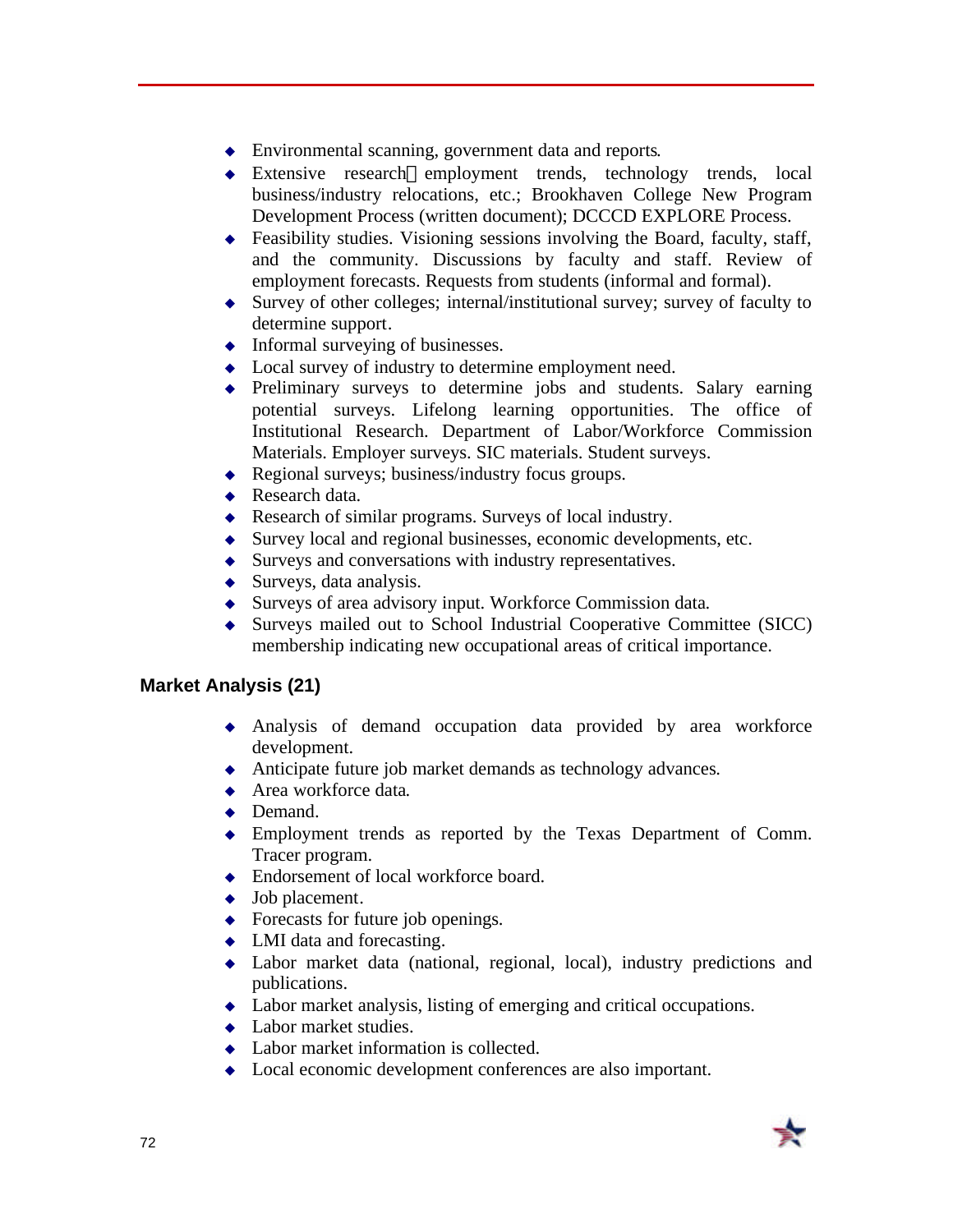- $\triangleleft$  Market surveys.
- Projections from Economic Development Council on measured demand for graduates.
- $\triangle$  Review of employment demands and opportunities in the region.
- $\triangle$  Review local labor market needs.
- $\leftarrow$  Technology forecasting.
- ◆ TWC Labor Market Data.
- $\bullet$  We use market analysis for job trends, local and regional industry interest in the program, student base and interest, and cost analysis to determine whether we can afford to begin the program.

#### **Analysis of Need (18)**

- $\leftrightarrow$  Assessment of local need (2).
- $\blacklozenge$  Needs assessments (2).
- $\leftrightarrow$  Analysis of need, student interest.
- $\bullet$  Conduct a needs analysis survey among students, industry, and local governments.
- $\bullet$  Informal needs assessment (interviews, phone calls, e-mails), formal survey of industry (15 questions) mailed, faxed, or e-mailed.
- $\bullet$  Local need.
- $\bullet$  Local/regional needs analysis.
- $\triangle$  Most programs are planned in advance and included as new initiatives in the three-year comprehensive master plan. A local needs analysis is conducted to determine the overall need for graduates and the program in general. Other local, state, and national data are reviewed. Facility, faculty, and other budget implications are considered. Industry support is critical in selecting a new program.
- $\bullet$  Needs analysis, curriculum development, local industry support, budget provided, faculty and staff provided, advertisement; institutional support.
- $\triangle$  Needs assessment survey and labor demand data.
- $\blacklozenge$  Needs assessment of local employers.
- $\leftrightarrow$  Needs analysis of region.
- $\blacklozenge$  Needs assessment, availability of curriculum, equipment, and faculty.
- $\leftrightarrow$  Needs of the community, needs of students, needs of business and industry, and benefit to the college as a whole.
- $\bullet$  The DCCCD Explorer Process—This process investigates and determines if there is a need for a proposed program.
- $\bullet$  The Director of Program Development collects information on the content need, industries served, previous related successes, and presents it to the Cabinet.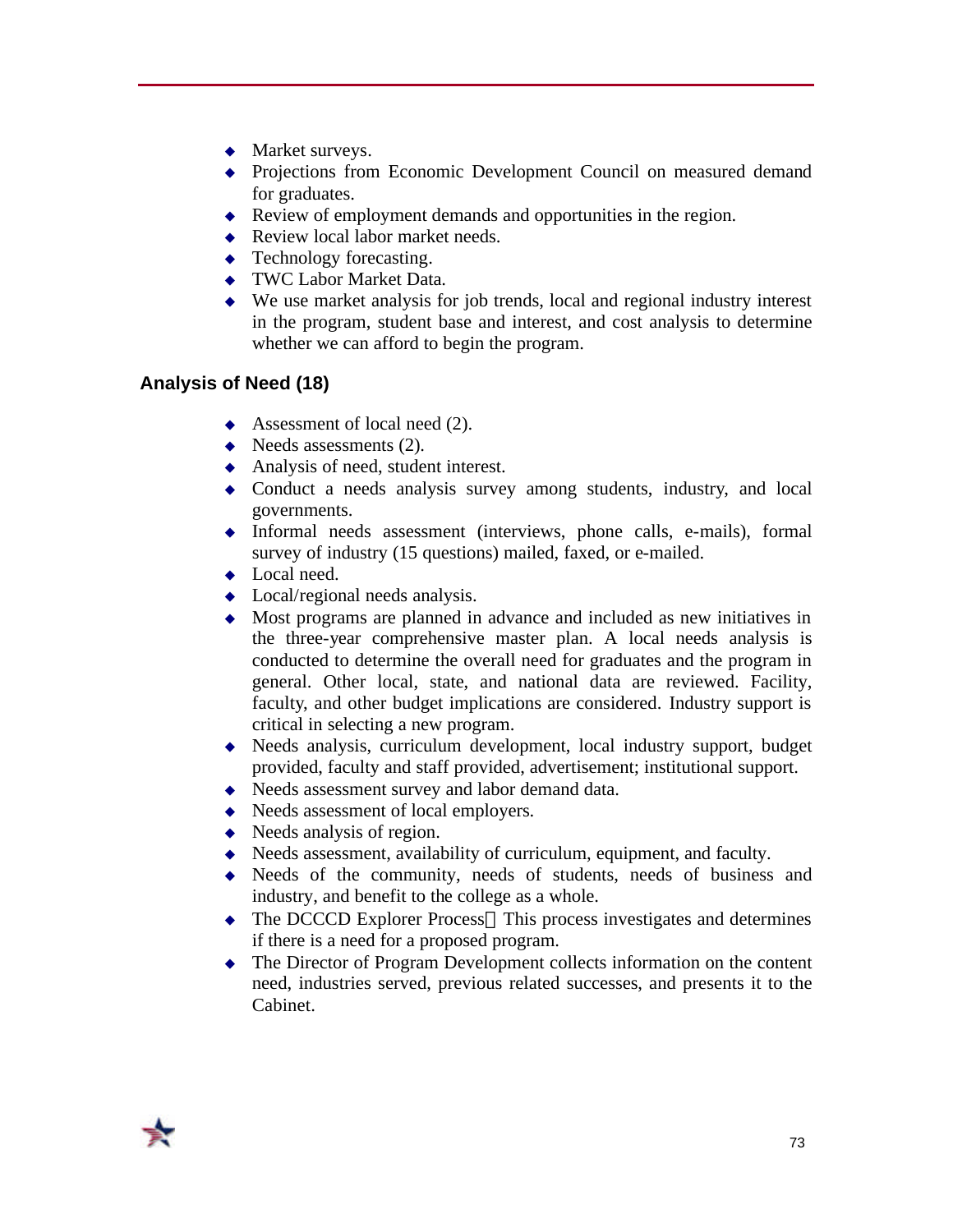#### **Industry Support (15)**

- $\blacklozenge$  Industry support (5).
- $\bullet$  Consulting with local industries and advisors.
- $\triangle$  Current trends in industry and the corporate sectors.
- $\triangleleft$  Industry/business buy-in.
- $\bullet$  Industry interest.
- $\bullet$  Industry support is critical in selecting a new program.
- $\bullet$  Informal contacts with key personnel within the industry.
- $\bullet$  Input from business and industry.
- $\bullet$  Notification by local workforce development board of a need for training, or interest by potential industry and business as well as the economic development arm of the city and region.
- $\triangle$  Recommendations from area employers.
- Requests by employers and economic developers backed by LMI and institutional effectiveness data.

#### **Program Costs (7)**

- $\bullet$  Cost (2).
- $\bullet$  Develop and evaluate proposed implementation and sustainability costs. Project program income over five years.
- $\leftrightarrow$  Projected start-up costs.
- Review of existing resources-faculty and facilities.
- $\triangle$  Review of availability of faculty. Review of starting salaries.
- $\blacklozenge$  Staffing.

#### **Administration/Faculty Involvement (6)**

- $\triangleleft$  Administrative and faculty input to provide informative approval from Advisory Board. Academic Standards & Curriculum Committee, Administrative & Board of Regents approval, THECB approval, SACS compliance.
- $\bullet$  In general, faculty and administration do research and develop proposals.
- $\bullet$  Input from college faculty and administration.
- $\bullet$  On each campus, ideas for new programs are accepted from industry, advisory groups, faculty, students, administrators, staff, and virtually anyone else. The Technical, Academic, and Continuing Education deans collect and organize program ideas and submit them to the campus presidents and vice presidents of instruction. Campus presidents and vice presidents of instruction meet with District officials to review all programs recommendations. Program recommendations are ultimately approved at the District level for development by the campuses.

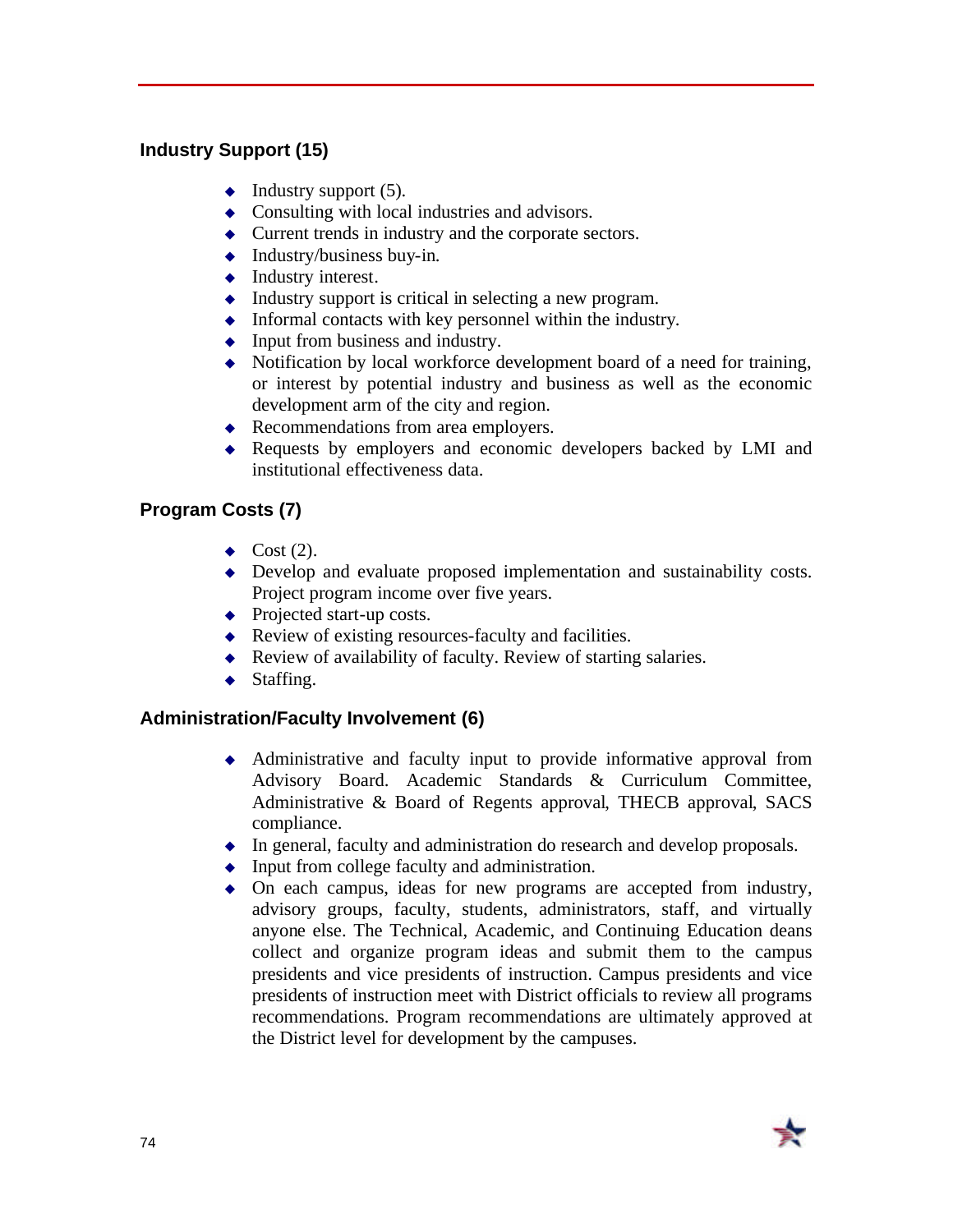- $\bullet$  Review by relevant administrators. Review by existing faculty. Approval by Curriculum Committee. Approval by Chief Administrative Officers, primarily concerning financial feasibility.
- $\bullet$  We have a curriculum committee composed of faculty and administrators that must approve all new and changed programs. Faculty takes proposals to this committee. This is the only place administrators are really in the process. The administrators that will oversee the program are not necessarily involved in the development of the new or changed programs.

#### **Other Answers (8)**

- $\bullet$  Community requests, budget analysis, equipment and space analysis, student interest, and technology changes.
- <sup>u</sup> Establish articulation agreements with area school districts (Tech Prep) and senior colleges.
- $\leftarrow$  Establish priorities.
- $\bullet$  No formal methodology. Use internal process.
- $\bullet$  Pilot potential new programs through non-credit workforce classes to help assess feasibility of offering program.
- $\rightarrow$  Potential student population.
- $\bullet$  Success of other Community Colleges as reflected in the annual data profiles.
- $\triangle$  The criteria listed above are sufficient.

75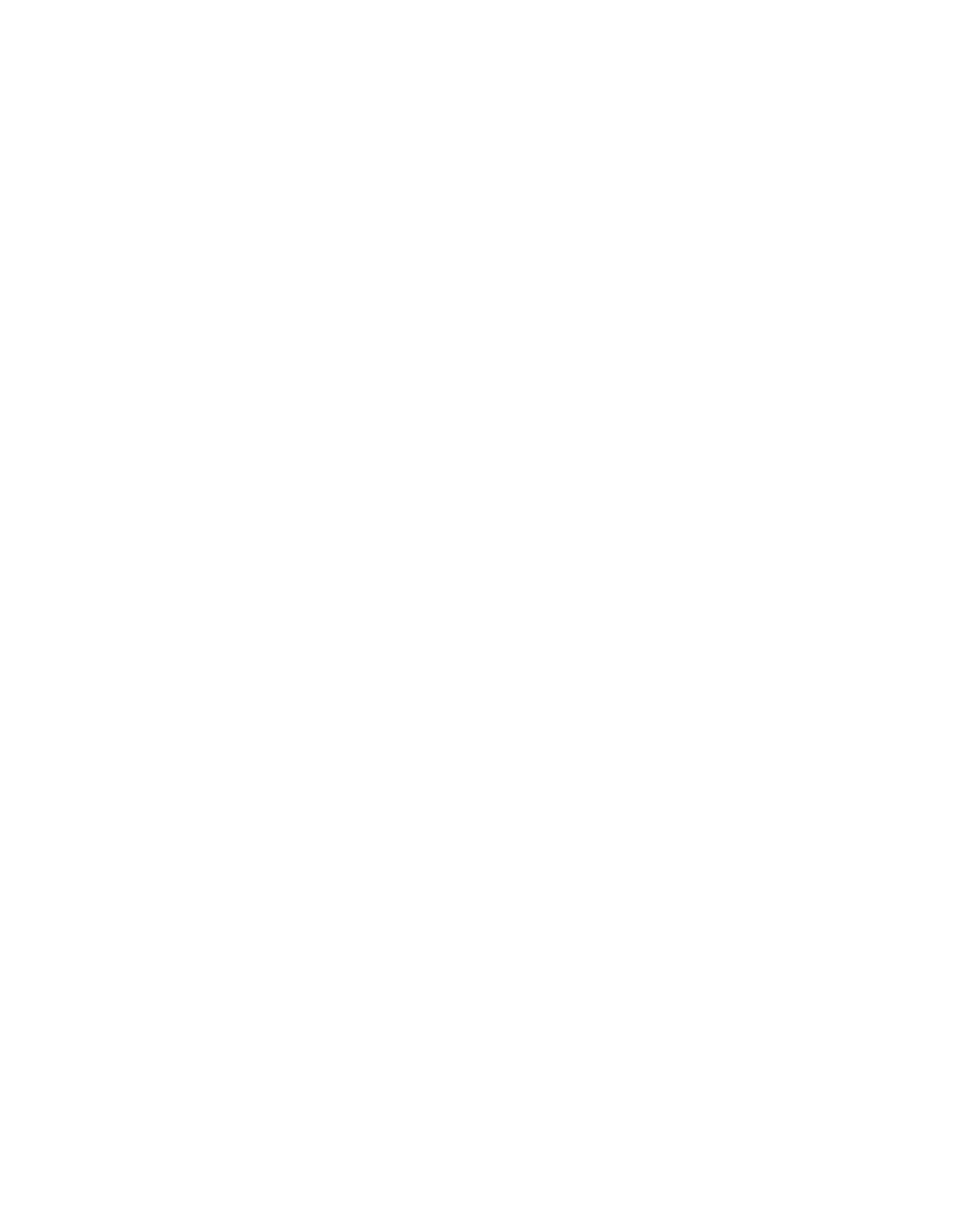$\overline{\mathsf{G}}$ 

### **Sources of Information**

#### **Data from Agencies (101)**

- $\blacktriangleright$  TWC (16).
- $\bullet$  U.S. Department of Labor (8).
- $\triangleleft$  Chamber of Commerce (7).
- $\triangleleft$  Bureau of Labor Statistics (6).
- $\triangleleft$  SOICC (6).
- $\triangleleft$  BLS (3).
- $\blacklozenge$  Interlink (3).
- $\bullet$  Local workforce development board (3).
- $\leftrightarrow$  OES lists/codes (2).
- $\blacklozenge$  SCANs (2).
- $\blacktriangleright$  THECB (2).
- $\leftarrow$  Targeted occupations list (2).
- $\leftrightarrow$  1,001 Exemplary Practices in America's two-year Colleges.
- $\triangle$  Alamo Workforce Development subscribes to an LMI system that does an extensive survey of employers each year. We find this very useful. We also do our own survey. Other than that, research is different for each new program.
- ◆ Alamo Workforce Development.
- ◆ America's Health Care Source.
- $\triangle$  American Career Kit.
- ◆ American Labor Market Info System web.
- $\leftarrow$  Capital Area Training Foundation.
- $\triangleleft$  Career Mosaic.
- $\triangle$  Career Net.
- $\triangle$  Career Path.
- $\triangle$  Career Perfect.
- $\leftarrow$  Census data.
- $\bullet$  Dallas Worksource North Texas Council of Governments lists.
- ◆ EDC Regional Workforce information.
- $\leftarrow$  Health Career Web.
- $\leftrightarrow$  High Tech Careers.
- $\blacklozenge$  High Tech Austin.
- $\blacklozenge$  Hot Jobs.
- $\rightarrow$  Job Bank.
- $\leftarrow$  LWBD.

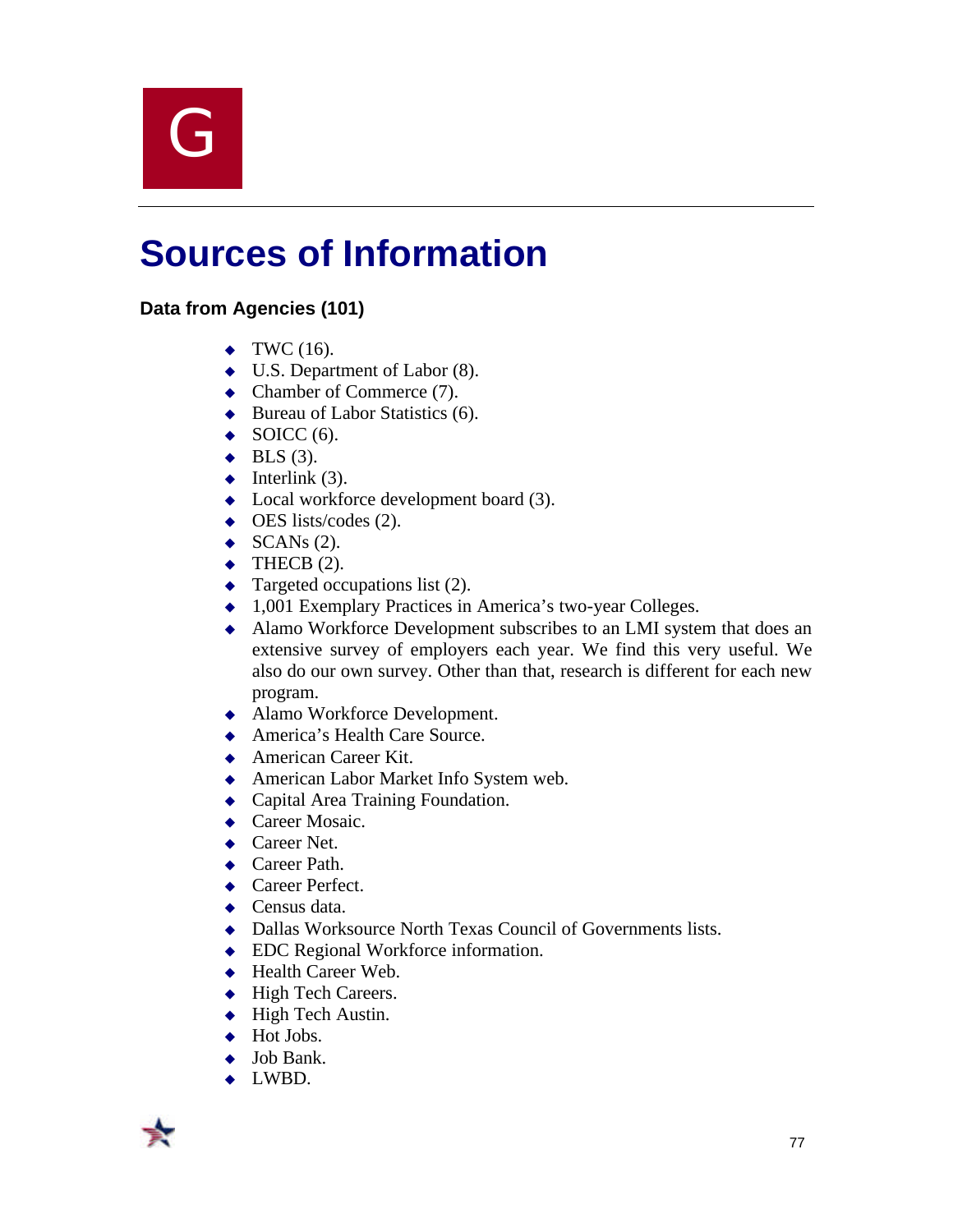- $\triangle$  Latest statistics from Career Development Resources.
- $\bullet$  Local quality workforce planning committee.
- $\blacklozenge$  O\*Net (OSCAR).
- $\leftrightarrow$  Occupational Outlook Handbook/projections.
- $\bullet$  Office of Employment Projections.
- $\bullet$  Other market data obtained from COG and local economic developments.
- $\leftrightarrow$  Professional associations, regulatory agencies.
- $\triangleleft$  Radiological Society of North America.
- $\triangleleft$  Standards Board data (new).
- $\triangleleft$  State data.
- $\leftarrow$  Target industries.
- $\blacklozenge$  TechForce 2000.
- $\leftarrow$  Tech Prep information.
- $\leftarrow$  Texas Aerospace Commission FFA.
- ◆ Texas Career Development Resources.
- ◆ Texas Career Development Resources website.
- $\triangle$  The Office of Institutional Research.
- $\bullet$  The West Central Texas Workforce Development Board.
- Trade journals, newspapers, chronicles, coordinating board reports, lists of trends and emerging occupations, and/or word-of-mouth.
- $\leftrightarrow$  WIA/DOL
- $\leftrightarrow$  Websites in the industry or profession.

#### **Surveys & Labor Market Information (51)**

- $\triangleleft$  Labor market information (8).
- $\bullet$  Local needs surveys and results (4).
- $\blacklozenge$  Industry/market surveys (2).
- $\blacklozenge$  Student surveys (2).
- $\leftrightarrow$  Area surveys (2).
- $\triangleleft$  Business forecasts.
- $\triangle$  Census and private data sources.
- $\triangle$  City surveys related to new business/industry recruitment efforts.
- $\rightarrow$  Demographic information.
- $\rightarrow$  District forecasts.
- $\triangleleft$  Employer surveys.
- $\bullet$  Environmental scanning; economic forecasting from the Comptroller's office.
- $\triangleleft$  External data (employment opportunities, emerging tech developments). Internal data (instructional and training requirements, available faculty).
- $\bullet$  Evaluation and approval by the CCCCD CAB, which requires extensive documentation and needs assessment.
- $\leftrightarrow$  Formal and informal questionnaires.
- $\bullet$  Industry surveys, questionnaires.

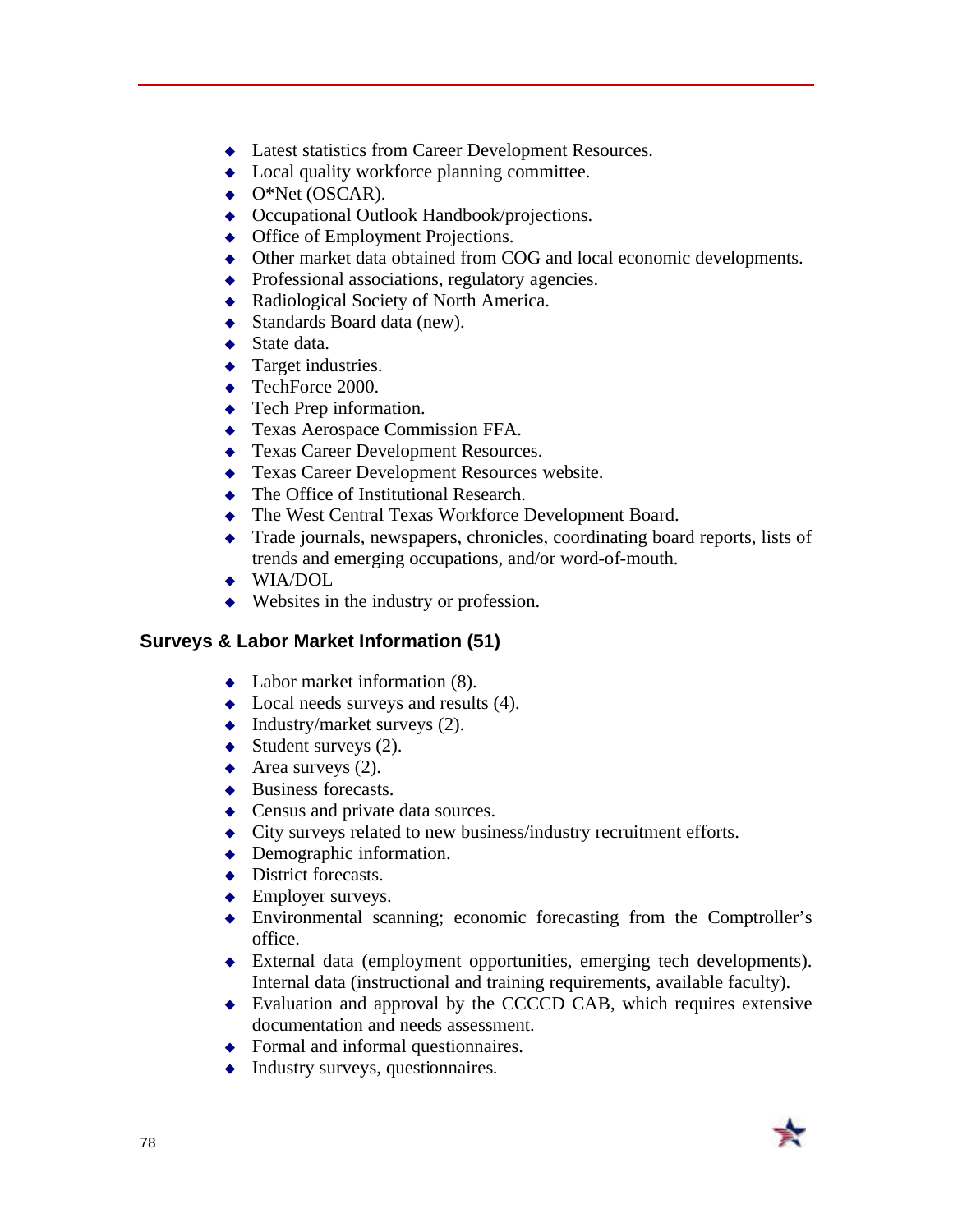- $\bullet$  Labor market data, surveys of students and employers, and industry analysis.
- $\bullet$  Local, area, state, and national statistics on program need and salaries.
- $\triangle$  Local and regional economic development boards.
- $\bullet$  Local industry data.
- $\bullet$  Local industry survey data by college.
- $\bullet$  Local needs survey, community Master Plan Industry survey.
- $\bullet$  Local, regional, and state labor market analyses and forecasts.
- $\bullet$  Local, regional, and national worksource statistical websites.
- $\bullet$  Local, state, national, and international trends and issues; emerging and evolving technological advances.
- $\bullet$  National and regional labor market data.
- $\leftrightarrow$  National forecast on jobs.
- $\leftrightarrow$  National/regional job forecasts; national/regional wage surveys.
- $\blacklozenge$  National, state, local agency reports.
- $\leftrightarrow$  Needs analysis.
- $\triangle$  Needs assessment surveys and polls.
- $\leftrightarrow$  Obvious needs (local) trends.
- $\triangle$  Regional, state, or national importance.
- $\triangle$  Regional wage and data information.
- $\bullet$  Specific industry data/projections.
- $\triangleleft$  State demand list.
- $\triangleleft$  Student responses to need assessment surveys.
- $\leftarrow$  Technology trade information and databases.

#### **Institutional Sources (35)**

- $\blacklozenge$  WECM (3).
- $\blacklozenge$  Student requests (2).
- Accrediting body information (if available).
- $\leftrightarrow$  Availability of qualified faculty and personnel, external experience site availability, potential pool of students.
- $\bullet$  Both public and private educational institutions, students, literature.
- $\bullet$  College Academic Council approval process.
- $\bullet$  DACUMs.
- $\bullet$  Discussion with four-year institutions.
- $\triangle$  Faculty interest and similar programs at other institutions.
- $\leftarrow$  Faculty requests.
- $\leftarrow$  Faculty research.
- $\triangle$  Faculty; vendor specifications/requirements; accrediting body/certification requirements; Workforce Education Course Manual (WECM); Guidelines for Instructional Programs in Workforce Education (GIPWE).
- $\leftarrow$  Faculty expertise and availability.
- $\triangle$  Faculty knowledge of trends and new areas.

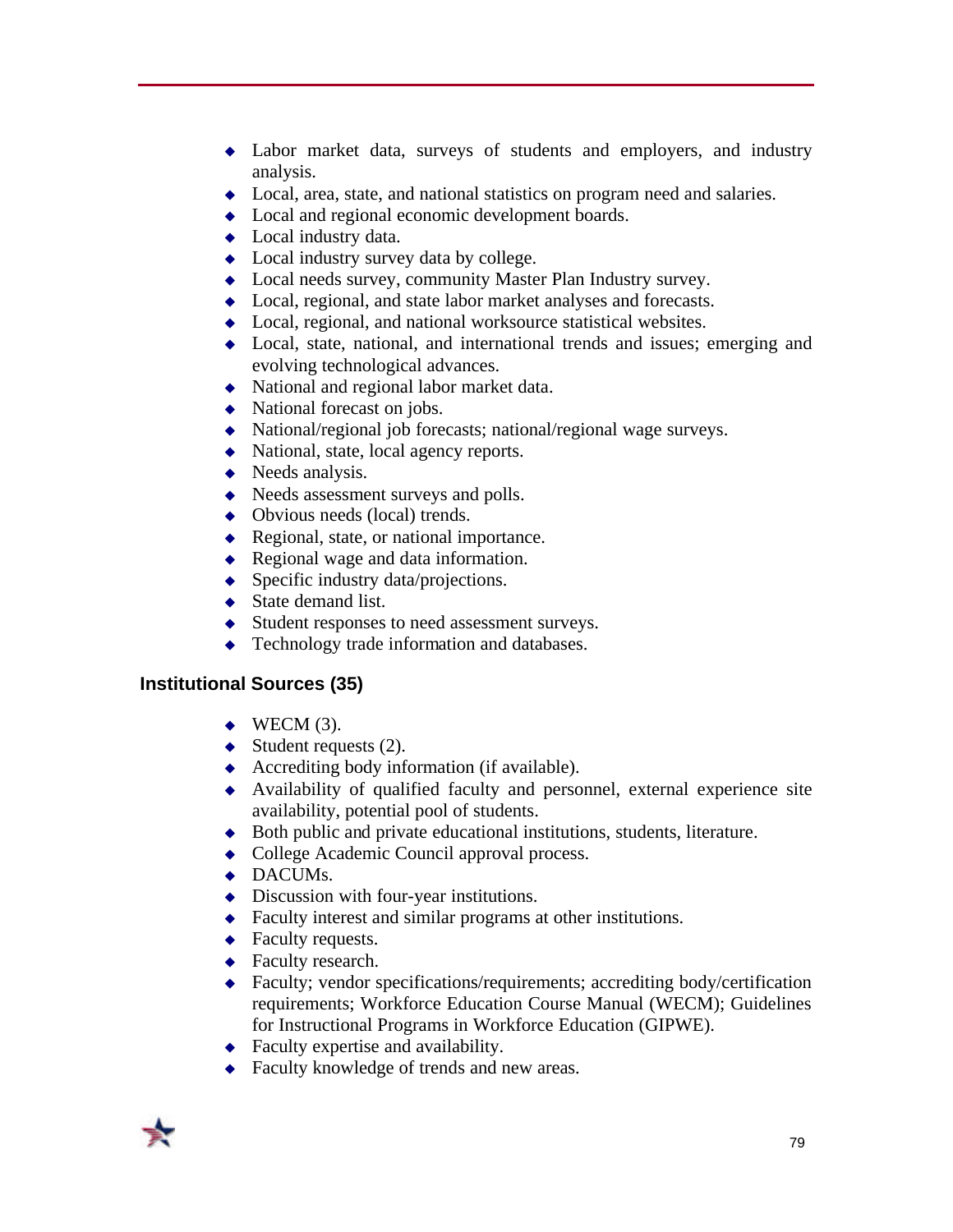- $\triangle$  Graduate follow-up and WIA training provider data.
- $\bullet$  Information and history of programs from other colleges and informal input.
- $\bullet$  Input from college faculty and administration.
- $\bullet$  Institutional data (enrollment, financial data).
- $\bullet$  Interviews with other colleges.
- $\leftrightarrow$  National Certification Programs.
- $\leftrightarrow$  Other college catalogs.
- $\bullet$  Other colleges, schools, and businesses.
- $\leftrightarrow$  Other community colleges.
- $\bullet$  Other programs within close proximity.
- $\triangle$  Recommendations from faculty and administrators based on local needs.
- $\bullet$  Rules and regulations, expertise available.
- $\rightarrow$  Potential for continuing education beyond entry level.
- $\leftrightarrow$  Programs at other community colleges.
- $\triangleleft$  Students, other faculty members.
- $\triangleleft$  Students, faculty, and staff.
- $\triangleleft$  Student feedback/needs.
- $\bullet$  Success of other community colleges as reflected in the annual data profiles.

#### **Industry (32)**

- $\blacklozenge$  Business, industry (11).
- $\bullet$  Local business/industry requests (5).
- $\blacklozenge$  Industry input (2).
- $\leftrightarrow$  Industry publications (2).
- $\triangle$  Affiliated industry certifications.
- $\triangleleft$  Business/industry consultants.
- $\triangleleft$  Business/Industry personnel.
- $\bullet$  Discussion with area businesses.
- $\leftrightarrow$  Feedback and requests from industry groups/associations.
- $\leftarrow$  Industry support.
- $\bullet$  Industry statistics.
- $\leftrightarrow$  Industry standard lists.
- $\bullet$  Local council of governments, industry web-based information, calls on industry.
- $\bullet$  Local and regional industry needs.
- $\bullet$  Public and private corporate support.
- $\leftarrow$  Trade publications.

#### **Advisory Committee (24)**

 $\leftrightarrow$  Advisory committees (16).

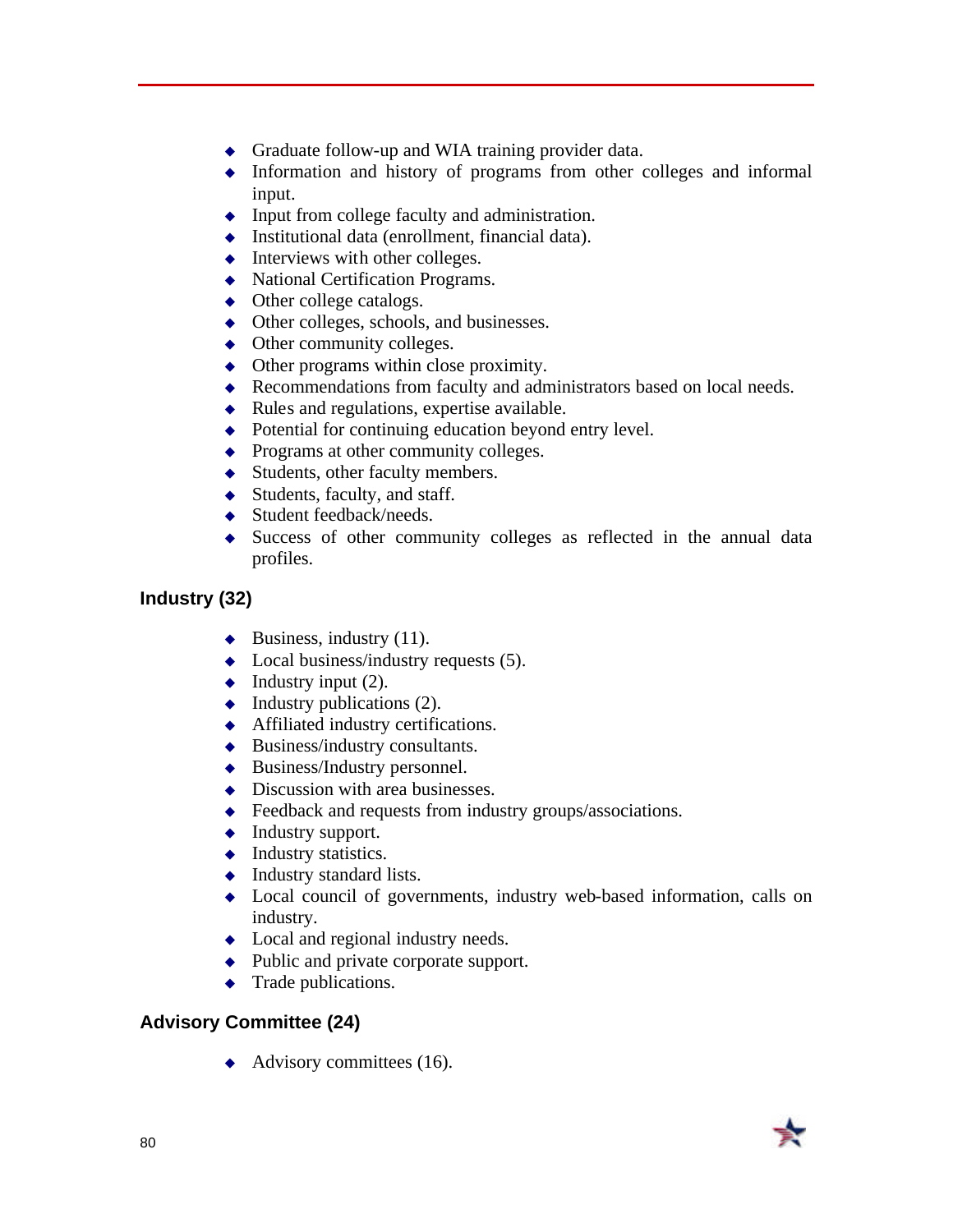- $\leftrightarrow$  Advisory board concerns.
- $\leftrightarrow$  Advisory board guidance.
- $\triangleleft$  Advisory committee input is crucial.
- ◆ CCCCD Board of Trustees.
- $\triangleleft$  Contacts with related advisory committees.
- $\bullet$  Dallas/Fort Worth Hospital Board (or similar boards)
- $\triangleleft$  Education, government, and healthcare advisory groups.
- $\bullet$  Publications from governing bodies.

#### **Employment Opportunities (22)**

- $\triangle$  CSR list of emerging and evolving occupations.
- $\triangle$  Classified advertisements.
- $\triangle$  Emerging and evolving occupations.
- $\leftarrow$  Employer database.
- $\triangle$  Employment and labor data from state agencies.
- $\leftarrow$  Employment data.
- $\leftarrow$  Employment opportunities.
- $\triangle$  Employment projections from regional, state, and national sources.
- $\leftarrow$  Employment trends.
- Employment trends as reported by the Texas Department of Commerce Tracer program.
- $\rightarrow$  Formal surveys of local business/industry to determine employment opportunities.
- $\leftrightarrow$  Government occupational outlook.
- $\bullet$  Industry specific employment data.
- $\bullet$  Job market for completers.
- $\bullet$  Job outlook for the area for occupations.
- $\bullet$  Newspaper advertisements for job listings.
- $\leftrightarrow$  Newspaper classified ads.
- $\leftrightarrow$  Occupational need.
- $\triangle$  Regional data on employment needs and shortages.
- $\triangle$  Regional and national demand occupation lists.
- $\bullet$  State data on emerging and growing occupations.
- $\triangleleft$  State employment needs related to local needs.

#### **Financial Information (7)**

- $\leftrightarrow$  Cost of implementation (4).
- $\triangle$  Cost analysis of startup and continuation costs.
- $\leftarrow$  Cost projections, budget.
- $\triangleleft$  Start-up cost based on industry standards.

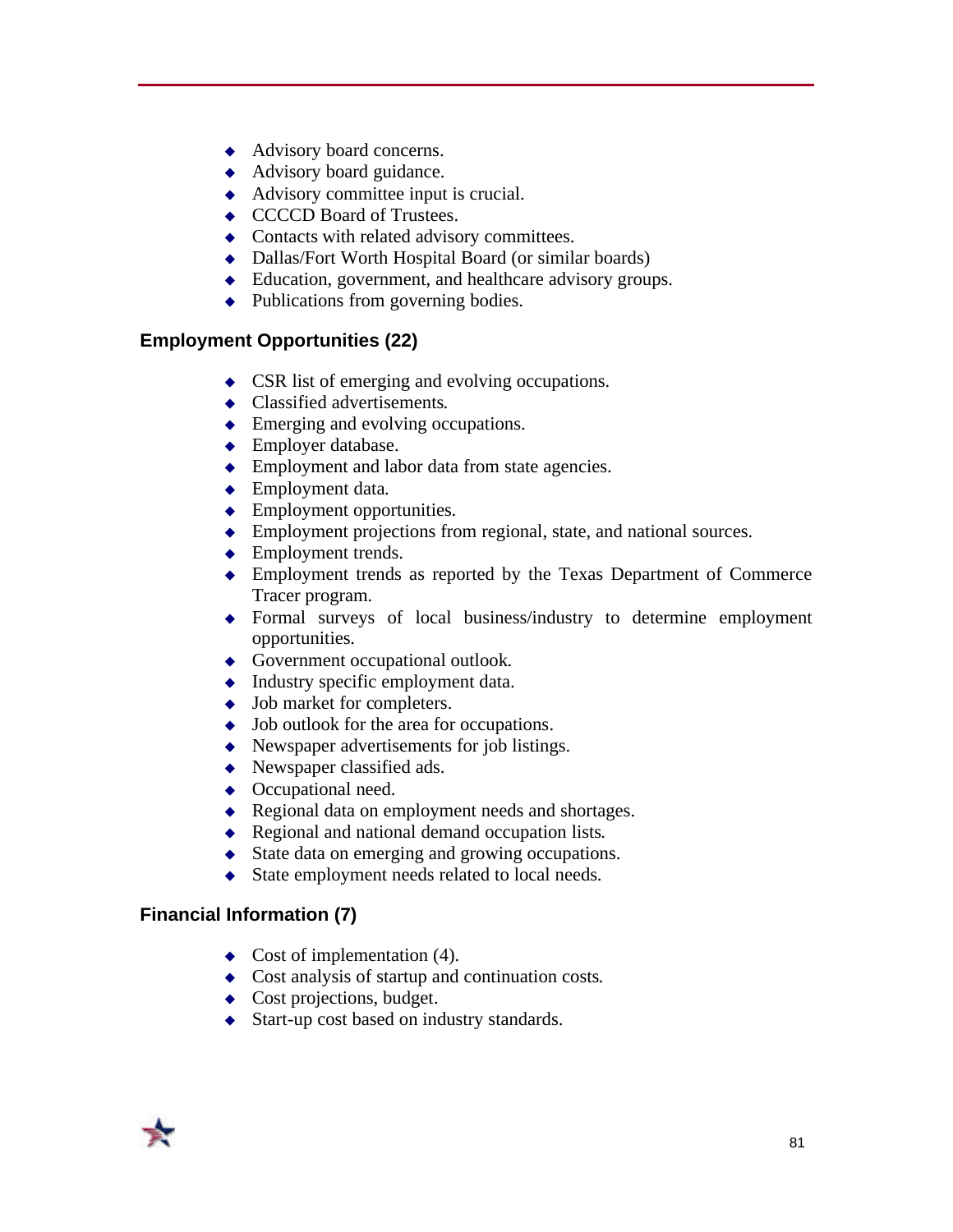#### **Other Answers (13)**

- Community input/involvement  $(3)$ .
- $\blacklozenge$  Skill standards (2),=/
- $\leftarrow$  Equipment requirements.
- $\leftarrow$  Futurists' projections.
- $\leftrightarrow$  Government.
- $\bullet$  In addition to above, professional literature, grant-funded research and curricula, results from ATE centers, NSF projects, etc.
- $\bullet$  In response to local needs as well as a means to determine the feasibility of offering an AAS in Information Technology Technician, Western Texas College (WTC) piloted a select number of individual WECM courses within in the proposed ITT curriculum during the fall 2000 and spring 2001 school year. Enrollment in the piloted classes was 97 class spaces and represented a varied population to include concurrently enrolled high school students, non-traditional students, and individuals from local business and industry. Based on the Texas 2000 Occupational Employment Statistics for a Computer Support Specialist, the annual wage was \$41,230 and the median wage was \$17.49 per hour. Network Systems and Data Communications Analyst, the annual wage was \$51,990 and the median wage was \$24.73 per hour. Computer Systems Analyst, the annual wage was \$54,670 and the median wage was \$25.55 per hour. Data Processing Equipment Repairers, the annual wage was \$27,020 and the median wage was \$12.24 per hour. (Source: Texas Workforce Commission/Labor Market Information Department)
- $\blacklozenge$  Journals.
- $\leftrightarrow$  Web and direct communication.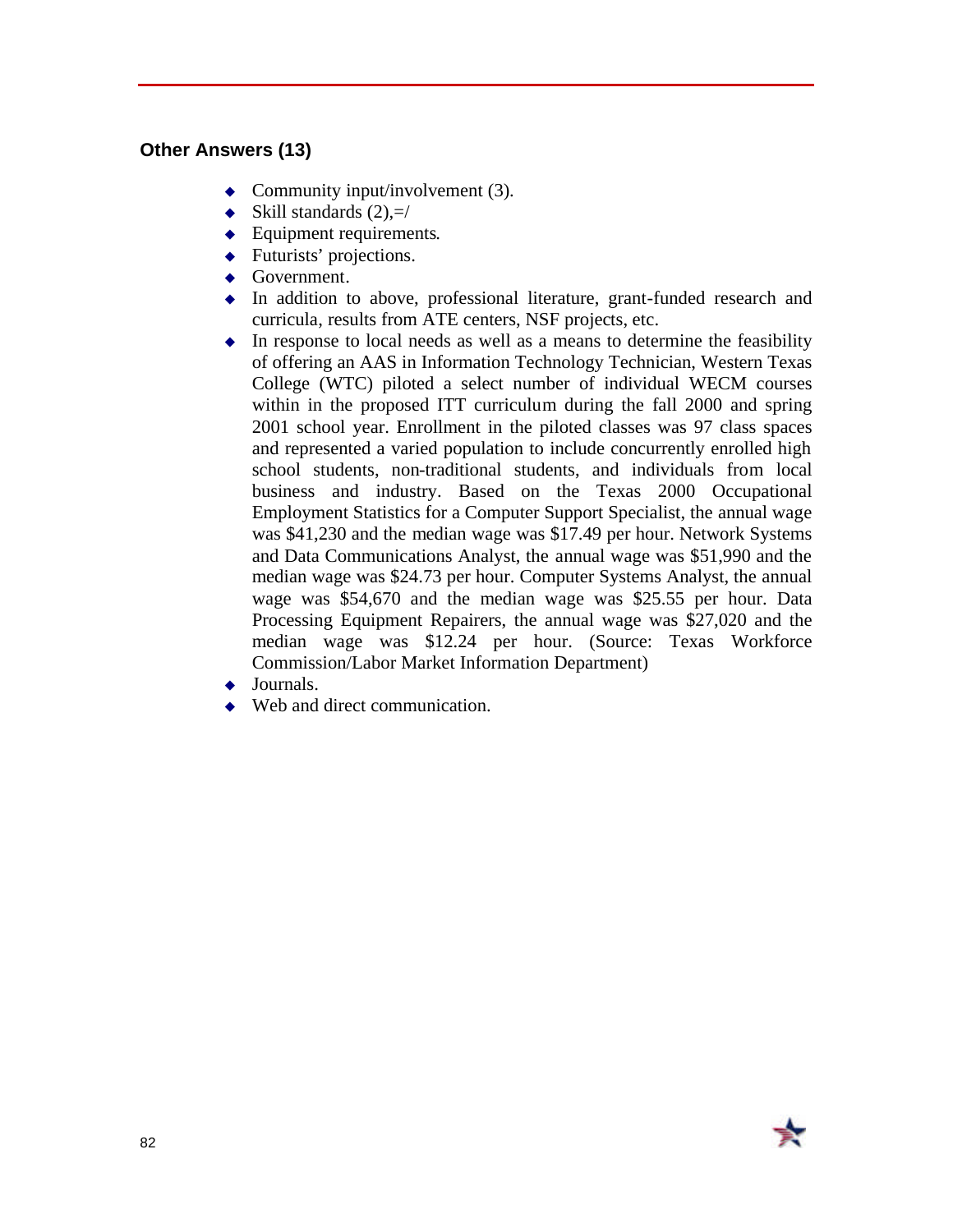# H

## **Validation Requirements**

#### **Demonstration of Program Need (42)**

- $\triangleleft$  Labor market data/analysis (7).
- $\blacklozenge$  Needs analysis (3).
- $\leftrightarrow$  Needs assessments (3).
- $\bullet$  Local industry needs (2).
- $\bullet$  Local needs surveys (2).
- $\leftrightarrow$  A valid needs assessment must demonstrate both the need and that potential students would be interested.
- $\triangleleft$  Advice from local business and industry.
- $\leftrightarrow$  Any type of needs surveys.
- $\triangleleft$  Area surveys.
- $\bullet$  Business and industry surveys that document a need.
- $\leftarrow$  Compelling data.
- $\triangle$  Demand for graduates from the program, experts to direct the program.
- $\triangle$  Demand/targeted jobs list from local workforce development board.
- Evaluation and approval by the CCCCD Curriculum Advisory Board (CAB), which requires extensive documentation and needs assessment.
- $\rightarrow$  Formal needs assessment that documents the magnitude of the potential student enrollment- reviewed and approved by College Council (President, VPs, and Deans).
- $\blacklozenge$  Industry need.
- $\triangleleft$  Letters of support from industry.
- $\bullet$  Local business and industry surveys.
- $\triangle$  Meeting notes from industry focus groups, industry survey results.
- $\bullet$  Long-term need for graduates by local business/industry within specific technology field.
- $\rightarrow$  Positive indicators from: (a) locally produced needs survey, (b) job placement information, (c) published salary range.
- $\bullet$  Positive survey results from industry that support the need.
- $\rightarrow$  Proforma P & L, survey results, focus groups.
- $\bullet$  Surveys, studies, census data, DOL data, industry data.
- $\triangleleft$  Texas workforce projections and demand.
- $\bullet$  The program must be on the campus priority list. The needs assessments must indicate jobs, student availability, and value added salary.

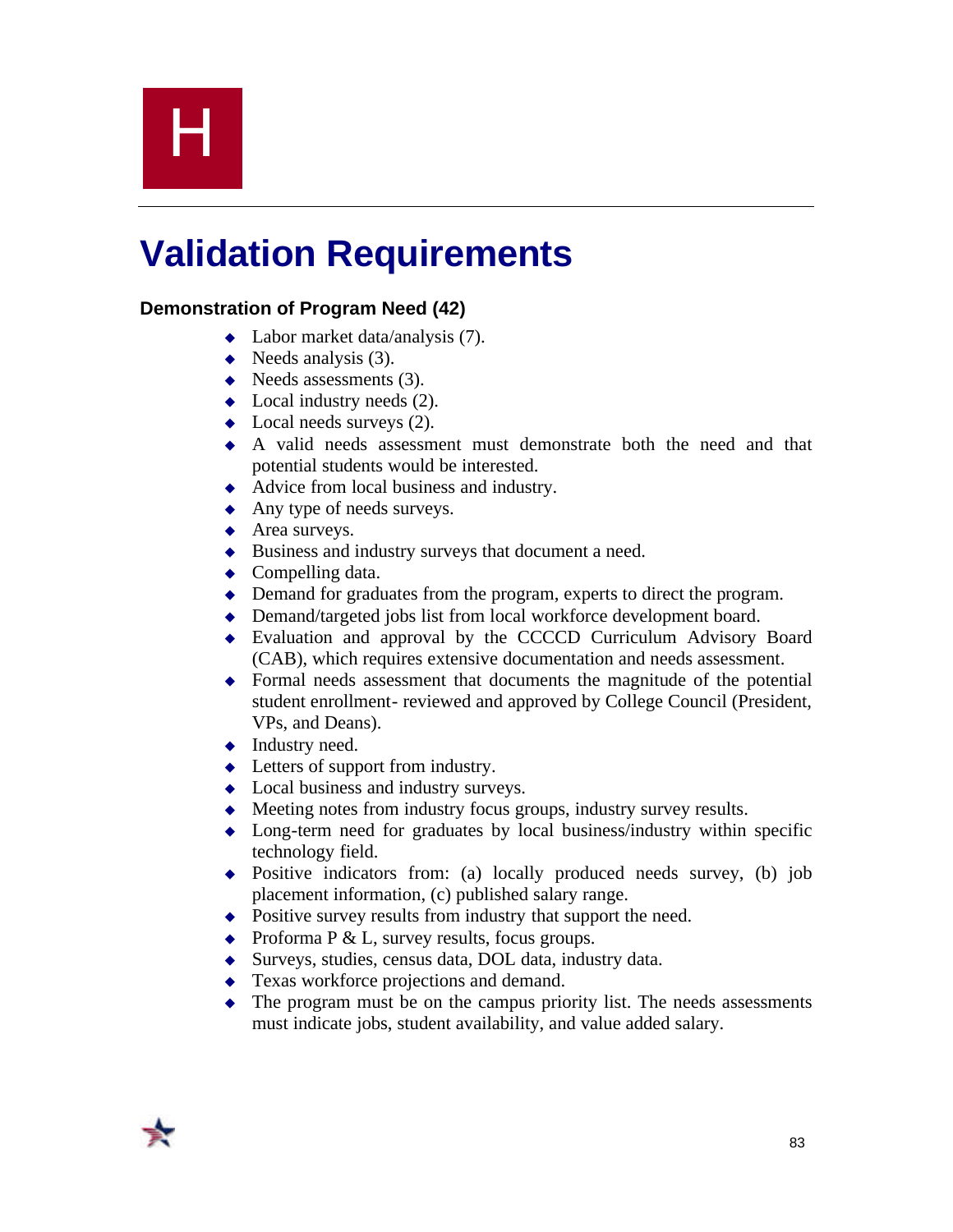- $\bullet$  We require substantial documentation about the occupation and local needs, unless the occupation in on the state listing documenting a high need (statewide and regionally).
- $\bullet$  We validate Wad's data with our local own survey. Chancellor's cabinet (Presidents) is now the first step in the approval process. This has helped a lot with district-wide consensus and support.
- $\bullet$  Valid survey and documentation of need by TWC, local workforce board, or BLS of DoL.
- $\bullet$  Validation of the need for the program and support from business and industry.

#### **Agency/Committee Approval (24)**

- Advisory board support and commitment  $(5)$ .
- $\leftrightarrow$  THECB approval (2).
- $\triangle$  A five-year budget analysis.
- $\triangle$  Accreditation—reaffirmation compliance.
- $\triangleleft$  Advisory Committee consisting of industry experts and faculty.
- $\leftrightarrow$  Advisory committee input.
- $\leftrightarrow$  Advisory committee minutes.
- <sup>u</sup> Approval of Advisory Council Proposal by Chair Presentation to Workforce Deans.
- $\leftrightarrow$  Approval of the curriculum committee is really the only necessary step. We do little in the way of cost/benefit or needed training analysis prior to a decision.
- $\triangle$  Chamber of Commerce committee.
- $\bullet$  College board approval.
- Community advisory committee minutes, showing approval of the new program.
- $\rightarrow$  Documentation of support from an advisory committee.
- $\rightarrow$  Formal endorsement from advisory committee and response to letter of intent from Coordinating Board.
- $\leftrightarrow$  Governing Board approval.
- $\bullet$  Listing of industrial support personnel through the local Advisory Committee; Board of Regents approval; task analysis and DACUM.
- National Advisory Committee Approval.
- ◆ Regional Advisory Committee Approval.
- $\bullet$  The Advisory committee must endorse the program. The Leadership Team must approve the program for development.

#### **Cost Effectiveness/Financial Support (22)**

- $\leftrightarrow$  Financial resources (2).
- Revenue potential  $(2)$ .
- $\triangle$  A five-year budget projection plan.
- $\leftrightarrow$  A projection of costs and enrollment.

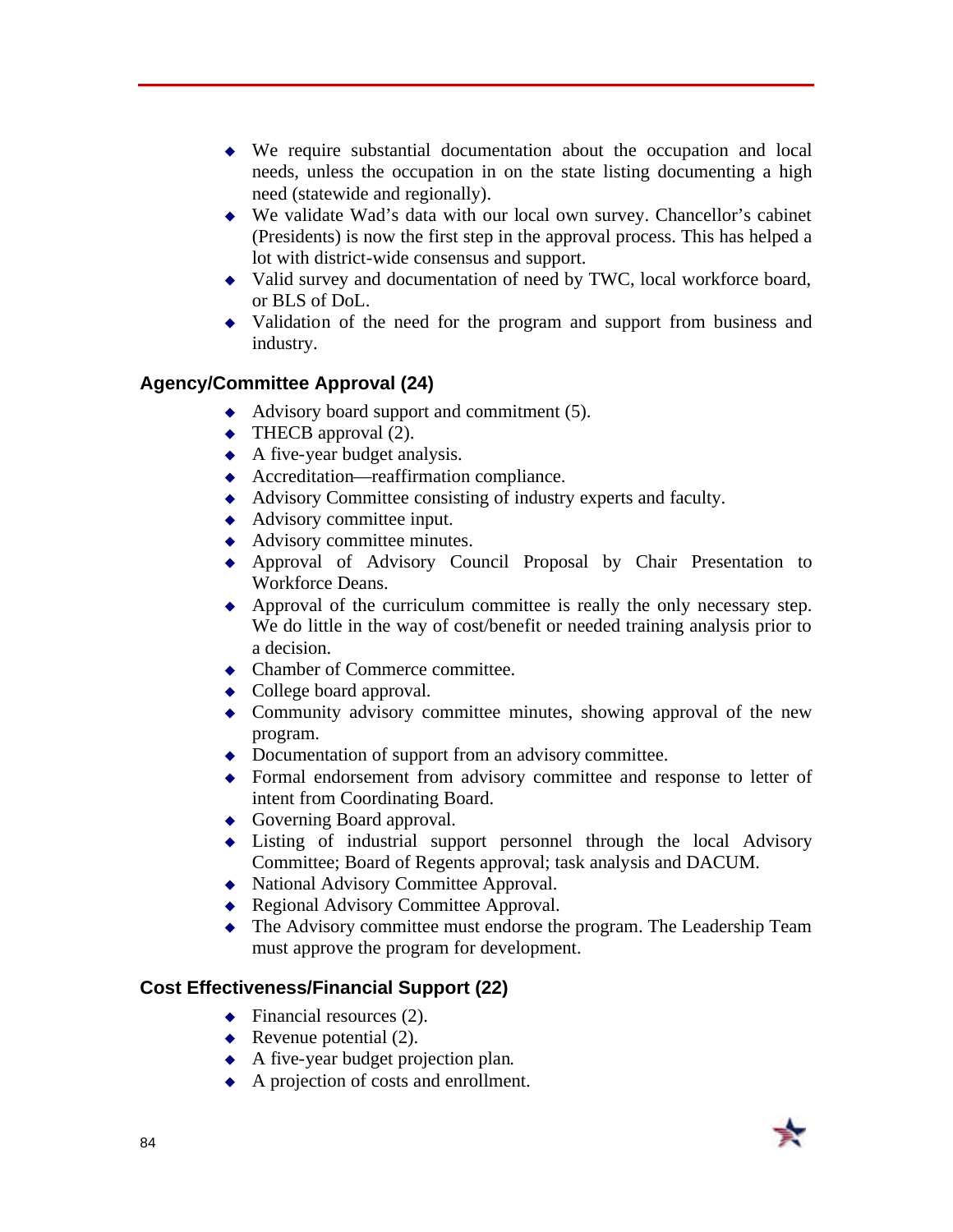- $\leftrightarrow$  Ability of program to run in a fiscally responsible manner.
- $\triangleleft$  Break even analysis.
- $\bullet$  Budget requirements/constraints.
- $\bullet$  Commitment of financial support from the college president, cost projection, assurance of adequate facilities and equipment, and needs assessments.
- $\bullet$  Cost analyses with bids for equipment and cost estimates for faculty, etc.
- $\bullet$  Cost assessment: ongoing costs and start-up costs. The college generally requires that program costs are feasible and do not create an undue burden on the budget.
- Cost effectiveness to ensure sound budgetary concerns.
- $\leftarrow$  Cost/income analysis.
- $\triangle$  Currently, we require financial support from business and industry before we will consider a new program.
- $\rightarrow$  Detailed cost analysis.
- $\triangle$  Facility and personnel resources.
- $\bullet$  Financial support for the program.
- $\bullet$  Income versus expenditure budget.
- $\bullet$  Projected budget and revenue figures.
- Research all costs: equipment, faculty, facilities, memberships, accreditations, etc.
- $\bullet$  We require a mini-business plan as part of our investigation. This is the initial part of our research and development phase, and this due diligence investigation, along with a pro forma sheet, forms the basis for making valid and good business decisions. This allows us to manage our budget, and maximize the benefits to our students in reaching or exceeding expected outcomes; employment, security, quality of life.

#### **Employment Opportunities (10)**

- <sup>u</sup> Documented evidence of sufficient employment opportunities for graduates of program.
- $\bullet$  Documentation of employment opportunities.
- $\bullet$  Documentation of student interest.
- $\bullet$  Documentation of future needs for qualified persons in this occupation (employment trends, state and national).
- $\bullet$  Evidence of the employment longevity.
- $\bullet$  Long-term industry need/employment.
- $\rightarrow$  Positive indicators from: (a) locally produced needs survey, (b) job placement information, (c) published salary range.
- $\triangle$  Regional employment forecasts.
- $\triangle$  Salary potential for graduates in local industry.
- $\triangleleft$  Student potential.

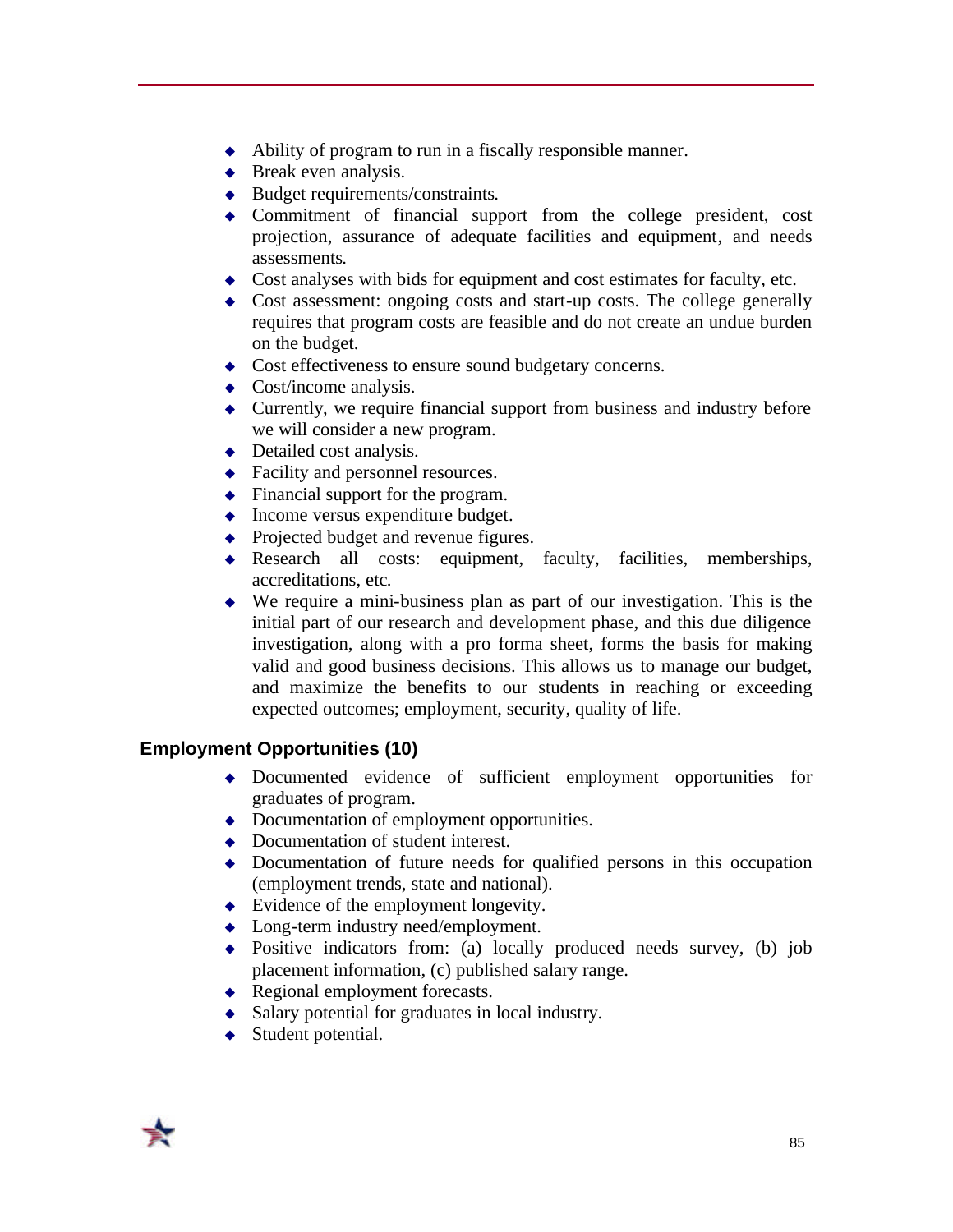#### **Industry Support (8)**

- $\bullet$  Documented support from industry in college's service area.
- $\triangleleft$  Letters of support from local industry.
- $\triangleleft$  Letters of support from industry management.
- $\triangle$  Personal calls with related industries. We think that nothing is better than going to a group of industries that might need the training and discussing our plans on a one-to-one basis.
- $\bullet$  Support of the respected industry.
- $\bullet$  Supporting evidence from the community and/or local industry, i.e., equipment, job opportunities, or scholarships.
- $\bullet$  Surveys and verbal commitments from industry for employment of students and help with technology needs.
- $\bullet$  We also require a commitment from the local industry to advise in all development aspects of the program and to their need for qualified graduates of the program.

#### **Evidence from Other Agencies (8)**

- $\blacktriangleright$  PCAL (2).
- $\triangle$  Area workforce data survey data.
- $\triangleleft$  BLS, TWC data.
- ◆ Local Workforce Board.
- $\bullet$  Support for the program from Texas Workforce Commission.
- $\leftrightarrow$  Workforce Commission data.
- $\leftrightarrow$  Workforce Development Board.

#### **Institutional Information (4)**

- $\triangle$  Assessment of the availability of qualified faculty.
- $\bullet$  Determination of availability of adequate facilities.
- $\bullet$  The use of DACUM and other similar curriculum contact collection process with integration of state and industry validated skills standards.
- $\triangleleft$  Transferability of credits.

#### **Other Answers (7)**

- $\leftrightarrow$  A five-year plan.
- $\leftrightarrow$  An executive summary of those items listed in Questions 24 and 25. A curriculum proposal.
- $\bullet$  Positive results of items identified in Question 25.
- $\triangle$  Same as listed above.
- $\bullet$  Space and equipment availability.
- $\bullet$  The sources listed in the question above and the input from campus and local experts in the field.
- $\bullet$  We use analytical methods, such as, PCAL, DACUM, job profiling/work keys, needs analysis, and/or industry skills standards.

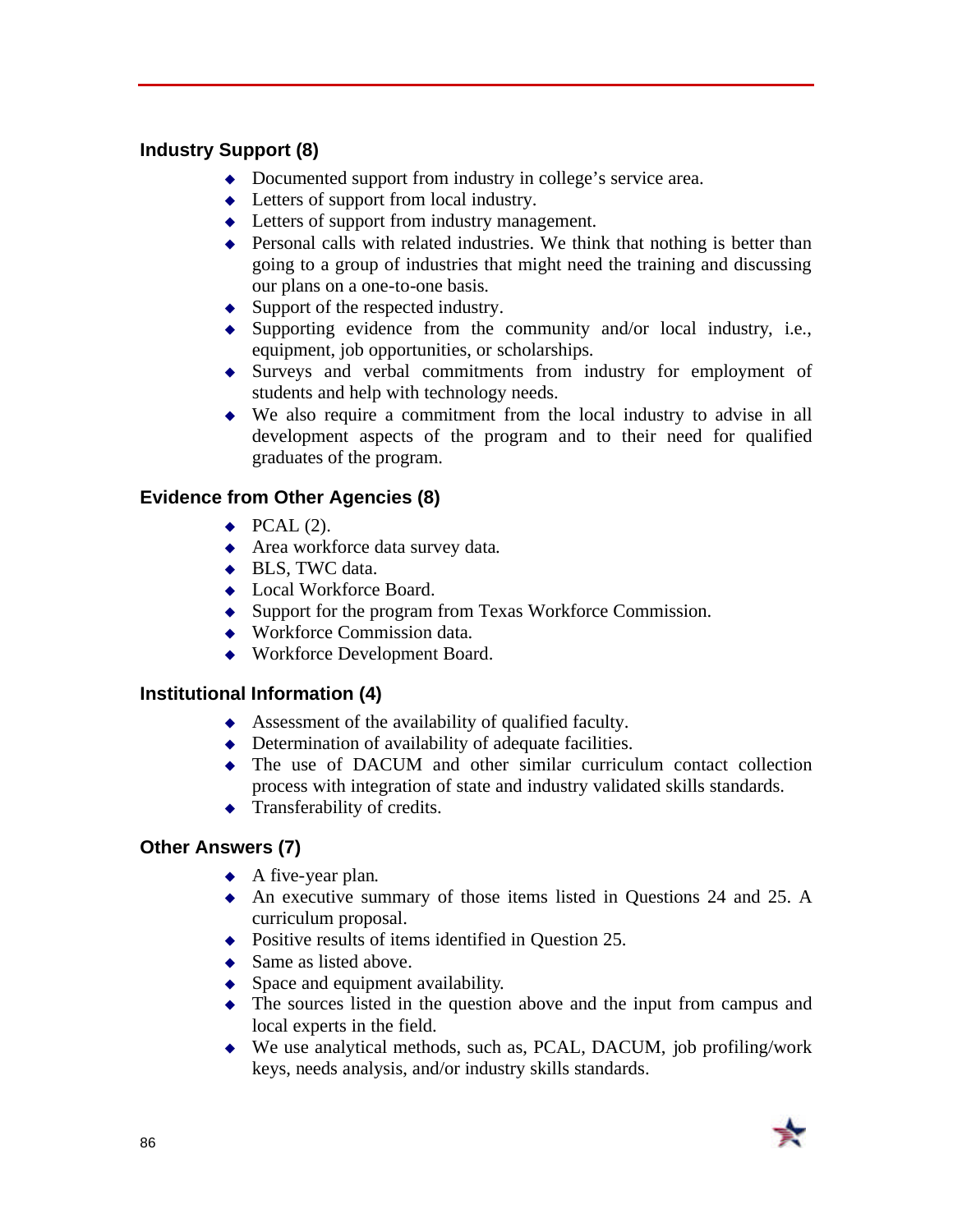## I

### **Lessons Learned**

#### **Importance of Good Research/Marketing (13)**

- $\leftrightarrow$  Advertising is extremely important the first semester. After the first semester, students are the best source of advertisement. Equipment must be top-of-the-line, and budgets must be adequate to support the program. Continued communication with local business and industry is important.
- $\triangle$  Emerging technology is expensive, yet leads to immediate benefits for graduates. Careful planning is necessary to offset expenses with market demand. Commitment is necessary to continue upgrading and modernizing so that curriculum does not become outdated.
- $\bullet$  It is difficult to generate new program awareness. Personal contacts with industry are most effective, but limited by time available.
- $\bullet$  It is also important to plan to phase the program in over time because the curriculum development is very complex and time-consuming and it is more effective and efficient to take this in "bite-size" chunks. Also, phasing in the program makes it much easier to modify the program as necessary as you learn from your mistakes.
- $\triangle$  Need marketing. Need better evaluation methods.
- $\blacklozenge$  Plan ahead.
- $\bullet$  Planning and implementation process needs to be refined.
- $\bullet$  Take one step at a time.
- $\bullet$  The key to success is planning.
- $\rightarrow$  THECB has streamlined the new program process to make it faster and less paperwork.
- $\bullet$  The need to market new programs and not to rely on "if you build it, they will come."
- $\bullet$  Timing is important for program development. We are still a bit ahead of the curve for demand, so we are not seeing the large enrollments yet. The critical time for program implementation has to be based on a combination of demand and awareness of evolving needs in the industry. Marketing is critical for enrollment.
- $\bullet$  We need a reliable process for technology forecasting prior to investing in new programs.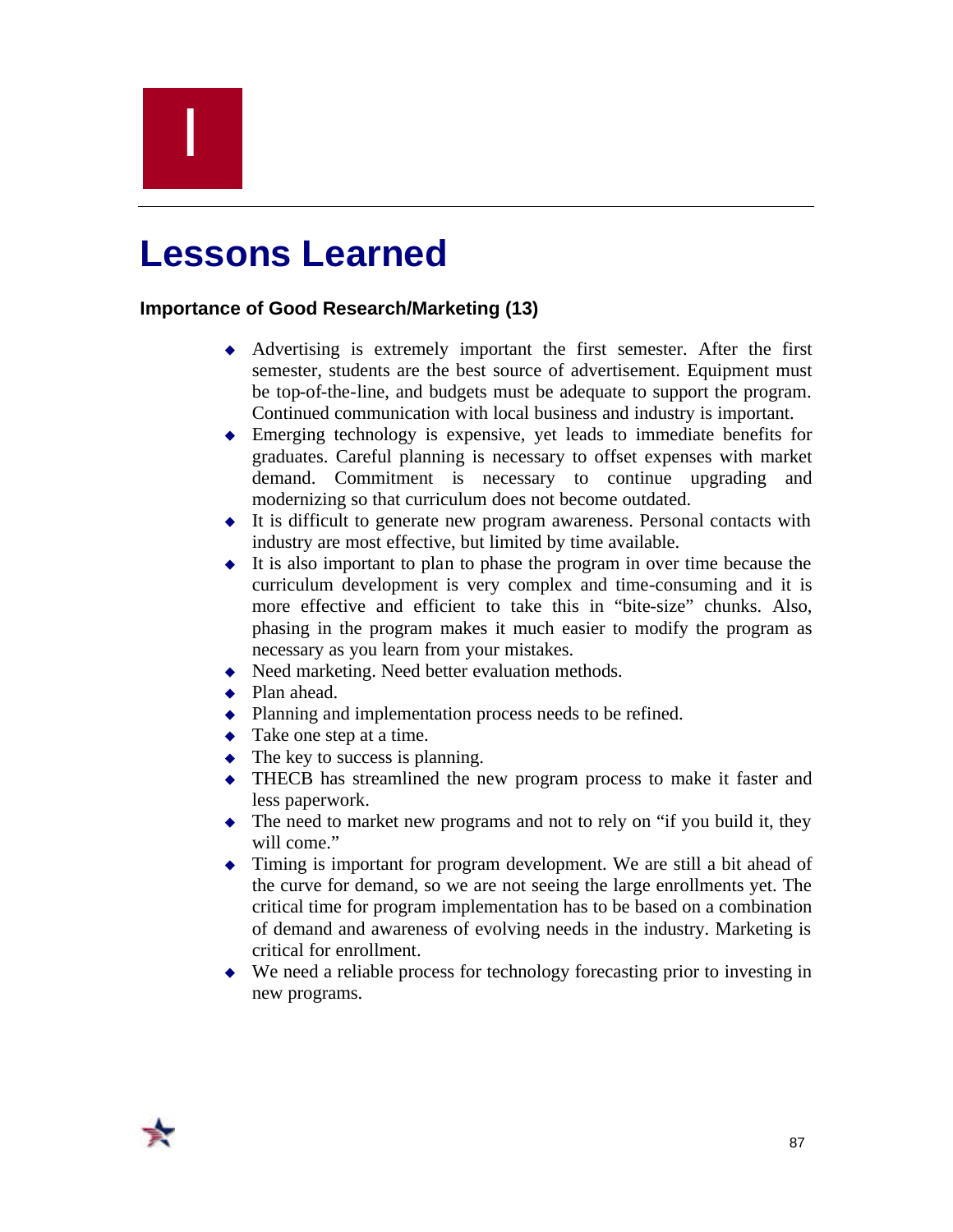#### **Importance of Industry/Advisory Committee (11)**

- $\triangle$  Addressing the needs of the local employers and producing graduates with those needed outcomes builds excellent support and satisfaction.
- $\triangle$  Allowing industry leadership in developing and instituting programs tailored to their needs. Industry driven programs command significant support—through employment opportunities, innovative professional sharing opportunities, greatly enhanced industry vendor support, scholarships, internships, student recruiting, incumbent worker upgrading opportunities.
- $\bullet$  Input from local business and industry is crucial.
- $\bullet$  Input and participation from local industry is extremely important.
- $\bullet$  It has fostered a great working relationship with local government and industry.
- $\triangle$  Local employers should be a primary driving force in program creations.
- $\rightarrow$  Partnerships with local healthcare entities and quality of advisory board members are critical.
- $\rightarrow$  Put people on advisory committee with authority to make decisions in their businesses.
- $\bullet$  That it is important to have industry buy-in and support.
- $\bullet$  That it is extremely important to have industry contacts and support to provide some of the very expensive equipment and materials.
- $\bullet$  The key to success is planning and obtaining advisory committee and industry support.

#### **Faculty Issues (9)**

- $\rightarrow$  Development of acceptable curriculum requires total commitment of content expert. This task cannot be "added-on" to the workload of an existing faculty member.
- $\bullet$  It was also very important to build into the schedule sufficient "release" time" for faculty to develop the curriculum.
- $\rightarrow$  New program development is dependent on the availability of funds and qualified faculty members are difficult to hire for specialized programs.
- $\bullet$  That sometimes your second choice of instructor turns out to be better than your first.
- $\bullet$  The necessity for a full-time college faculty member to fill the coordinator position, rather than an adjunct faculty.
- $\bullet$  The program will be fully accredited this fall. Hiring a good lead faculty is the most important thing, and we did that. No major problems.
- $\bullet$  This is the first time that we used a commercial training program online. It was favorable in most cases. However, training for the faculty was costly.
- $\bullet$  We had great difficulty attracting qualified faculty because of the disparity between pay scales and education requirements of business and the

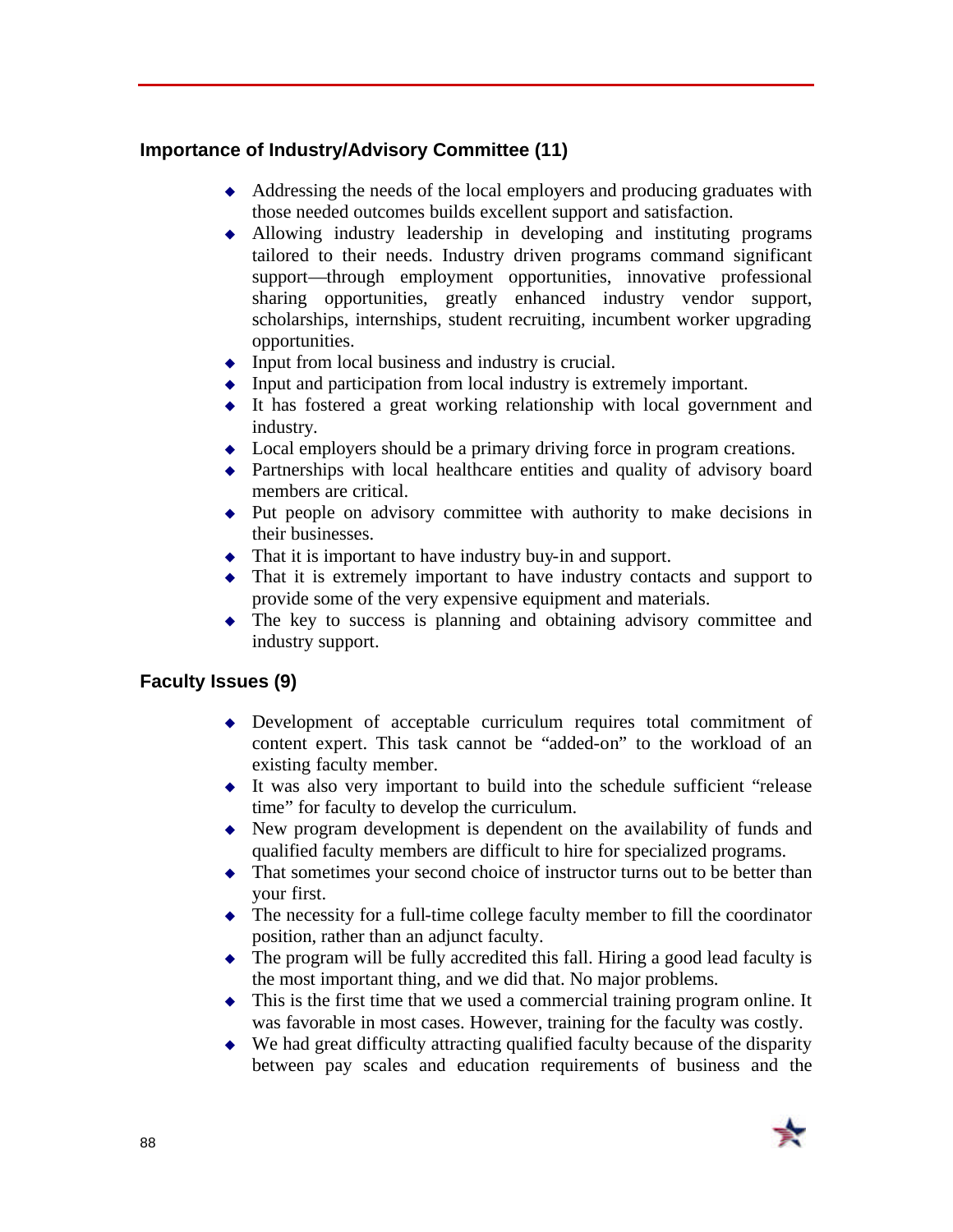College. Dealer support is strong, but students must be recruited in the cities where the dealers are located which are all outside the College's service area. This causes problems with communication and recruitment. A very strong, dynamic faculty member with the proper education is difficult to find, and constant feedback is necessary with the dealers and Deere.

• You need to be very careful starting a program that your faculty is not yet certified to teach in. We still have not been able to offer the entire program because our faculty is not qualified to teach the higher classes. A part time faculty member is now working on upper-level certification to move the program along.

#### **Funding/Equipment Needs (7)**

- $\bullet$  Consider cost of facility renovation; approach donor and foundations earlier in the process; consider salary of graduates during the process of developing the program.
- $\bullet$  Extremely expensive program; FAA regulations complicated, detailed.
- $\rightarrow$  Funding a new program is a big issue. College Boards are not always willing to take large amounts of start-up costs out of college reserves.
- $\bullet$  New program development is dependent on the availability of funds, and qualified faculty is difficult to hire for specialized programs.
- $\bullet$  One of the main problems we experienced was instructor qualifications. Since this was a new degree, individuals with the proper academic credentials did not possess the industry-related work experience required to provide students with the skills and knowledge expected from industry. Individuals with the industry-related work experience did not possess the academic credentials required by the college.
- $\bullet$  There is a need for extensive lab space and storage. This aspect is often underestimated.
- $\bullet$  This is an expensive program. It requires a variety of funding sources.

#### **The Time Commitment & Work Involved (7)**

- $\bullet$  Collaboration with other colleges takes too much time.
- $\triangleleft$  Curriculum/program development doesn't have to take two years when collaboration among all interested parties and commitment of resources results in intense responsiveness.
- $\triangle$  Extra time required to submit the proposal to THECB and gain approval.
- $\bullet$  It is quite challenging to identify industry expectations for skills in emerging occupational programs.
- $\leftrightarrow$  Program development and approval take a great deal of time.

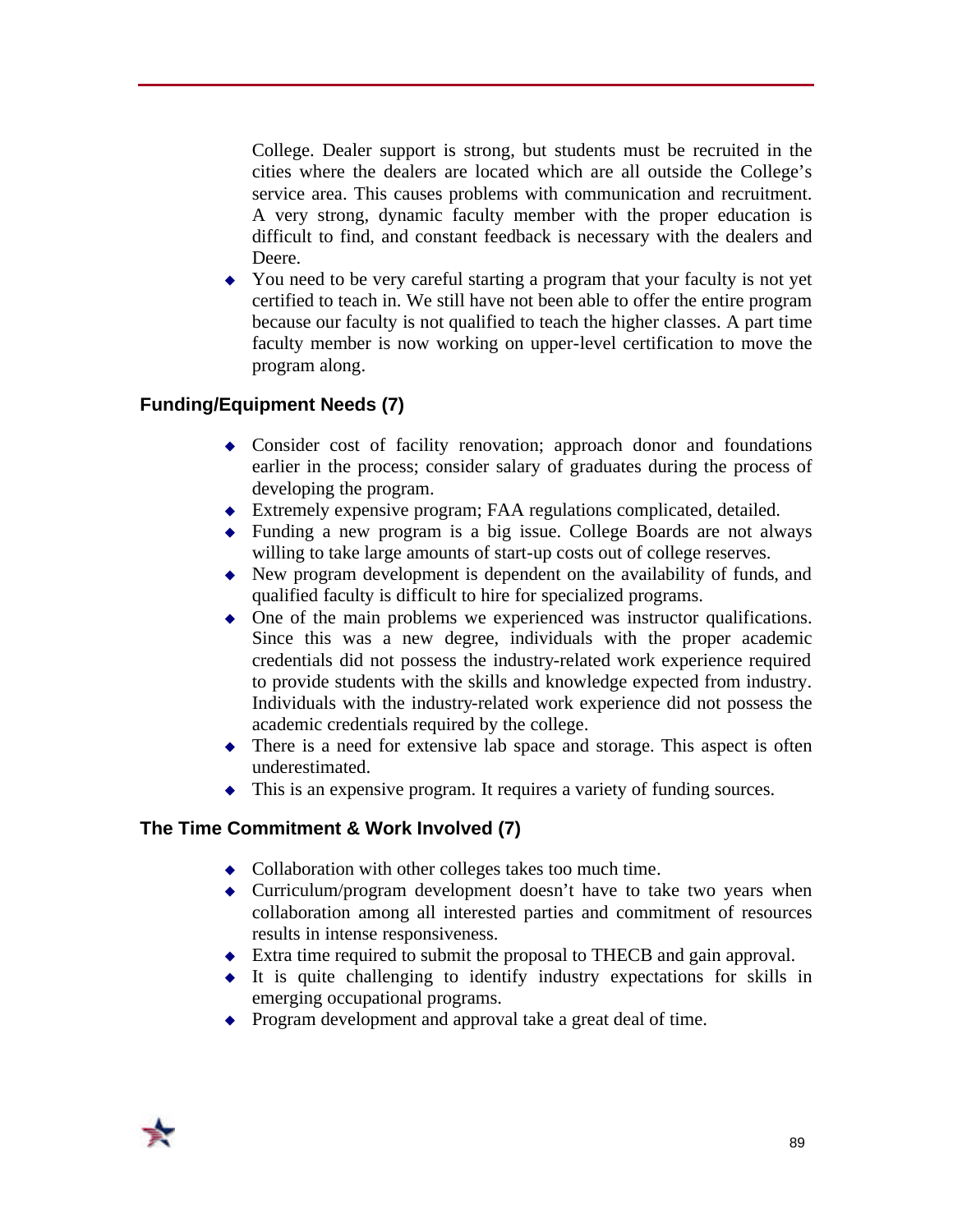- $\triangle$  Starting this program was a lot of work. I was responsible for 99% of the required paperwork. The folks at the THECB were a great help, especially Rob Franks, who was assigned my case.
- $\bullet$  This process was very complicated. We had already gone through receiving approval for the certificate, but had to go through the whole process to create the Associates of Applied Science degree. Another issue was due to the WECM process. Since EMS courses were revised to WECM at the same time the Texas Department of Health was evaluating their requirements, it caused additional work. If the revision to WECM could have waited until the TDH had completed their evaluation, it would have helped.

#### **The Importance of Communication (3)**

- $\bullet$  Collaborative programs have hurdles to overcome. Communication between partners is vital and difficult at times.
- $\triangle$  Need to establish better rapport with the local high schools.
- Communications and expectations as to expected outcomes must be clearly stated to administration, faculty, and students in order to successfully obtain the outcomes determined at the beginning of the program.

#### **Other "Tips" (8)**

- $\bullet$  Be careful when one large industry cites a need that is 100 times beyond the scope of the college, then decides not to build the plant.
- $\triangle$  Consider EVERY constituency.
- $\bullet$  External experts who have a following make the job of establishing the program easier.
- $\rightarrow$  How to protect versus other competitive programs within/outside the college, i.e., vs. biology programs in academics.
- $\bullet$  In some areas, challenges exist in helping businesses recognize what skills a graduate will have that will be useful to the company.
- $\bullet$  No new lessons really learned—just reminded us all how difficult it is to start a new program properly.
- <sup>u</sup> Students need more counseling about different IT careers. Most did not know what networking was involved. Much of the curriculum in this area is vendor driven.
- $\bullet$  TWC data does not reflect CE needs like new certification regulations. The need for industry-specific Spanish skills is expanding in the health field.

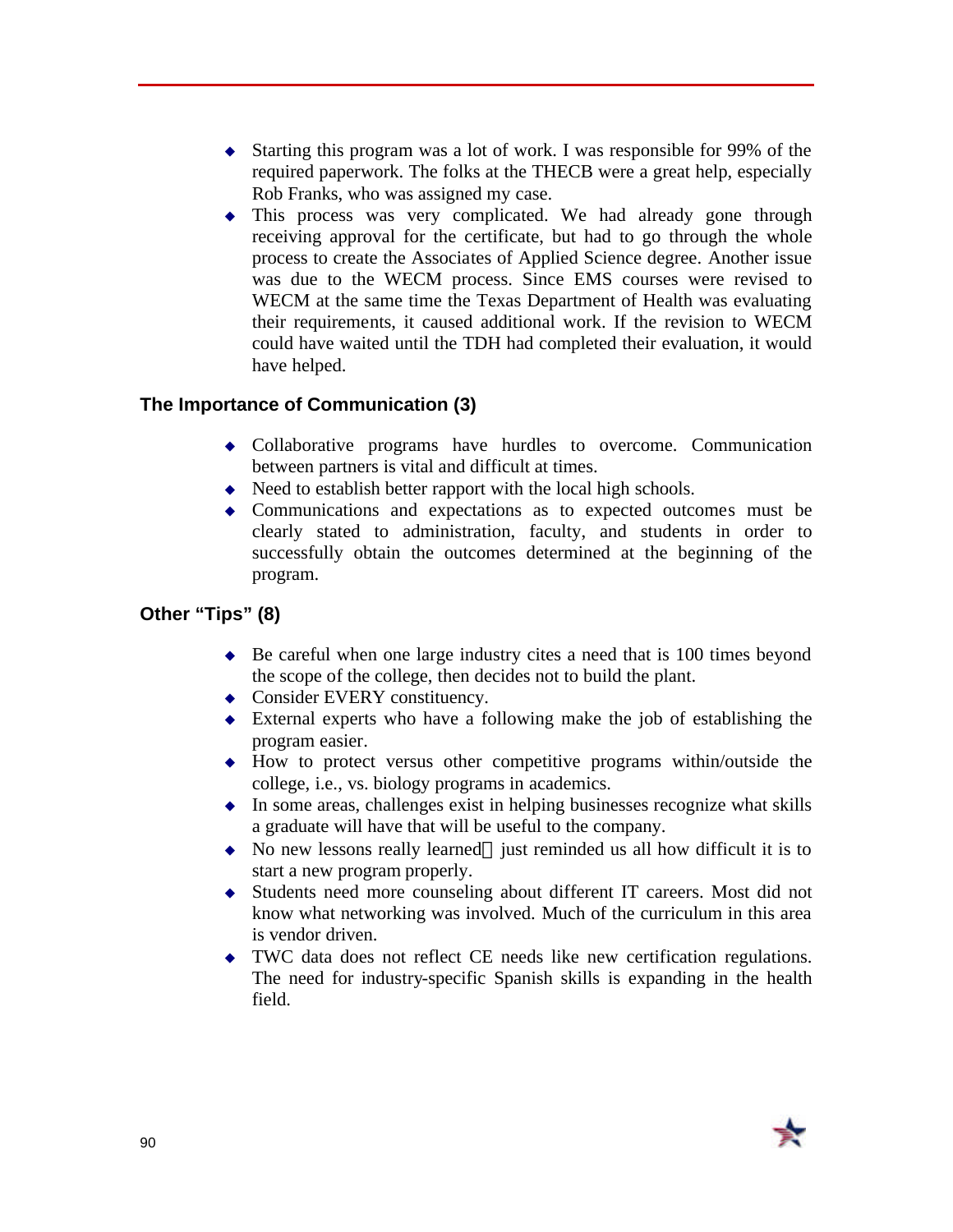## J

## **Other Comments**

- $\triangle$  Changes in West Texas demographics and industry have caused us to look differently at development of new programs.
- I do not know of any new degree or certificate programs on this campus developed during the last five years. There have been many changes to existing programs and addition of some courses, but no new programs for which the questions asked can be answered.
- $\bullet$  Information provided pertains to continuing education program development only.
- $\bullet$  Most programs in this department were not created from scratch in the last five years, but many were revised significantly, mostly based on employer and advisory committee input.
- $\triangle$  Question 17 should not apply in this survey because inmate students were not released from prison.
- Regarding enrollment and graduates: only three students completed the short certificate the first year of enrollment. Many of the six initial enrollees were still in progress working toward the longer certificate of an AAS degree.
- $\bullet$  Technical programs are dependent upon the vitality of the industry in an area. The west Texas region is very hard-pressed to find any high tech industry. Therefore there are limited chances to begin high tech programs that will train people for existing industry.
- $\bullet$  Thanks—anxious to see results. This will be very helpful to all of us in the community college sector.
- $\bullet$  The area for which I provide leadership is strictly academic/transfer (liberal arts). However, during the past two years, there has been crossover, and the academic transfer area has developed workforce education training programs. I will make sure that my counterpart who is Associate Vice President for Workforce Education also completes the survey. If you find that you prefer to have the survey information from workforce

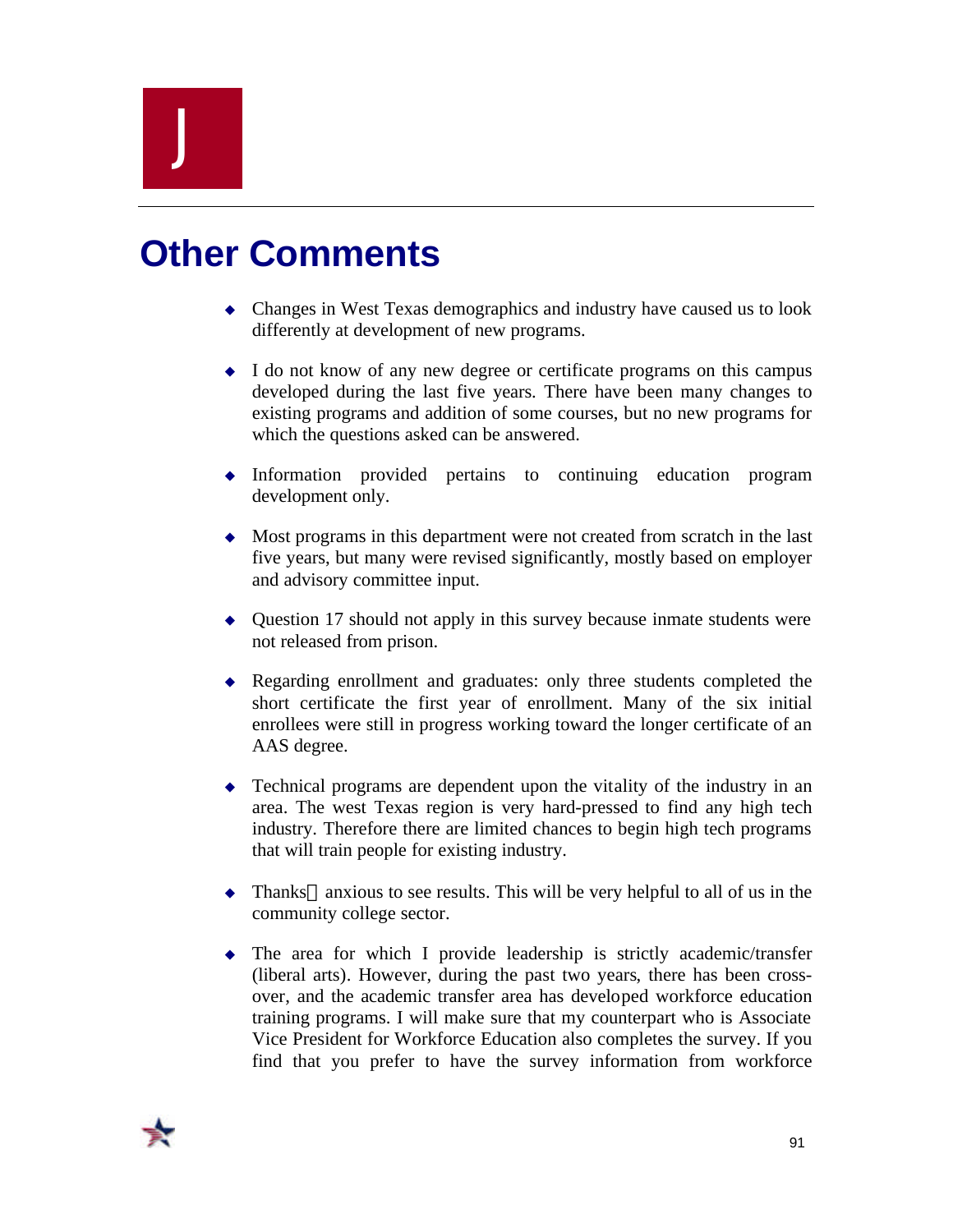programs only, I will understand you not including my responses in the survey. Also, I did not have information available to me today on the number of students who entered, graduated, and were employed two months after completing the program. I will gather that information and forward it tomorrow.

- $\bullet$  The biggest drawback to the start-up of new workforce programs is the lack of start-up funding. It takes two or three years to receive funding from new contact hours generated in the first year of the program. Some programs, such as health and industrial technologies, require a considerable outlay in facilities and capital equipment.
- $\bullet$  The community and technical colleges in Texas are all doing this forecasting for themselves. It would be much more efficient and beneficial for Texas to do it more thoroughly and professionally for the entire state.
- $\triangle$  The Vision Care program has grown from nine students enrolled in fall 2001 to 26 currently enrolled and 19 new students registered for fall 2002 classes. Support from industry vendors, as well as practitioners, has been better than expected with donations of needed equipment and supplies estimated to have saved the college more than \$50,000.
- $\bullet$  With this program we have a situation where inadequate preparation and analysis has brought us to the point of listing a program in our catalog that we have not and currently do not have the expertise to develop and offer all the courses in the program.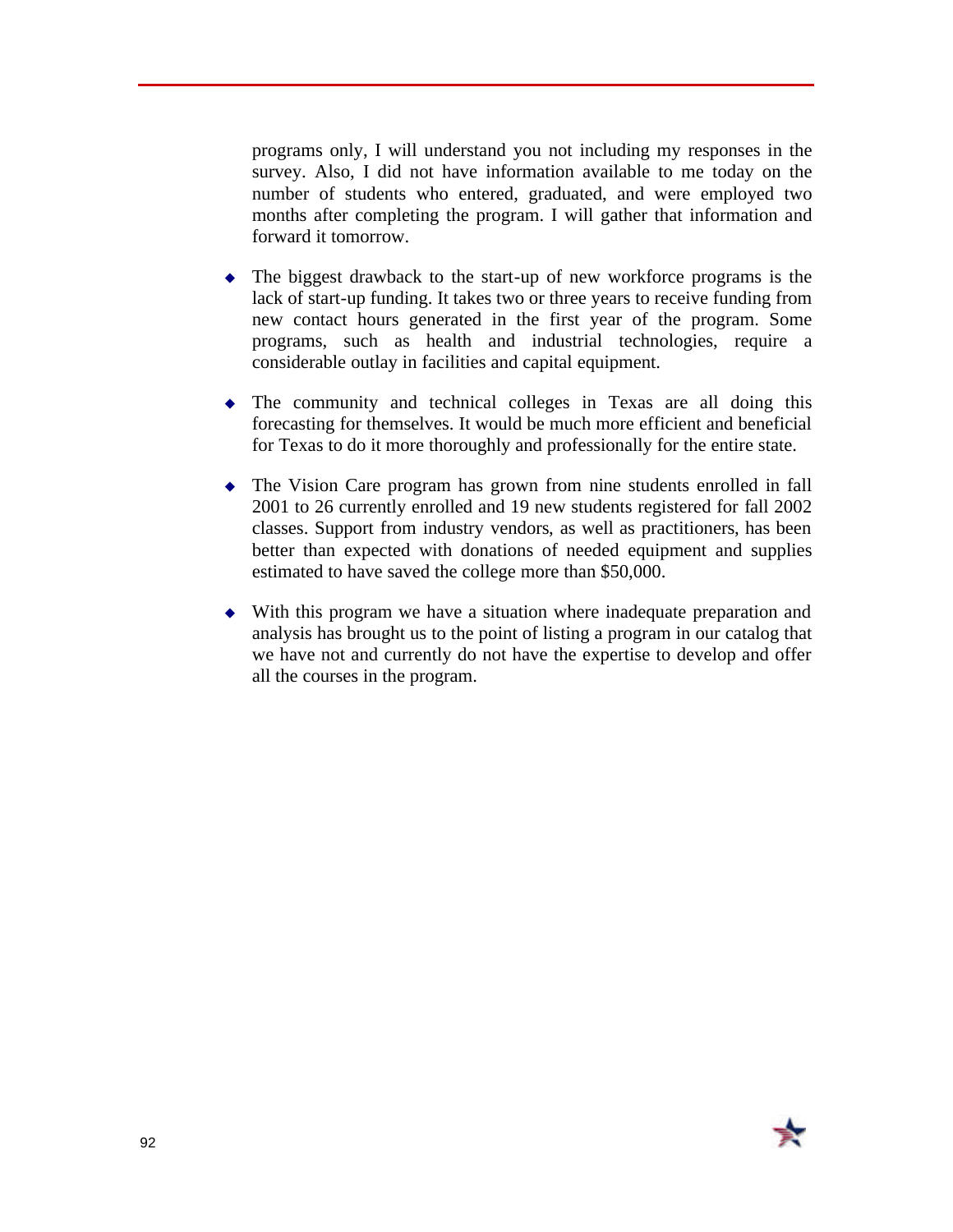

### **PET Identifying Emerging-Technology Programs**

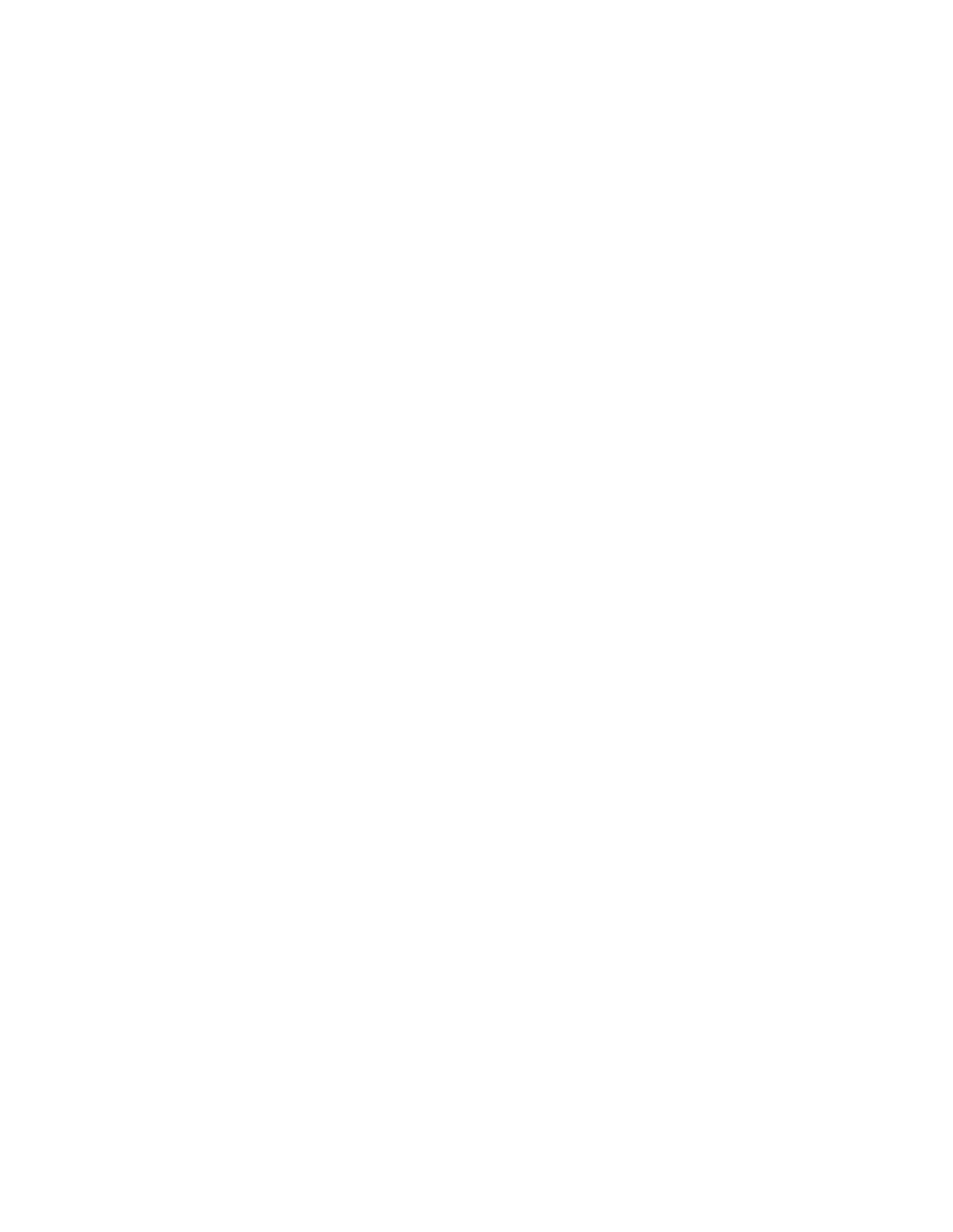## L

### **Techniques & Methodologies Employed by Technology Futures, Inc.**

Listed below are brief descriptions of some of the techniques and methodologies employed by Technology Futures, Inc. in conducting its technology/market forecasts.´ The descriptions explain the rationale on which each technology is based, discuss the ways in which each technology is most commonly used, and indicate whether results are typically quantitative or qualitative in nature. The techniques are categorized by the different ways people view the future—as extrapolators, pattern analysts, goal analysts, counter punchers, or intuitors. Each of these approaches has its advantages and shortcomings. However, our experience has been that more valid forecasts result from the use of all five approaches rather than reliance on any one. Thus, in our technology/market forecasting projects we normally use at least one technique from each group.

#### **Extrapolators**

*Definition*—Extrapolators believe that the future will represent a logical extension of the past. Large-scale, inexorable forces will drive the future in a continuous, reasonably predictable manner, and one can, therefore, best forecast the future by identifying past trends and extrapolating them in a reasoned, logical manner.

*Technology Trend Analysis* is based on the observation that advances in technologies tend to follow an exponential improvement process. The technique uses early improvement data to establish the rate of progress and extrapolates that rate to project the level of progress at various times in the future. Results produced by this technique are typically highly quantitative. In practice, this technique is typically used to forecast developments such as the speed of operation, level of performance, cost reduction, improved quality, and operating efficiency.

*Fisher-Pry Analysis* is a mathematical technique used to project the rate of market adoption of technically superior new technologies and, when appropriate, to project the loss of market share by old technologies. The technique is based on the

 $\overline{a}$ ´ Source: J. H. Vanston, *Techniques & Methodologies Employed by Technology Futures, Inc*. White Paper published by Technology Futures, Inc., 2002.

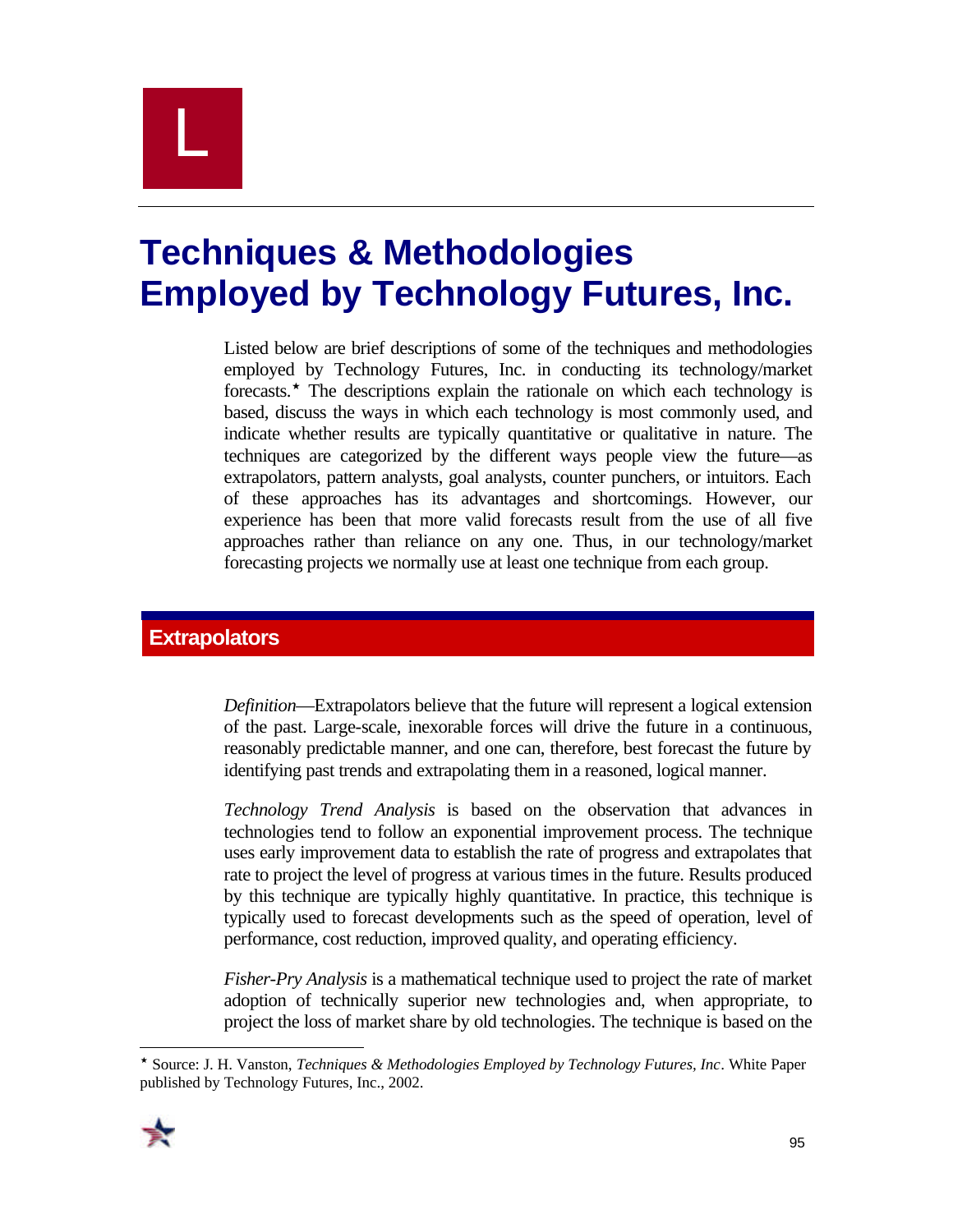fact that the adoption of such new technologies normally follows a pattern known to mathematicians as the "Logistic Curve." This adoption pattern is defined by two parameters. One of these parameters determines the time at which adoption begins, and the other determines the rate at which adoption will occur. These parameters can be determined from early adoption data, and the resulting pattern can be used to project the time at which market takeover will reach any given level. Results produced by this technique are highly quantitative. The technique is used to make such forecasts as how the installed base of telecommunications equipment will change over time, how rapidly a new chemical production process will be adopted, and the rate at which digital measuring devices will replace analog devices in petroleum refineries.

*Gompertz Analysis* is very similar in concept to Fisher-Pry Analysis. It is a better model for adoptions that are driven by the technical superiority of the new technology, but where customers do not suffer any significant penalty for not adopting the new technology at any given time. Like Fisher-Pry analysis, Gompertz analysis projects adoption by use of a two parameter mathematical model. In similar manner, early adoption is used to determine the parameters and the resulting adoption curve. Results are highly quantitative, and the technique is often used to project adoption of consumer products such as high-definition television, camcorders, and new automobile features.

*Growth Limit Analysis* utilizes a mathematical formulation known as the Pearl Curve to project the pattern in which maturing technologies will approach development limits. This can often be useful to organizations for analyzing maturing technologies, setting feasible research goals, and determining the utility of additional development spending. The technique can also be useful in determining if new technical approaches can be used to overcome apparent technical limits.

*Learning Curve* techniques are based on the fact that, as more and more items of a given type are produced, the price of production tends to decrease at a predictable rate. For example, each doubling of the total number of a particular item produced might result in a cost reduction of 15%. In some cases, key technical parameters may improve in a similar pattern. The learning curve phenomenon is reflected as a straight line on log-log graph paper, which makes projection relatively simple. Results from the use of this technique are highly quantitative. The technique can be used for setting price and technical performance targets for developing technologies, particularly in the middle stages of their development.

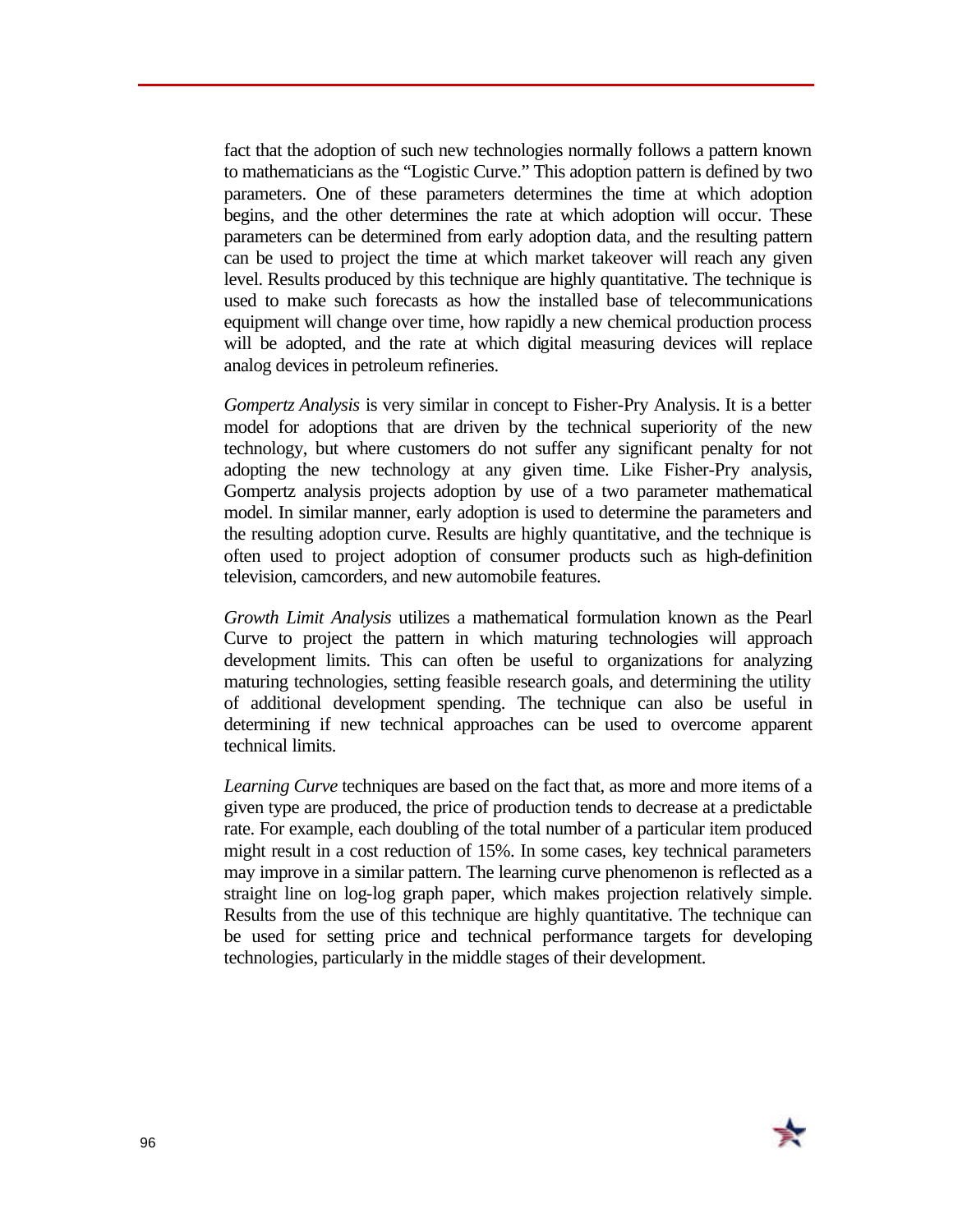#### **Pattern Analysts**

*Definition*—Pattern analysts believe that the future will reflect a replication of past events. Powerful feedback mechanisms in our society, together with basic human drives, will cause future trends and events to occur in identifiable cycles and predictable patterns. Thus, one can best address the future by identifying and analyzing analogous situations from the past and relating them to probable futures.

*Analogy Analysis* is based on the observation that the patterns of technical development and market capture for new technologies are often similar to those for like technologies in the past. In applying this technique, forecasters identify appropriate analogies and analyze similarities and differences. Normally, it is desirable to identify more than one applicable example in order to minimize the probability of selecting false or inappropriate analogies. The results from application of this technique are typically semi-quantitative in nature, and they are often presented as a range of possibilities rather than a single projection.

*Precursor Trend Analysis* takes advantage of the fact that, often, the development of one technology lags the development of a related one by a constant period. For example, the first application of technical advances in passenger cars typically occurs approximately four years after their application in racecars. Similarly, the application of new technologies in commercial products tends to follow laboratory demonstration by a relatively constant period. One can, thus, project the status of the lag technology at some future date by observing the status of the lead technology today. This technique also allows the extension of lag technology forecasts by building on forecasts of lead technologies. Results from using this technique are highly quantitative.

*Morphological Matrices* provide a formal method for uncovering new product and process possibilities. In applying this technique, users first determine the essential functions of the product or process. Next, the different means by which each of these functions could be satisfied are listed. Finally, the matrix can be used to identify new, reasonable combinations of these means that could result in practical new products or processes. Results of the application of this technique are qualitative in nature. The technique can be used to identify non-obvious, new opportunities for a company. This technique can also be used to identify products and processes that competitors might be developing or considering.

*Feedback Models* provide a means for tracking the interactions that will connect technical, economic, market, societal, and economic factors as the future unfolds. In using this technique, computer models are developed that mathematically specify the relationships between each of the relevant factors. For example,

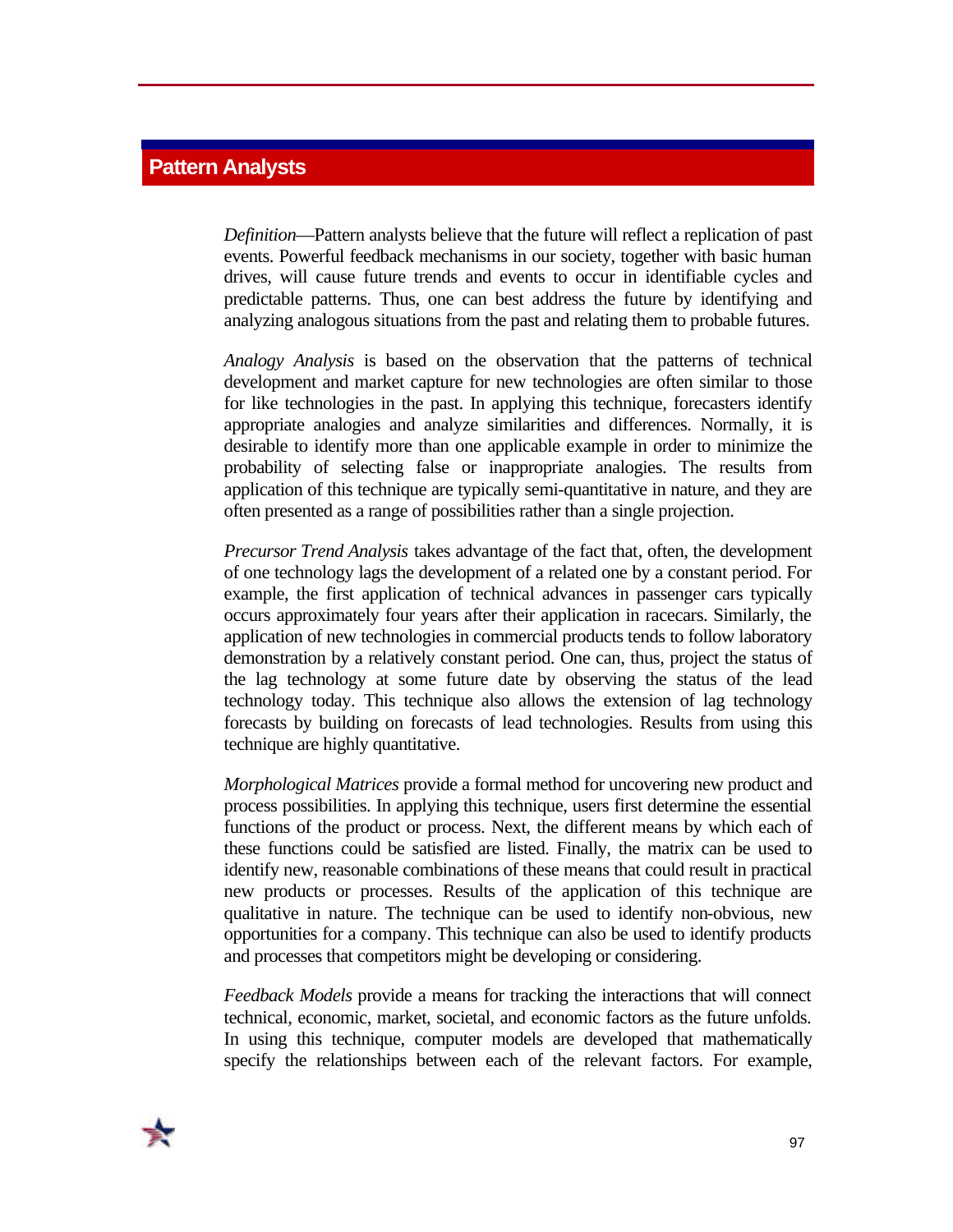advances in technology may result in improved products that may result in increased sales that may provide more funds for further advances in technology. The results of this technique are highly quantitative, but are often used to examine qualitative consequences of trends, events, or decisions. The technique is most commonly used in the formulation of high-level strategies or policy.

#### **Goal Analysts**

*Definition*—Goal analysts believe that the future will be determined by the beliefs and actions of various individuals, organizations, and institutions. The future, therefore, is susceptible to modification and change by these entities. Thus, the future can best be projected by examining the stated and implied goals of various decision makers and trendsetters, by evaluating the extent to which each can affect future trends and events, and by evaluating what the long-term results of their actions will be.

*Impact Analysis* provides a simple, formal method for taking into account the fact that, in a complex society such as ours, trends, events, and decisions often have consequences that are neither intended nor foreseen. The technique combines the use of left-brain and right-brain thinking to project the secondary, tertiary, and higher-order impacts and implications of such occurrences. Results are qualitative in nature. The technique is often used to analyze potential consequences of projected technical advances or to determine areas in which forecasting efforts could best be directed.

*Content Analysis* is founded on the concept that the relative importance of social, political, commercial, and economic issues are reflected by the amount of media attention the issue receives. Thus, by measuring changes in such factors as column-inches in newspapers, time allocated on television, and, more recently, numbers of items on the Internet, forecasters can project the direction, nature, and rate of change. In the technical arena, this technique can, to some degree, be used to project advances in new technologies, as well as growing market attraction. The results are often displayed in a quantitative format. However, they are typically used only for qualitative analysis.

*Stakeholder Analysis* is a formal method for measuring the influence that various individuals and institutions can have on the way the future develops.

 $\bullet$  It explicitly identifies those people and organizations, internal and external, that have a "stake" in particular decisions, projects, or programs.

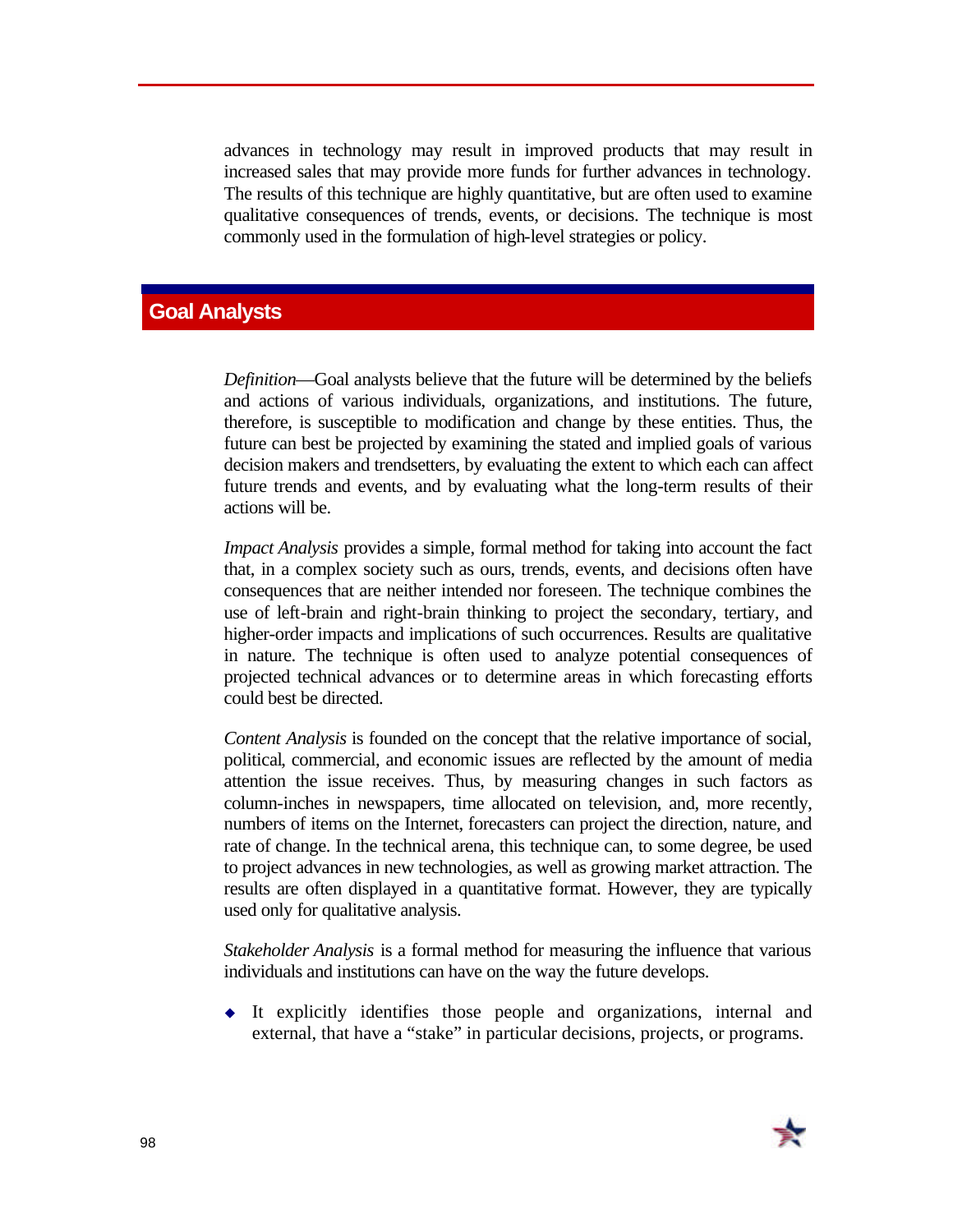$\bullet$  It analyzes the importance that each individual or group assigns to these issues and the relative influence they may have on developments.

The results from this technique are normally semi-quantitative. It is often used to test the validity of forecasts that might be impacted by unexpected opposition or support.

*Patent Analysis* is based on the presumption that increased interest in new technologies, together with conviction of their practicality and appeal, will be reflected in increased R&D activity which, in turn, will be reflected by increased patent activity. Thus, it is presumed that one can both identify new technology opportunities and assess the state of development of given technologies by analyzing the pattern of patent application in appropriate fields. Results are often presented in quantified terms; however, their use in decision-making is normally based on a qualitative evaluation.

#### **Counter Punchers**

*Definition*—Counter punchers believe that the future will result from a series of events and actions that are essentially unpredictable and, to a large extent, random. Therefore, one can best deal with the future by identifying a wide range of possible trends and events, by carefully monitoring developments in the technical and social environments, and by maintaining a high degree of flexibility in the planning process.

*Scanning*, *Monitoring*, and *Tracking* techniques are founded on the observation that, for most new technologies, a finite—often considerable—amount of time is required to traverse the steps between ideation and commercialization. Thus, if one is alert, changes in technology, market, and other business factors can be discerned in time to take advantage of them. All three techniques are employed to identify and evaluate developments that might materially impact the organization's operations and strategies. Although the three techniques are similar in many respects, they differ in purpose, methodology, and degree of focus. *Scanning* seeks to identify any trend or event that might impact the organization and is, therefore, by design, essentially unfocused. *Monitoring* is designed to follow general trends in specified areas and is, thus, more focused than scanning. *Tracking* is designed to carefully follow developments in a limited area and is, consequently, highly focused. Results from each of these techniques can vary between highly quantitative to basically qualitative. However, in general terms, results are less quantitative in scanning activities and more quantitative in tracking activities.

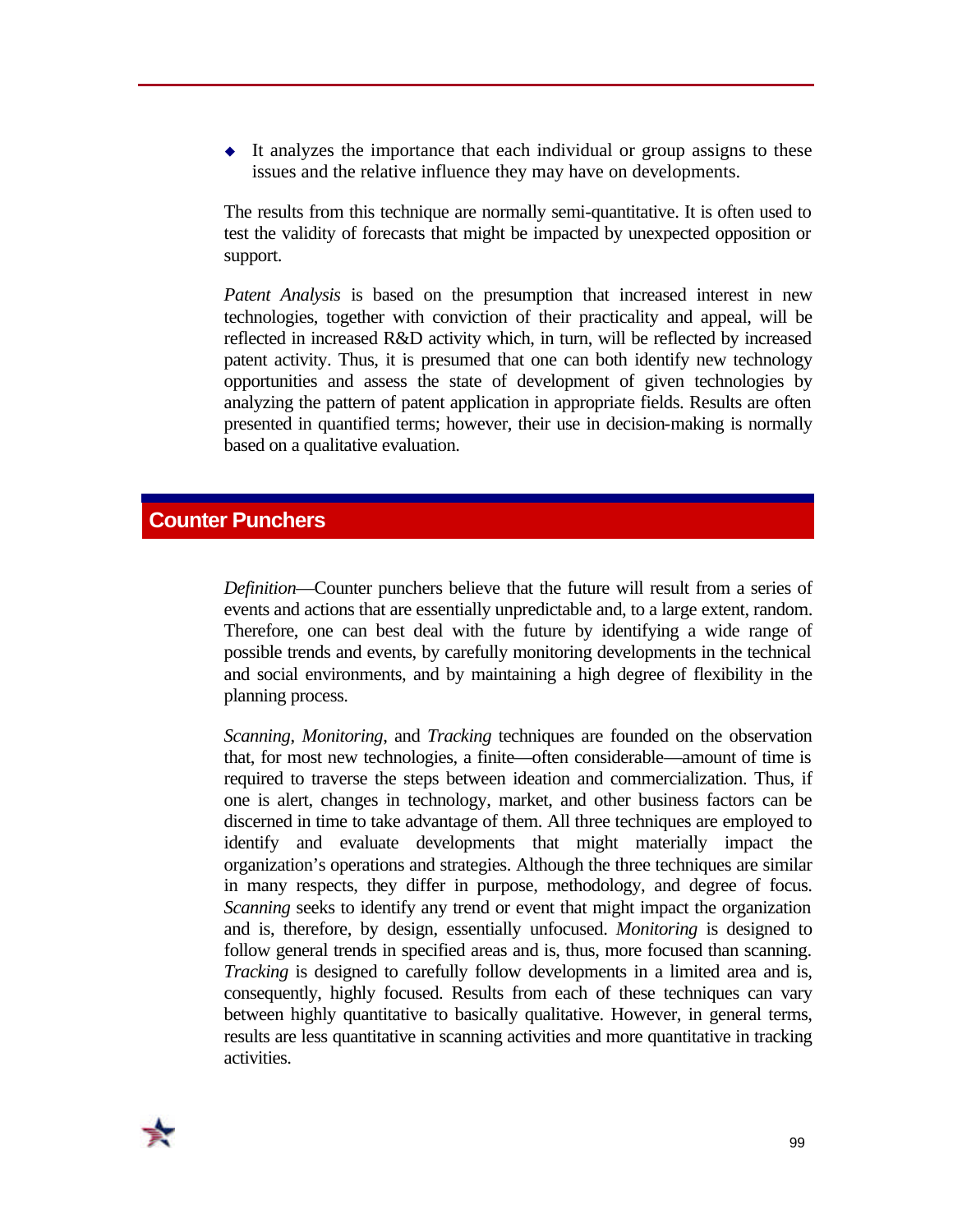The *Alternate Scenarios* technique provides a structured method for integrating a number of individual forecasts into a series of comprehensive, feasible narratives about how the future might develop. It provides a vehicle for combining many forecasts in a format that allows decision makers to effectively relate the implications of the combination of all forecasts. The results from this technique can range from highly quantitative to purely qualitative, depending on the objectives of the effort, its organization, and purposes to which it will be put. This technique is typically used to assist executives in critical decision-making. Although a single scenario can be used for making decisions, the use of a series of alternate scenarios allows executives to take into account the fact that the future can never be projected with certainty. It also enables determination of how appropriate flexibility can be built into plans.

*Monte Carlo Models* are computer models that take explicit account of the fact that all projections of future trends and events are, fundamentally, probabilistic in nature. In this technique, all of the steps involved in the development of a new technology are identified, and their interrelationships specified in a mathematical model. Numerical values are assigned to the probability of each event occurring in various ways and to the length of time it will take each event to occur. The model is then run numerous times to determine the probability of various overall outcomes. The results of the technique are highly quantitative, and the technique can be used to project technology development times and patterns, to allocate resources, and to track the development of emerging technologies.

#### **Intuitors**

*Definition*—Intuitors are convinced that the future will be shaped by a complex mixture of inexorable trends, random events, and actions of key individuals and institutions. Because of this complexity, there is no rational technique that can be used to forecast the future. Thus, the best method for projecting future trends and events is to gather as much information as possible and then to depend on subconscious information processing and personal intuition to provide useful insights.

The *Delphi Survey* technique is a method for taking advantage of the talent, experience, and knowledge of a number of experts in a structured manner that allows an exchange of divergent views without direct confrontation. The technique involves initial projections, usually in quantitative terms, of future events. After the initial projections are correlated, participants are asked to explain, anonymously, their differences in a series of follow-up rounds. Results are normally semi-quantitative. The technique can be used to:

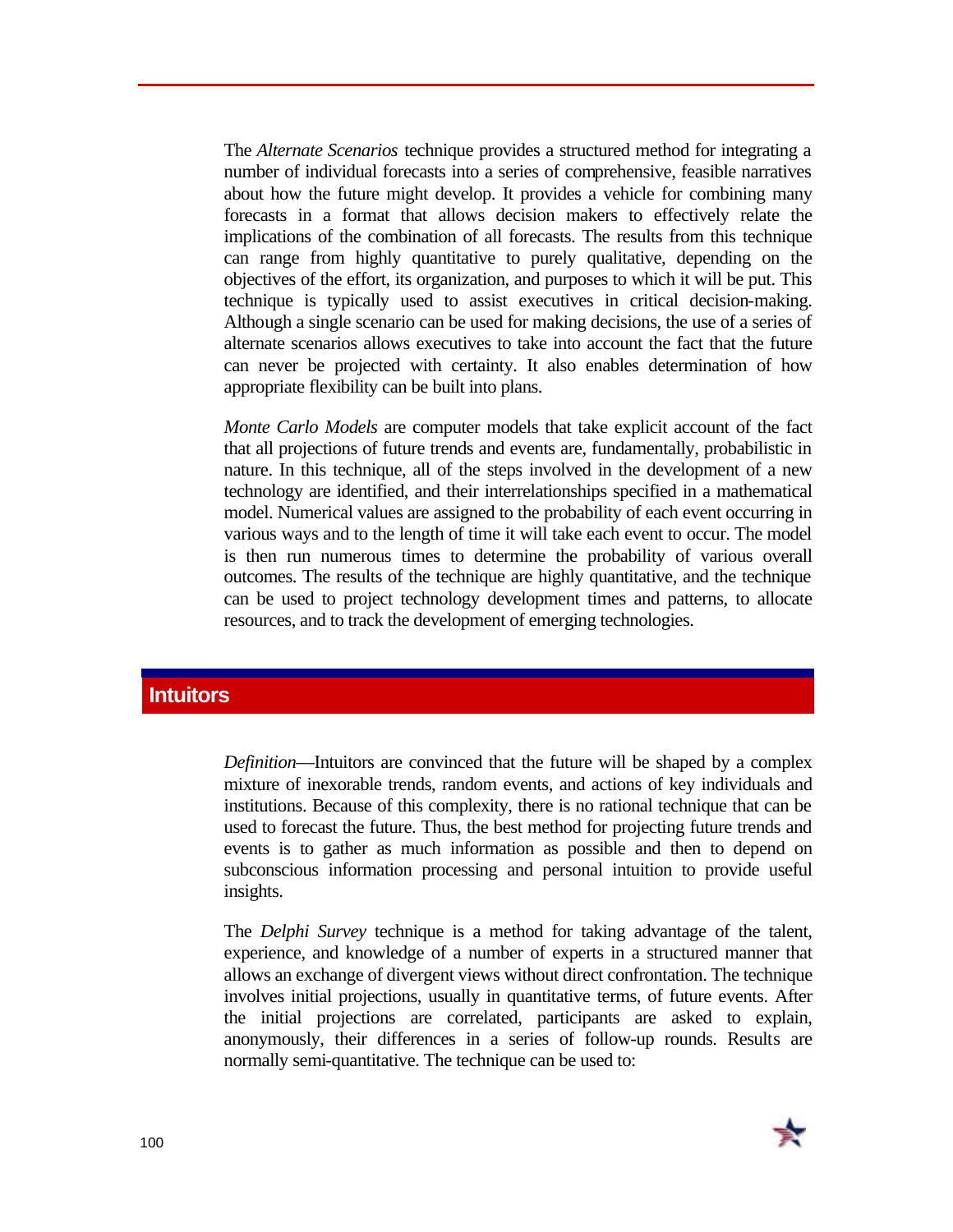- $\rightarrow$  Project future technical, market, and other developments.
- Uncover fundamental differences of opinion.
- Identify non-conventional ideas and concepts.

*Nominal Group Conferencing* is a formal technique for structuring the input from a number of subject matter experts. The technique is similar in some ways to "brainstorming," but its structure requires all participants to take active part in the process. It also requires participants to use their brains in different ways:

- $\bullet$  Individually generate new ideas.
- $\bullet$  Silently assess the ideas of others.
- Jointly examine the implications of new ideas with others.
- $\rightarrow$  Formally evaluate a series of options.

The results of employing this technique are typically semi-quantitative. Nominal Group Conferencing is often used to project future developments, uncover new business opportunities, or identify new solutions to old problems.

*Structured* and *Unstructured Interviews* are methods for gathering and correlating the thoughts and opinions of a collection of experts about how the future will unfold. *Structured Interviews* are similar to traditional opinion polls in that the people conducting the interviews know ahead of time the information they are seeking, and the interview is organized to get this information as efficiently as possible. The use of personal interviews rather than written surveys promotes participation, decreases the probability of misinterpretation, and assists in assessing the qualification of participants. Results are typically quantitative in nature and can be used to project such items as potential market size, rate of technical advance, and general business factors. *Unstructured Interviews*, on the other hand, are used when the subject area to be addressed is less well defined. The interviewer begins each session with only a limited concept of how the interview will be structured. In large measure, each question is based on the answer to the previous question. The interview is essentially free form, and the results can be either qualitative or semi-quantitative. This technique is particularly valuable in identifying key issues, clarifying general concepts, identifying additional experts, and formulating future structured interviews and surveys.

*Technology Advantage Management* is a technique designed to integrate technology, market, and competitive factors in order to gain advantage from advances in technology. New technologies are examined in light of each of these factors using a two-dimensional, nine-element format called the Technology

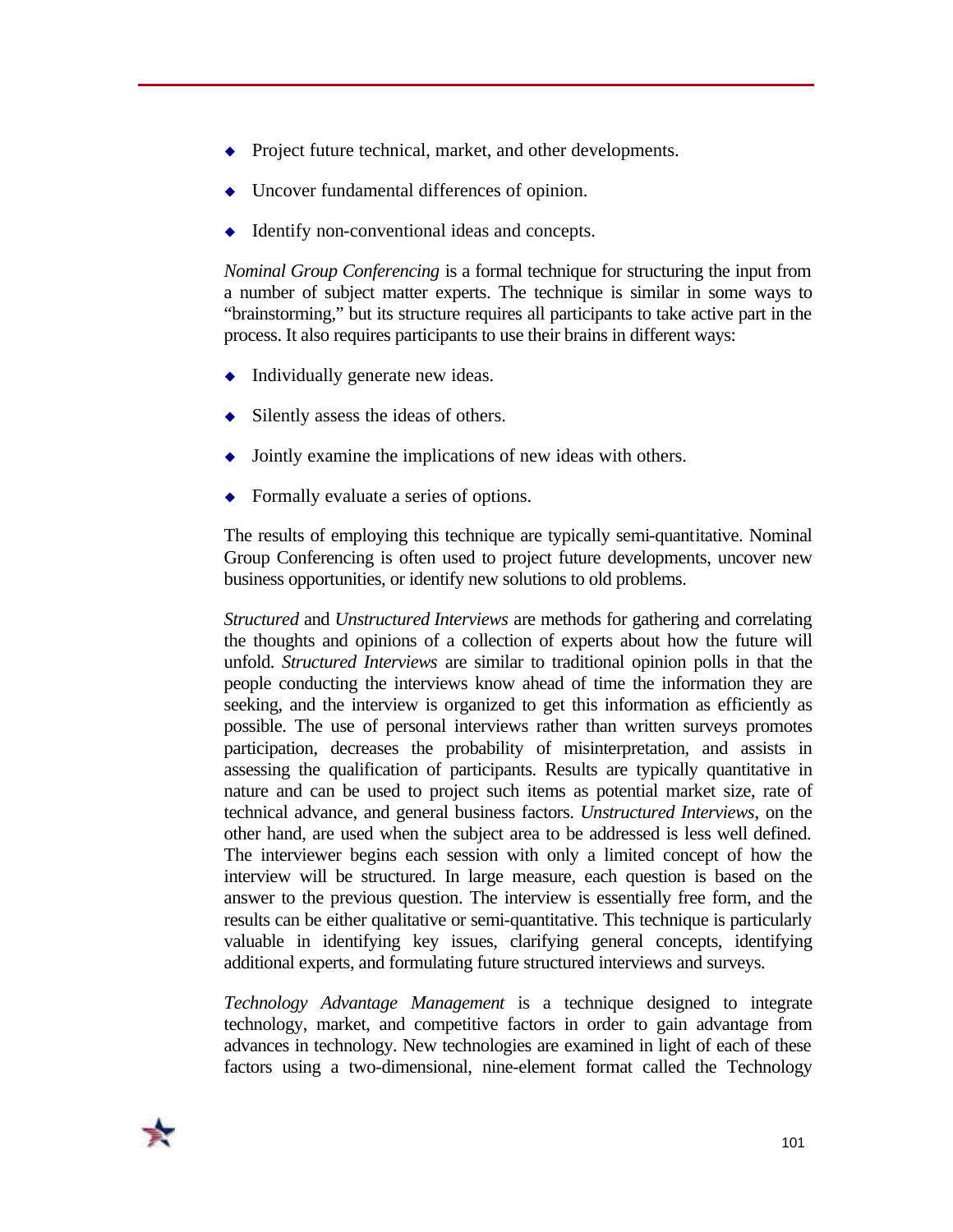Advantage Matrix (TAM). The use of this "map" allows concurrent analysis of each of the factors in terms of business opportunities, organization goals and objectives, and existing and desired programs, resources, and culture. Results range from qualitative to highly quantitative depending on objectives, project organization, and nature of use. The technique is typically used to define strategies, optimize resource allocation, and guide cultural change.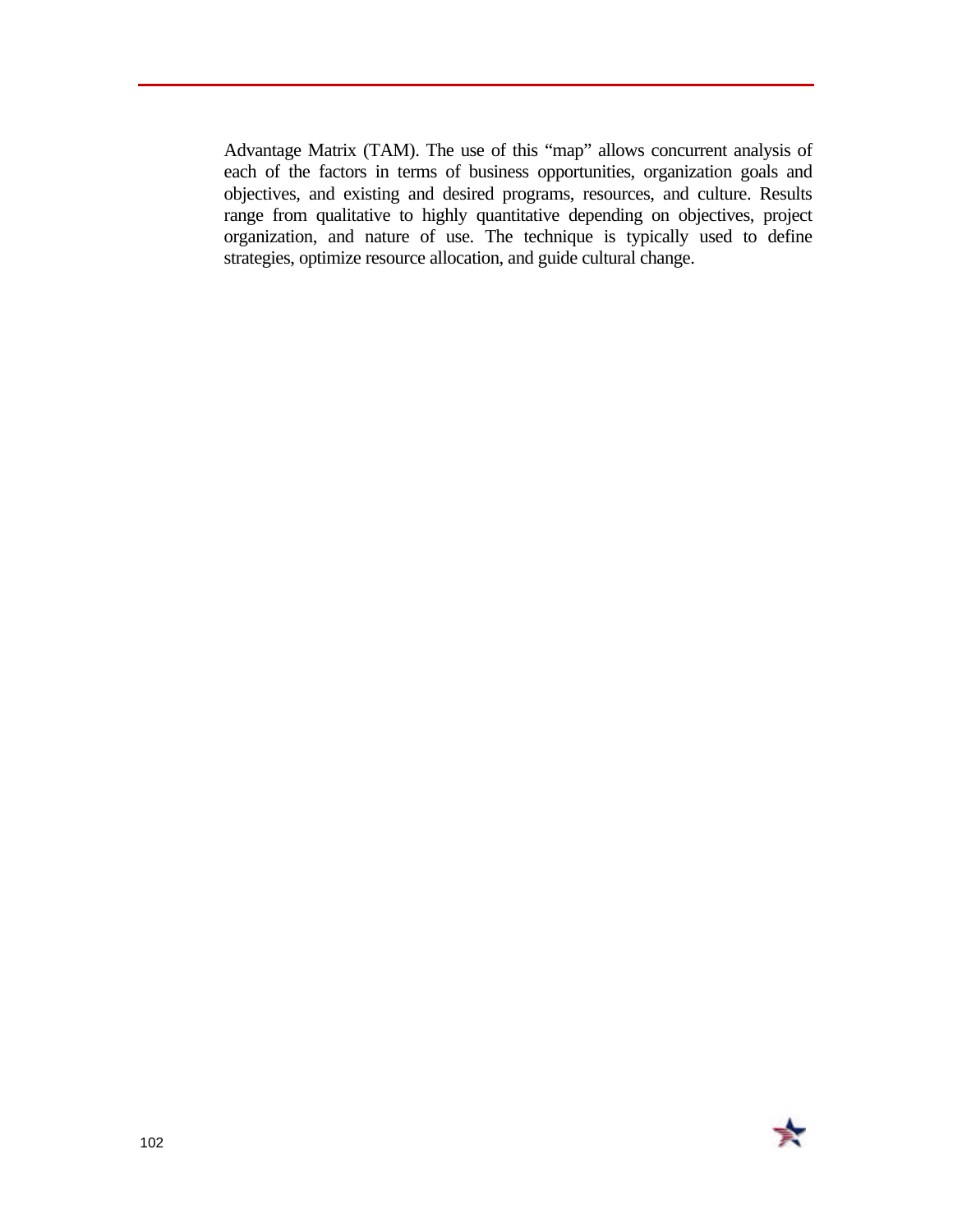# **Biometrics Authentication**

Biometrics authentication<sup>\*</sup> processes fall into three general categories:

- $\triangle$  Authentication of a person for entry into an information technology (IT) system.
- $\blacklozenge$  Authentication of individual input material, e.g., messages, into an IT system.
- $\triangle$  Authentication of the person seeking to extract information from an IT system.

Approaches to authentication are based on:

- $\bullet$  What you have, e.g., an electronic passkey, smart card, or token.
- $\blacklozenge$  What you know, e.g., a password or personal identification number (PIN).
- Who you are, e.g., physical characteristics and identifiable action patterns.

By direction, this forecast will focus on the last of these three approaches. However, one interesting example of the "what you know" approach (Passface) will be discussed in the section describing facial recognition techniques.

Techniques based on "who you are" are generally referred to as "biometrics" technologies. Biometrics technology involves the automatic identification or identity verification of an individual based on measurable physiological and/or behavioral characteristics. With the introduction of biometrics, there is a shift in focus from a knowledge-based recognition system, i.e., what you have and what you know, toward the presence of a physical or behavioral trait, i.e., who you are.

As discussed below, a number of biometrics techniques are currently being used for authentication purposes, a number are now being added to the active inventory, and a number are early in the R&D process.

 $\overline{a}$ ´ Excerpted from *Review and Forecast of Selected Information Systems Technologies* (Austin, TX: Technology Futures, Inc., 1999), prepared for In-Q-It, pp. 191-205.

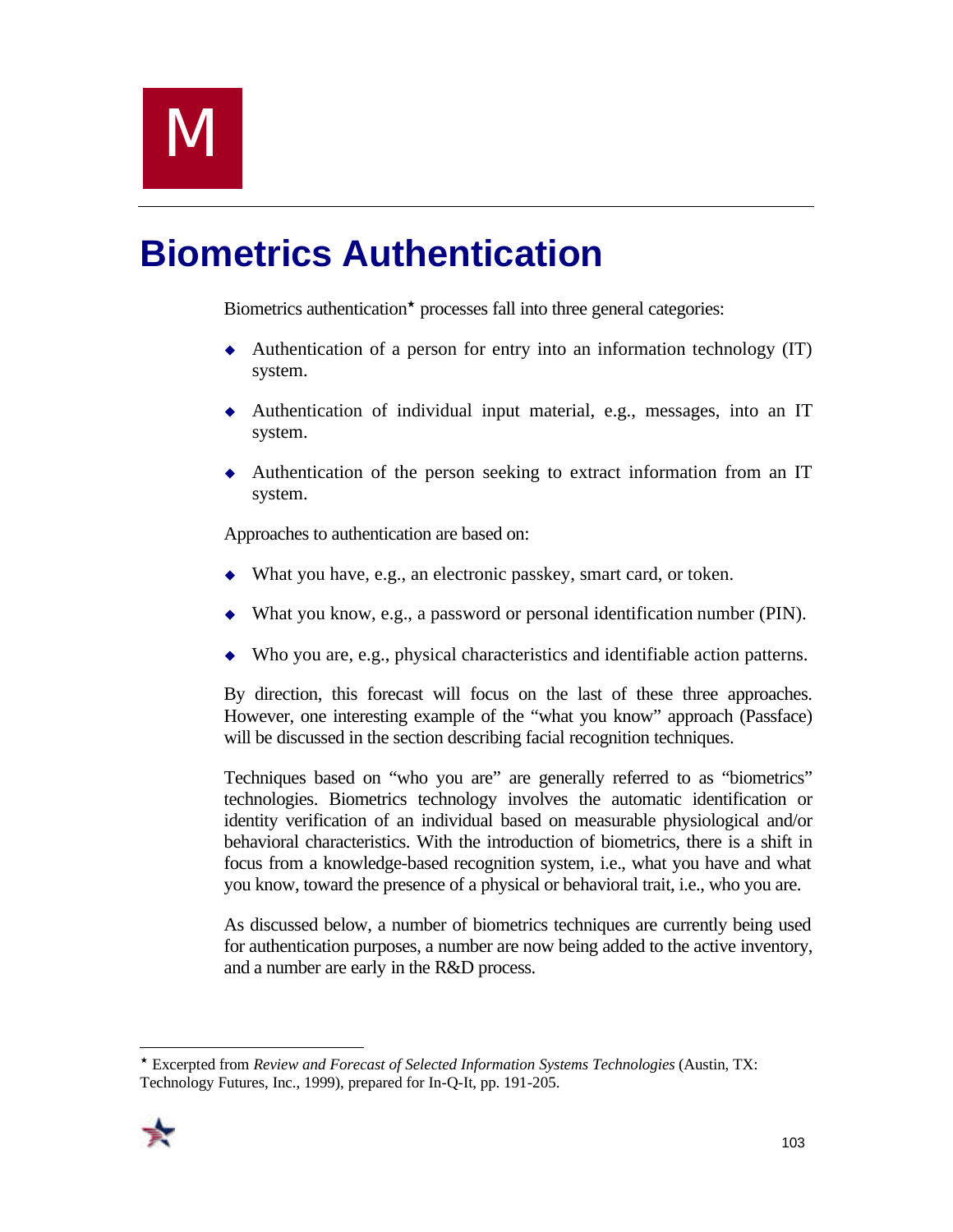Automated biometrics technologies compare a person's unique characteristics against a previously enrolled sample for the purpose of recognizing them, similar to the way our brains function to confirm identity, but on a lesser scale. Typically, biometrics authentication involves three tasks:

- *Enrollment*. Capturing a sample of one or more unique personal characteristics (physiological or behavioral), and then processing the sample to produce a reference for the individual concerned.
- <sup>u</sup> *Association*. Compressing, processing, and comparing with one or more stored samples.
- <sup>u</sup> *Verification*. Interfacing with one or more IT systems to verify information and/or confirm the identity of the enrollee.

Often, authenticated identification of the sender will imply authentication of the input material. In many cases, the techniques utilized to authenticate the person introducing information into the IT system or withdrawing material from the system are similar to the techniques used to gain access to restricted facilities. Commercial biometrics systems for specialized applications such as these have been around for more than 20 years.

Currently, many of the biometrics techniques being used were developed for forensic purposes. The use of these techniques for authentication purposes is usually simpler and less expensive because the system has to make a "one-fromone" match, rather than a "one-from-many" match. That is to say, the system must compare an input sample with an identified stored sample, rather than having to find a match for the input sample from a large number of possible samples.

While early biometrics technologies were developed decades ago, they were normally too expensive and complex for general business use and were therefore limited to highly secure military applications.

As the industry continues to evolve, more recent applications of biometrics have been geared to the private sector. Prices continue to fall, acceptance by the public has increased, and preference over PIN technology is growing. These factors, together with corporations' increasing concern over network security, have contributed to increasing interest in biometrics authentication in the public sector. According to EDN's Senior Technical Editor, Dan Strassberg, "after years of producing relatively high-priced technology for specialized-often governmentfunded—niches, the biometrics industry is expanding. Several companies have announced dramatically less expensive sensors that enable biometrics to target high-volume applications."<sup>1</sup>



<sup>1</sup>  $1$  EDN (May 7, 1998).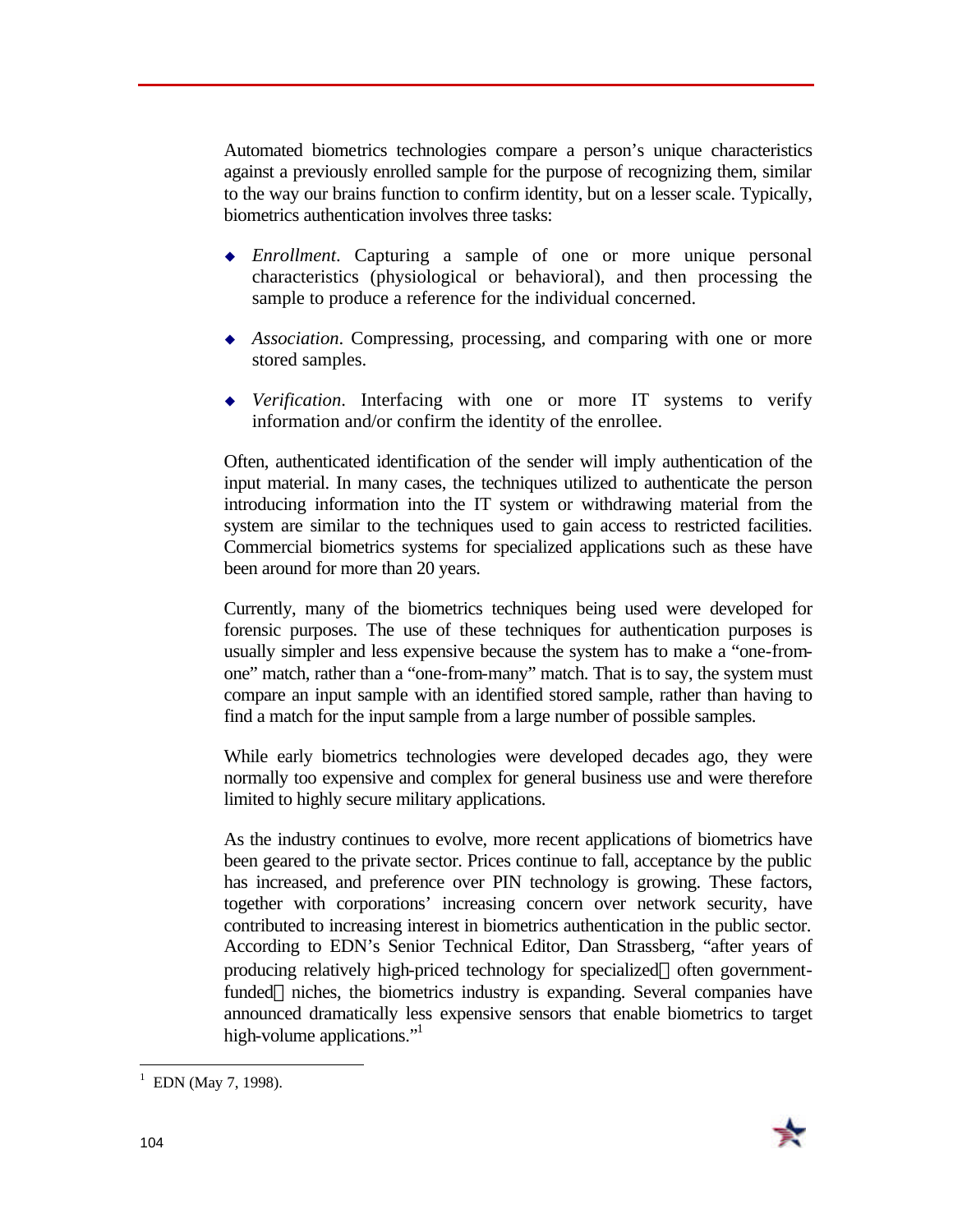The technologies required in biometrics authentication fall into to two categories: those involved in capturing the characteristic sample (hardware) and those involved in matching candidate samples with stored samples (software). To forecast future directions of technical advance, both of these categories must be considered.

There are a number of personal characteristics currently being used or considered for biometric authentication. Those based on physiological characteristics include:

- $\leftarrow$  Fingerprints.
- $\bullet$  Eye characteristics (retina and iris).
- Facial characteristics.
- $\triangle$  Hand geometry (one finger, two fingers, and whole hand).
- $\leftarrow$  Ear characteristics.
- $\leftrightarrow$  Overall body heat pattern.

Those based on behavioral characteristics include:

- $\bullet$  Voice recognition.
- $\bullet$  Dynamic signature verification.
- $\leftarrow$  Keystroke dynamics.
- $\triangleleft$  Gesture analysis.

# **Physiological Characteristics**

### **Fingerprints**

For large-scale positive identification applications, no currently available biometrics technique is comparable with fingerprinting. Traditional fingerprint identification techniques are well established, proven, legally accepted, and mature.

Techniques for recording, archiving, and matching fingerprints have been generally available for many years. Although in the past these techniques have been applied principally for forensic identification, there has recently been

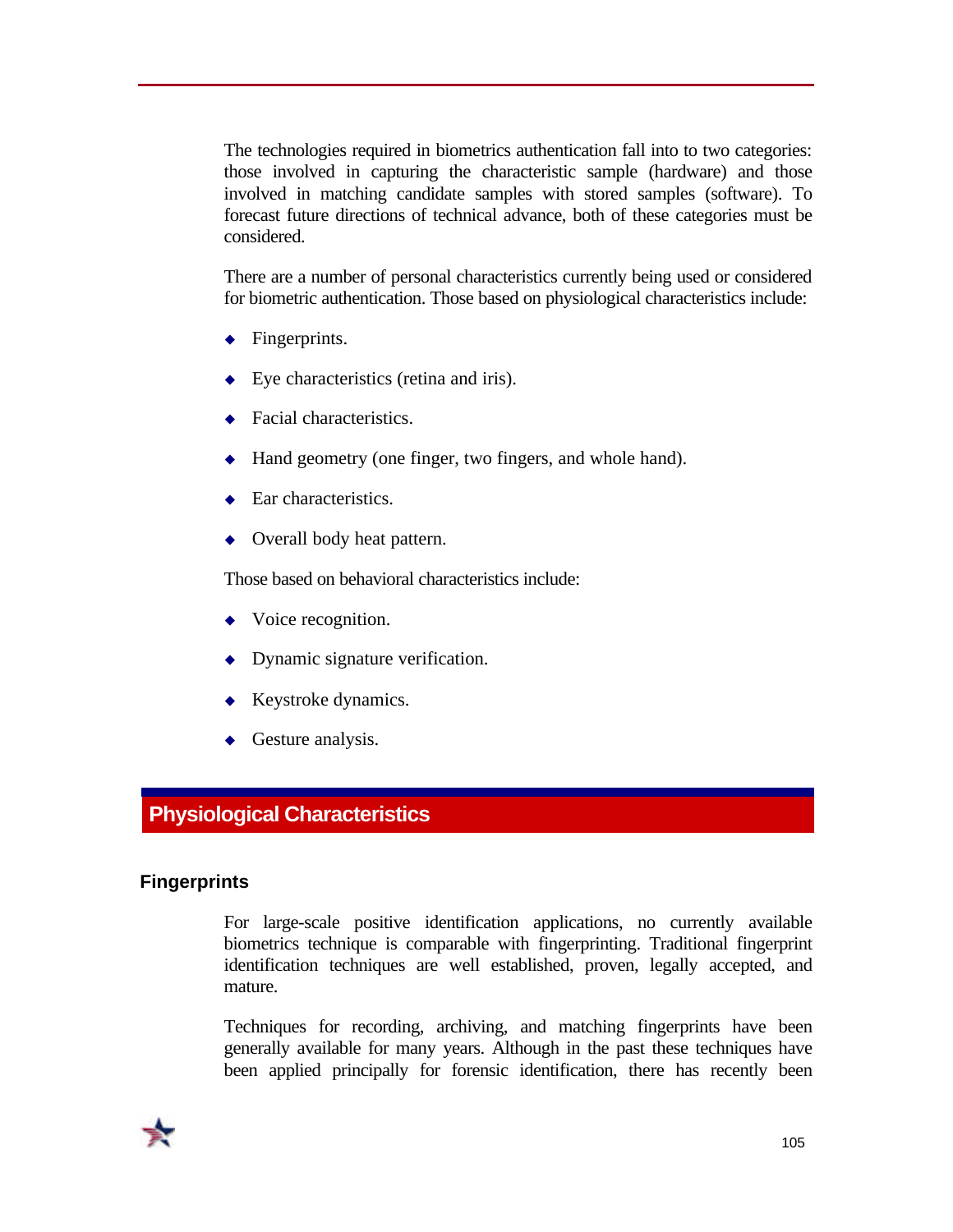increasing interest in using fingerprinting for IT system authentication. The basic principle of fingerprint identification is that the fingers of each person have a pattern of "whorls," "arches," "loops," "hooks," and other shapes unique to that individual. For identification, a single print or a set of prints of a known individual is compared to those of the person to be authenticated. The steps typically involved in fingerprint identification are:

- $\bullet$  Collect constant fingerprint characteristics, i.e., those that remain valid for a lifetime such as overall shape, number of lines, and distances between specific points.
- $\bullet$  Classify fingerprints, i.e., use main fingerprint shapes to identify them with a group of individuals.
- $\bullet$  Identify with certainty, i.e., use fine structure (minutia) of prints to identify a specific individual.

Traditionally, fingerprints have been recorded using ink images on paper. For the purposes of IT authentication, this approach has obvious shortcomings. More recent techniques include:

- <sup>u</sup> *Optic systems*. In this technique, the finger is placed on a platen, usually made of glass, and a picture of the finger is taken. This is the oldest and most mature technology, except for the ink-on-paper technique.
- <sup>u</sup> *Ultrasonic system*. In this technique, the finger is placed on a platen and an ultrasonic image is recorded. Since sound is used for the recording, intimate contact with the platen is not necessary, and usable prints can be recorded even if thin latex gloves are used or if the fingers are dirty. Although this technique has been available for a number of years, acceptance has been limited.
- *Chip-based systems*. In this technique, the finger is placed directly onto a specially designed silicon chip, and the image is recorded electronically. For example, in the capacitive system, sensors register the fingerprint by interacting with the electric field variations produced by the skin's ridges and valleys. The chip then creates an electrical image of the fingerprint. The compact one-chip system is smaller in size than optical systems and requires ultra-low power, consuming less than 1 milliWatt at 5 volts. It also generates a higher quality image than most other identification methods. A working prototype of this imaging technique was demonstrated by Marco Tartagni of the University of Bogata in September 1996 and a paper on the technique is presented in the January 1998 issue of *IEEE Journal of Solid State Circuits*. Development continues at the

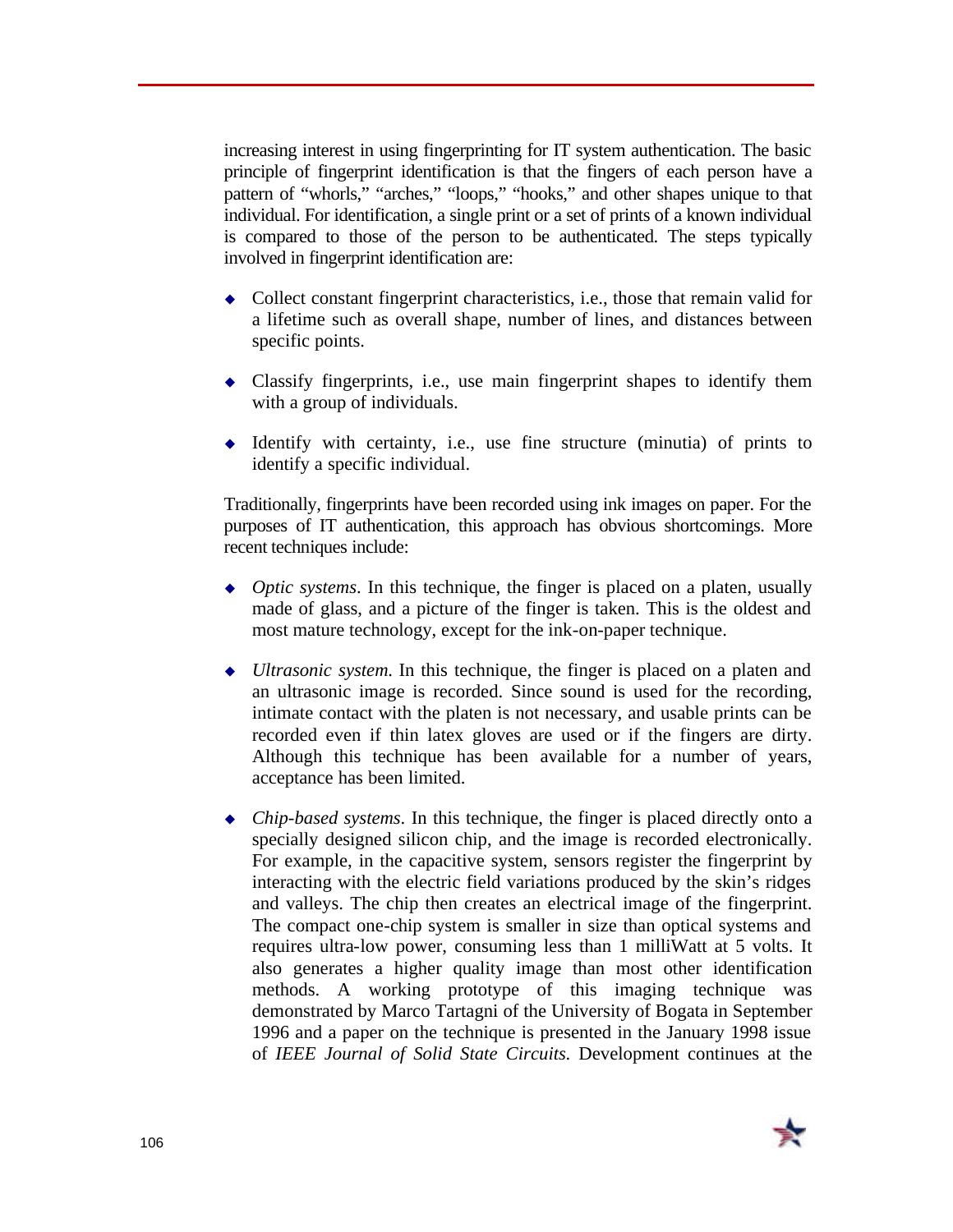University of Bogata and at the SGS-Thompson Innovative Systems Design Group in Berkeley, California.

# **Eye Characteristics (Retina and Iris)**

**Retina recognition**. This technique utilizes a template of the layer of the blood vessels located at the back of the eye (retina). These retina patterns are scanned by a low-intensity light source via an optical coupler and analyzed for characteristic points within the pattern. According to an article in PC Magazine, retina recognition "is probably the single most secure of all biometrics systems. Both the iris and the retina offer the best security because of the distinctiveness of the patterns and the quality of the capture devices."<sup>2</sup>

**Iris imaging and recognition systems**. This technique uses a video camera to capture a sample of the pattern of the iris (the colored portion of the eye). The sample may include corona, crypts, filaments, freckles, pits, radial furrows, and striations. Software is used to compare resulting data against stored templates. The technique is less intrusive than retina recognition, requires no intimate contact between user and recorder, and is generally considered to be highly accurate. This technique is considered to be a great source of identification because the iris is stable throughout one's life, it is not susceptible to wear and injury, and it contains a pattern that is unique to an individual. This technique is further advanced and more widely utilized than retina recognition.

# **Facial Characteristics**

The technique is based on the use of certain facial characteristics unique to an individual. Videoconferencing continues to grow, as does the sale of video cameras. With this increase in the number of video cameras, the use of facial recognition as an identification system becomes more attractive to both consumers and business. The public appears to accept the use of this technique at a level that is similar to public acceptance of the use of static photographs.

- <sup>u</sup> *Eigenface*. In this method, a human face is represented as a linear deviation from a mean or average face. It is presumed that every face can be assigned a "degree of fit" to each of the 150 Eigenfaces. The eigenface information is derived from a computer-based analysis of the digital image of a photo. Eigenhead is a three-dimensional version of Eigenface that also analyzes the shape of the head.
- <sup>u</sup> *Facial metrics*. Two approaches are used in the application of this technique: The first compares feature sizes and relationships, such as nose length and the distance between the eyes. The second matches the most

<sup>1</sup> 2 Neil Randall, *PC Magazine* (March 22, 1999).

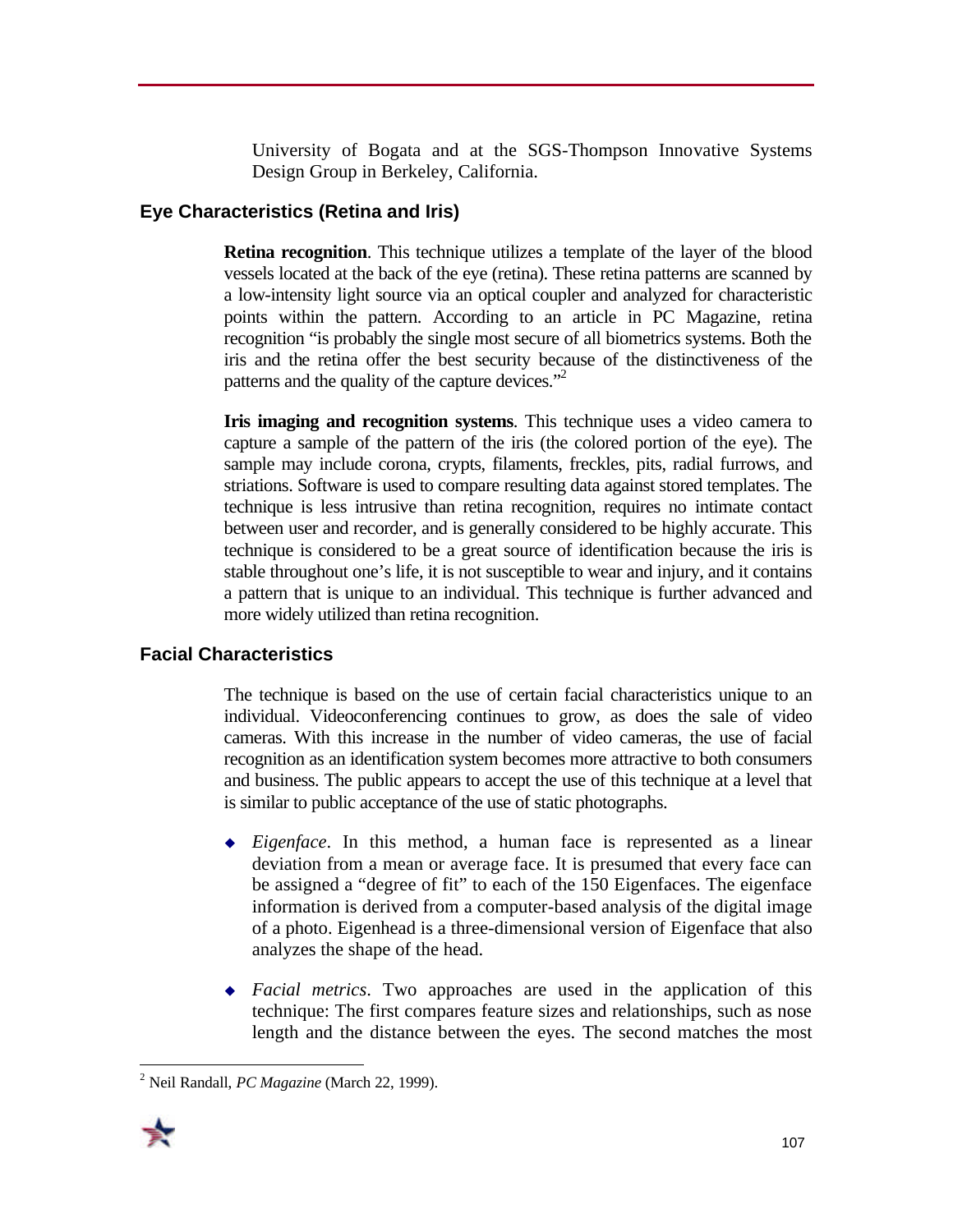significant image data, like the size of the nose, with a record of the face stored in a database.

- <sup>u</sup> *Face monitoring*. This technique uses face recognition technology to monitor the attendance of an authenticated end user at a desktop.
- <sup>u</sup> *Facial thermograms*. This technique senses heat patterns in the face caused by the flow of blood under the skin.
- ◆ *Passface*. Although this technique utilizes a "what you know" approach rather than the "who you are" approach, it is based on similar theoretical underpinnings as the face recognition techniques discussed above. The system was developed and patented by ID-Arts (Visage Developments, Ltd., United Kingdom) in September 1997. Based on the ability of the human mind to remember faces, the user memorizes four faces and then logs onto an IT system by identifying those faces from a random arrangement of decoy faces. ID-Arts has used this ability to remember and recognize faces as the basis of a "cognometric" identity verification system. As an alternative to biometrics, "cognometrics" requires no special hardware and is inexpensive and user friendly. The Passface System is supported by extensive academic research and by experiments conducted by Professor Hadyn Ellis, Head of the School of Psychology at University of Wales (Cardiff). The research behind this system goes back to the 1970s when efforts on machine recognition of faces began.

### **Hand Geometry (One Finger/Two Fingers, Palm, and Whole Hand)**

The finger/hand geometry techniques are easy to use and tend to appeal to the public because they do not raise many privacy issues. Systems based on these techniques are generally fast and have low data-storage requirements. However, they are less accurate than some other approaches. This type of technology was used for a security system at the 1996 Olympic Games.

- <sup>u</sup> *Finger geometry*. One or two fingers are placed beneath a camera that captures the shapes and lengths of the areas of the finger and the knuckles. To determine identity, the system captures a three-dimensional image and matches the data against the stored templates.
- *Palm recognition*. The palm is placed on a hand reader, and the reader captures the three-dimensional image of the various textures (ridges and other minutiae) of the palm.
- <sup>u</sup> *Hand geometry*. The hand is placed on a hand reader, and the reader captures the three-dimensional image of the fingers and knuckles and stores the data in a template.

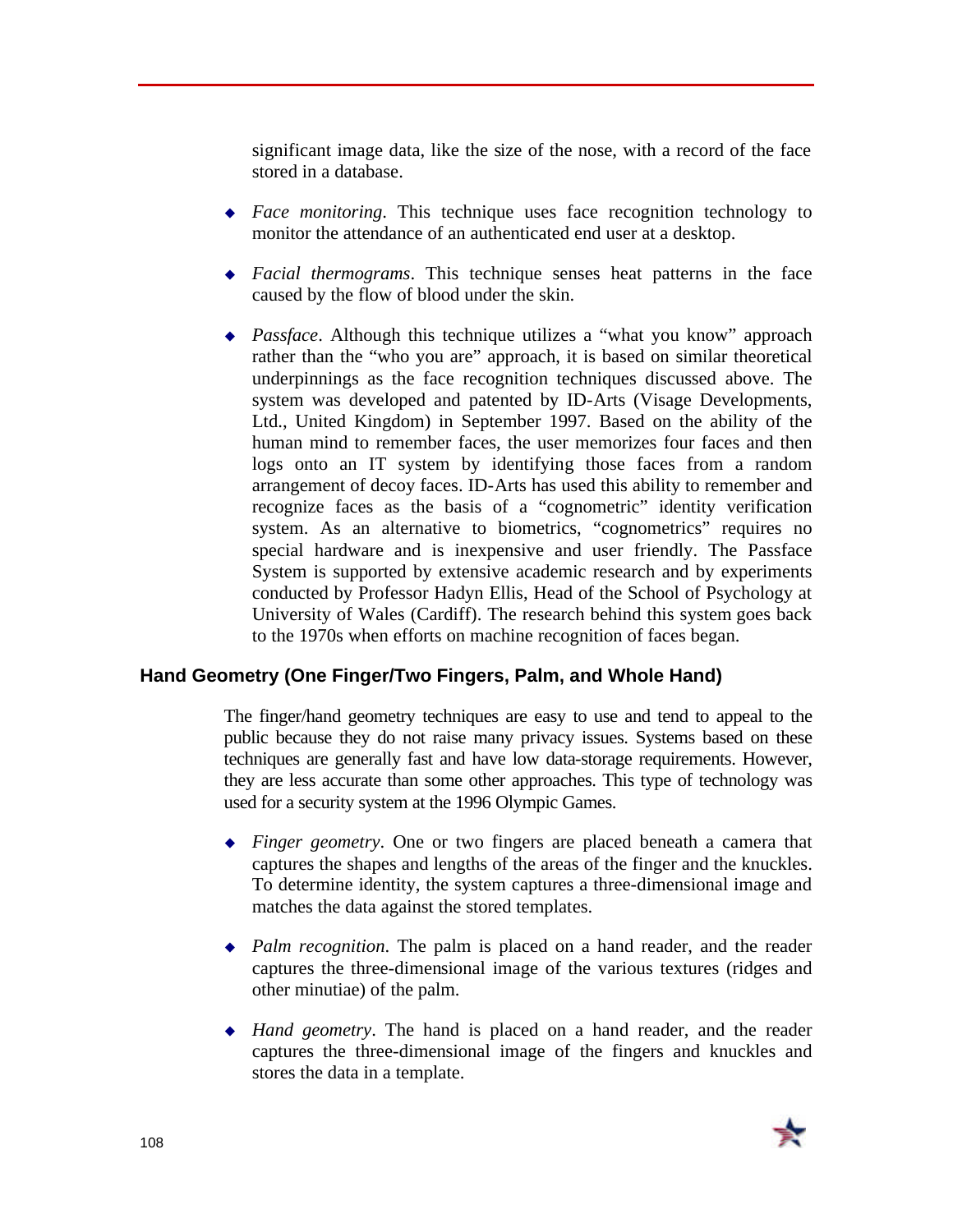# **Ear Characteristics**

At present, there does not appear to be any organization actually using ear shape as a basis of authentication. However, the use of the ear shape to identify a person is being studied by the University of Linz in Austria.

Overall Body Heat Patterns

Although the use of overall body heat patterns has been suggested as a possible authentication technique, there does not appear to be any organization offering a system for commercial use, nor is anyone actually using the technique for authentication.

# **Behavioral Characteristics**

### **Voice Verification**

This technique identifies individuals by comparing their voice/speech patterns with patterns already on file. In using the technique, the system creates a template based upon numerous characteristics, including cadence, pitch, tone, and shape of the larynx. Although the voice pattern is determined to a large extent by the shape of the throat and larynx, this biometrics technique is considered to be a hybrid of physiological and behavioral because there is the possibility that a user could alter his/her speech to generate a false rejection. Background noise is also an issue that could affect the template.

- ◆ *Text-dependent system (fixed-text system)*. This system requires a speaker to say a specific set of numbers or words.
- <sup>u</sup> *Text-independent system (free-text system)*. This system creates voiceprints from unconstrained speech and does not require a speaker to say a specific set of numbers or words.
- <sup>u</sup> *Speaker separation*. This system separates overlapping voices from each other and other background noises.
- <sup>u</sup> *Voiceprint*. This system utilizes a representation of the acoustic information found in the voice of a speaker. A time series of spectralpower-density is generated, which shows how the energy in your voice at different frequencies varies versus time as you vocalize a word or phrase.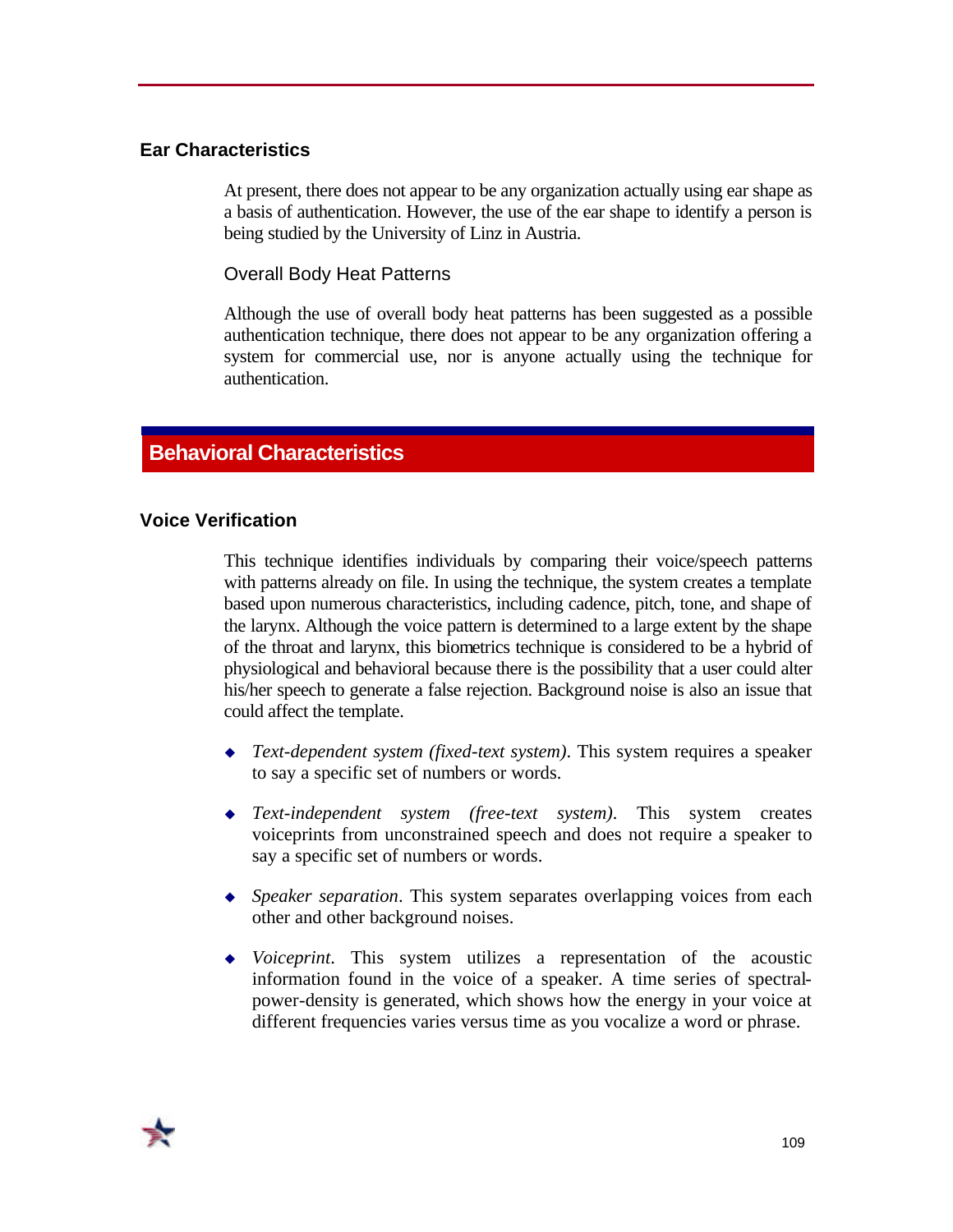### **Dynamic Signature Verification**

This system measures the distinguishing features of both the signature and the process of signing. It analyzes the way an end user signs his/her name. It examines such things as speed, stroke order, stroke count, and pressure exerted by a hand holding a pen, as well as the end product of the signature. Although this biometrics technique tends to be more acceptable to the public than most other systems, the verification is considered to be one of the least accurate. This is due to the fact that the technology measures a behavioral characteristic, and users can easily change their signature to generate a false rejection.

In 1998, approximately 9.7 million handwritten digital signatures were applied to electronic commerce using PenOp's technology. PenOp is forecasting that, in 1999, there will be as many as 20 million signatures, as demand for its technology in online transactions continues to grow.

**Acoustic emission**. This proprietary technique records the movement of the pen tip over the paper fiber to generate acoustic emissions transmitted in the form of stress waves within the material of a writing block beneath the document being signed. Structure-borne elastic waves behave in a similar way to sound waves in the air and can be detected by a sensor attached to the writing block.

### **Keystroke Dynamics**

This technique, currently under development, analyzes typing rhythm when an end user types certain items, such as their user name and password.

### **Gesture Analysis**

Although the use of gesture analysis has been suggested as a possible authentication technique, there does not appear to be any organization offering a system for commercial use, nor is anyone actually using this technique for authentication.

# **Commercial Off-the-Shelf Status**

### **Dynamic Growth**

The commercial biometrics industry is aggressive, dynamic, and growing. According to Erik Bowman, an analyst at CardTech/SecureTech, Inc., as of April 1998, there were roughly 100 vendors, systems integrators, and VARs in the biometrics industry. Jackie Fenn, Vice President and Research Director at Gartner

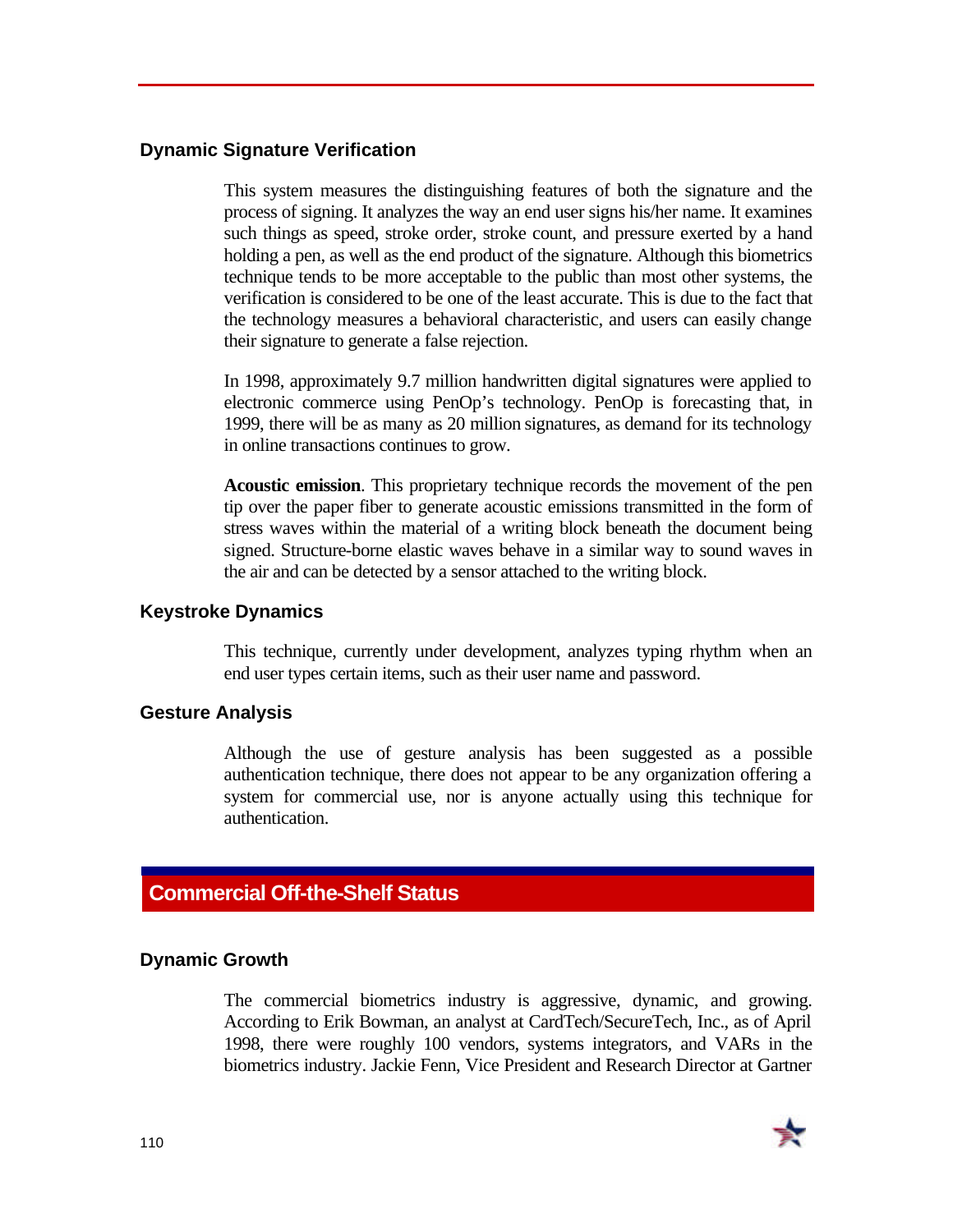Group, recently projected that the number of biometrics devices in use is expected to jump from 8,550 in 1996 to more than 50,000 by the end of the decade. Mr. Fenn also predicts that within three or four years about one-third of all corporations will use fingerprint readers or some kind of biometrics device.

In August 1998, the Gartner Group declared biometrics to be one of the top 10 emerging technologies for 1998. Similarly, Biometrics Digest predicted that usage of biometrics would increase from 8,500 devices in use in 1996 to more than 50,000 in the year 2000 across all industries.<sup>3</sup> Revenue for this developing set of technologies was estimated to be \$100 million in 1998, and it is predicted that there will be significant gains as product accuracy improves and costs decline. Furthermore, it is projected that the market will double every two years.

In a Washington Technology report, Salomon Smith Barney indicated a U.S. 1997 market for fingerprint verification and biometrics devices of \$145 million, and projected a 2001 market of \$1 billion with an annual growth rate of 62.1%. This same source indicated a 1997 worldwide government biometrics systems market of \$1.5 billion, and a 2001 market of \$5 billion with an annual growth rate of 35.1%.

In the larger arena, Frost & Sullivan observed in 1998, that the world automatic identification equipment market has seen a surge in use of automatic identification equipment across all segments: magnetic stripe readers, optical character recognition, smart cards, radio frequency identification (RFID), voice recognition, and biometrics. The company stated that this market has been growing steadily since 1993, at a rate of 22.35%, reaching \$2.2 billion in 1996.

Although these projections differ somewhat, they indicate dramatic growth over the last few years and project accelerated growth in the future.

The volatility of the biometrics identification industry is indicated in a single issue of *Biometric Digest*: nine mergers, acquisitions, or new alliances; nine new product announcements; five new joint projects; 12 new major contracts; one company liquidation; and one company name change.<sup>4</sup>

<sup>4</sup> July/August 1998.



<u>.</u>

 $3$  September 1998.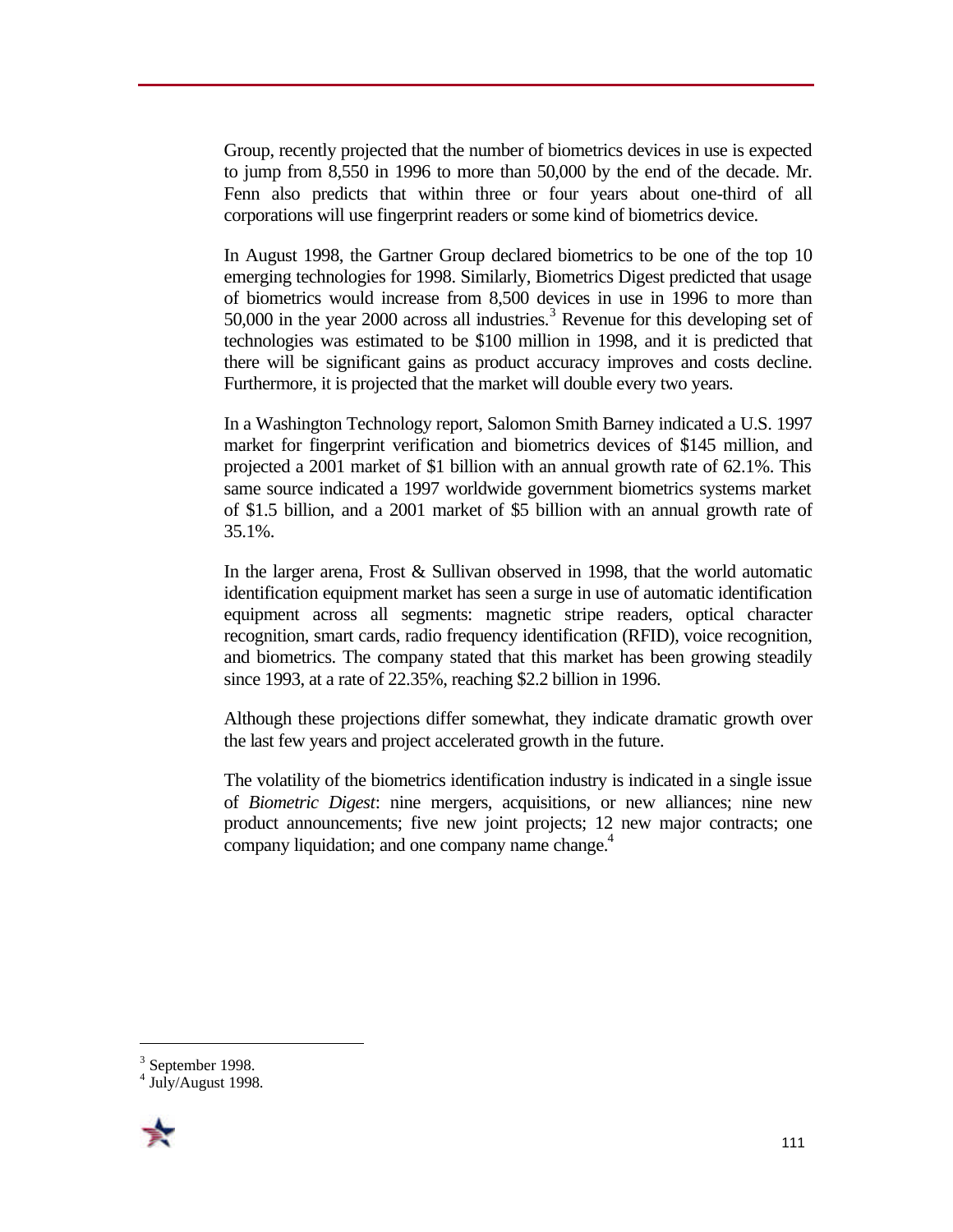### Table M.1 **Comparison of Biometrics Techniques**

| <b>ID Type</b>        | <b>Strengths</b>                                                      | Weaknesses                                                   | <b>Cultural Concerns</b>                                                                 |
|-----------------------|-----------------------------------------------------------------------|--------------------------------------------------------------|------------------------------------------------------------------------------------------|
| Fingerprint           | Accurate, widely avail-<br>able, cheap, small<br>reader               | 3% to 7% of population<br>does not have usable               | Some countries prohibit<br>fingerprint images for<br>uses other than criminal<br>justice |
| <b>Iris</b>           | Very accurate, image<br>never changes                                 | Perceived as intrusive,<br>cameras expensive                 | Unacceptable in some<br>cultures                                                         |
| Retina                | <b>Highest accuracy</b>                                               | Perceived as intrusive,<br>head must be still during<br>scan | Unacceptable in some<br>cultures                                                         |
| Facial Image          | Not considered<br>intrusive, cheap                                    | Less accurate, image<br>changes                              | Unacceptable where<br>photos are prohibited                                              |
| Facial<br>Thermogram  | Very accurate                                                         | Not yet commercially<br>available                            | May be unacceptable<br>where photos are \<br>prohibited                                  |
| Voice                 | Not considered intrusive,<br>only biometrics for<br>telephone use     | Less accurate                                                | <b>None</b>                                                                              |
| Hand<br>Geometry      | Not considered intrusive,<br>fast, low data storage<br>needs          | Less accurate, large<br>reader, may change                   | None                                                                                     |
| Signature<br>Dynamics | Not considered intrusive,<br>convenient for financial<br>transactions | Less accurate, multiple<br>samples required                  | <b>None</b>                                                                              |

*Source*: Peter Haapaniemi, Executive Magazine (December 1998)

# **Currently Available Systems**

Commercial biometrics authentication systems presently available include the following: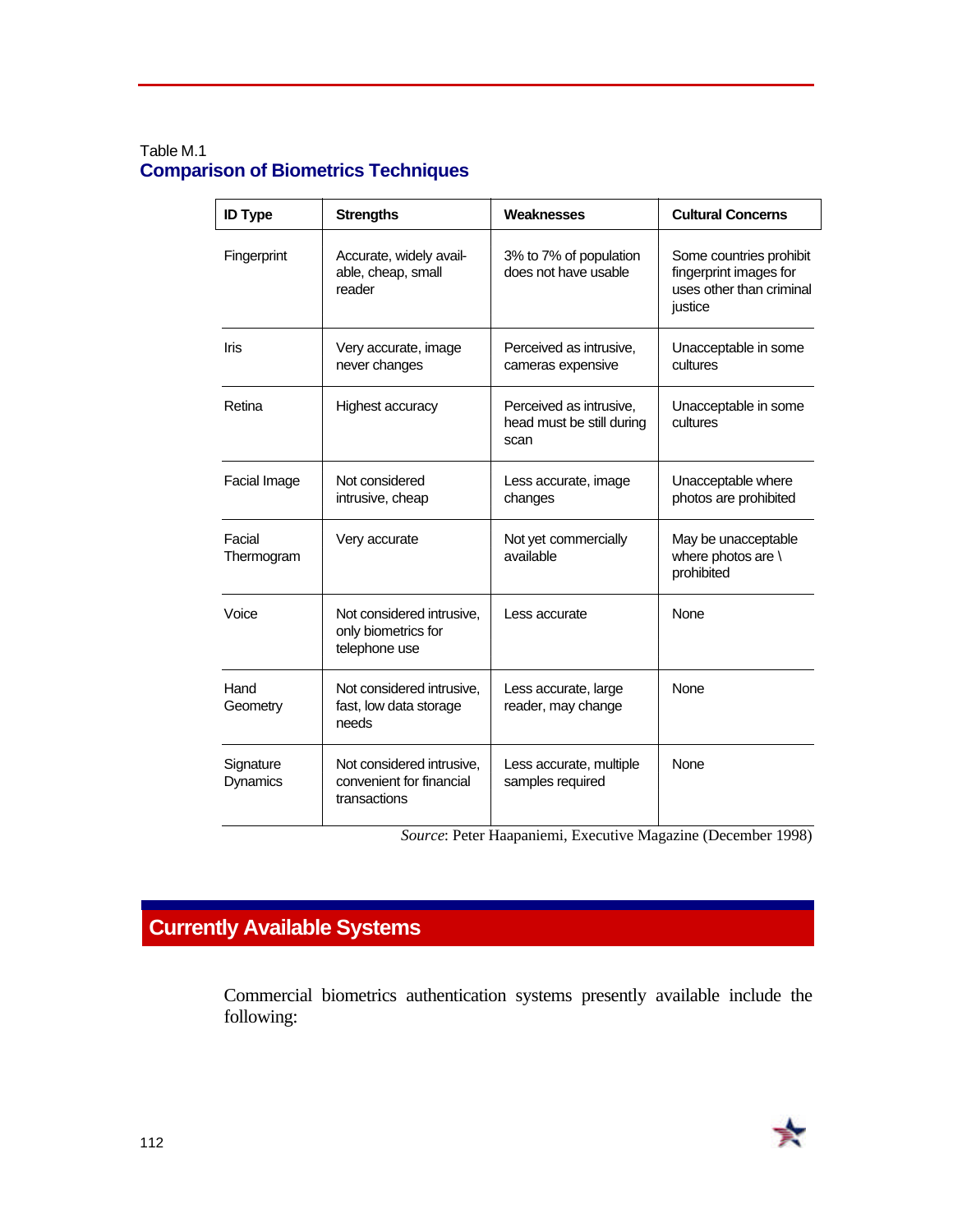# **Fingerprints**

More than 50 companies currently offer products in the finger scanning and processing area. Among these products are:

- <sup>u</sup> *Optical finger systems*. BigMouse by American Biometric Company, SAFLINK, Sony, Identicator (technology supplied by Indentix), Biometric Access Corporation, SAC, Digital Persona, Mytec, and Compaq.
- ◆ *Ultrasonic finger systems*. UltraScan (manufactured by Kodak).
- <sup>u</sup> *Chip-based systems*. Thomson-CSF, Siemens, STMicroelectronics, Harris, Veridicom, Inc., and Who?Vision.
- <sup>u</sup> *Forensic AFIS (automatic fingerprint identification system) software*. Printrak International, Inc. (leading fingerprint recognition systems provider), SAGEM, NEC, Cogent, TRW, and Titan.
- <sup>u</sup> *Civil AFIS applications hardware*. Digital Biometrics, Cross Check, Identicator (technology supplied by Indentix), TRW, and Neurodynamics.

In May 1999, Compaq became the first large mainstream marketer to offer an inexpensive fingerprint reader for corporate computer networks. This product uses optics and software by Indenticator Technology, a division of Indentix.

# **Eye Characteristics**

**Iris imaging systems**. There are currently only two vendors offering these systems. IriScan, Inc. holds the worldwide patents to the iris scan technology and licenses the technology to Sensar, Inc., which has developed an active application that requires the user to manually focus the camera. Sensar has made developments to IriScan's technology so that the biometrics system automatically locates the user's face and focuses the camera. The IriScan pattern is reduced to a 512-byte code that can be matched against an authenticated scan kept on file to confirm identification. According to marketing vice president Robert van Naarden of Sensar, Inc., "no one else has been using iris scanning as a commercial biometrics technique because the barriers to entry are high."<sup>5</sup> However, investor confidence in the future market of biometrics is exemplified by the receipt of \$28 million in funding by Sensar in November 1998. The company has recently stated that it will "pursue government applications" in the future.

**Retina scanning**. EyeDentify, a company based in Louisiana, holds the patent on retina scanning systems. Their system looks at the vascular pattern of the retina.

<sup>&</sup>lt;sup>5</sup> Sensar, Inc. brochure.



1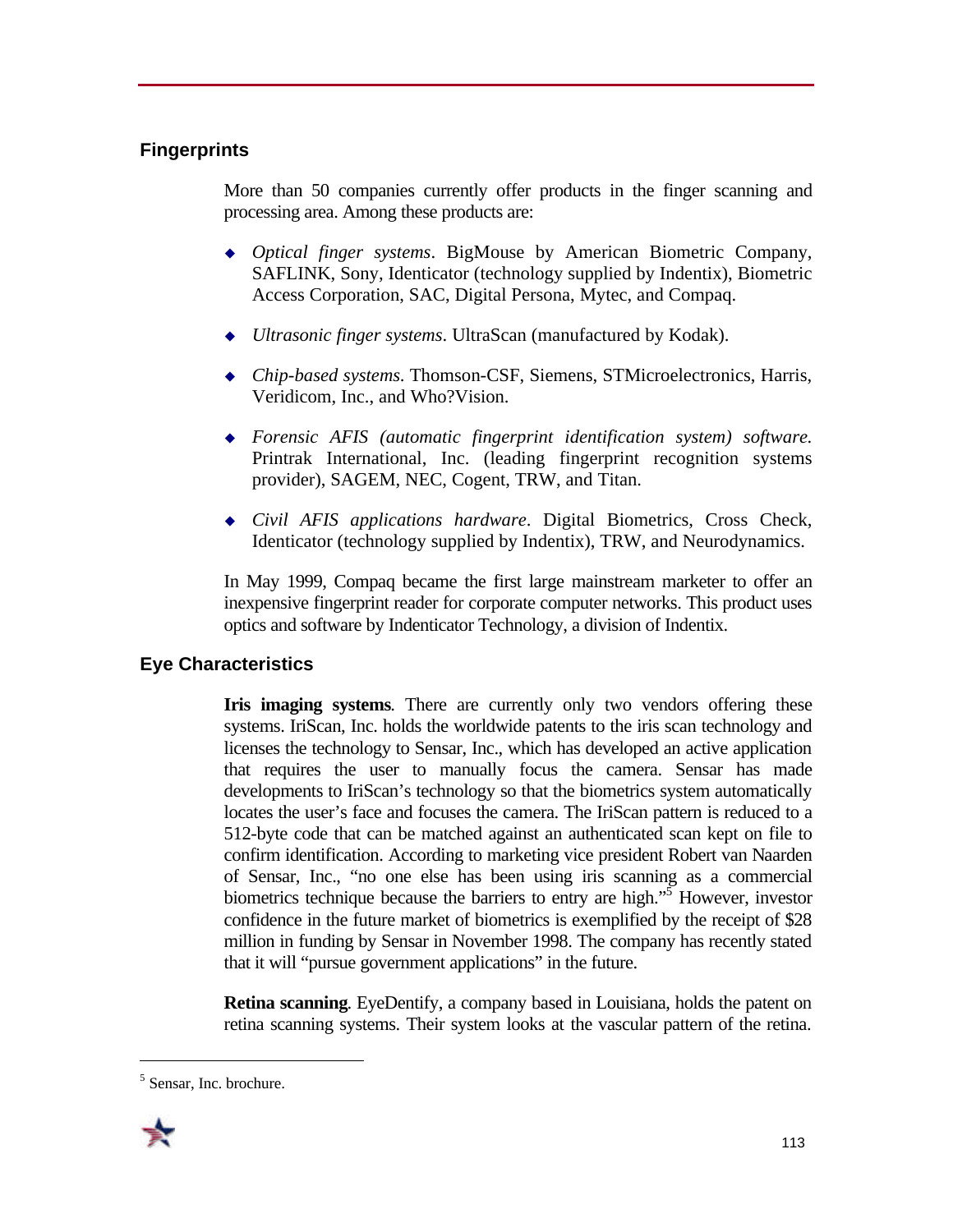The company has not made a profit since it was founded in 1976, although the firm has sold equipment to the military for years, says its vice president Buddy Boyett. The company released its first product in 1982, and the second generation in 1989. Robert van Naarden of Sensar, Inc. notes that retinal scanning technology has not had the level of research and development funding that fingerprint imaging technology has had over the past 20 years.

### **Facial Characteristics**

**Face recognition**. Visionics, Viisage, Miros, Inc., TrueFace ID, Keyware Technologies, NeuraWare, and Siemens. Biometric Access Corporation recently acquired ITI's face recognition technology and is developing an integrated face and finger scan application.

The TrueFace ID system compares individual faces obtained from a live or taped video feed with a database of subjects to identify pre-selected security risks. The technology captures the face of a person, recognizes who that person is, and stores that person's image for future analysis.

### **Hand Geometry**

**Hand recognition**. Recognition Systems (leading hand geometry recognition biometrics vendor), MicroIdentification, (single-finger geometry), BioMet Partners (two-finger geometry), Digital Biometrics, Inc. (palm-print scanner), and iNTELiTRAK.

#### **Voice Verification**

**Voice recognition**. T-NETIX, ITT, VeriVoice, Veritel, Keyware, Qvoice, Nuance Communications, and the Voice Activated Unlock Technology (VAULT) System by ImagineNation. VAULT uses an electrical analog of a person's voice to verify that a person is truly the user of an access device, usually a PC card or a smart card.

**Voice verification algorithm**. Noise Cancellation Technologies, Inc. (NCT) licenses ClearSpeech.

### **Dynamic Signature Verification**

**Signature dynamics**. PenOp, Communication Intelligence Corporation, Cyber SIGN, Inc., SMARTpen. SMARTpen developed the world's first wireless signature device that is targeted for release by LCI Technology Group in the third quarter of 1999. ePad, developed by Interlink Electronics, captures handwritten signatures for use in PC applications.

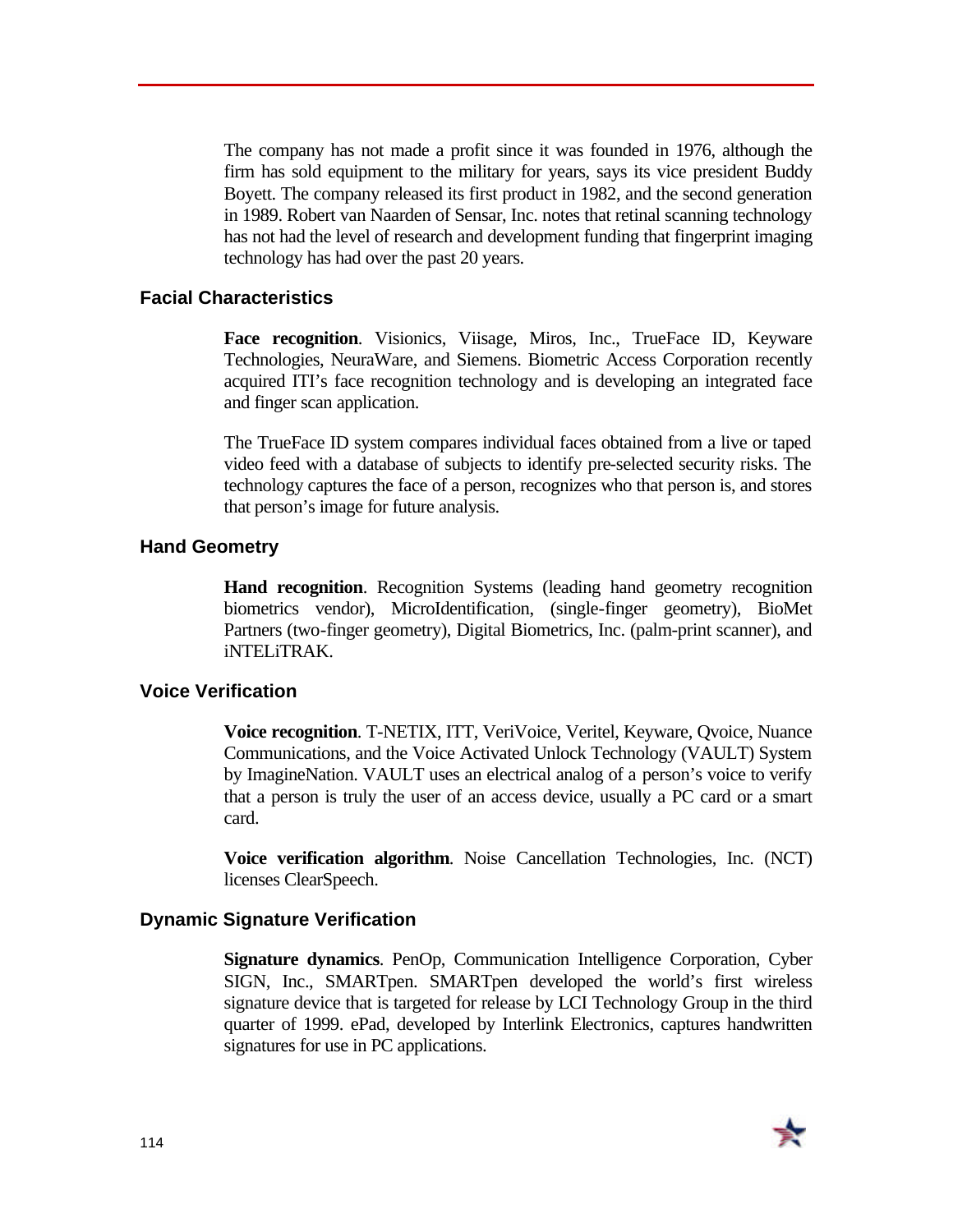# **Keystroke Dynamics**

NetNanny's BioPassword is a software system that creates an individual profile according to how a user enters their password, accounting for factors such as hand size, typing speed, and how long keys are held down. Net Nanny acquired the technology from Stanford University. Due to be released in the fall 1999, the company plans to offer the system as a software developer's kit for inclusion in Internet-commerce applications, as well as database access, phone systems, and smart cards.<sup>6</sup>

# **Technology Forecasts**

The market for biometrics authentication systems is growing rapidly, and a number of companies, particularly small ones, are investigating new approaches for accomplishing the authentication process. One of the results of these R&D efforts is the realization that there are a number of physiological and behavioral characteristics that are essentially unique to individuals. In addition to the more commonly-used characteristics such as fingerprint identification and voice recognition, more esoteric patterns such as body heat generation, odors, physical gestures, and ear shapes are being more or less actively examined. (Identification by ear shape actually has a rather long history. In the mid-19th century, the French police used it for forensic identification before fingerprinting became popular.)

At this time, it is difficult to project which of the new technologies will prove to be the most effective and the most widely adopted. However, it is expected that, in at least general terms, security authentication advances will parallel commercial development. Therefore, to project advances in biometrics authentication technology, it will be useful to review industry and technology trends, and examine some emerging technologies of special interest.

# **Industry Trends**

**Ever increasing pressure to reduce cost, size, and scanning and processing times**. One of the main roadblocks to acceptance of biometrics systems has been their relatively high cost. According to Jackie Fenn, the cost of biometrics technology is coming down fairly dramatically. Gartner believes that the industry is reaching price points where enterprises are becoming interested.<sup>7</sup> For example, in 1994, the smallest fingerprint reader sold by Indentificator Technology was the size of a telephone and sold for \$2,000. In 1999, similar units cost less than \$99

<sup>&</sup>lt;sup>7</sup> Gartner Group (December 1998).



 $\overline{a}$ 

<sup>6</sup> *PC World* (October 9, 1998).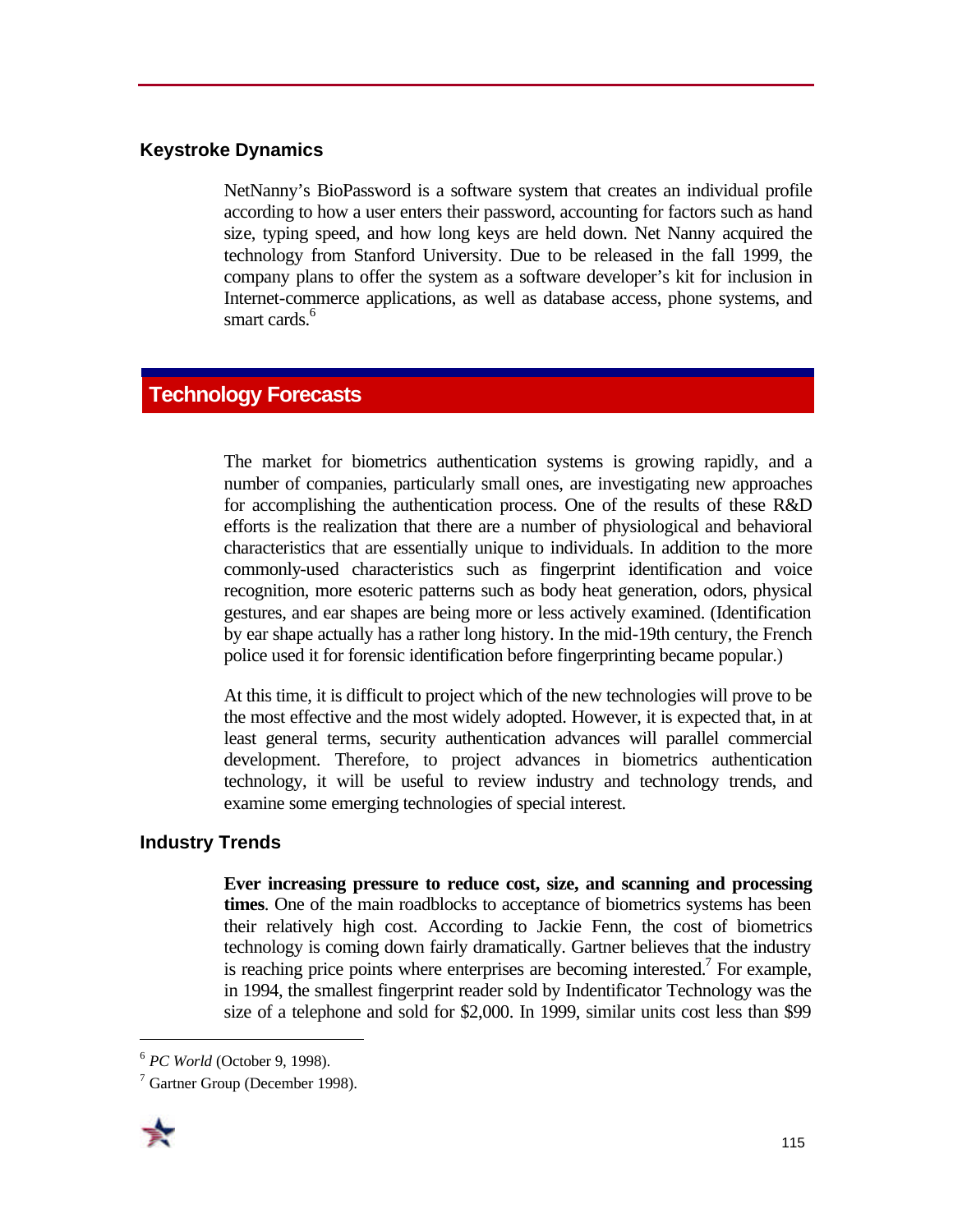and are the size of two sugar cubes. Within five years, it is predicted that a device with similar characteristics may cost as little as \$15.

**Increased industry standardization**. It appears that the issue of compatibility among different software and hardware systems has been emerging as this industry has begun to expand its products and services into the private sector. In April 1998, the BioAPI Consortium and the Human Authentication Application Programming Interface (HA-API) Working Group agreed to merge their biometrics application programming interface (API) development efforts. These two organizations represent a majority of the industry biometrics solution developers, software developers, and systems integrators. As a result of the development of this consortium, all biometrics API efforts were united under a single organization with the goal of developing international industry standards that will receive industry-wide input, collaboration, and review. It is believed that this will, in turn, lead to the development of platforms that integrate all the components needed to build large-scale, mainstream biometrics operating systems and application software. In September 1998, leading biometrics manufacturers formed the International Biometrics Industry Association.

**Increased integration**. In general, the biometrics authentication industry is characterized by multiple and often complex cross-licensing agreements. For example, SAC Corporation, a Minneapolis-based "biometrics technology development, licensing, and integration company," recently purchased the exclusive rights to utilize a holographic fingerprinting technology from ImEdge Technology. They also signed technology-licensing agreements with OPUS Biometric Technology, Sense Technologies, and BIOMETRICS 2000.COM.

Another example of cross licensing is offered by the SecureSuite system offered by I/O Software. As a result of its compatibility with Entrust-Ready software, users and developers of Entrust/PKI ready applications can make use of the biometrics authentication services provided by SecureSite. This compatibility will allow access to a wide range of biometric technology including the following components:

- $\bullet$  FingerLoc fingerprint sensor from AuthenTec.
- $\blacklozenge$  Veridicom silicon fingerprint sensor from BII.
- Fingerpass optical fingerprint scanner from Fujitsu.
- $\bullet$  System 2100 iris scanner from IriScan.
- Keyboard with integrated fingerprint scanner from Key Source.
- $\bullet$  INNOSCAN tactile sense fingerprint scanner from MAG.

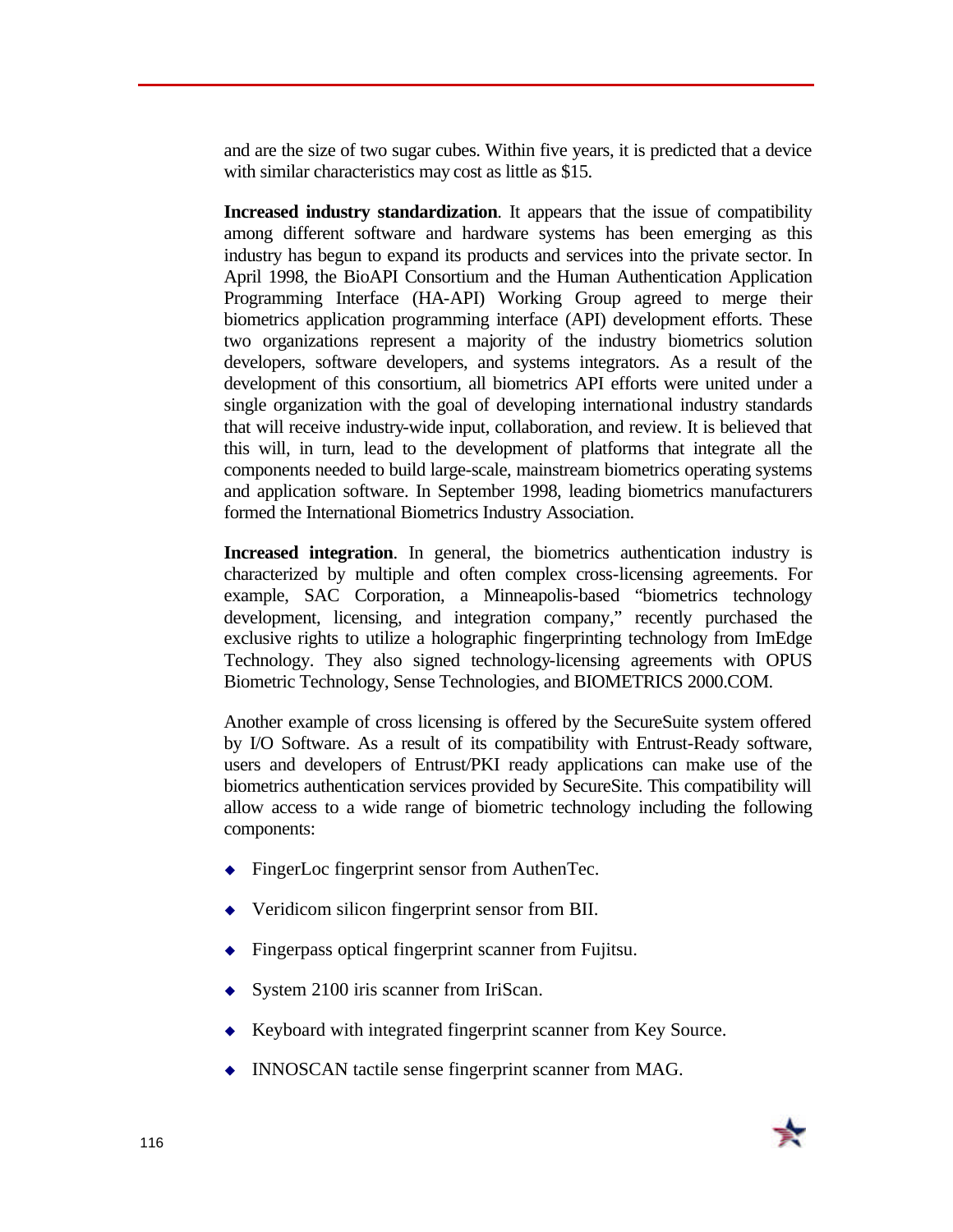- $\triangle$  FPR-DT/Mk-11 optical fingerprint scanner from Mitsubishi.
- FIU-500 optical fingerprint scanner from Sony.
- FingerChip thermal sensor from Thompson-CSF.
- $\bullet$  VD-100 finger geometry sensor from Toshiba/TEC.
- $\leftarrow$  FPS100 silicon fingerprint sensor from Veridicom.
- $\triangleleft$  TactileSense fingerprint scanner from Who?Vision, the industry's first fingerprint authorization system to use an electroloptical sensor to measure the electric field between the ridges and valleys that make up a fingerprint.
- Smart cards from a number of different suppliers.

Other recent mergers include:

- $\blacklozenge$  SAFLINK merged with HAAP/BioAPI (June 1999).
- $\bullet$  Thomson-CSF Semiconductors Specifiques (TCS), a biometrics developer and semiconductor company, announced its strategic partnership with Neurodynamic. This partnership joins Thomson's silicon sensor technology with Neurodynamic's fingerprint identification system software package (May 1999).

**Recognition of the need for public acceptance**. For biometrics technology to gain wide acceptance in the consumer and business markets, several issues will need to be taken into consideration. The first is public acceptance of the replacement of PINs and other recognition techniques with biometrics technology. With the issue of identity verification comes the issue of an individual's right to privacy. The industry will need to develop products that improve security without encumbering users and that provide a high level of convenience to customers.

Other factors that must be considered are the legal issues involved with introducing biometrics into society. Laws requiring a signature or photograph on certain documents will have to allow for the substitution of biometrics identityverification techniques. Also, as biometrics technology becomes more widespread, laws concerning privacy will be an area that must be considered.

## **Technology Trends**

In addition to the general trends noted above, there are a number of technology trends.

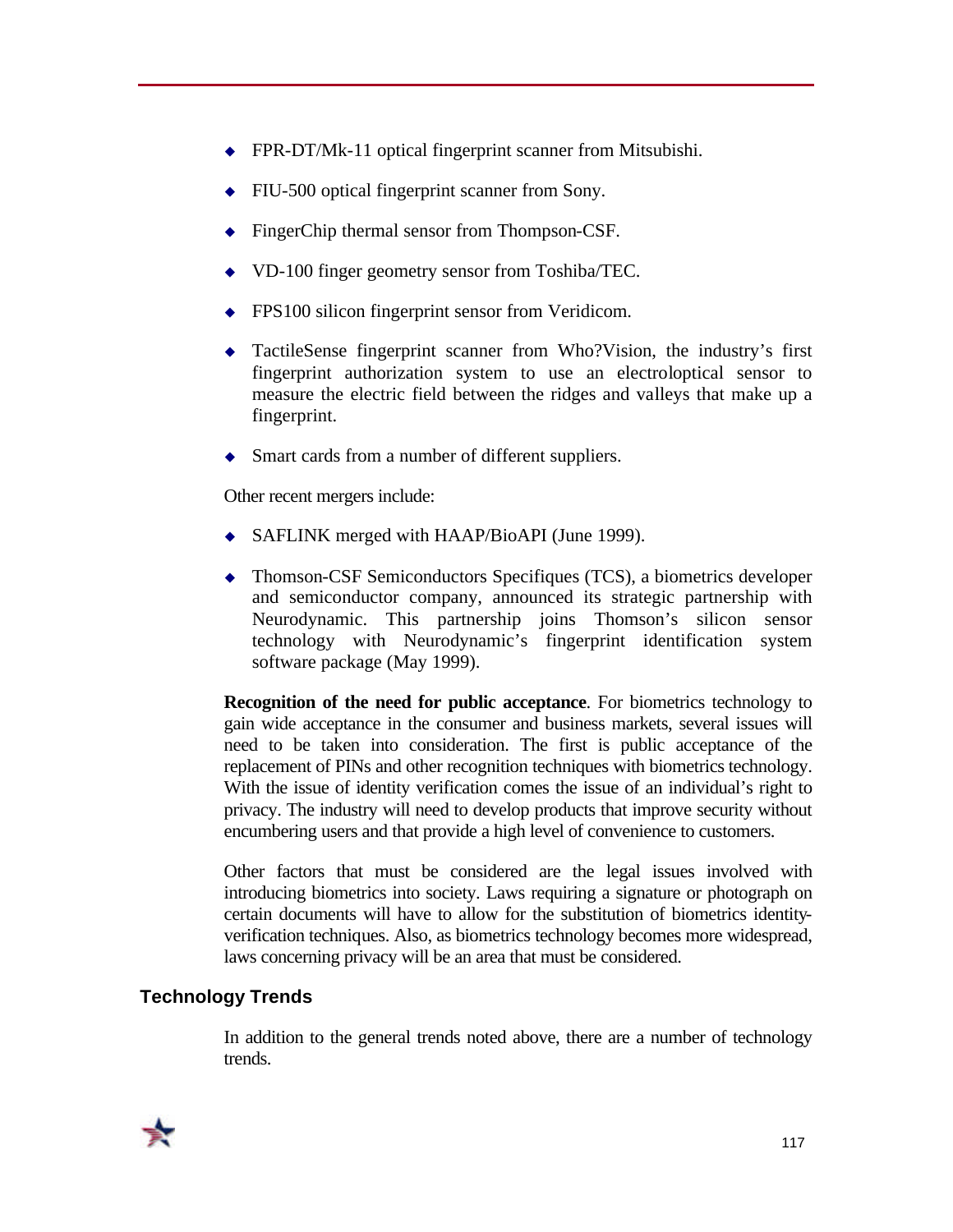**Increasing use of multiple authentication techniques**. To accomplish everhigher levels of security, many companies are now developing systems that apply several authentication approaches simultaneously, e.g., spoken passwords combined with speech identification. More efficient algorithms are also being developed that will allow more factors to be matched in a given period of time.

The integration of several physiological and/or behavioral characteristics to provide multiple means of identity verification can enhance authentication reliability. Such integration takes advantage of the capabilities of each biometrics characteristic and overcomes some of the limitations of a single biometrics process. When tested independently, identity established by such an integrated system has proven to be more reliable than identity established by individual biometrics. These multiple characteristic processes also provide for increased security. To meet targeted reliability thresholds, it is anticipated that the industry will look toward products that will incorporate multiple biometrics. Examples of multi-biometrics efforts within the industry include:

- <sup>u</sup> Electronics Identification, Inc. (EI²) has created an electronic identification system that combines radio frequency and biometrics imaging technologies to digitally encode fingerprints, photographs, and personal details on a microchip using the EI² compression technology. This system is called the Electronic Personnel Identification and Control System (e\*PICS).
- $\rightarrow$  PenOp is developing a signature authentication system that will allow consumers and businesses to legally execute a document and positively identify a signatory when transacting business online. This combined approach will simultaneously capture two biometrics inputs—an IrisCode record and a handwritten digital signature.
- $\bullet$  In July 1998, the National Registry, Inc. formed a strategic alliance with WebLink Communications, Inc. to develop and market SAFsite, a security system for the Internet that is based on multi-biometrics identification and authentication. The organization also changed its name to SAFLINK as part of the company's efforts to move from a biometrics technology company (focusing solely on fingerprint technology) to a network security company specializing in multi-biometrics identification and authentication software. This technology combines speaker recognition, facial imaging, and fingerprint verification.
- $\bullet$  In 1998, Miros, Inc. formed a partnership with Veritel Corporation to integrate biometrics solutions for computer and network security. The partnership calls for cross licensing the Miros product TrueFace face recognition system with Veritel's AuthentiGate voice verification product.

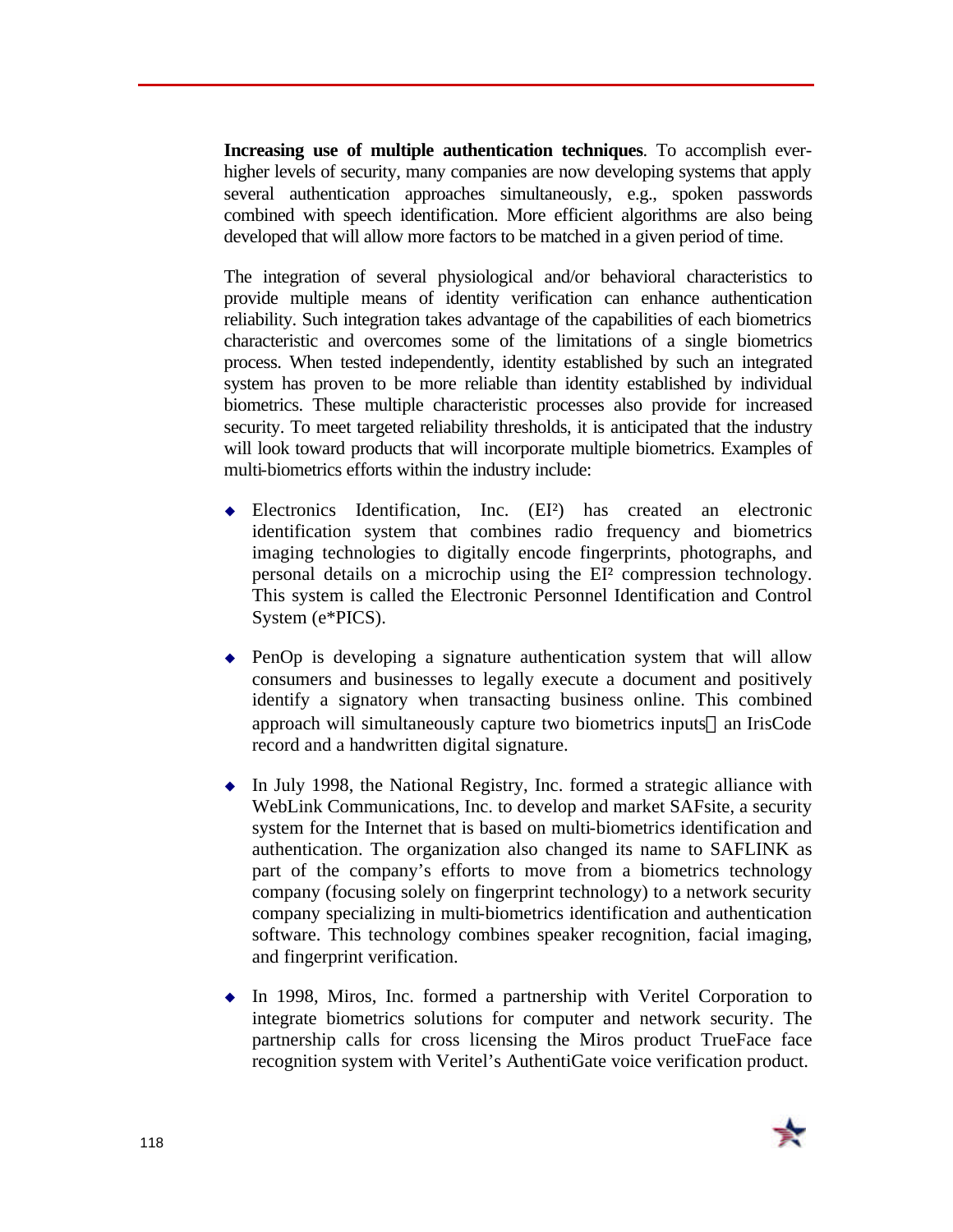- KeyTronics established an agreement with Identicator Technology (acquired by Identix in November 1998) to build computer keyboards, mice, and other input devices with embedded fingerprint scanners. These scanners will incorporate Identificator's fingerprint identification technology. SAFLINK (formerly known as The National Registry, Inc.) will coordinate the efforts of Biometric Identification, Inc. and Key Source International to integrate Bio ID silicon sensor fingerprint verification technology into Key Source computer keyboards.
- $\bullet$  Polaroid Corporation's Biometrics Division is collaborating with Key Source Australia to integrate Polaroid's PFS-100 optical sensor and finger image authentication technology into Key Source computer keyboards.

**Growing industry for smart cards**. As the mainstream use of biometrics technology continues to grow, the use of smart cards is gaining wider acceptance. The Smart Card Industry Association reports that industry revenues are expected to more than triple from almost \$16 million in 1996 to \$50 million by 1999. Smart cards store your biometrics "template" so that you can take your identification information with you, rather than keeping this information on a centralized database system. An alternate to this would involve both the use of the smart card with a biometrics technology to log on to the system. The American Biometric Company has looked at this issue and has come up with an integrated system of the smart card with user authentication. Similarly, Zephyr Biometric, Inc. has designed a software program (File LockE) to work with smart cards, biometrics technologies, and encryption technologies to provide security for PCs, local area networks (LANs), wide area networks (WANs), and websites.

### **Interesting New Technology Developments**

**Holographic fingerprint imaging technology**. One new technology that holds considerable possibility is edge-lit holography fingerprint scanning which promises to be smaller, cheaper, and faster than current scanning methods. ImEdge Corporation was one of the pioneers in this technology. ImEdge was started in 1991 to commercialize the unique advantages of edge-lit and waveguide holograms. They are a developer, licensor, and manufacturer of specialized holograms that act as thin illumination sources, and they also hold exclusive licenses to waveguide hologram patents. In June 1998, SAC acquired ImEdge's holographic fingerprint technology. Another company involved with holographic optics for fingerprint scanning is Advanced Precision Technology, Inc. In 1998, the company released the APrintT HoloPass device. The HoloPass incorporates APT's patented holographic optics, and was co-developed with Stanford Research Institute.

In 1998, AuthX, Inc. introduced a "self-authenticating" technology for cards and documents. The system uses information from a photograph and text to create an